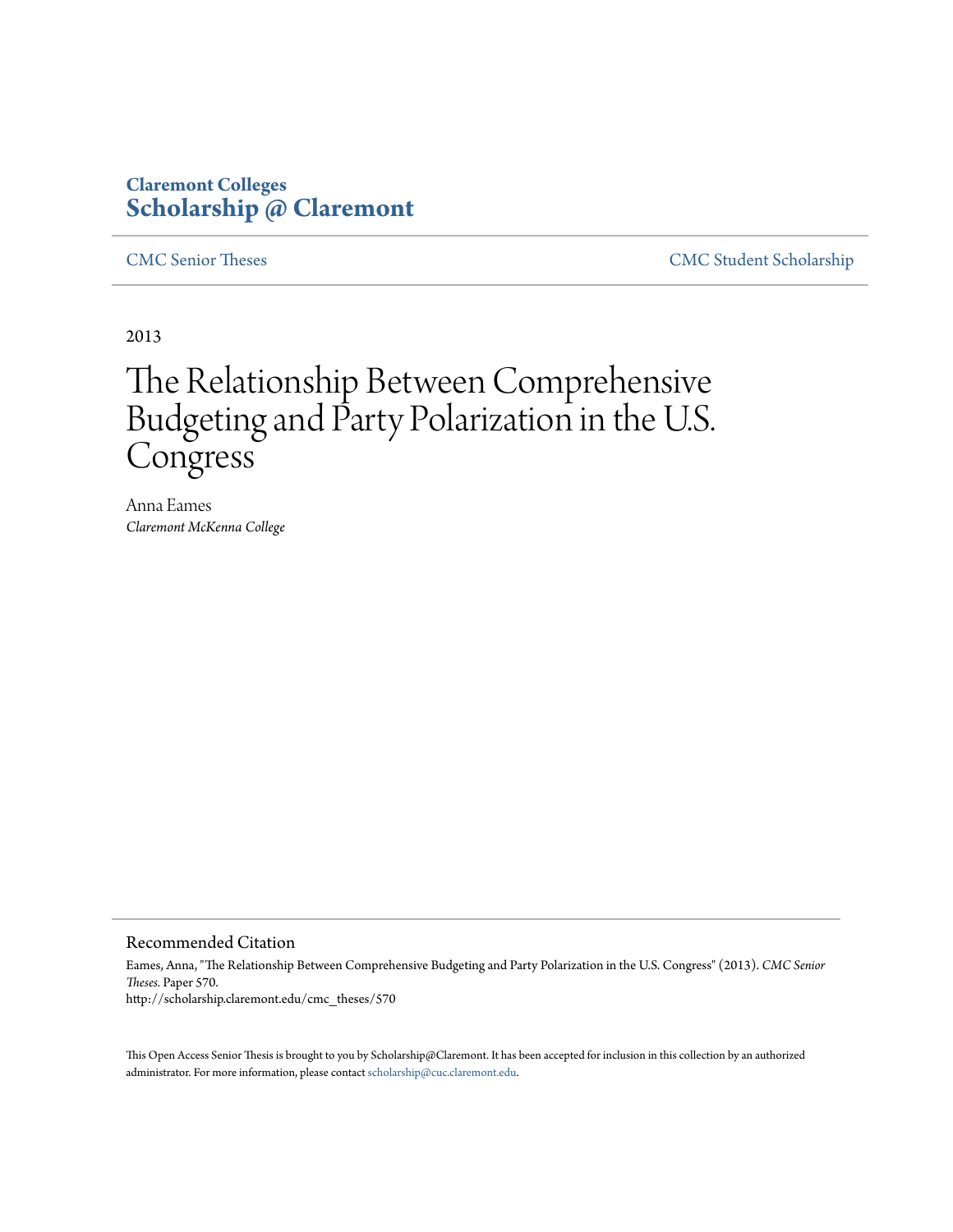#### **CLAREMONT McKENNA COLLEGE**

### **THE RELATIONSHIP BETWEEN COMPREHENSIVE BUDGETING AND PARTY POLARIZATION IN THE U.S. CONGRESS**

SUBMITTED TO

PROFESSOR KENNETH P. MILLER

AND

DEAN GREGORY HESS

BY

ANNA EAMES

FOR

SENIOR THESIS

FALL 2012 AND SPRING 2013

APRIL 29, 2013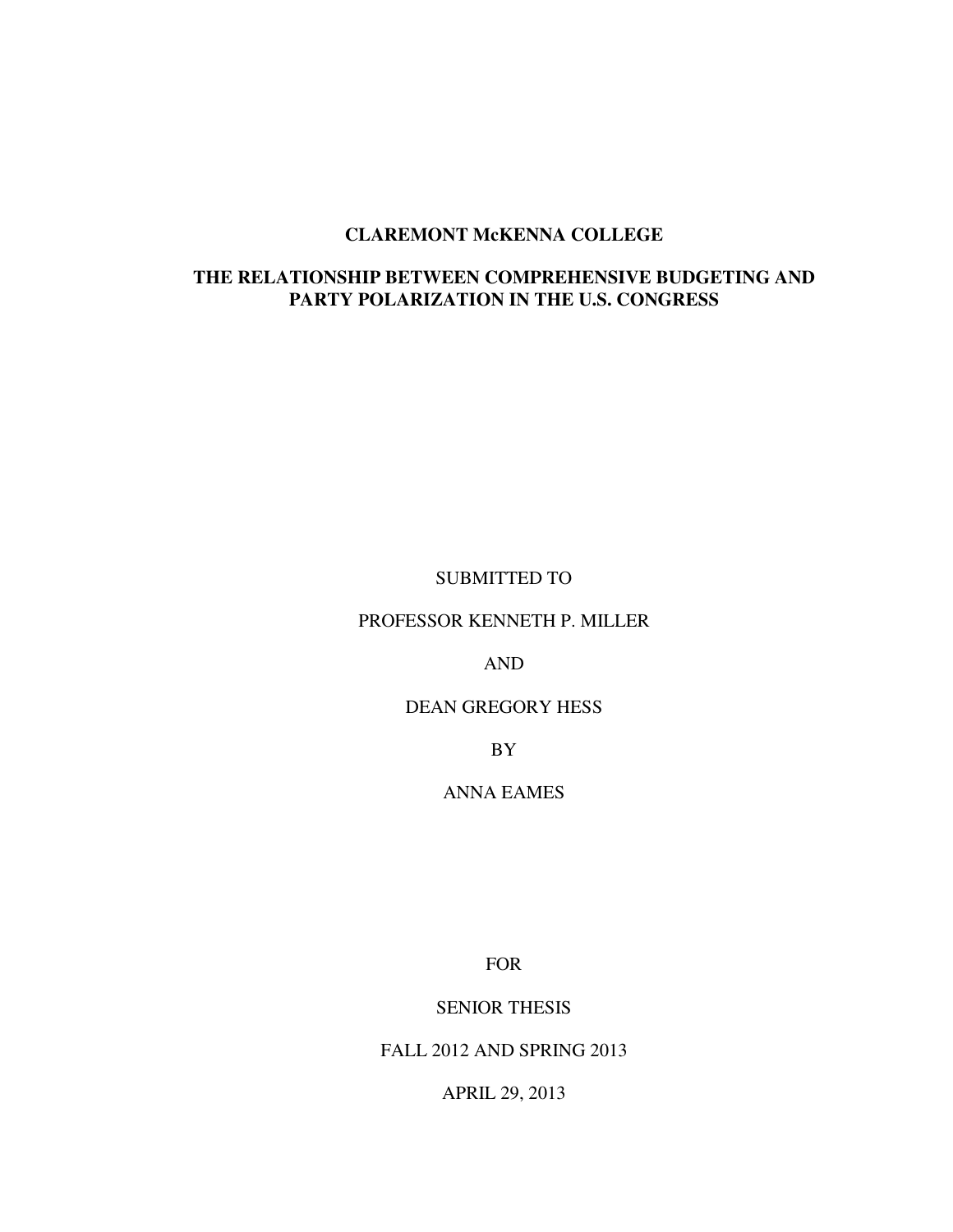#### TABLE OF CONTENTS

| <b>CHAPTER 1: INTRODUCTION</b>                                            | $\overline{2}$ |
|---------------------------------------------------------------------------|----------------|
| <b>CHAPTER 2: LITERATURE REVIEW</b>                                       | 5              |
| THE FEDERAL BUDGET PROCESS<br>L                                           | 5              |
| <b>II. PARTY POLARIZATION</b>                                             | 11             |
| <b>III. PARTY POLARIZATION AND BUDGETING</b>                              | 27             |
|                                                                           |                |
| <b>CHAPTER 3: THE 1970s IN CONTEXT</b>                                    | 32             |
| $\mathbf{I}$<br><b>SOCIAL CHANGE LEADS TO TURNOVER IN CONGRESS</b>        | 33             |
| II. INTERNAL CONGRESSIONAL REFORMS                                        | 34             |
| <b>III. CONGRESSIONAL RECLAMATION OF POWER FROM THE EXECUTIVE</b>         | 36             |
| IV. THE CONGRESSIONAL BUDGET AND IMPOUNDMENT CONTROL ACT                  | 39             |
|                                                                           |                |
| CHAPTER 4: COMPREHENSIVE BUDGETING: POLARIZING FORCES                     | 41             |
| THE HISTORY AND AIMS OF THE 1974 BUDGET REFORMS<br>L                      | 42             |
| II. THE POLARIZING FORCES OF THE 1974 BUDGET REFORMS                      | 50             |
|                                                                           |                |
| CHAPTER 5: COMPREHENSIVE BUDGETING IN PRACTICE AND SUBSEQUENT             |                |
| REFORMS: 1980 - PRESENT                                                   | 77             |
| <b>GRAMM-RUDMAN-HOLLINGS AND THE FIRST BUDGET SUMMITS</b><br>$\mathbf{I}$ | 79             |
| II. THE BUDGET ENFORCEMENT ACT OF 1990                                    | 90             |
| <b>III. CONTEMPORARY BUDGETING PRACTICES</b>                              | 95             |
|                                                                           |                |
| <b>CHAPTER 6: CONCLUSION</b>                                              | 101            |
|                                                                           |                |
| <b>BIBLIOGRAPHY</b>                                                       | 106            |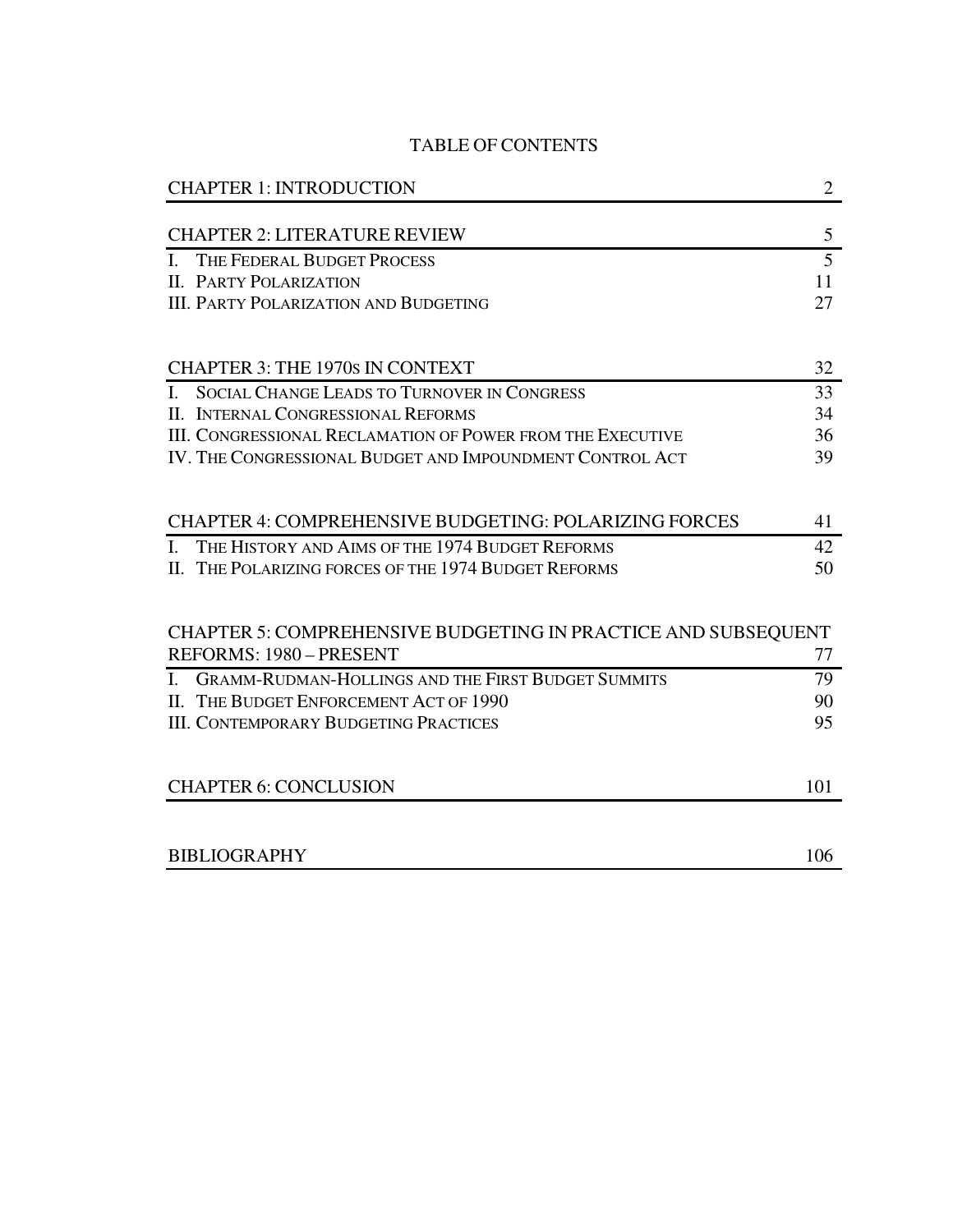#### Acknowledgements

This thesis would not have been possible without the constant support and guidance of my thesis adviser, Professor Ken Miller, who continually questioned my thinking and imparted his knowledge while letting find my own way. I am also grateful to my academic adviser, Professor John J. Pitney, whose teaching over the past four years has found its way onto each of these pages and who also provided an interview for this project. Professor Hilary Appel also deserves sincere thanks for organizing the Honors in Government program and dedicating her knowledge and support to every Honors aspirant. Also, thank you to Professor Edward Haley and Professor Ralph Rossum for attending my thesis oral defense and offering your helpful suggestions and insights. I would also like to thank Professor Andrew Busch, whose advice and instruction guided the initial direction of this paper. I owe very special gratitude to those who gave interviews for this project, including Jon Burks, John Haskell, Jenna Spealman, Marcus Peacock, and Eric Ueland (whose opinions are their own and not representative of any affiliations). Thank you also to Mary Martin for helping me find treasure troves of information in the library databases that proved critical to my thesis. I am also endlessly thankful to Tori Gaines for encouraging and inspiring me every day. And finally, to my sister, my dad, and my mom, I cannot begin to express my gratitude for the lifetime of support and love you have given me.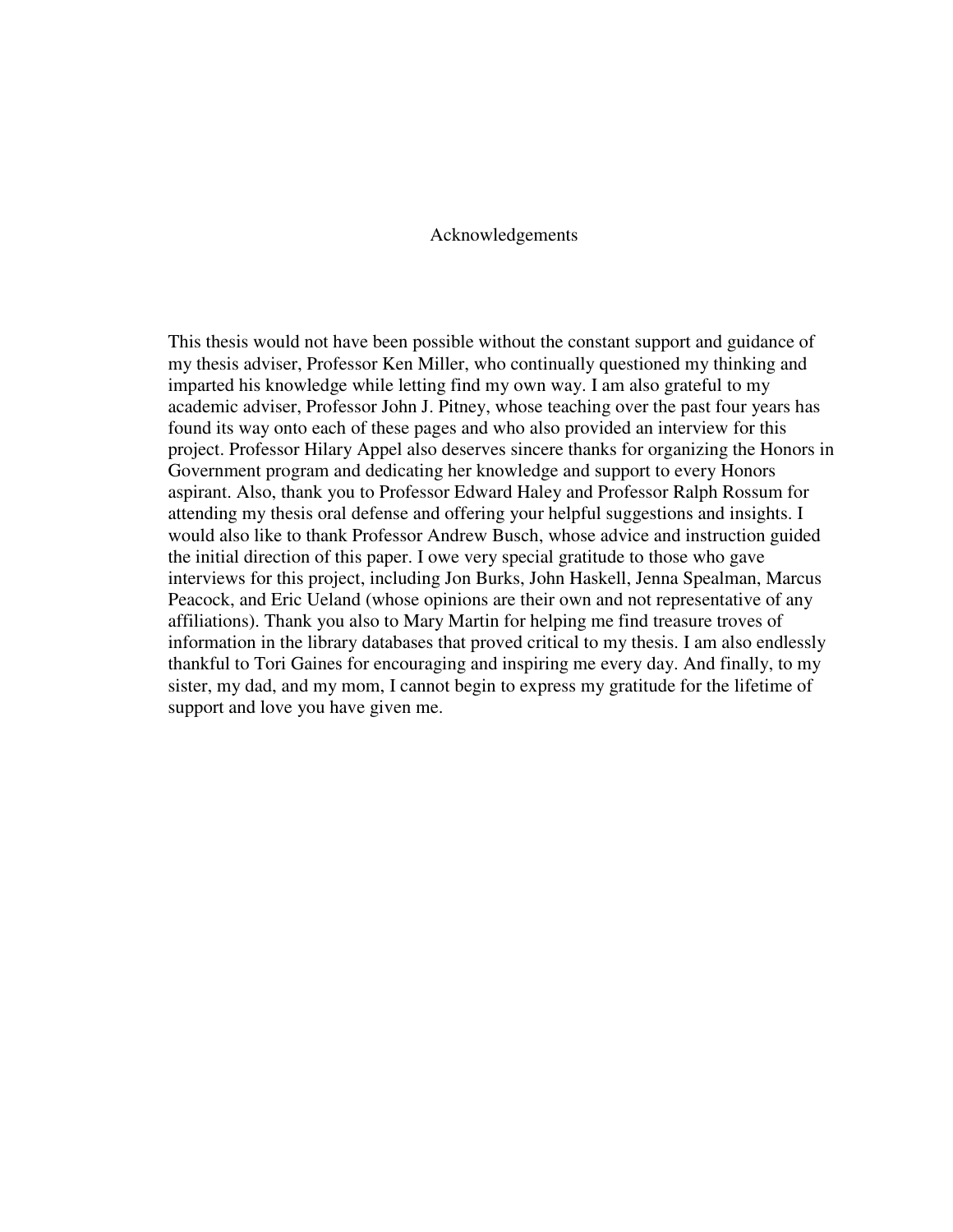# **1 INTRODUCTION**

In the summer of 2011, Congress made a deal to force its own hand on controlling the deficit. The deal would reduce deficits by \$2.1 trillion over ten years. Discretionary spending caps went into effect immediately to cut \$900 billion, and the rest of the work was up to a temporary congressional committee, the Joint Committee on Deficit Reduction. If the Committee failed to come up with an additional \$1.5 trillion in deficit reduction by January of 2013, an automatic budgetary control mechanism called sequestration would go into effect. The Committee of six members from each chamber set to work on a budget plan; they did not reach a deal. Congress still had over a year to find the cuts. But the sequestration deadline passed, and Congress set a new deadline for March 1, 2013. As the extra days quickly slipped by, Democrats again brought up fears that the agreed-to levels of sequestration would be devastating to the middle class. They said, "Draconian cuts will hurt the middle class; we need a balanced approach to deficit reduction," to which Republicans responded, "We don't have a spending problem; we have a deficit problem." These are the opposing talking points that have dominated the deficit debate. They are today's version of a centuries-old debate about the proper size and scope of government, and they come head to head in the federal budget process.

Today, the central focus of the federal budget process is the production of a comprehensive legislative budget, or a *concurrent budget resolution*. The Congressional Budget and Impoundment Control Act of 1974 (CBA) created the House and Senate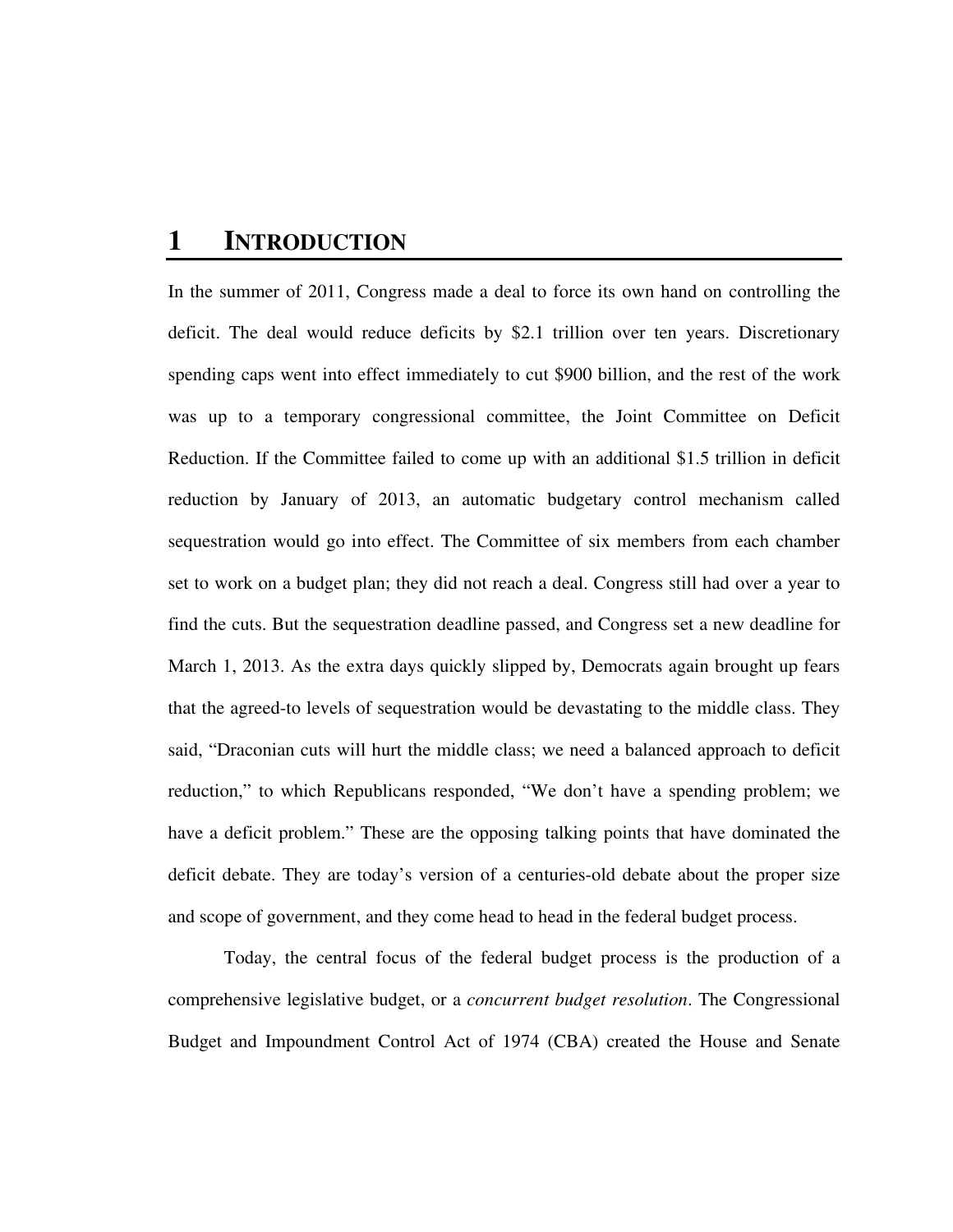budget committees to conduct this task. Each budget committee is supposed to pass a budget resolution, and then the two are supposed to reconcile the differences between their budgets in the concurrent budget resolution, an annual budgetary framework whose funding levels are enforceable over appropriations and authorization activity throughout the fiscal year. But since 1974, Congress has attempted additional budgetary reforms geared towards enhanced controls over comprehensive budgeting practices. Budgeting is a polarizing activity no matter what the process looks like because it is intrinsically a battle over policy priorities. Reviewing budget aggregates annually, as Congress has sought to do ever since the enactment of the CBA, transforms many battles over separate policy priorities into one immense battle over the biggest question in American politics: the role of government in society.

Funding the federal government has been a central cause of some of the most significant events in our nation's history. One of the main grievances against King George was improper taxation. The fledgling nation then ran into trouble when the federal government under the Articles of Confederation lacked sufficient power to collect taxes. After the Civil War, the nation's first major conflict, Union veterans' pensions became the biggest item in the federal budget aside from the interest on the debt; the payment of pensions to Northerners and not Southerners revealed the priorities of the majority. Thus, where the government directed money shaped the national economy as well as national perceptions.<sup>1</sup>

The budget process has always affected the general public in the form of taxes and outlays, but what happens in between, where policy is made, was of little interest to

<sup>&</sup>lt;sup>1</sup> Burt Folsom, "The Economic Costs of the Civil War," The Foundation for Economic Education, March 23, 2011, http://www.fee.org/the\_freeman/detail/the-economic-costs-of-the-civil-war#axzz2LVsBifG6 (accessed January 25, 2013).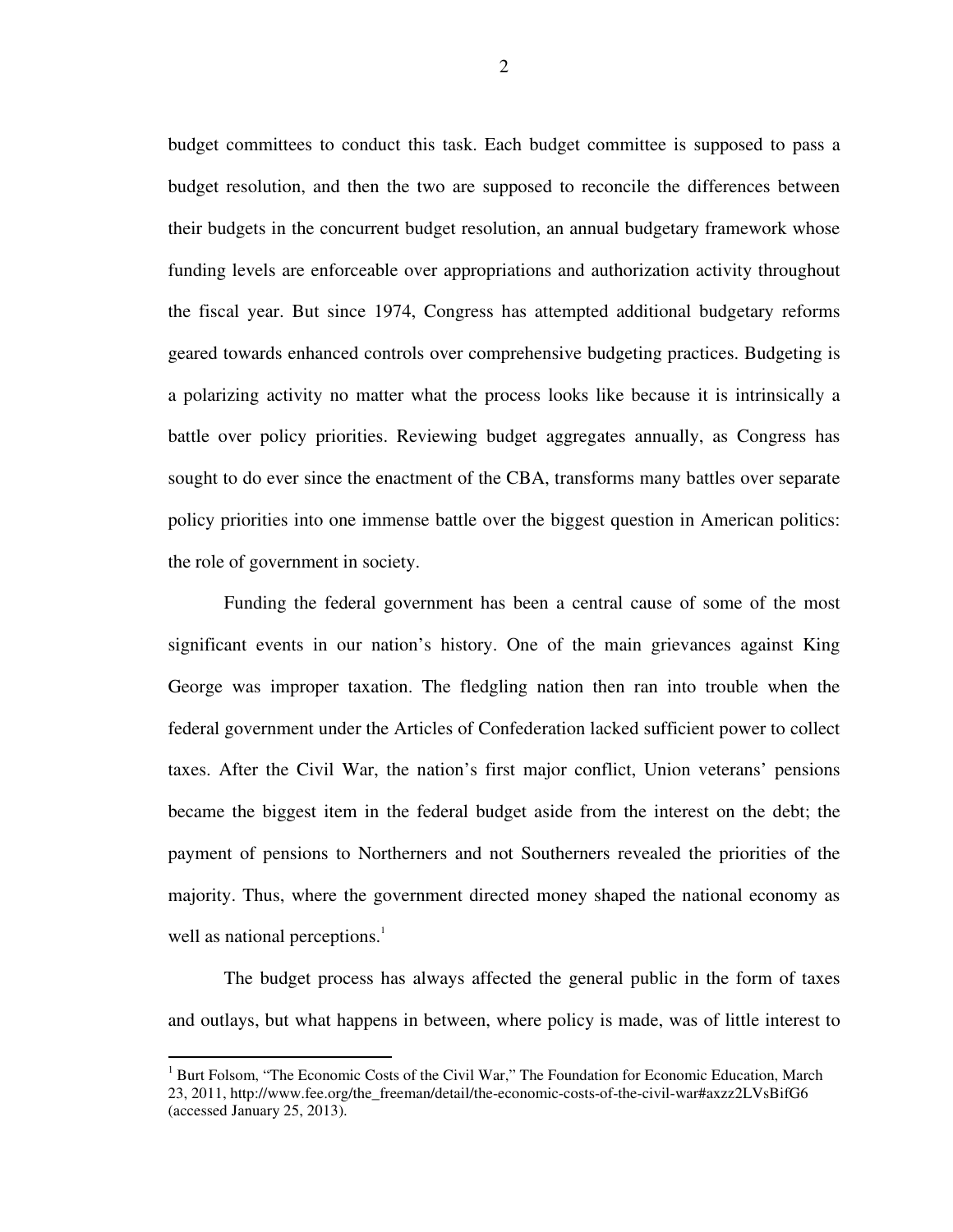the general public until roughly 40 years ago, around the time of the CBA's passage. Deficits were becoming a public issue, and government was becoming more involved in all areas of life. The *process* by which the government formulates the substance of tax and spending policy—or, how we as a nation decide what our priorities are and how to fund them—simultaneously became increasingly important to the general public. Voters are also actively concerned about the gridlock effect of partisan polarization. The issue that sent this concern deep into the national consciousness was budgeting. While the debate about the proper role of government reaches back to early American political discourse between Hamilton and Jefferson, the gridlock Congress currently experiences over budget issues is relatively new. Phrases such as "government shutdown," "fiscal cliff," and "across-the-board cuts" are interlocked with polarization today. The nation held its breath as lawmakers barely avoided shutdown in 2011 because the parties could not find middle ground. Then, the fiscal cliff battle sought to avert a perfect storm of revenue increases and spending cuts (the expiration of the Bush tax cuts along with the across-the-board spending cuts that Congress set up as a self-enforcing measure in the 2011 debt deal). This spring, the across-the-board cuts went into effect, and averting blame became the primary goal of both parties. In short, partisanship and budgeting are side by side on the political stage today, not just related but inseparable. This paper will explore how they are related in American political development—specifically, how and to what extent the introduction of comprehensive budgeting into Congress with the CBA has contributed to partisan polarization in Congress. The finding of this study is that the implementation of comprehensive budgeting in Congress, along with subsequent attempts to place additional controls on comprehensive budgeting practices, has magnified and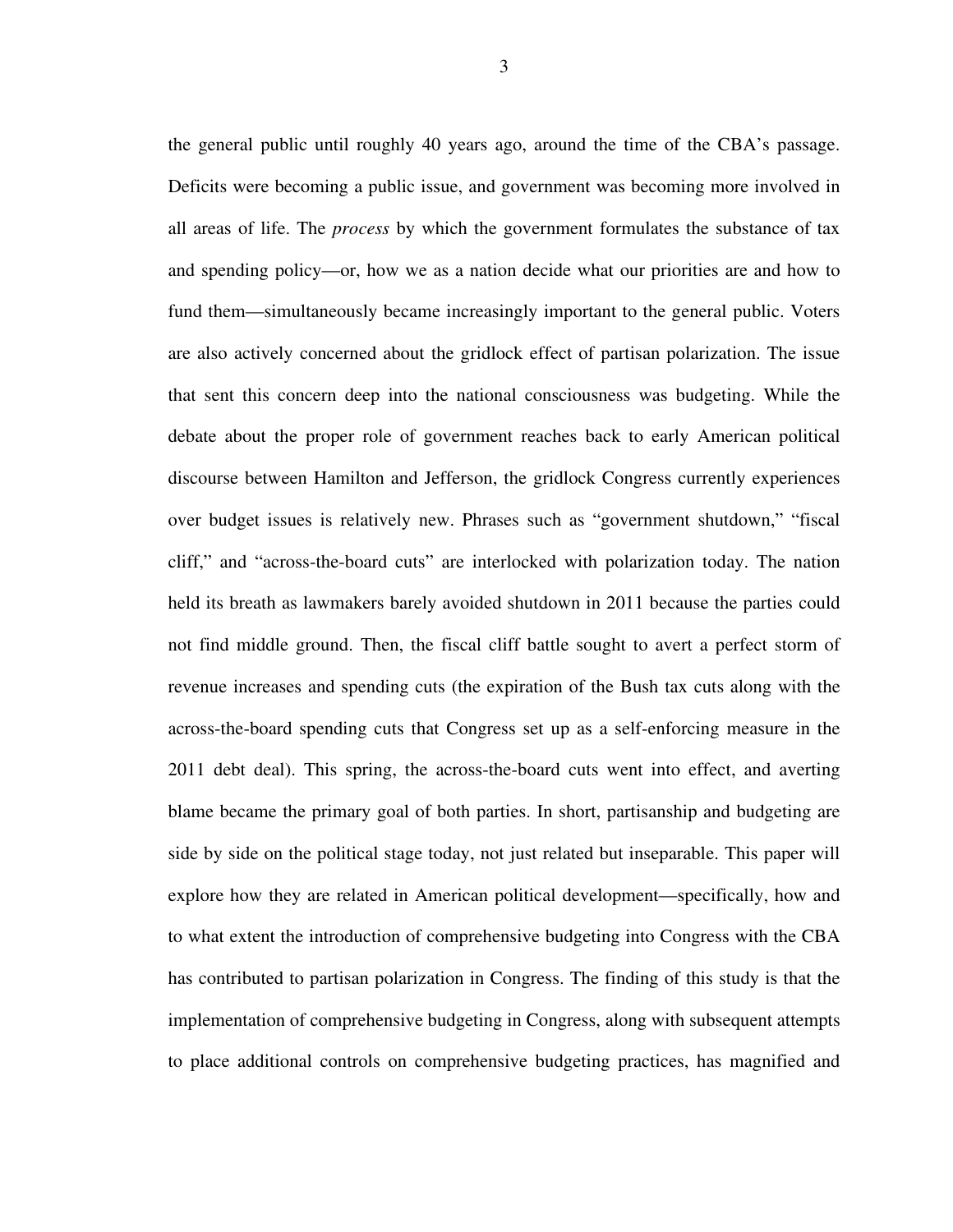accelerated the effects of the many polarizing forces that have characterized the last 40 years of American politics.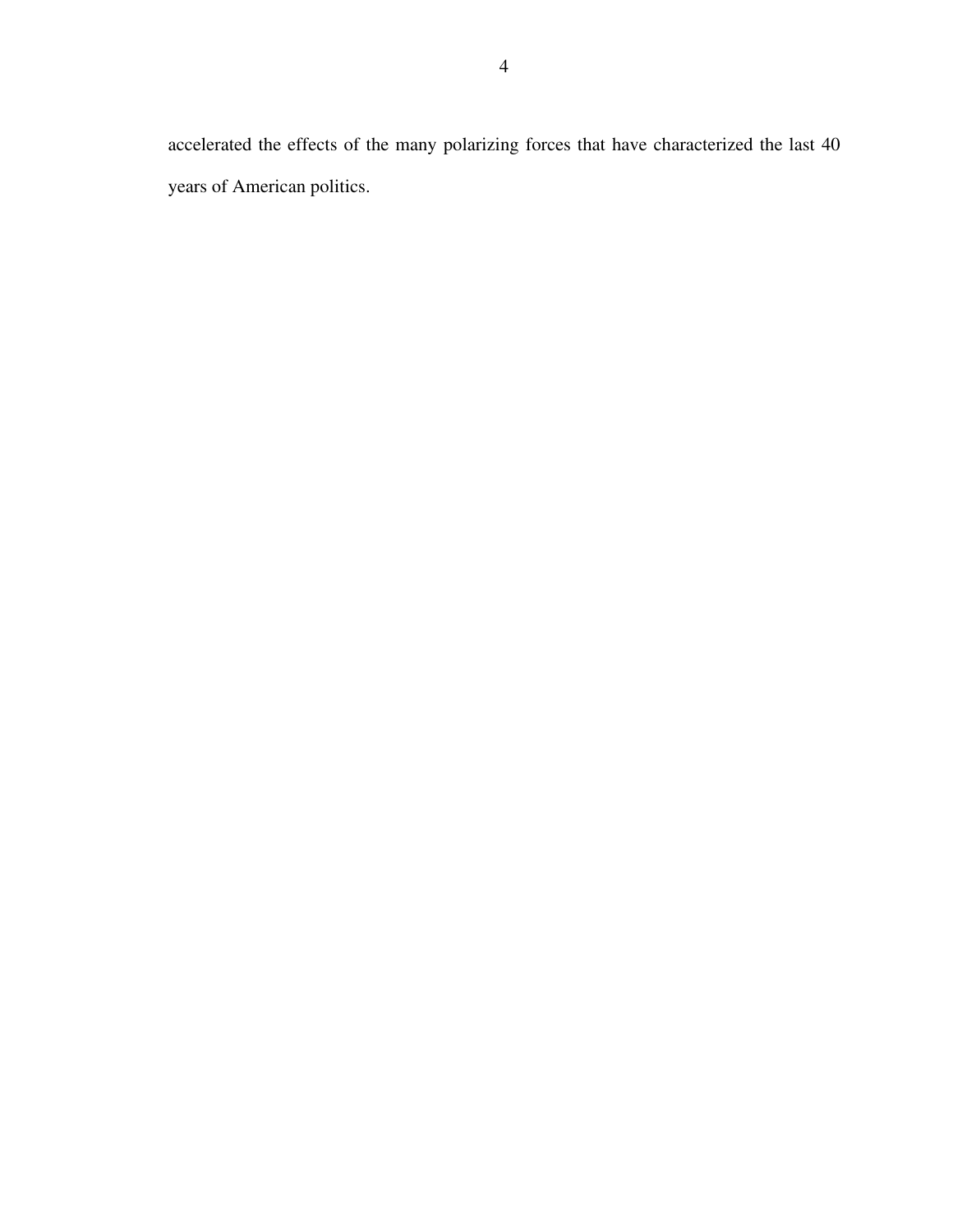# **2 LITERATURE REVIEW**

To place this study within the existing literature, this chapter reviews existing scholarship regarding the federal budget process and the increased partisan polarization in Congress since the 1970s. This chapter also examines the small body of literature that addresses the relationship between federal budgeting and partisan polarization. In short, the extensive scholarship on the federal budget process and congressional polarization have occasionally mentioned the relationship between the two, but neither discipline has addressed in any depth whether or how the shift to comprehensive budgeting that began in 1974 has contributed to partisan polarization.

#### **I. THE FEDERAL BUDGET PROCESS**

Budgeting is about rationing scarce resources—determining the proper distribution of a limited revenue stream.<sup>2</sup> The history of budgeting is hidden behind a continuous debate over how big government *should* be, based on various economic and moral questions. Assertions about the proper size of government typically rely on a series of judgments regarding where and how often government involvement is beneficial. In *Deficit Politics: The Search for Balance in American Politics* (2002), governance and budget scholar Donald F. Kettl explores how budgeting relates to key political institutions and policies.<sup>3</sup>

<sup>&</sup>lt;sup>2</sup> Donald F. Kettl, *Deficit Politics: The Search for Balance in American Politics* (New York: Pearson Education, Inc., 2003), 1.

<sup>3</sup> Kettl, *Deficit Politics*, xvii.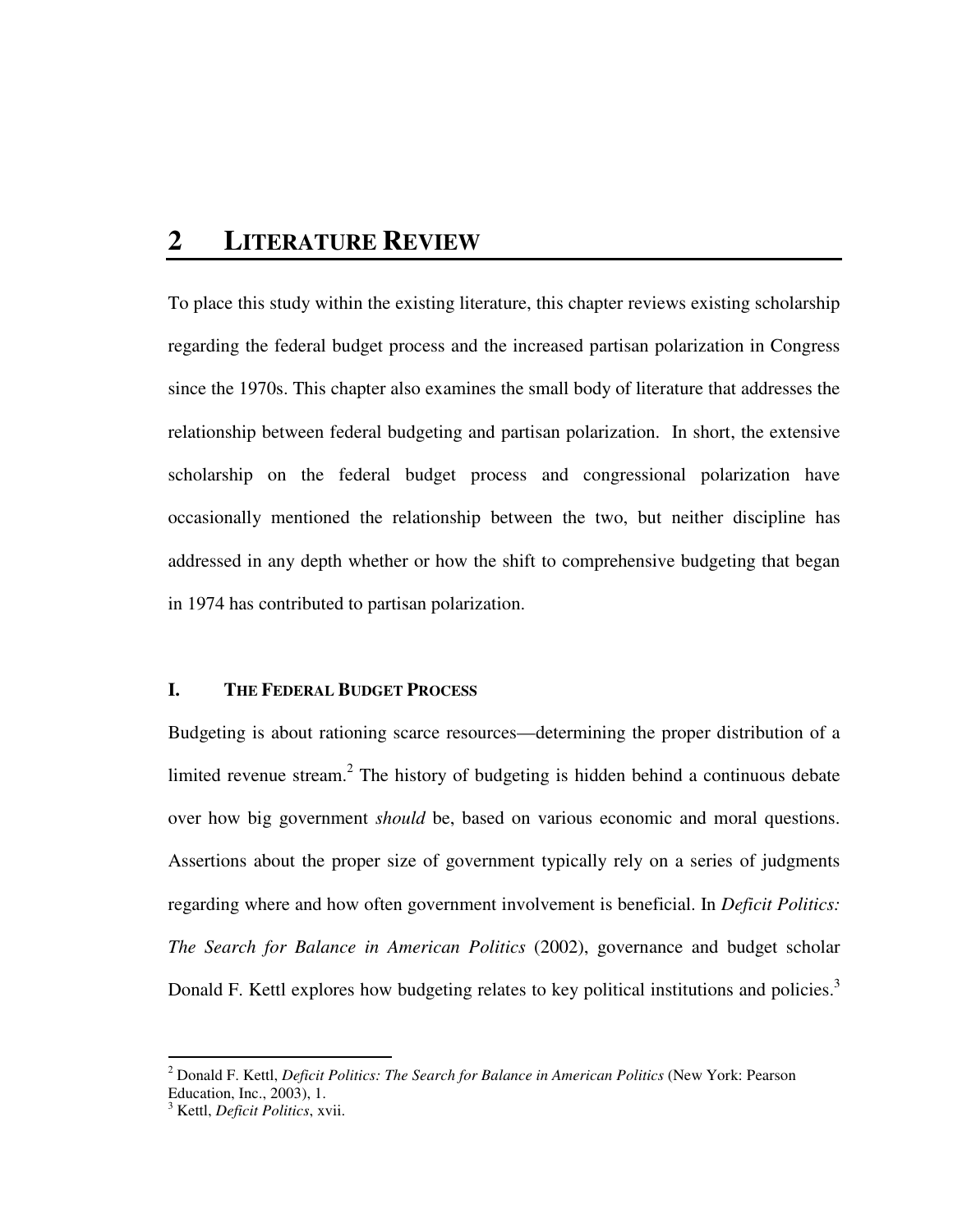One of his most astute observations is that "politics is…inevitably about budgeting. Without public money behind government decisions, public policy is an empty concept."<sup>4</sup> But he argues that the relationship goes both ways: "…all budgetary decisions are inevitably about politics."<sup>5</sup> Budgeting, he says, requires trade-offs that confront us with "deep-seated conflicts among values," and the act of resolving those conflicts "is the very definition of politics."<sup>6</sup> The process by which the government makes budgetary decisions thus provides a cornerstone of the structure for political interaction.

 The Founders intended for budgetary decisions to happen primarily in the legislative branch; the Constitution gives Congress the power of the purse so that budgeting decisions will reflect the priorities of voters as closely as possible. In *Federalist No. 58*, James Madison argued, "This power over the purse may, in fact, be regarded as the most complete and effectual weapon with which any constitution can arm the immediate representatives of the people, for obtaining a redress of every grievance, and for carrying into effect every just and salutary measure."<sup>7</sup> Being a deliberative body by design, with members driven by distinct political and personal motivations, Congress finds budgeting to be a difficult task. But after handing much of its budgetary power over to the executive for many years, Congress wanted it back in 1974 when it passed the CBA. In its requirement of a concurrent budget resolution, the CBA created a medium for the national discussion of one of the nation's deepest political and philosophical debates: the role of government. The CBA charged the newly created House and Senate budget

.

6

<sup>4</sup> Kettl, *Deficit Politics*, 1.

<sup>5</sup> Ibid.

<sup>6</sup> Kettl, *Deficit Politics*, 2.

 $^7$  James Madison, "Federalist No. 58: Objection That The Number of Members Will Not Be Augmented as the Progress of Population Demands Considered," February 20, 1788,

http://www.constitution.org/fed/federa58.htm (accessed April 28, 2013).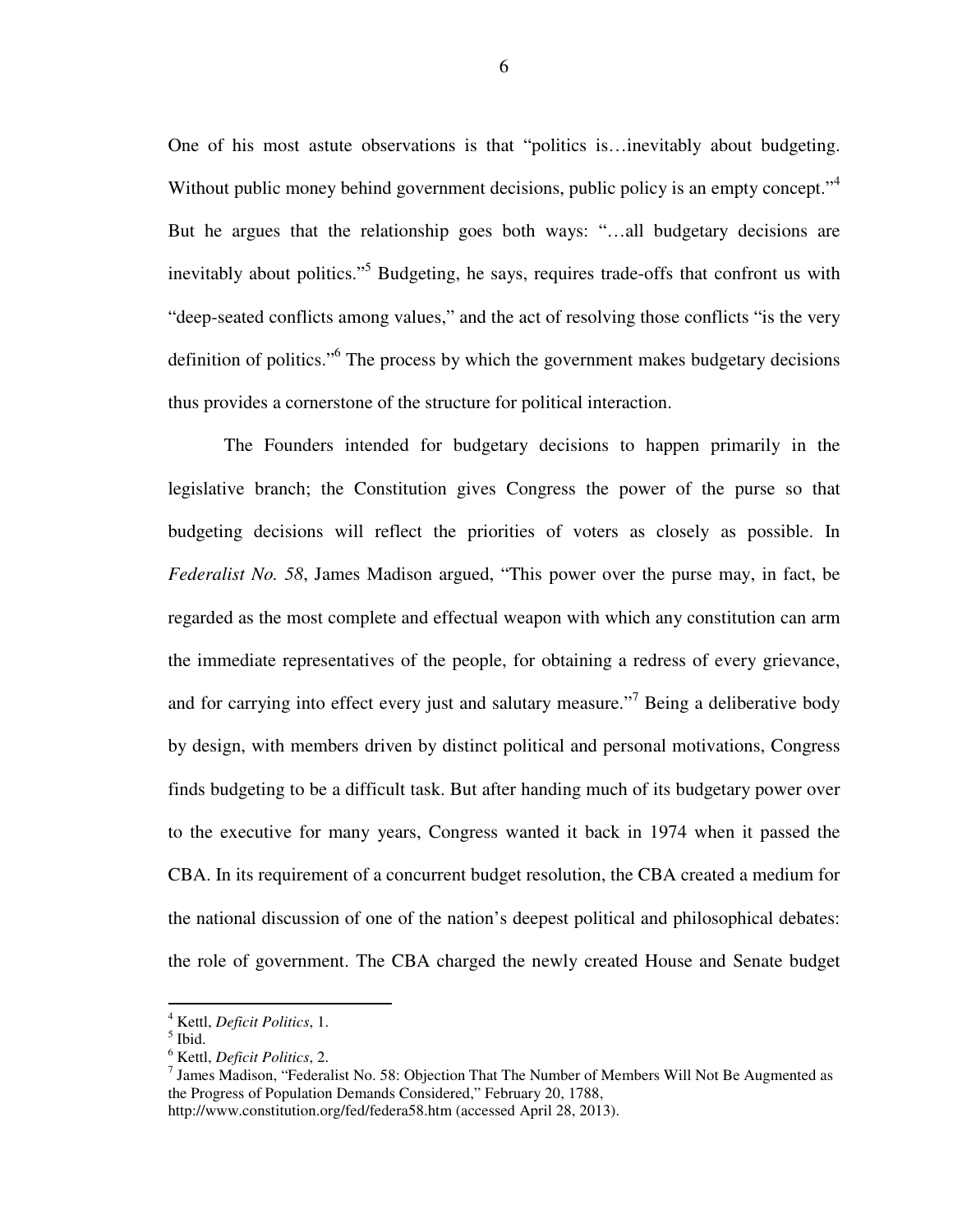committees to begin constructing the overall budgetary framework each year. The resulting resolution would include aggregate spending levels, as well as debt, deficit, and revenue levels. Soon after the CBA's passage, the concurrent budget resolution also became a tool through which the congressional majority launched its agenda and defended its view of the proper shape and size of government. The concurrent budget resolution does not have the force of law, but its funding levels are enforceable over appropriations and authorizing committee action throughout the fiscal year.

Political scientist John W. Ellwood contends that the "outcome of any public sector budget process is the result of the interaction of three factors: the economic conditions in which the budget is made; the policy desires of decisionmakers (and, in a representative system, of the electorate); and the procedures that govern the decisionmaking process."<sup>8</sup> The 1974 budget reforms changed the latter factor considerably, and it did so at a time when economic conditions were tightening and likeminded decision makers were scattered across party lines and seeking new partisan homes. The reforms made comprehensive budgeting, or what congressional scholar Lance T. LeLoup calls "macrobudgeting," a part of our national consciousness. Congress no longer evaluates the merits of individual programs and revenue bills separately, as it did prior to 1974. Rather, post-1974 budgeting requires evaluating the *relative* merits of potential spending. The CBA thus institutionalized and popularized budgeting as Kettl defines it: a process of trade-offs between many options competing for limited resources. In theory, according to prominent budget scholar Allen Schick, the CBA allows the

l

7

<sup>&</sup>lt;sup>8</sup> John W. Ellwood. "The Great Exception: The Congressional Budget Process in an Age of

Decentralization," in *Congress Reconsidered*, *3rd edition*, ed. Lawrence C. Dodd and Bruce Oppenheimer (Washington, D.C.: Congressional Quarterly, 1985), 315.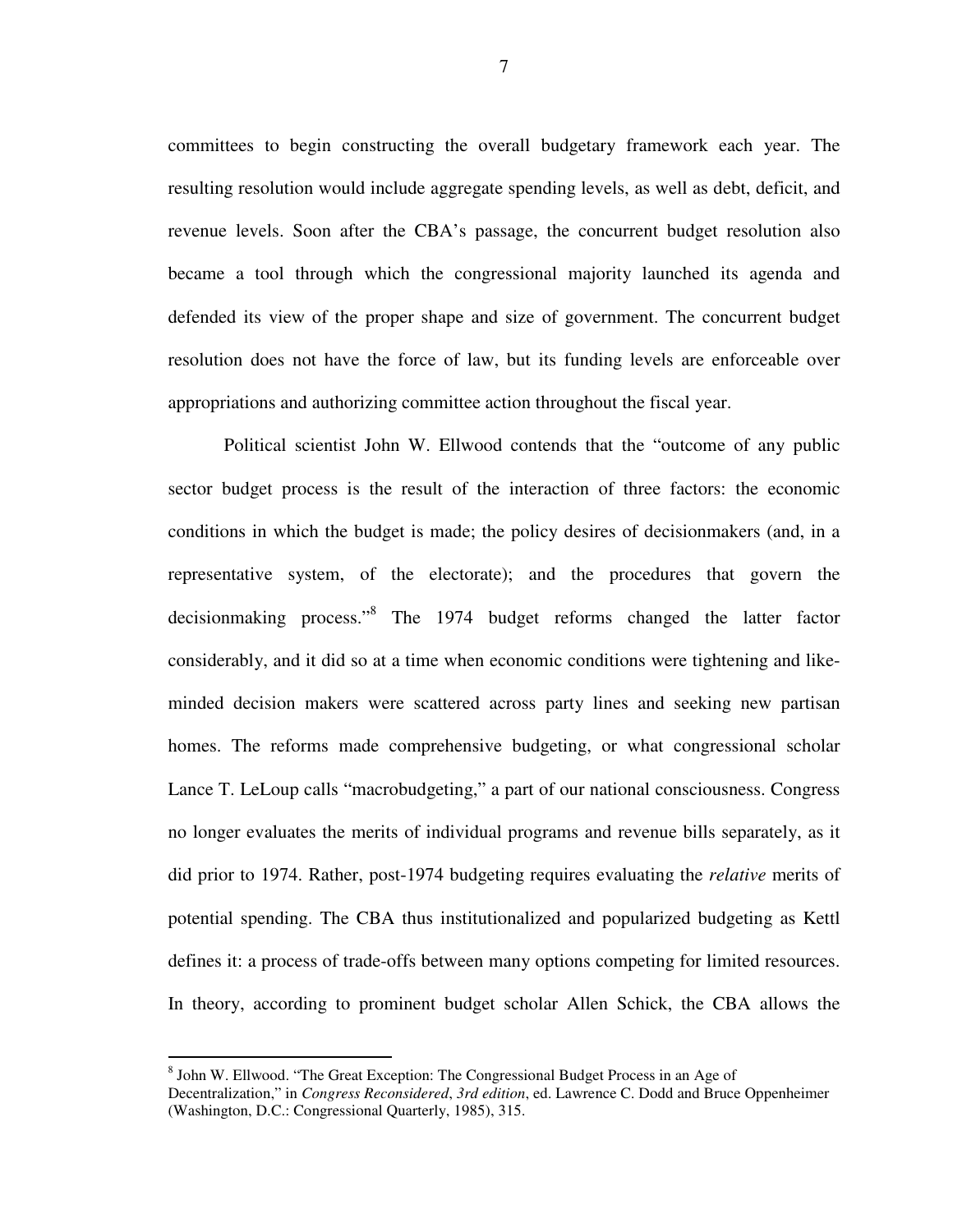budget to be controlled by "top-down constraints" instead of by the "'bottom-up' demands" of executive branch agencies and programs.<sup>9</sup> But the goal of coordinated congressional budgeting required the centralization of the process within Congress. Congress had reclaimed primary control over revenue and spending decisions, but with new institutions and timelines to follow, it had also created new challenges.<sup>10</sup> Budgeting decisions regarding proper levels of spending and revenue, as well as the relative size of budget items within that scope, within a tight annual timeframe, increased the demands of the budget process.

Budgeting is perhaps the central component of governance, so doing it well is important politically as well as substantively. In the view of the electorate, budgeting well corresponds with deficit levels. Six of the past fourteen years did not see a concurrent budget resolution. Congress now views the budget resolution as optional, as budget scholar Philip Joyce concluded.<sup>11</sup> Although the process of funding the government does not require a concurrent resolution, the public views a missed budget resolution as a failure of governance. Kettl argues that the difference between revenues and spending (the deficit or surplus) is the "single most-watched gauge of budgeting's big trade-offs" and that the importance of deficits to the public has made the balance of revenues and expenditures a central concern for lawmakers.<sup>12</sup>

<sup>9</sup> Allen Schick, *Evolutions in Budgetary Practice: Allen Schick and the OECD Senior Budget Officials*, (OECD Publishing, 2009), 42.

<sup>10</sup> Dennis S. Ippolito, *Why Budgets Matter: Budget Policy and American Politics* (University Park: The Pennsylvania State University Press, 2003), 185.

<sup>&</sup>lt;sup>11</sup> Philip Joyce, "Strengthening the Budget Committees: Institutional Reforms to Promote Fiscally Responsible Budgeting in Congress," The Pew Charitable Trusts (January 2011),

http://www.pewtrusts.org/uploadedFiles/wwwpewtrustsorg/Reports/Economic\_Mobility/Strengthening-Budget-Committees-Jan-2011.pdf (accessed April 25, 2013).

<sup>12</sup> Kettl, *Deficit Politics*, 2.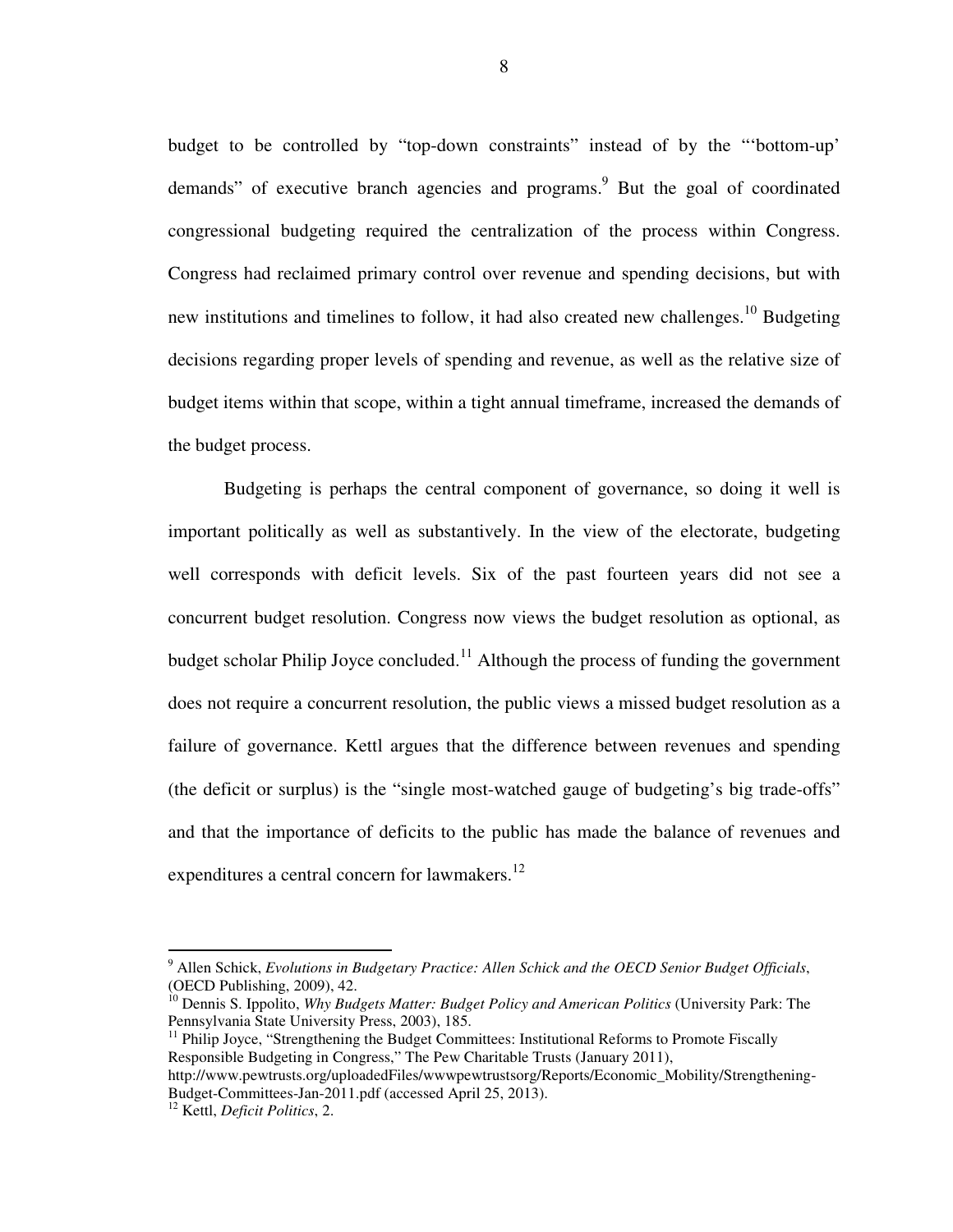One of the main issues dividing budget scholars is whether or not budget process reform can help curb the growth of deficits. Kettl takes the position that there is no "magic bullet" or "miracle cure" in budgeting; rather, it will take political leadership and the courage.<sup>13</sup> According to Kettl, "reformers seek to replace the problems of *political* decision making with a *process* that will produce the results automatically instead."  $(Emphasis supplied.)$ <sup>14</sup> Kettl's perspective is common among budget scholars: Congress can always circumvent procedure, so relying on procedure is hopeless. Political scientist Aaron Wildavsky agreed that politics, not the budget process, is at fault with regard to budgetary friction.<sup>15</sup> He argued that elected officials "disagree about policy not because they cannot agree on the budget; they cannot agree on the budget because they are fundamentally at odds over policy."<sup>16</sup> With regard to curbing the growth of deficits, Kettl worries that the problem is not process but that we as a nation do not tend to ask the follow-up question: "How much are we willing to pay to get?" Kettl argues that we do not tend to talk about the size of government in terms of a balance between what we want and what we are willing to pay for. If we did, we might have to make conscientious sacrifices.<sup>17</sup> He wrote this in 2003, when the budget committees had been in place for quite some time, specifically tasked with having that very conversation. Arguably, we have begun to ask that second question in the latest development of budget politics, as

John Makin and Norman Ornstein, *Debt and Taxes: How America Got Into Its Budget Mess and What to Do About It* (Crown: 1994), 4.

<sup>13</sup> Kettl, *Deficit Politics*, xi.

<sup>14</sup> Kettl, *Deficit Politics*, 109.

<sup>15</sup> Aaron Wildavsky, "If You Can't Budget, How Can You Govern?" in *Budgeting and Governing*, ed. Aaron Wildavsky (Transaction Publishers, 2000), 326.

 $16$  Ibid.

<sup>17</sup> Kettl, *Deficit Politics*, xviii.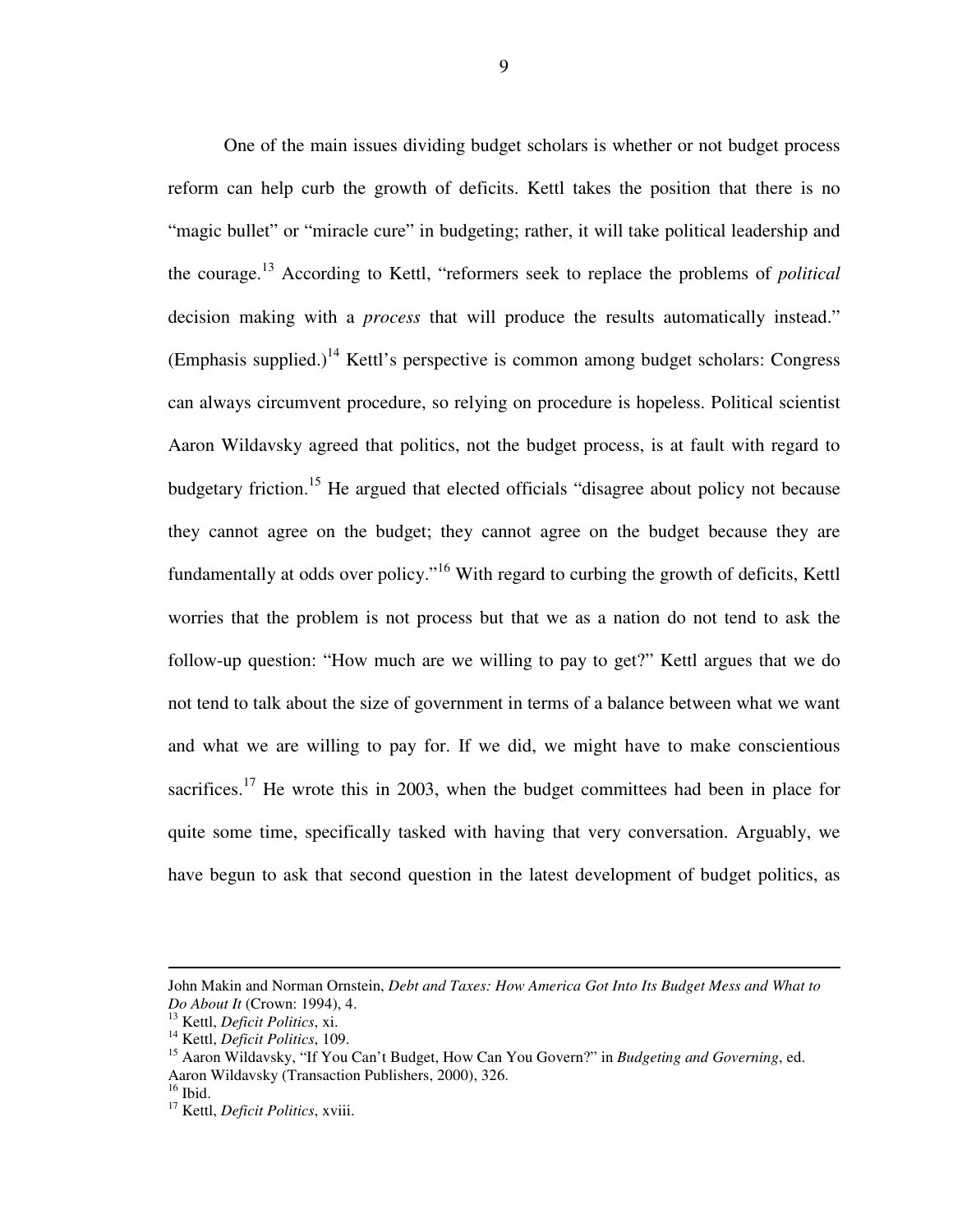debt and partisanship have forced us to think about what sacrifices we would be willing to make. But the conclusions are radically different on either side of the aisle.

Another question that divides budget scholars is whether a balanced budget is a useful goal of budgeting. Kettl assumes that arriving at a balanced budget is desirable that it is or should be the ultimate goal of good budgeting. On the other hand, in *Balanced Budgets and American Politics* (1988), James D. Savage centers on the question of why Americans are so concerned with balancing the budget and whether that is a worthwhile concern. He says budgetary politics encapsulates the public debate over deficits, spending priorities, fiscal policy, how much government should intervene in the economy, and the role of government in society.<sup>18</sup> But he focuses on the concept of deficits, arguing that political leaders have used the concept of a balanced budget to "guide public policy and public discourse and [act] as a symbol for competing visions of government and society in a manner unique to American politics."<sup>19</sup> But, he argues, that emphasis distracts from the more important issue of determining policy priorities and funding the government.

Kettl says the budget is the *wind tunnel* of American politics—the channel through which lawmakers test the policy priority rank of government programs—because it is where government's many choices and challenges meet.<sup>20</sup> The pre-1974 budget process, perhaps ill-advisedly, allowed these many choices to happen disjointedly and without concern for the context of the overall budget. The post-1974 process put those choices and challenges—and the lawmakers tasked with addressing them—in direct conversation with each other.

<sup>18</sup> James D. Savage, *Balanced Budgets and American Politics*, (Ithaca: Cornell University Press, 1988), 1.

 $19$  Ibid.

<sup>20</sup> Kettl, *Deficit Politics*, 3.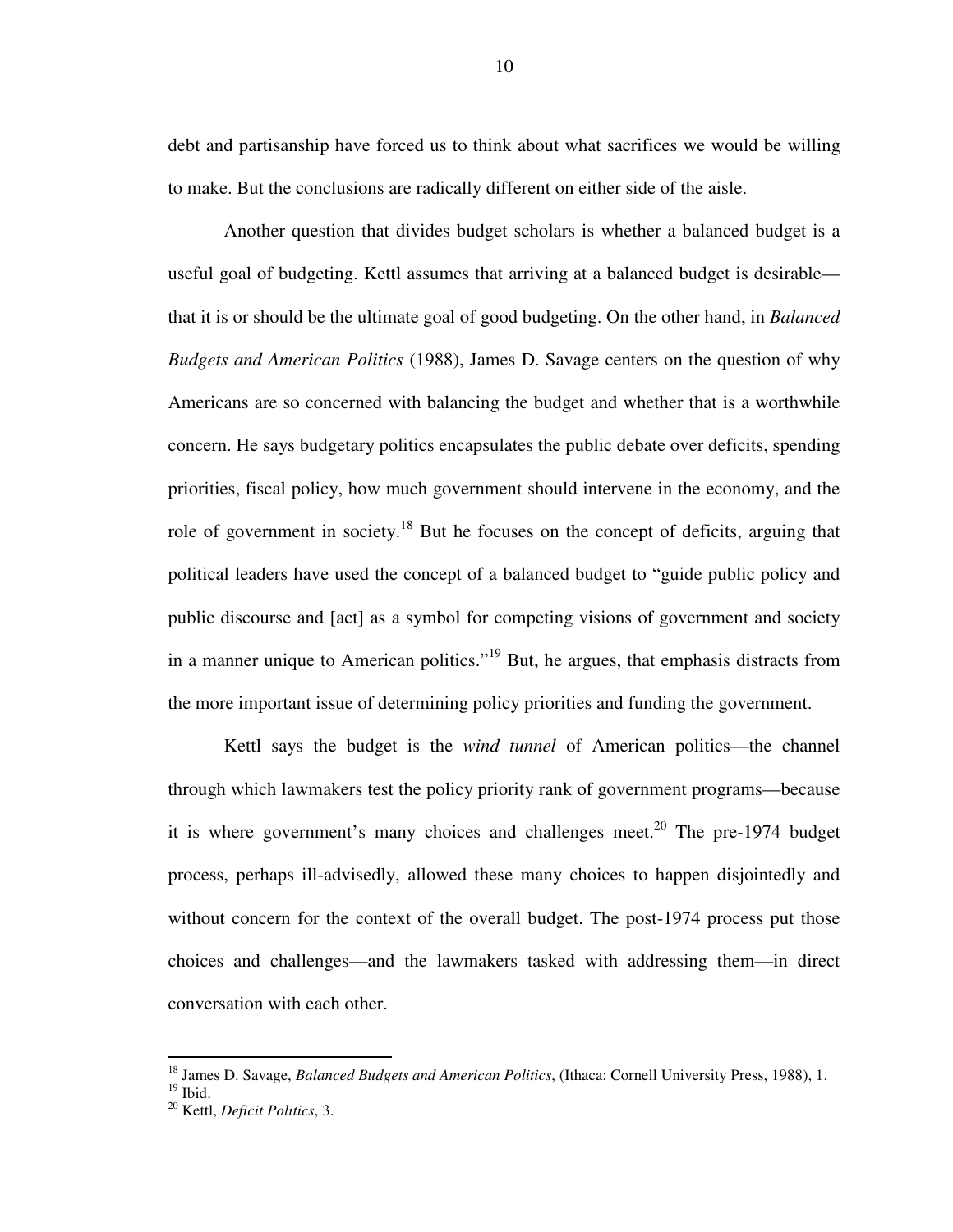#### **II. PARTY POLARIZATION**

Experts have defined "partisanship" and "party polarization" in several ways, generally noting, of course, that the definitions involve a relationship between the party in government, the party in the electorate, and the party organization. Political scientist David W. Rohde describes *partisanship* as the impact and influence of political parties on the operation of the Congress and the behavior of its members.<sup>21</sup> Political scientist John Haskell argues that one aspect of partisanship is the effort to score points against one's political opponents.<sup>22</sup> The other aspect, of course, is "genuine [expression] of a particular viewpoint."<sup>23</sup> With regard to the development of party polarization in Congress over time, as many scholars of Congress and polarization have noted, one aspect is the movement toward ideological unity within the parties, and the other is the distance between them.

Haskell notes that the party system was "not part of the original 'genome'" of Congress.<sup>24</sup> But the division and extremity of factions and parties have affected Congress in waves; the current divide is by no means our nation's first encounter with polarization. Factional divisions in Congress are as old as budget policy, extending back to the dominant Federalist Party, led by Alexander Hamilton, and Thomas Jefferson's counterattack with the Democratic-Republican Party.<sup>25</sup> The U.S. has also experienced sharp regional divisions. Regarding the War of 1812, Congress voted on regional rather than party lines, and leading up to and continuing after the Civil War, the parties were

<sup>21</sup> David W. Rohde, *Parties and Leaders in the Postreform House*, (Chicago: University of Chicago Press, 1991), 2.

<sup>22</sup> John Haskell, *Congress in Context*, (Westview Press, 2010), 376.

 $^{23}$  Ibid.

<sup>24</sup> Haskell, *Congress in Context*, 344.

<sup>25</sup> Haskell, *Congress in Context*, 376.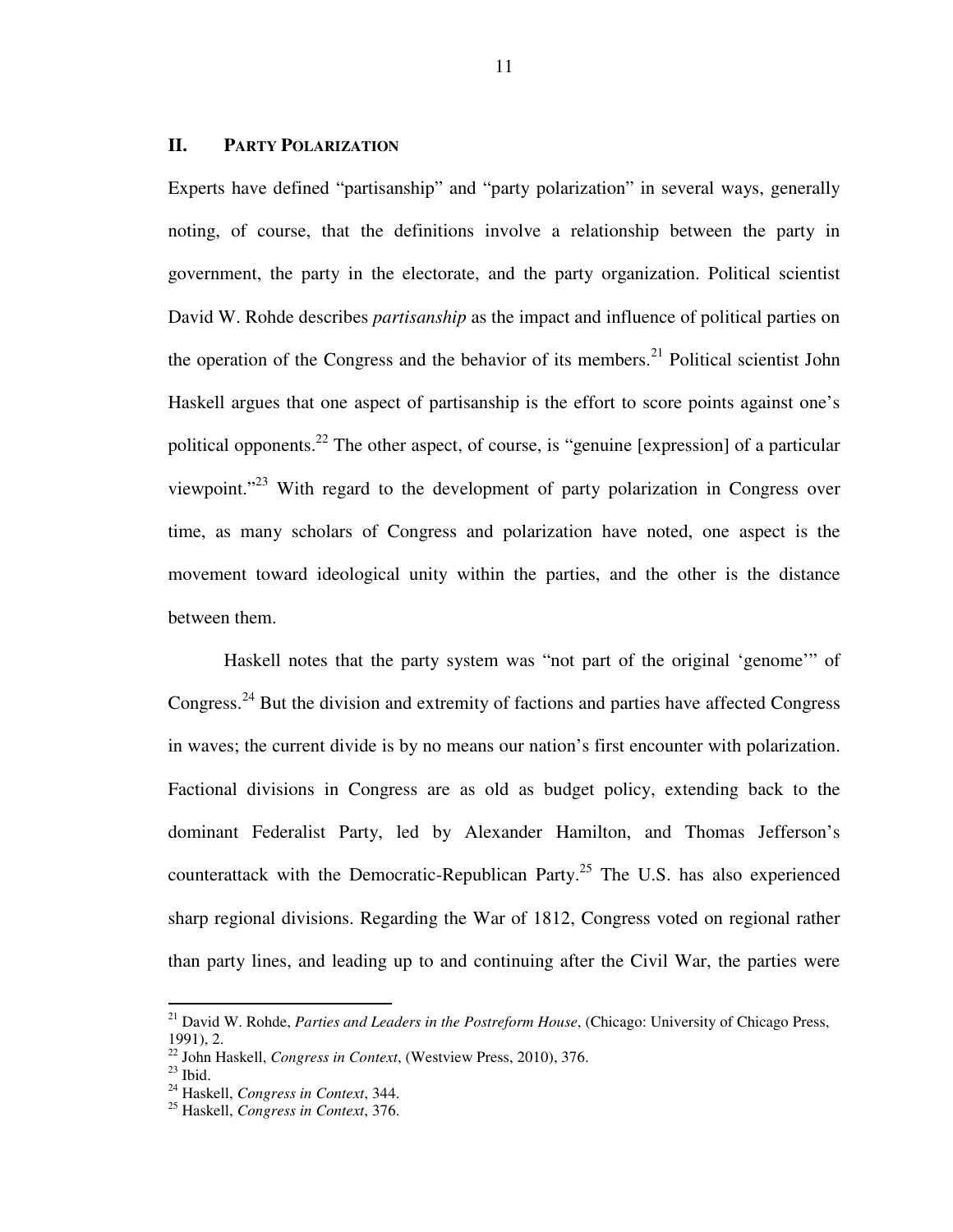completely divided on regional lines.<sup>26</sup> Political journalist and author Michael Lind wrote about regionalism as a broader trend, identifying New England as historically "the heartland of opposition to foreign wars and the U.S. military establishment" and the South, "especially the Tidewater South," as the opposite.<sup>27</sup> Regional cracks in the current party structure are more superficial, although they can still affect legislative outcomes. For example, transportation and farming legislation tend to pass on regional rather than partisan lines.<sup>28</sup>

In the late 1800s and early 1900s, Speakers of the House Thomas B. Reed (1889 – 1891, 1895 – 1899) and Joseph G. Cannon (1903 – 1911), illustrated the leadership's ability to channel party power.<sup>29</sup> According to Rohde, the famously heavy-handed "Czars" became the historical standard for "strong party leadership."<sup>30</sup> Cannon in particular ruled every aspect of legislative activity with reward-and-punishment-style leadership. After that, polarization fell again and remained low until roughly the  $93<sup>rd</sup>$ Congress (1973 – 1974). Although estimates of where the nadir lies vary, many congressional scholars mark the 93<sup>rd</sup> Congress as the turning point that led to today's circumstances: polarization continuing to climb after the first decade of the  $21<sup>st</sup>$  century became the most polarized decade since Reconstruction.<sup>31</sup> At times, the parties have been able to come together on single issues such as defense, farming, and even education

<sup>26</sup> Michael Lind, "Civil War by Other Means," *Foreign Affairs* 78, no. 5 (September 1999): 124. (accessed February 25, 2013).

 $27$  Ibid.

<sup>28</sup> Haskell, *Congress in Context*, 379.

<sup>&</sup>lt;sup>29</sup> "Reed, Thomas Brackett,  $(1839 - 1902)$ ," Biographical Directory of the United States Congress 1774 Present, http://bioguide.congress.gov/scripts/biodisplay.pl?index=R000128 (accessed April 24, 2013). Richard H. Pildes, "Why the Center Does Not Hold: The Causes of Hyperpolarized Democracy in America," *California Law Review* 99, no. 2 (April 2011): 319. (accessed February 25, 2013). <sup>30</sup> Rohde, *Parties and Leaders*, 4.

<sup>31</sup> Sean M. Theriault, *Party Polarization in Congress*, (New York: Cambridge University Press, 2008), 23.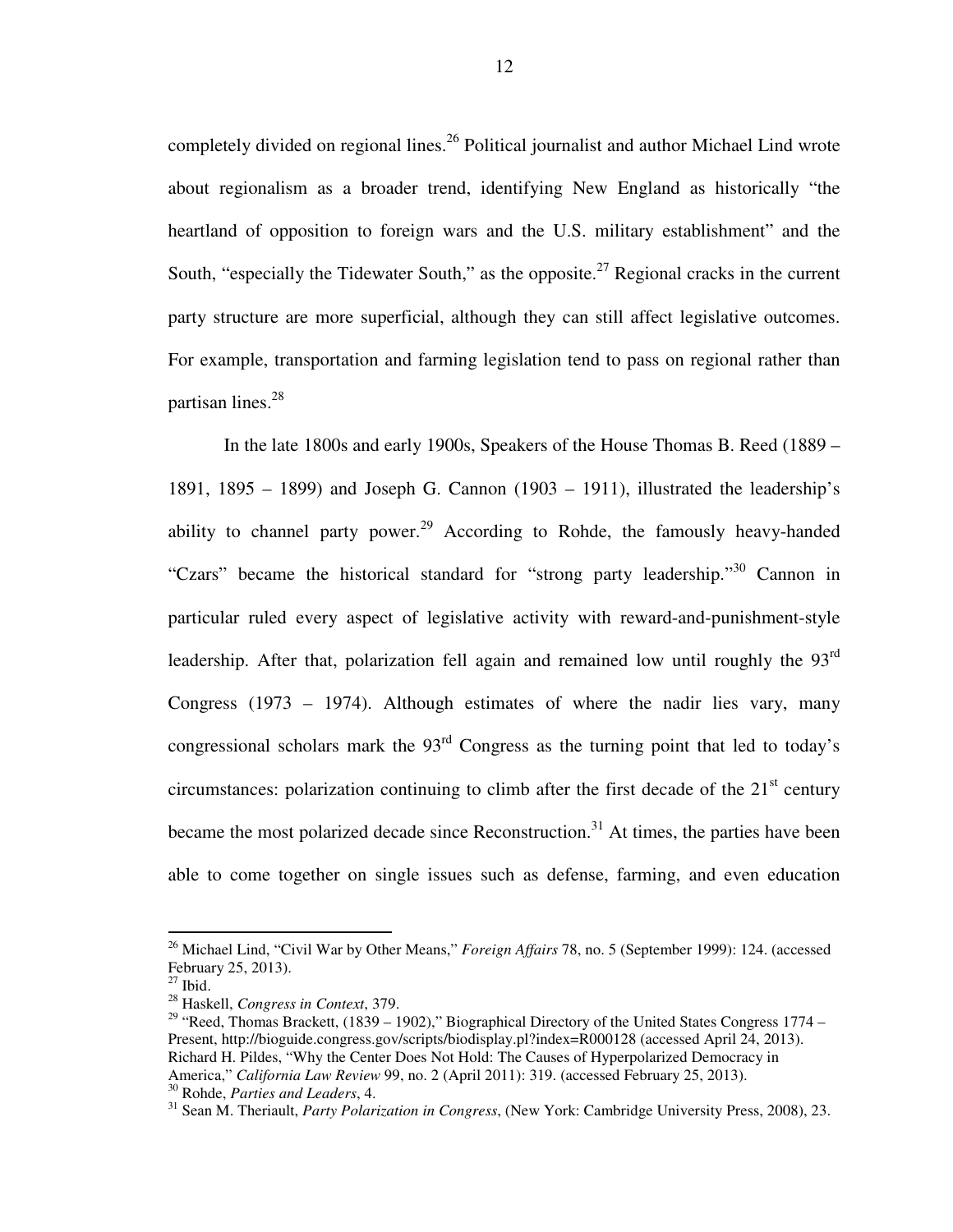legislation; internal party divisions also exist today over issues such as immigration.<sup>32</sup> But the bottom line is that the parties converged near the  $93<sup>rd</sup>$  Congress and then diverged, "almost without exception," according to party polarization expert Sean M. Theriault, every Congress after that.<sup>33</sup>

The history of party polarization involves two coinciding phenomena: an ideological sorting and a widening ideological gulf. Historically, according to Haskell, what we typically identify as the initial rise of party polarization was, more accurately, the ideological sorting of the parties. Congress has never been free of conflict, he says, just as society has never been free of divisions, and "those divisions were often every bit as sharp as the ones we see today, and sometimes more so."<sup>34</sup> The important distinction he makes is that "*the divisions did not … always divide along party lines, as they tend to now.*" (Emphasis supplied.)<sup>35</sup> Party unity scores over time help illustrate this ideological sorting.

<sup>32</sup> Haskell, *Congress in Context*, 379.

<sup>33</sup> Theriault, *Party Polarization in Congress*, 30.

<sup>34</sup> Haskell, *Congress in Context*, 376.

 $35$  Ibid.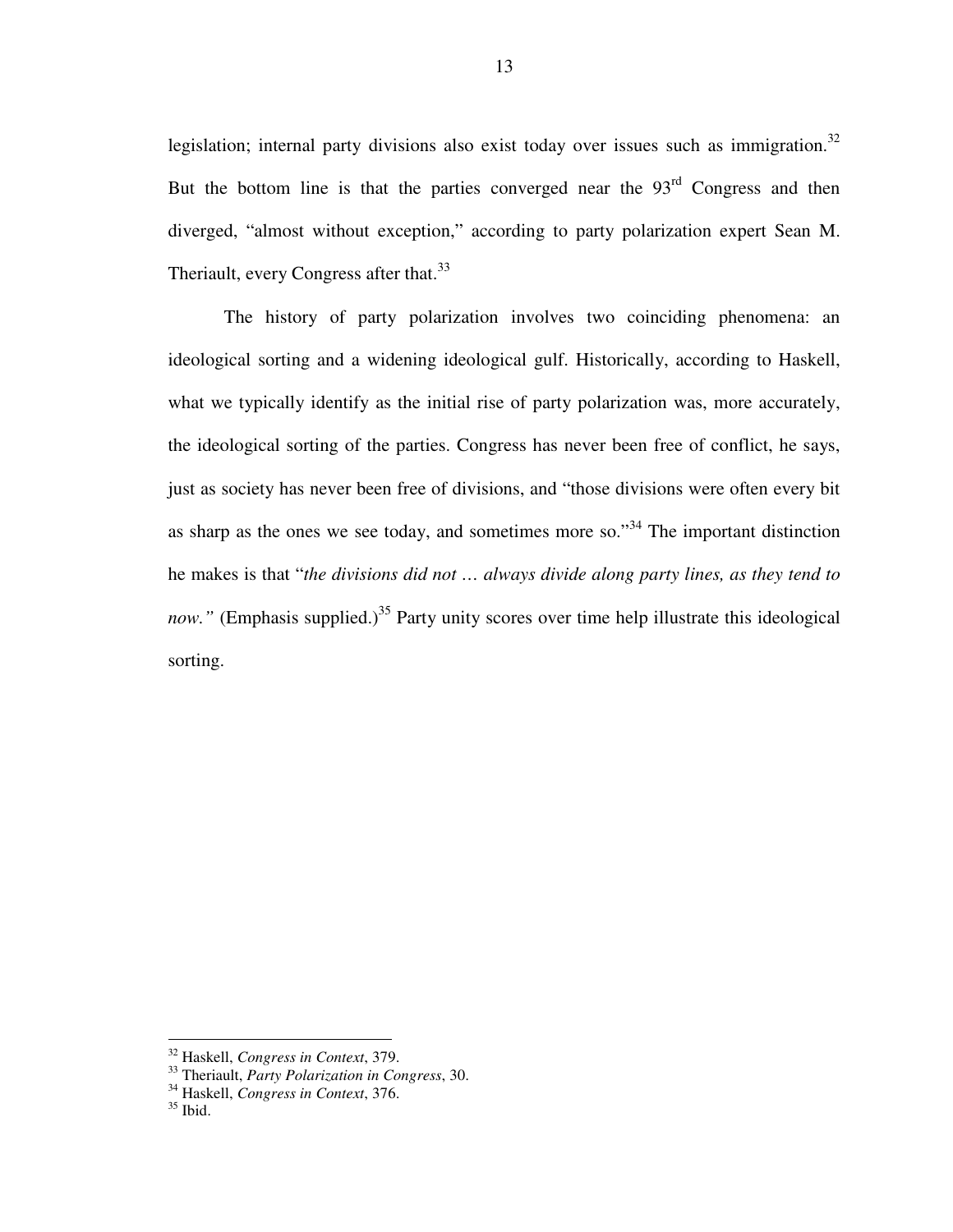

*Data show the percentage of members voting with a majority of their party on party unity votes. Party unity votes are those roll calls on which a majority of Democrats vote against a majority of Republicans. Percentages are calculated to eliminate the impact of absences as follows: unity = (unity)/(unity + opposition).<sup>36</sup>*

The figure above shows the ideological homogeneity of the parties over time. Leading into the 1970s, the parties were not ideologically consistent because of factions within the parties. But around the 1970s, conservatives began to move toward the Republican Party and liberals toward the Democratic Party. Today, the parties are approaching a level near 100 percent unity.

Not only have the parties sorted out, but the gulf between the parties has been widening, with an identifiable, sharp increase starting, again, around the 1970s.

 "Table 5-10 Party Unity in Congressional Voting, 1954–2010 (percent)," *Vital Statistics on American Politics* 2011-2012, ed. Harold W. Stanley and Richard G. Niemi (Washington, DC: CQ Press, 2011), http://library.cqpress.com/vsap/document.php?id=vsap11\_tab5-10 (accessed March 30, 2013), 207-8.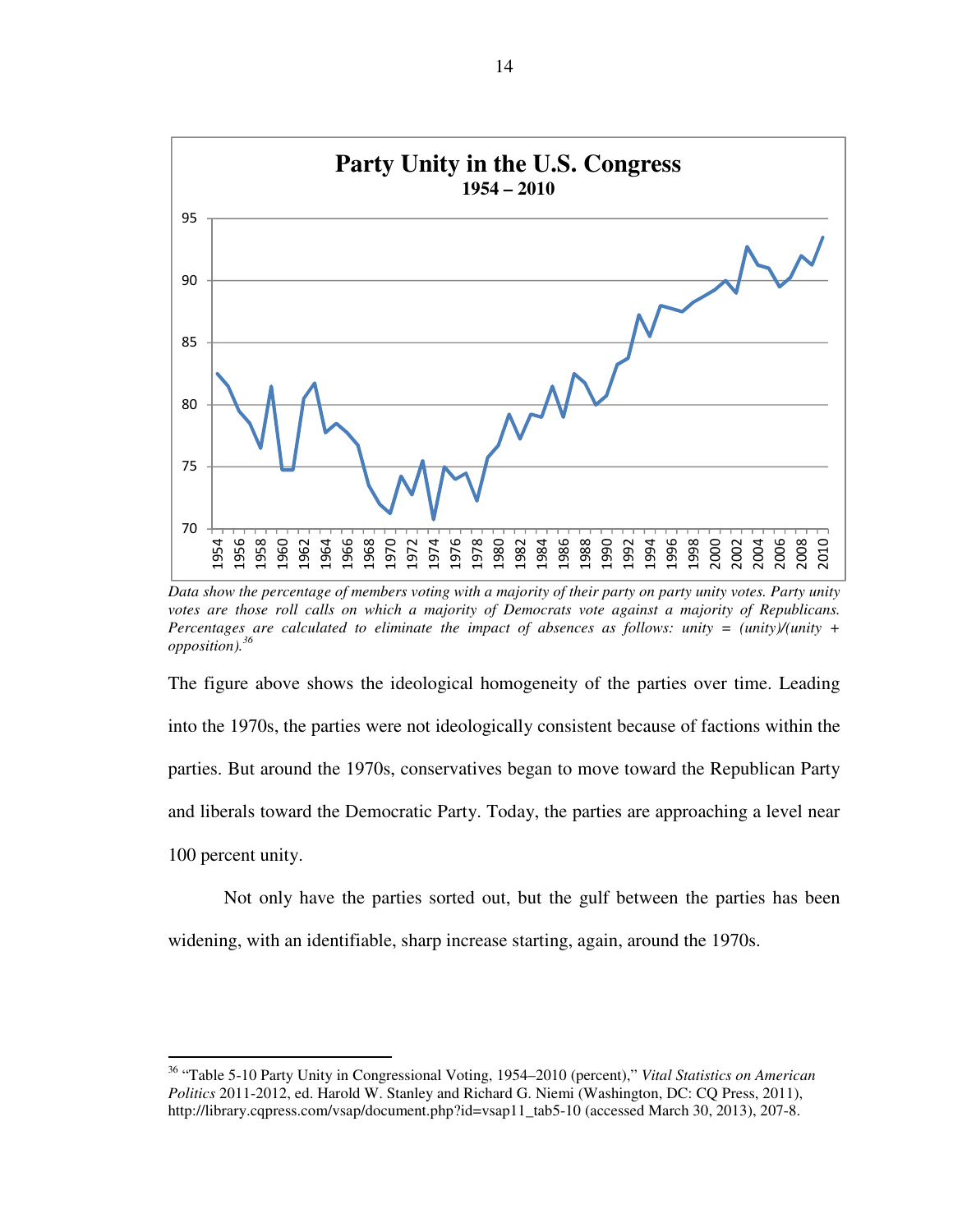

The graph above illustrates the ideological distance between the political parties.<sup>37</sup> Party polarization has not always gone in one direction; it was quite high in the early 20 century, the parties experienced some combination of intraparty division and interparty convergence through the Great Depression and World War II, and th shot up again, bringing the parties further apart than they have ever been. The question of what started the parties on the track to where they are today—more homogenous, and increasingly far apart—has captivated many scholars. The graph above illustrates the ideological distance between the political parties.<sup>37</sup> Party polarization has not always gone in one direction; it was quite high in the early 20<sup>th</sup> century, the parties experienced some c raph above illustrates the ideological distance between the political parties.<sup>37</sup> Party<br>zation has not always gone in one direction; it was quite high in the early  $20^{\text{th}}$ <br>y, the parties experienced some combination o th I then party polarization<br>er been. The question of<br>more homogenous, and<br>er Representative Sam

The period of relatively unpolarized consistency under Representative Rayburn's speakership (1940 – 1947, 1949 – 1953, 1955 – 1961) is known as the Rayburn's speakership (1940 – 1947, 1949 – 1953, 1955 – 1961) is known as the<br>
"Textbook Congress."<sup>38</sup> It was characterized by "strong committee chairs, loosely % rapart—has captivated many scholars.<br>
Fiod of relatively unpolarized consistency under Representative Sam<br>
Akership (1940 – 1947, 1949 – 1953, 1955 – 1961) is known as the

l

 $37$  Keith Poole and Howard Rosenthal, "The Polarization of the Congressional Parties," http://voteview.com/political\_polarization.asp (accessed April 28, 2013). <sup>3/</sup> Keith Poole and Howard Rosenthal, "The Polarization of the Congressional Parties,"<br>http://voteview.com/political\_polarization.asp (accessed April 28, 2013).<br><sup>38</sup> "Rayburn, Samuel Taliaferro, (1882 – 1961)," Biographic

<sup>1774 –</sup> Present, http://bioguide.congress.gov/scripts/biodisplay.pl?index=R000082 (accessed April 24, 2013).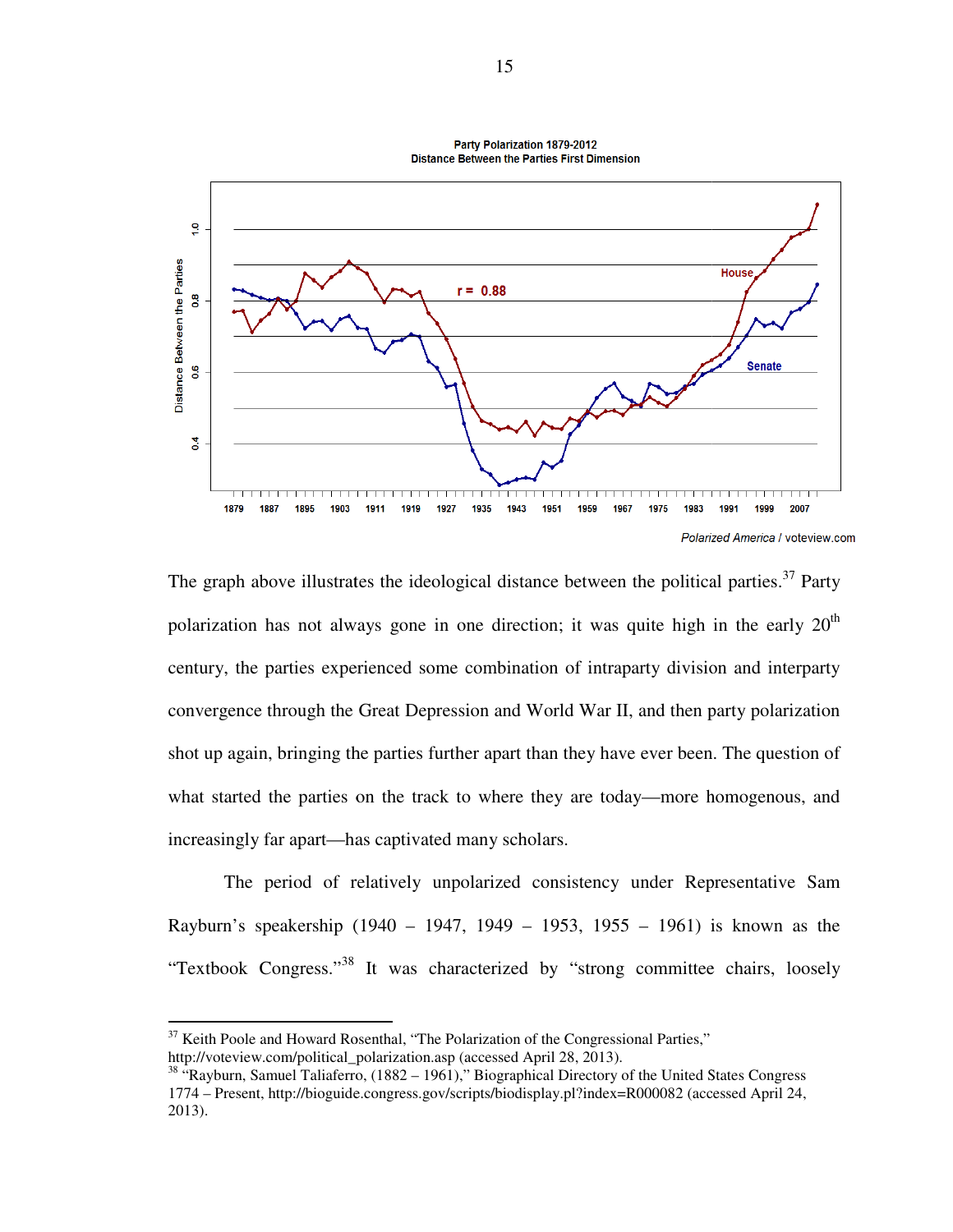organized political parties, and strong House norms and Senate folkways."<sup>39</sup> Within the party structure, the South was an anomaly. It was overwhelmingly Democratic in name, but in ideology, many Democratic representatives of the South in the post-World War II era were quite conservative. During that era, political scientist V.O. Key conducted an extensive analysis of the South in *Southern Politics in State and Nation* (1949). His observations pinned down an indispensable element of party disunity in this era: the South had "no political parties—at least as we have defined them."<sup>40</sup> Southern politics, he says, was its own political world; it was both one party, no party, and many parties:

...within the Democratic party in the southern states factional groups are the equivalent of political parties elsewhere. In fact, the Democratic party in most states of the South is merely a holding-company for a congeries of transient squabbling factions, most of which fail by far to meet the standards of permanence, cohesiveness, and responsibility that characterize the political  $partv.<sup>41</sup>$ 

The country was certainly divided, but political scientist Alan Abramowitz points out that there were "pro-war and anti-war, pro-civil rights and anti-civil rights, and social liberal and conservative factions" on both sides of the aisle.<sup>42</sup> As late as 1968, George Wallace was commenting that there was "not a dime's worth of difference between the parties."<sup>43</sup> The "end of ideology" was declared.<sup>44</sup> But Key provides a poignant reminder that political parties do not become meaningless when they suffer from internal division:

Even when divergences [between political parties] are by no means sharp, there often remains a fairly cohesive group of party leaders held together by the

Theriault, *Party Polarization in Congress*, 26.

<sup>39</sup> Theriault, *Party Polarization in Congress*, 51.

<sup>40</sup> V.O. Key, *Southern Politics in State and Nation*, (Knoxville: University of Tennessee Press, 1949), 16.

<sup>41</sup> Key, *Southern Politics*, 16.

<sup>42</sup> Ezra Klein, "From 'Mad Men' to a Mad Congress," *Bloomberg*, April 12, 2013, http://www.bloomberg.com/news/2013-04-12/from-mad-men-to-a-mad-congress.html (accessed April 17, 2013).

<sup>43</sup> Theriault, *Party Polarization in Congress*, 7.

<sup>44</sup> Theriault, *Party Polarization in Congress*, 26.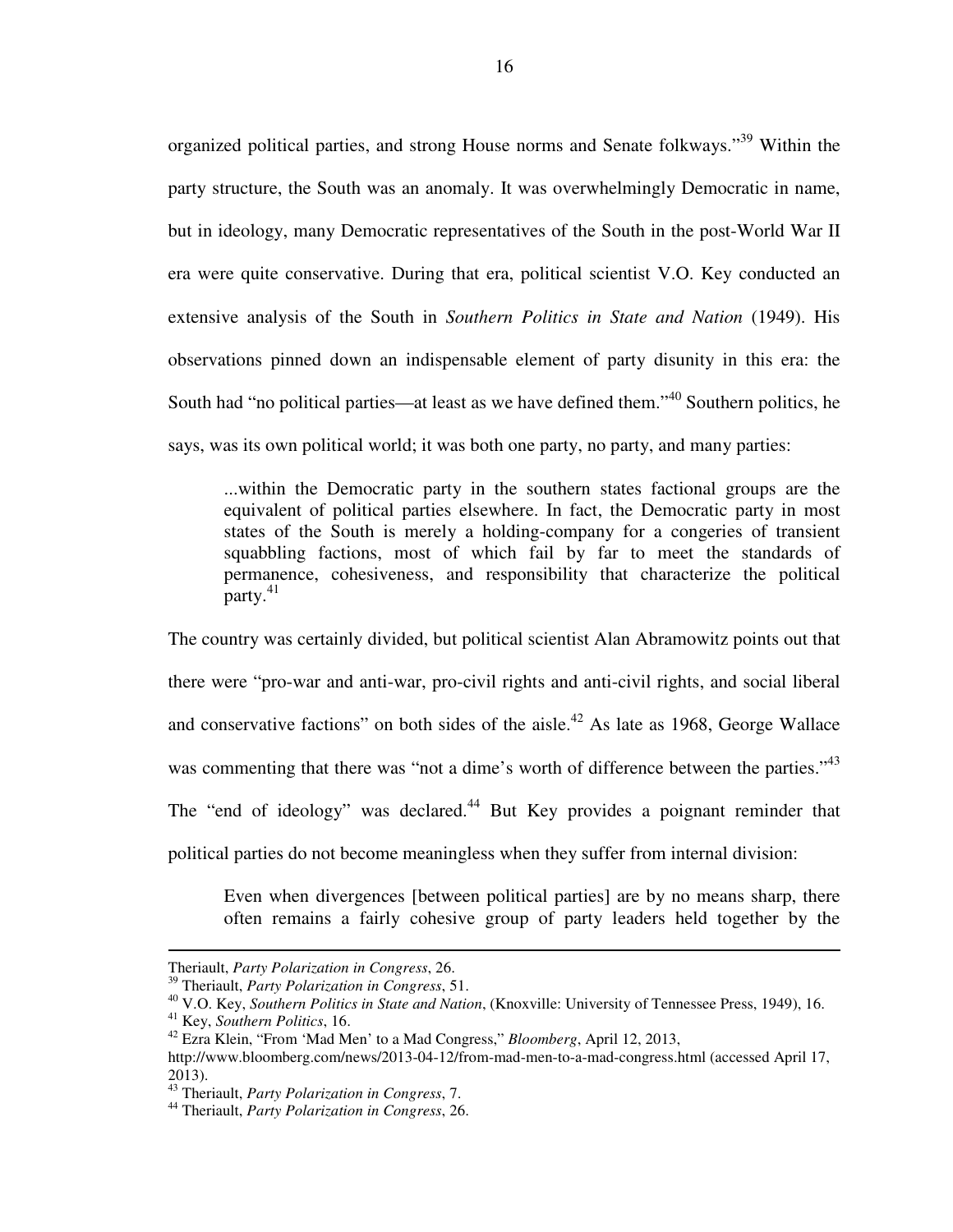ambition to retain or to win office. To gain office they must criticize the "ins," manufacture a new issue to attract votes, or put forth a candidate superior to the champion of the opposition. $45$ 

Haskell says the roughly 25-year period of "relative comity between the parties" before the 1980s was largely a result of the dominance of the inability of Republicans do what was necessary to attract votes and gain office. Republicans, he says, "were resigned to their lot in life as a permanent minority, and a 'get along–go along' mentality held sway at least some of the time."<sup>46</sup> What we can gather from these observations is that divisions and conflict still existed between the parties, but perhaps, without the organizational advantage of clear political parties, that conflict did not materialize and paralyze Congress as it does today. Vast evidence points to the conclusion that a combination of factors in the 1960s and 1970s set us on course toward today's hyperpolarized conditions, when we can clearly identify an ideological gulf between the most conservative Democrat and the most liberal Republican.

Theriault chronicles the debate over what caused this phenomenon in *Party Polarization in Congress* (2008). He sought to weave together the existing body of literature on party polarization and explain how the various disparate explanations that scholars have offered are complementary to one another. He estimates a percentage of responsibility for each possible explanation. The key conclusions he draws are: 1) Party polarization has been evident for about 35 to 40 years, especially since the  $93<sup>rd</sup>$  Congress, 2) interest group ratings, ideology scores, and roll call summary measures all show the same divergence in party polarization, and 3) House and Senate polarization have

<sup>45</sup> Key, *Southern Politics*, 15.

<sup>46</sup> Haskell, *Congress in Context*, 375.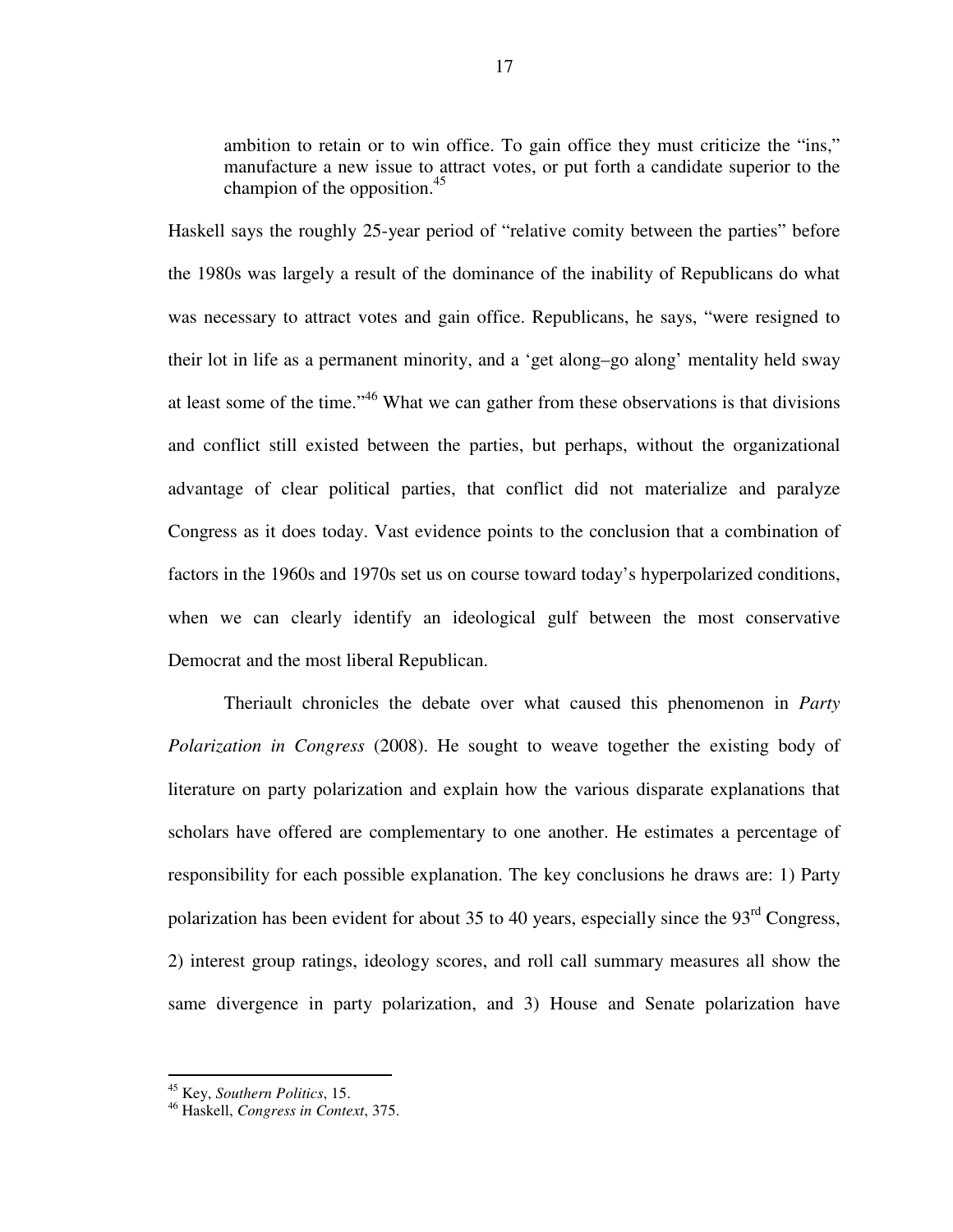generally paralleled each other over time. $47$  Rohde argues that "party voting is the consequence of influences inside and outside the Congress."<sup>48</sup> Theriault explains these two categories of influences in terms of electoral factors and institutional factors. The electoral factors that scholars have explored include partisan redistricting, geographic and political sorting, and the rise of extreme party activists, among others. Pundits and observers prefer to ascribe partisan redistricting with a significant portion of party polarization. The idea is that gerrymandering creates safe districts that are increasingly polarized between one another. Theriault cites support of this theory through congressional scholar Norman Ornstein, who says, "Congressional redistricting…has eliminated most competitive seats and thus removed most centrists and moderates from both parties."<sup>49</sup> Political scientists John N. Friedman and Richard T. Holden have defended the polarizing effects of gerrymandering extensively. They point out that incumbent reelection rates have risen substantially since the mid- $20<sup>th</sup>$  century.<sup>50</sup> They worry that technological advancements in redistricting "have effectively allowed representatives to choose their voters, rather than the converse."<sup>51</sup> But Theriault argues that the Senate has polarized at the same rate as the House, as party unity scores have generally paralleled each other over time (though the Senate lags slightly on the distance between the parties, remaining roughly 80 percent as polarized as the House<sup>52</sup>).

<sup>47</sup> Theriault, *Party Polarization in Congress*, 8.

Theriault, *Party Polarization in Congress*, 33, 35.

<sup>48</sup> Rohde, *Parties and Leaders*, 9.

<sup>49</sup> Theriault, *Party Polarization in Congress*, 46.

<sup>&</sup>lt;sup>50</sup> John N. Friedman and Richard T. Holden. "The Rising Incumbent Reelection Rate: What's Gerrymandering Got to Do With It?" *Journal Of Politics* 71, no. 2 (April 2009): 593. (accessed February 25, 2013).

 $51$  Ibid.

<sup>52</sup> Theriault, *Party Polarization in Congress*, 6.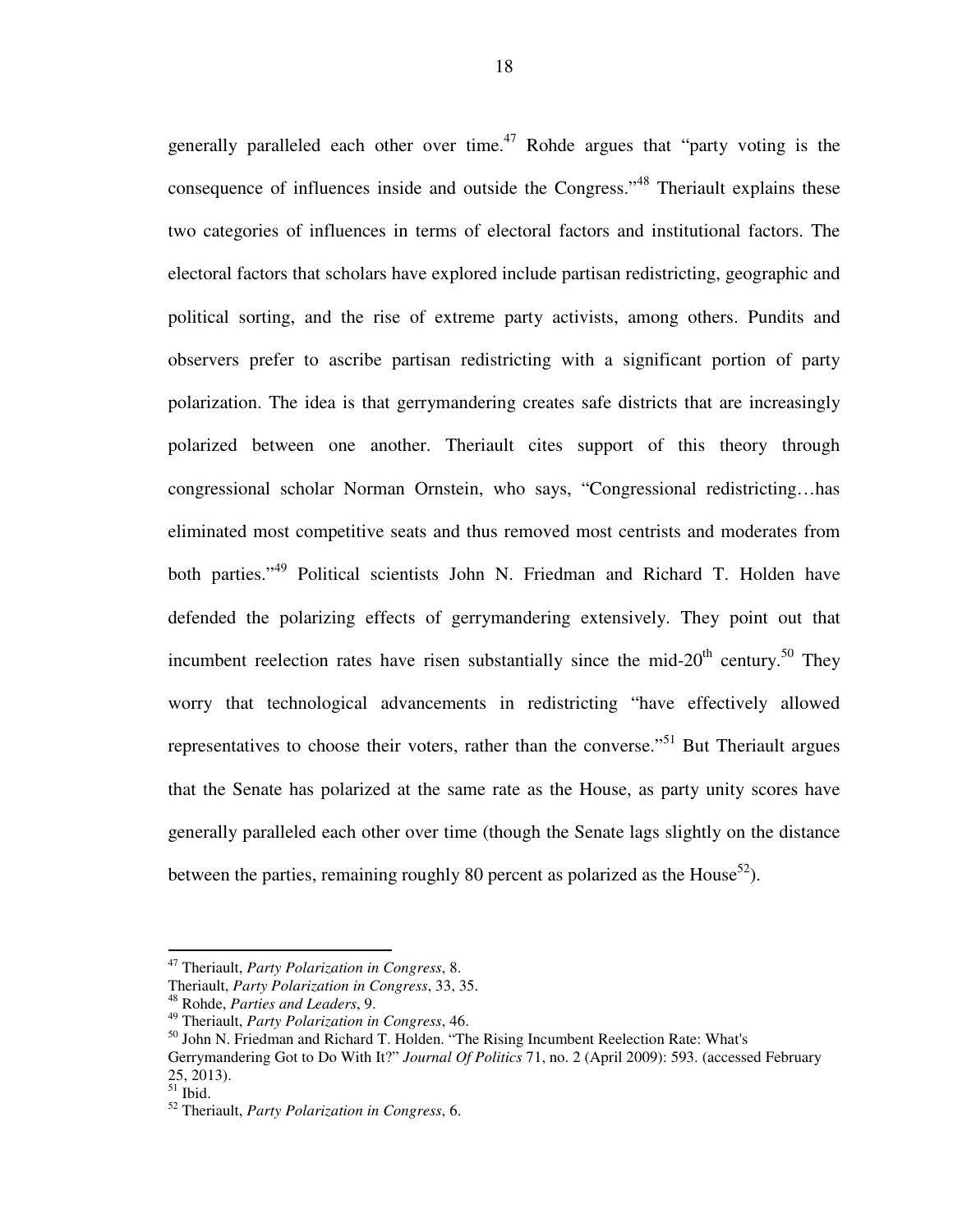

*Data show percentage of members voting with a majority of their party on party unity votes. Party unity votes are those roll calls on which a majority of Democrats vote against a majority of Republicans. Percentages are calculated to eliminate the impact of absences as follows: unity = (unity)/(unity + opposition).<sup>53</sup>*

Gerrymandering might be a part of the explanation.<sup>54</sup> Theriault estimates that it accounts for ten to twenty percent of the total amount of polarization since the  $93<sup>rd</sup>$  Congress. "Down-ticket" or "straight-ticket" voting, which Theriault does not address, might partially connect congressional gerrymandering to Senate polarization. But gerrymandering does not adequately explain the polarization of the Senate.<sup>55</sup>

The second electoral factor that Theriault offers as an explanation is a geographic sorting of partisans since the 1970s. He says the voting habits of individuals in close

<sup>&</sup>lt;sup>53</sup> "Table 5-10 Party Unity in Congressional Voting, 1954–2010 (percent)."

<sup>&</sup>lt;sup>54</sup> Richard Forgette, "Redistricting Principles, Processes, and Incumbency Protection." (Conference Papers, Midwestern Political Science Association, April 14, 2004).

Theriault, *Party Polarization in Congress*, 48.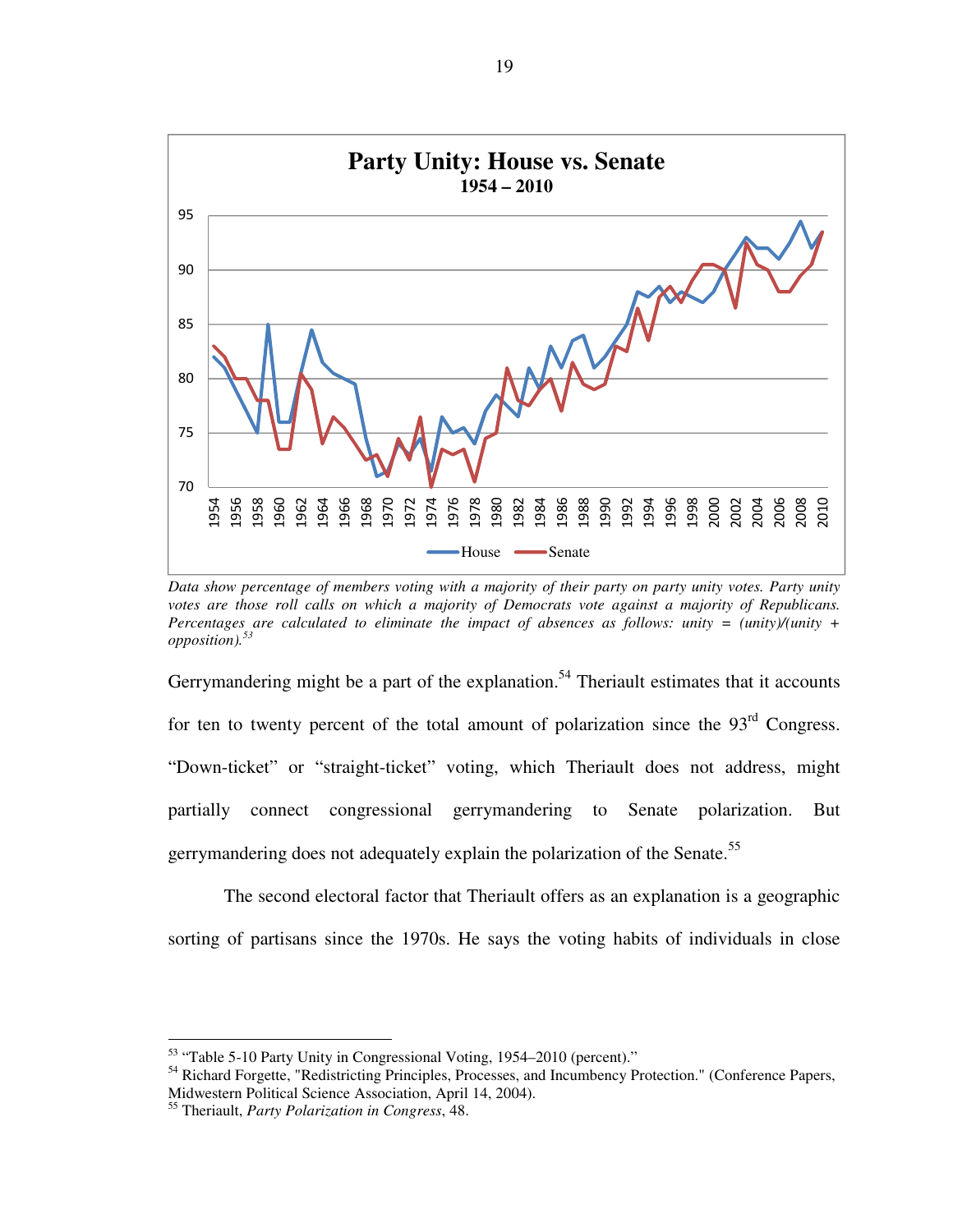geographical proximity to each other are increasingly similar.<sup>56</sup> Citizens' voter identification matches their voting habits more often, and voters have sorted into "politically homogenous neighborhoods" (and states) based on income levels, racial demographics, and personal affinities.<sup>57</sup> This phenomenon is "quite independent of the manipulation of congressional district boundaries," so Theriault posits that it explains Senate polarization better than redistricting does.<sup>58</sup> It could also help explain Friedman and Holden's concern that House incumbents seem increasingly safe. The end result of increasingly homogenous districts caused either by redistricting or by geographic sorting is that members tend to enjoy a heightened incumbency advantage, helping them win by wider margins and emboldening them to pursue partisan objectives and feel less inclined to compromise.<sup>59</sup> According to this theory, therefore, increasingly homogenous districts amplify both forms of party polarization: ideological homogeneity and increasing distance between the parties. Heightened incumbency advantage in general elections means tougher primary battles; party activists have begun capitalizing on this situation.

The third electoral explanation of polarization is the increased importance of increasingly extreme party activists in the nomination process. In homogenous districts, the nomination process is the real battleground for special interests.<sup>60</sup> Theriault says the effect on polarization is that, "as the most important voter shifts from the median voter in the general election to the median voter in the primary, members become increasingly

<sup>56</sup> Theriault, *Party Polarization in Congress*, 3.

<sup>57</sup> Theriault, *Party Polarization in Congress*, 48.

<sup>58</sup> Theriault, *Party Polarization in Congress*, 49.

<sup>59</sup> Ibid.

<sup>60</sup> Theriault, *Party Polarization in Congress*, 50.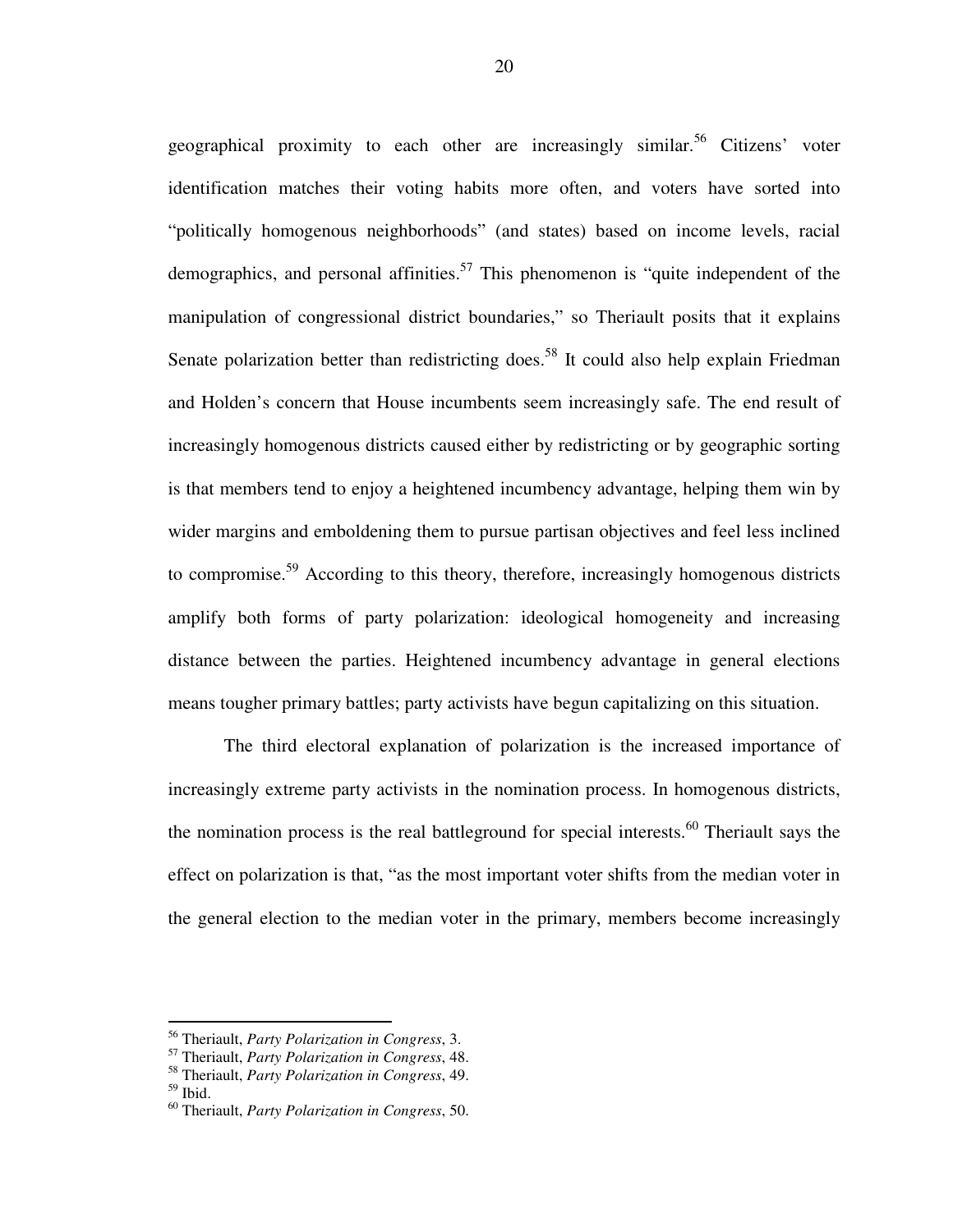concerned with satisfying a more ideologically extreme constituency.<sup>"61</sup> So, more homogeneity means more extreme party activism. $62$  When party professionals lost power to single-issue interest groups, moderate candidates found themselves pushed aside in favor of "ideologically pure" choices.<sup>63</sup> Once elected, these members must answer to the partisan constituents who elected them.<sup>64</sup> This phenomenon can help explain the increased number of ideological roll call votes. A few "marginal districts" remain districts that roughly split votes between the top two presidential candidates.<sup>65</sup> But even members from those districts elect increasingly extreme candidates.<sup>66</sup> Even though the two parties' constituencies are almost twice as polarized now as they were 32 years ago, Congress has polarized more than the electorate.<sup>67</sup> According to Theriault, a significant majority of congressional party polarization is attributable to members' ideological voting habits, which exceed their constituents' partisan growth.<sup>68</sup> The electoral explanation, he says, provided the "initial jolt" for congressional polarization; members would not alter their behavior unless "their relationship with their constituents [had] … changed."<sup>69</sup> Theriault sums up the relationship between Congress and the electorate: "Even if not all moderate districts have vanished, the more polarized members coming from more partisan districts pursue more polarized politics by voting for more polarized leaders who implement a more polarized legislative agenda and more polarizing

<sup>61</sup> Theriault, *Party Polarization in Congress*, 50.

<sup>62</sup> Theriault, *Party Polarization in Congress*, 61.

<sup>63</sup> Theriault, *Party Polarization in Congress*, 4.

 $<sup>64</sup>$  Ibid.</sup>

 $65$  Ibid.

 $66$  Ibid.

<sup>67</sup> Theriault, *Party Polarization in Congress*, 134.

<sup>68</sup> Theriault, *Party Polarization in Congress*, 108.

<sup>69</sup> Theriault, *Party Polarization in Congress*, 55, 59.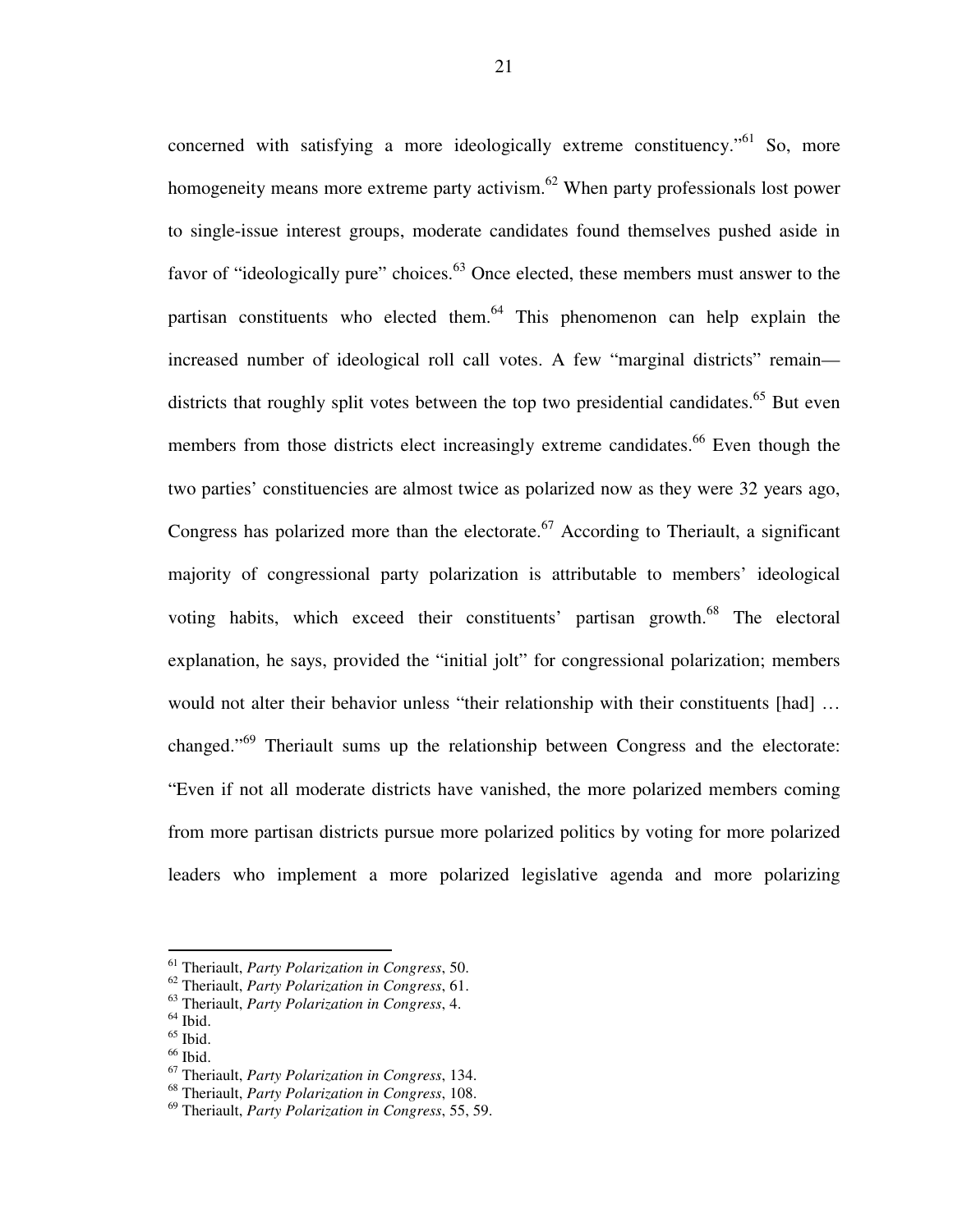legislative procedures."<sup>70</sup> So, rather than choosing between the many competing explanations of partisan polarization, Theriault argues that "the relationship among constituency change, institutional change, and party polarization is more accurately understood as a vicious cycle."<sup>71</sup> In other words, party polarization is a cyclical and many-faceted phenomenon.

The sorting out and polarization of Congress happens through two separate but related phenomena—what Theriault calls member *replacement* and *adaptation*. Both are fundamentally electorate-driven. In replacement, the electorate replaces a member with a more ideologically extreme representative. The resulting "seat by seat changes…provide the micro-building blocks" for party polarization over time.<sup>72</sup> Polarization by member replacement can be sudden, if, for example, a moderate incumbent falls to a more extreme opponent from the other party (most common in volatile elections such as the 2010 midterms), or it can be gradual, for example, if a moderate Republican falls in the primary to a slightly more conservative challenger or in the general election to a solid liberal.<sup>73</sup> Adaptation is more gradual and difficult to trace. In adaptation, a member adjusts his voting habits in order to satisfy his constituents and party leadership. The adjustment may be superficial, or it may be a real ideological shift in the direction of his constituents or colleagues. Theriault estimates that adaptation has accounted for 35.2 percent of House polarization and 38.0 percent of Senate polarization over the 32 years leading up to 2005. The majority of polarization has occurred through replacement, although incumbents have also produced some of the polarization by adjusting to fit their

<sup>70</sup> Theriault, *Party Polarization in Congress*, 55.

<sup>71</sup> Theriault, *Party Polarization in Congress*, 57.

<sup>72</sup> Theriault, *Party Polarization in Congress*, 38.

<sup>73</sup> Theriault, *Party Polarization in Congress*, 38, 40-41.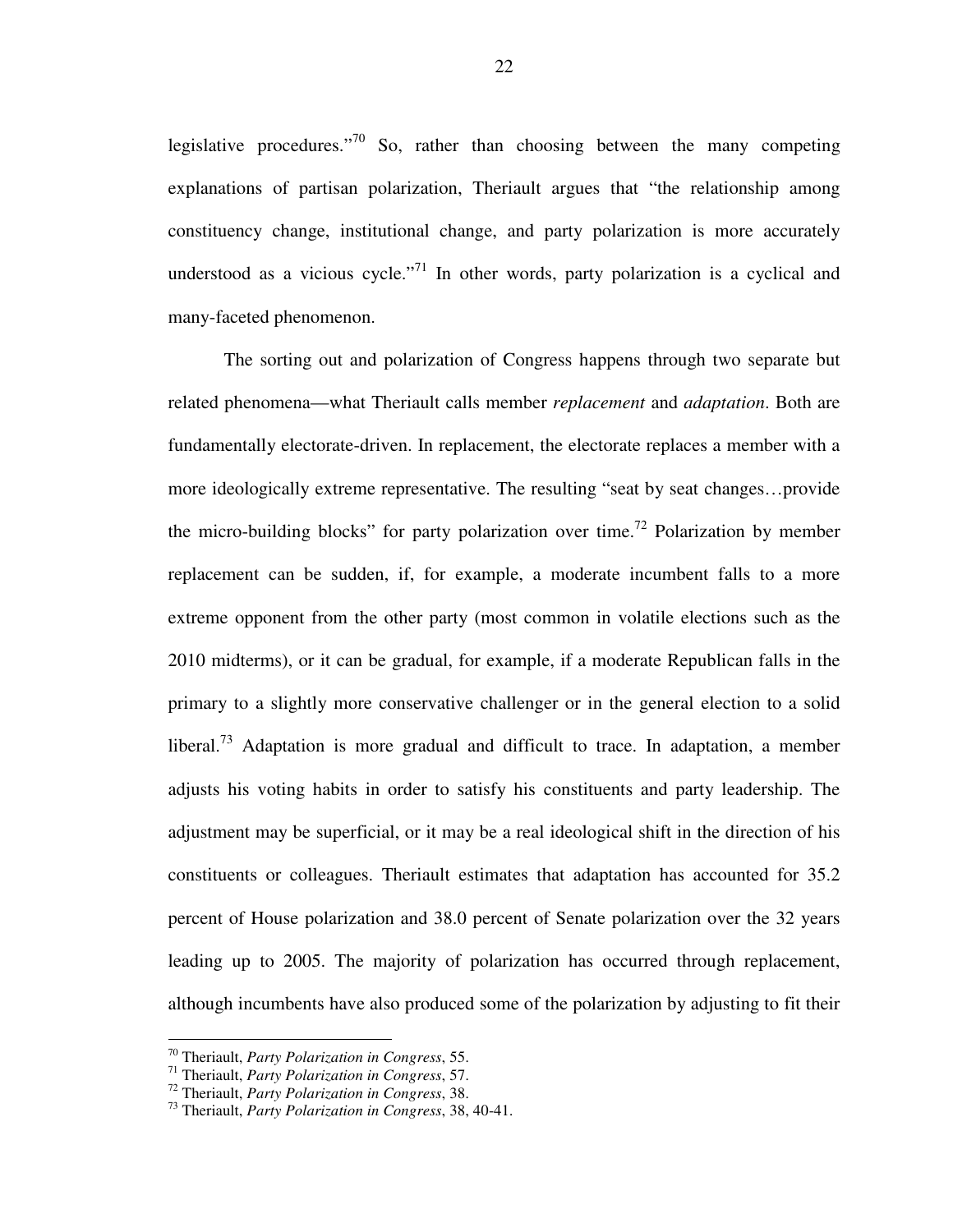parties' "ideological homes."<sup>74</sup> Replacement can also force adaptation. For example, McCain was a moderate Republican who had to swing right after the wide-scale replacement of the 2010 Tea Party-dominated midterm. The rapid polarization that happened over the past four decades or so is even more remarkable considering the *increase* in the incumbency advantage over roughly the same time period, especially since the majority of that polarization occurred through replacement.<sup>75</sup> For party polarization to have occurred rapidly under incumbent-protected conditions, the replacements that did happen must have constituted rapid ideological shifts.

The rise of party leadership in place of strong committee leadership is also a likely factor in rising party polarization. As each party's constituents have become more *internally* homogenous, the rank-and-file members of Congress became more willing to cede power to their party leaders, equipping them to entice or force party loyalty among the rank and file. Today, party leaders use their control over campaign resources, committee assignments, and the legislative agenda (for the majority party) to enforce loyalty to their agenda within the rank and file.<sup>76</sup> Individual lawmakers also acquired power by "violating the norms of specialization and committee deference by offering amendments to committee bills on the floors and viewing more skeptically the decisions reached by the committees."<sup>77</sup> So, even the remaining moderate members must vote ideologically if they hope to rise in the committee or leadership structure. Under these

<sup>74</sup> Theriault, *Party Polarization in Congress*, 42.

<sup>&</sup>lt;sup>75</sup> Aaron Blake, "The reason Congress won't change (in two charts)," The Fix, blog posted January 29, 2013, http://www.washingtonpost.com/blogs/the-fix/wp/2013/01/29/the-reason-congress-wont-change-intwo-charts/ (accessed April 26, 2013).

<sup>&</sup>lt;sup>76</sup> Sean M. Theriault, "An Integration Explanation for Party Polarization in the U.S. Congress," (paper prepared for presentation at the American Political Development Workshop, Madison, Wisconsin, March 24, 2006), http://users.polisci.wisc.edu/apw/archives/theriault2.pdf, (accessed March 24, 2013), 5.

<sup>77</sup> Theriault, *Party Polarization in Congress*, 51.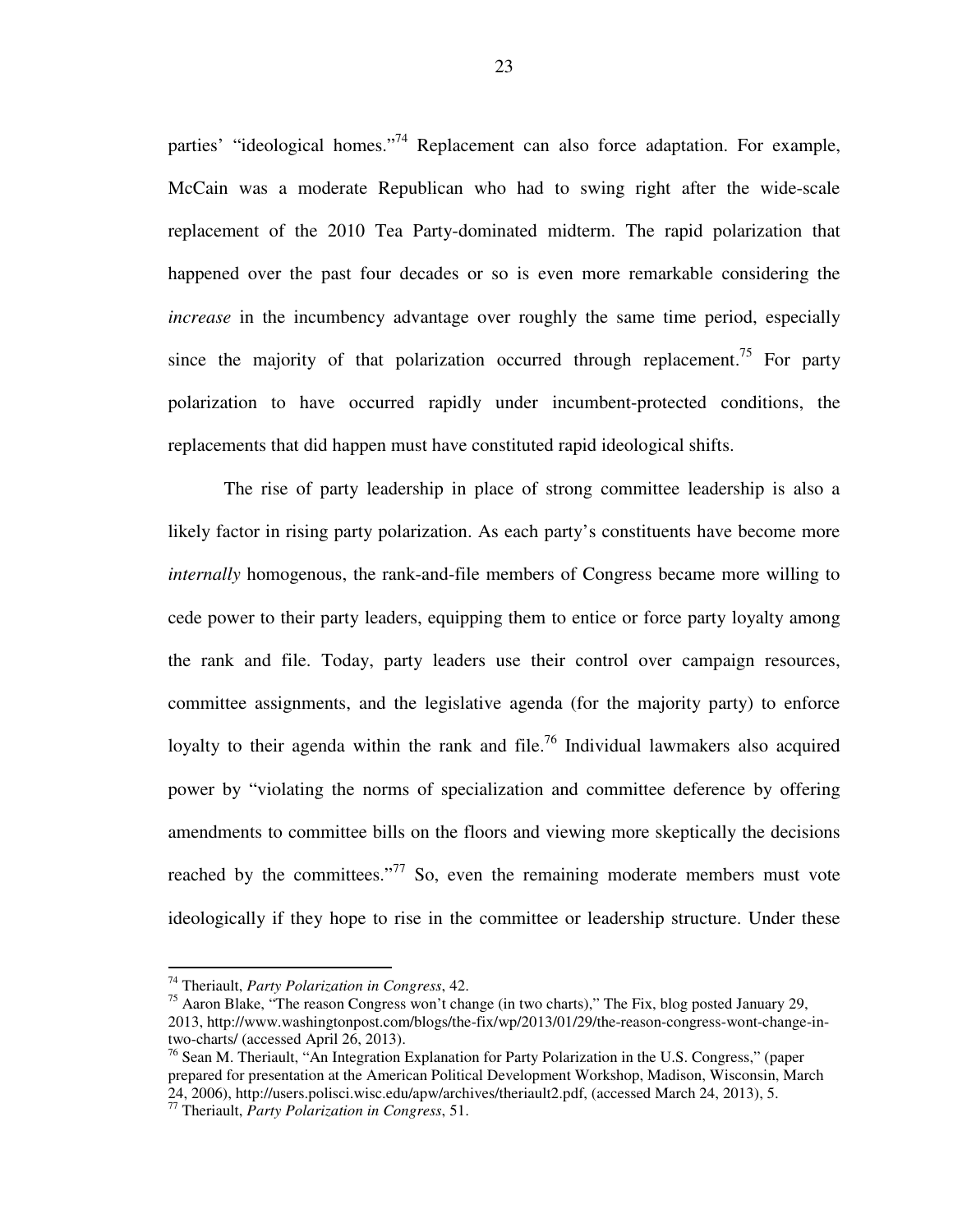circumstances, it becomes nearly impossible for a moderate member to develop a moderate voting record unless he or she votes with one extreme sometimes and the other extreme other times.

Other factors cited as contributing to party polarization include rising deficits and the rise of mandatory spending as a percentage of spending. Deficits put pressure on Congress to address the sources of the imbalance between spending and revenues, and a significant amount of that pressure falls on mandatory spending because it has risen to well over half of total federal spending. These factors increase conflict, degrade crosspartisan rapport, and force the parties to entrench further and further in order to avoid outcomes averse to their respective agendas. Further, a wave of institutional reforms swept through Congress in the 1970s, including the War Powers Resolution and reforms to the committee structure. These reforms happened under a new group of young Democrats elected amidst tensions over Vietnam and Watergate. A slew of social issues was also creating rifts within the parties and reorganizing southern politics in particular. Jeffrey W. Ladewig argues that "members' past electoral performance can influence their ideological extremity."<sup>78</sup> Keith Poole, Nolan McCarty, and Howard Rosenthal have explored several potential causes, one of the most prominent examples being their argument for the connection between economic inequality and party polarization.<sup>79</sup>

Not only is the cause of partisanship still up for debate, but its virtue and value as a feature of American politics is, as well. What we see today as partisanship, political

<sup>78</sup> Jeffrey W. Ladewig, "Ideological Polarization and the Vanishing of Marginals: Retrospective Roll-Call Voting in the U.S. Congress," *Journal Of Politics* 72, no. 2 (2010): 499-512. (accessed February 25, 2013). <sup>79</sup> Keith Poole, Nolan McCarty, and Howard Rosenthal. "Polarized America: The Dance of Political

Ideology and Economic Inequality." (Conference Papers – Midwestern Political Science Association N.PAG., 2005) (accessed April 26, 2013).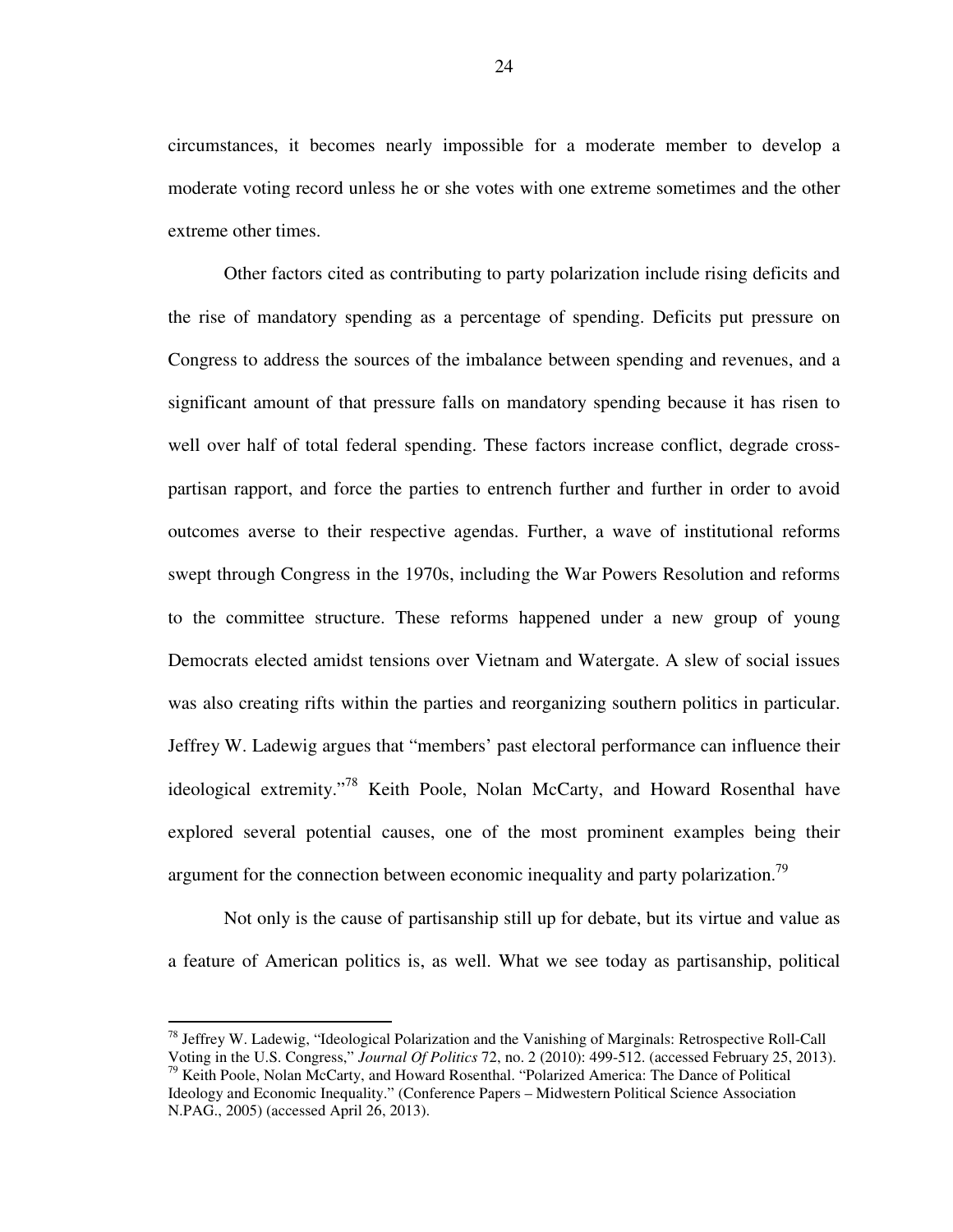scientists of the 1960s would have welcomed as clarity. As contemporary political analyst Michael Barone puts it, observers of the mid- $20<sup>th</sup>$  century American political system wanted voters to have a "rational choice" between "one clearly liberal party and one clearly conservative party."<sup>80</sup> Some experts, such as former Congressman Van Hilleary, who served through the party warfare politics of the Gingrich speakership, argue that clear party divisions play a central role in lawmaking.<sup>81</sup> Hilleary compares the institution of Congress to a courtroom, where we expect each side to present and highlight polarized views in the hope of reaching the best possible outcome.<sup>82</sup> Journalist Matthew Yglesias contends that "the parties in American politics finally make sense in the contemporary, post-1964 era."<sup>83</sup> Back in 1885, Woodrow Wilson criticized the "committee government,"<sup>84</sup> desiring instead a "coherent policymaking body reflective of strong party control."<sup>85</sup> Haskell echoes the sentiments of Wilson and mid-20<sup>th</sup> century observers, saying that presenting voters with "clear, principled choices" on key issues can be valuable and that a compromised decision is not always the best outcome.<sup>86</sup> The downside, he argues, is that the current *level* of polarization fosters adverse relations between the parties, and that is "potentially disabling" because legislating "almost always requires accommodation and bipartisanship."<sup>87</sup> But general public sentiment is much

<sup>80</sup> Michael Barone, "Not such a hot idea: Liberal and conservative parties," *The Washington Examiner*, April 16, 2013, http://washingtonexaminer.com/michael-barone-not-such-a-hot-idea-liberal-andconservative-parties/article/2527221 (accessed April 17, 2013).

<sup>81</sup> Van Hilleary, speech delivered July 24, 2008. (As cited in Haskell, *Congress in Context*, 367). <sup>82</sup> Ibid.

<sup>83</sup> Matthew Yglesias, "The Case for Partisanship: Why polarization is good for us," *The Atlantic*, April 1, 2008, http://theatlantic.com/doc/200804/comment (accessed April 5, 2013). (As cited in Haskell, *Congress in Context*, 376).

<sup>84</sup> Woodrow Wilson, "Congressional Government: A Study in American Politics," (Baltimore: Johns Hopkins Univ. Press, 1981), 62. (As cited in Pildes, "Why the Center Does Not Hold").

<sup>&</sup>lt;sup>85</sup> Pildes, "Why the Center Does Not Hold."

<sup>86</sup> Haskell, *Congress in Context*, 345.

<sup>87</sup> Haskell, *Congress in Context*, 345, 376.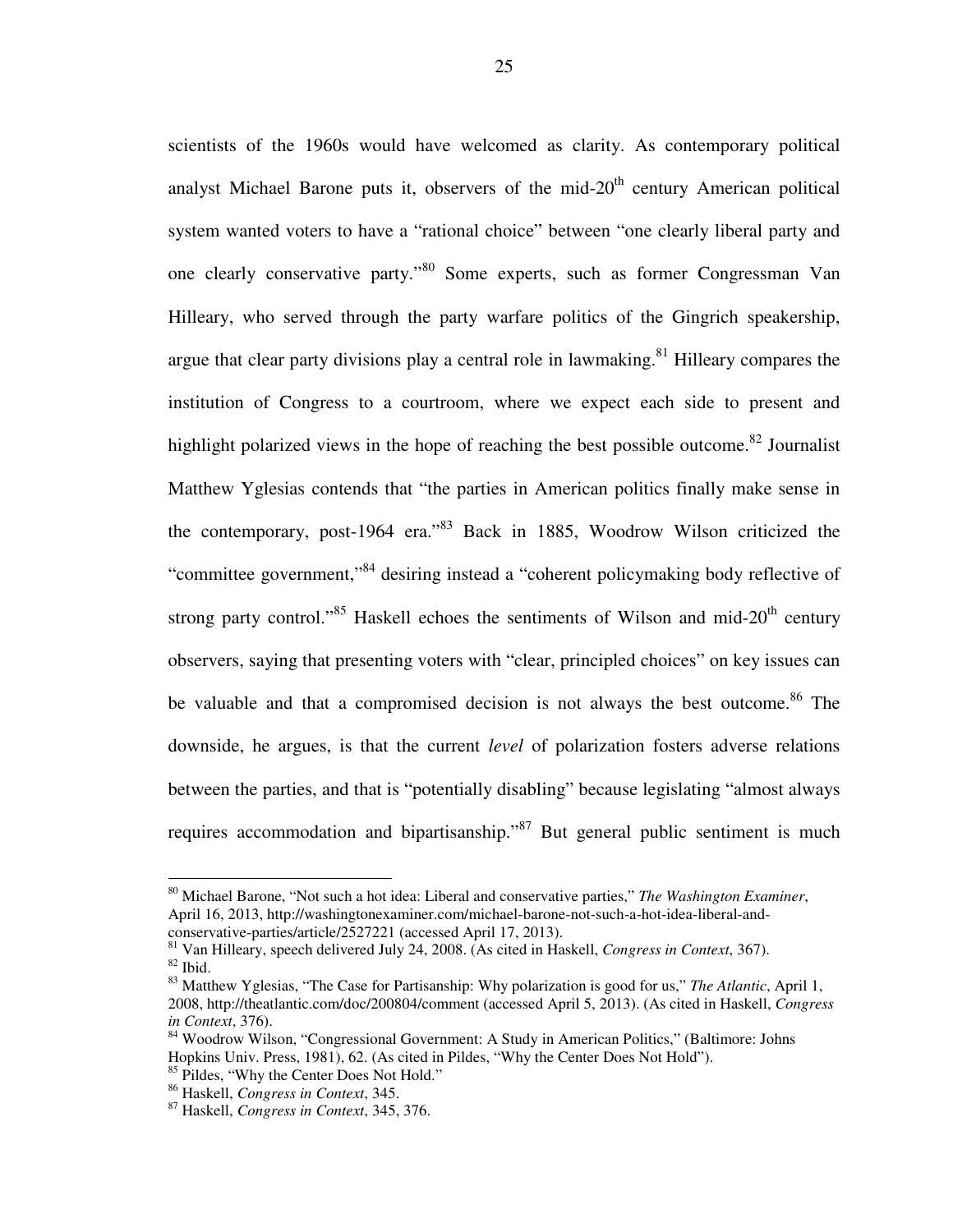more negative. Budget scholars have also engaged in the debate over the value of distinct and separate parties. Wildavsky observed that, "although everybody agrees legislators should stand up and be counted"—and that is one intent of the concurrent budget resolution—"nobody agrees on what they ought to stand up for."<sup>88</sup> That, he said, is the main reason Congress is unable to budget on time. Wildavsky understood the difficulty of overcoming such political posturing on both sides, saying, "politicians will have to decide whether their capacity to govern is more important to them than their differing ideologies."<sup>89</sup>

The legislative process was by no means intended to be conflict-free, as Congress is supposed to be the forum through which we work out the many differences of opinion that characterize a democratic system. That original design did not involve a party system, but now that the parties have solidified around two fundamentally opposed views of the role of government, party polarization is here to stay. As political scientist Sarah Binder puts is, "Pears don't unripen."<sup>90</sup> So, regardless of the intrinsic virtues or flaws of partisanship, it is a necessary area of study because of its effects of partisanship on legislative activity, its prevalence in the public consciousness, and its expected longevity. An ideal world might entail clear party lines without party warfare, but because we do not find ourselves under those circumstances and we cannot expect our current situation to change, discovering the nature and causes of the trend is our best recourse.

<sup>&</sup>lt;sup>88</sup> Wildavsky, "If You Can't Budget," 329.

<sup>89</sup> Wildavsky, "If You Can't Budget," 334.

<sup>&</sup>lt;sup>90</sup> Klein, "From 'Mad Men' to a Mad Congress."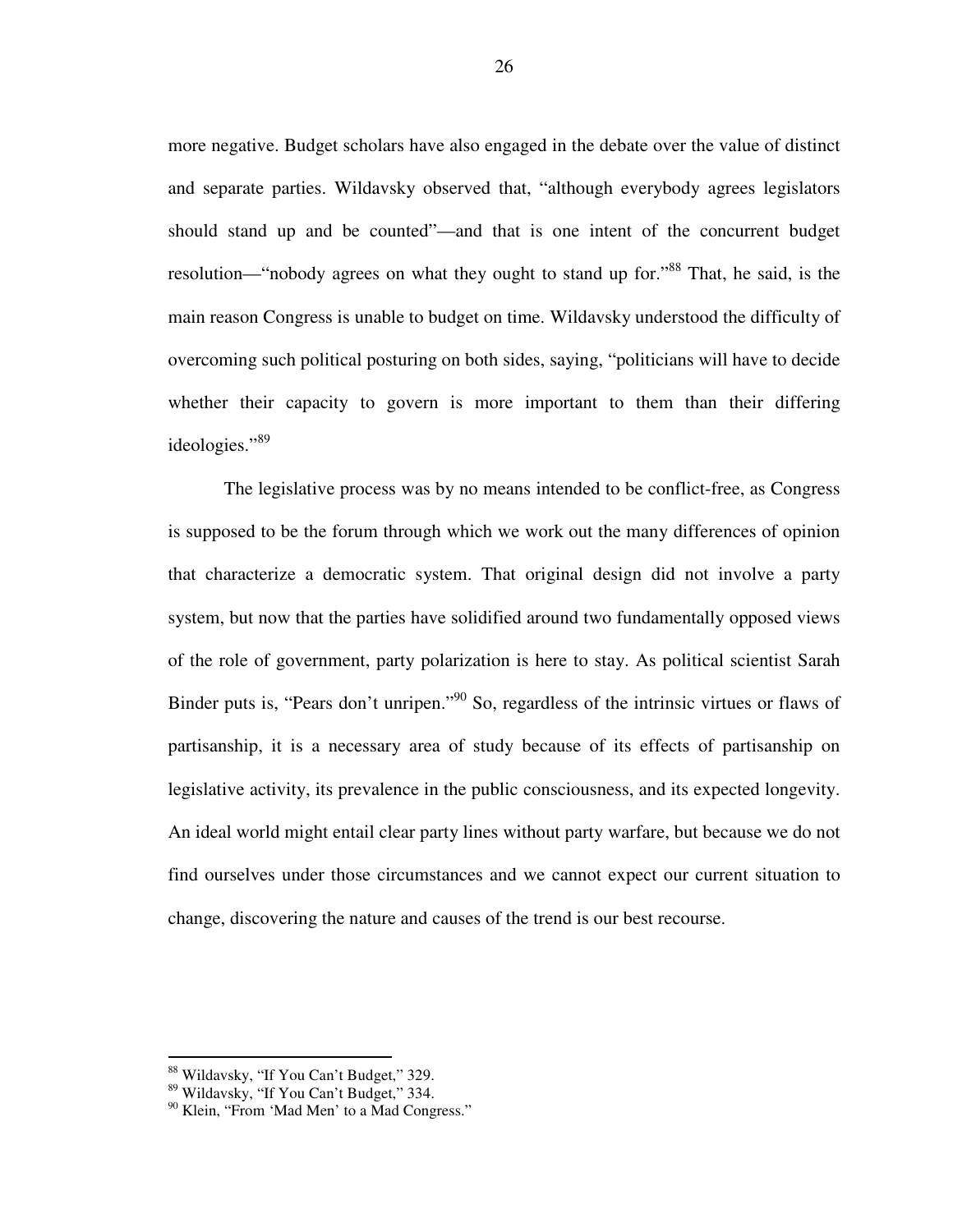#### **III. PARTY POLARIZATION AND BUDGETING**

Limited literature on party polarization and budgeting exists, but there is scholarly recognition that budgeting and party polarization are related and, though at less length, that the CBA and other movements toward controlled, comprehensive budgeting might have played a role in party polarization. The first concept to recognize in this body of literature is that budgeting is naturally divisive, regardless of the process. In Kettl's words:

…the budget is such a contentious issue because it is the one place in American government where almost everything of importance comes together… The battles between the president and the Congress, the squabbling between Democrats and Republicans, the campaign promises of budget balance that evaporate into higher taxes and spending—all are powerful symbols of a government struggling to resolve what often seem irresolvable problems. Worst of all, despite firm pledges and brave predictions, the budget deficit doesn't seem to go away, and the national debt spirals ever upward. $91$ 

Wildavsky argued that the parties must find a way to govern if they hope to survive in American politics.<sup>92</sup> Each party risks being thrown out if it does not at least appear to seek to comply with the budget process. But recent large deficits are more than a symbol of dysfunction; they are the warning signs of an unsustainable budgetary structure. Failure to address the driving forces of the deficit—mainly Medicare and Social Security—before they reach insolvency in mere decades would mean catastrophe for one or both parties. Because the budget directly reflects national priorities, lawmakers have to attempt to ensure that deficit reduction legislation falls in line with their policy goals. Further, both parties are not only trying to pursue their policy priorities through the budget, but according to political scientists and congressional experts John Makin and

<sup>91</sup> Kettl, *Deficit Politics*, 3.

<sup>&</sup>lt;sup>92</sup> Wildavsky, "If You Can't Budget," 325.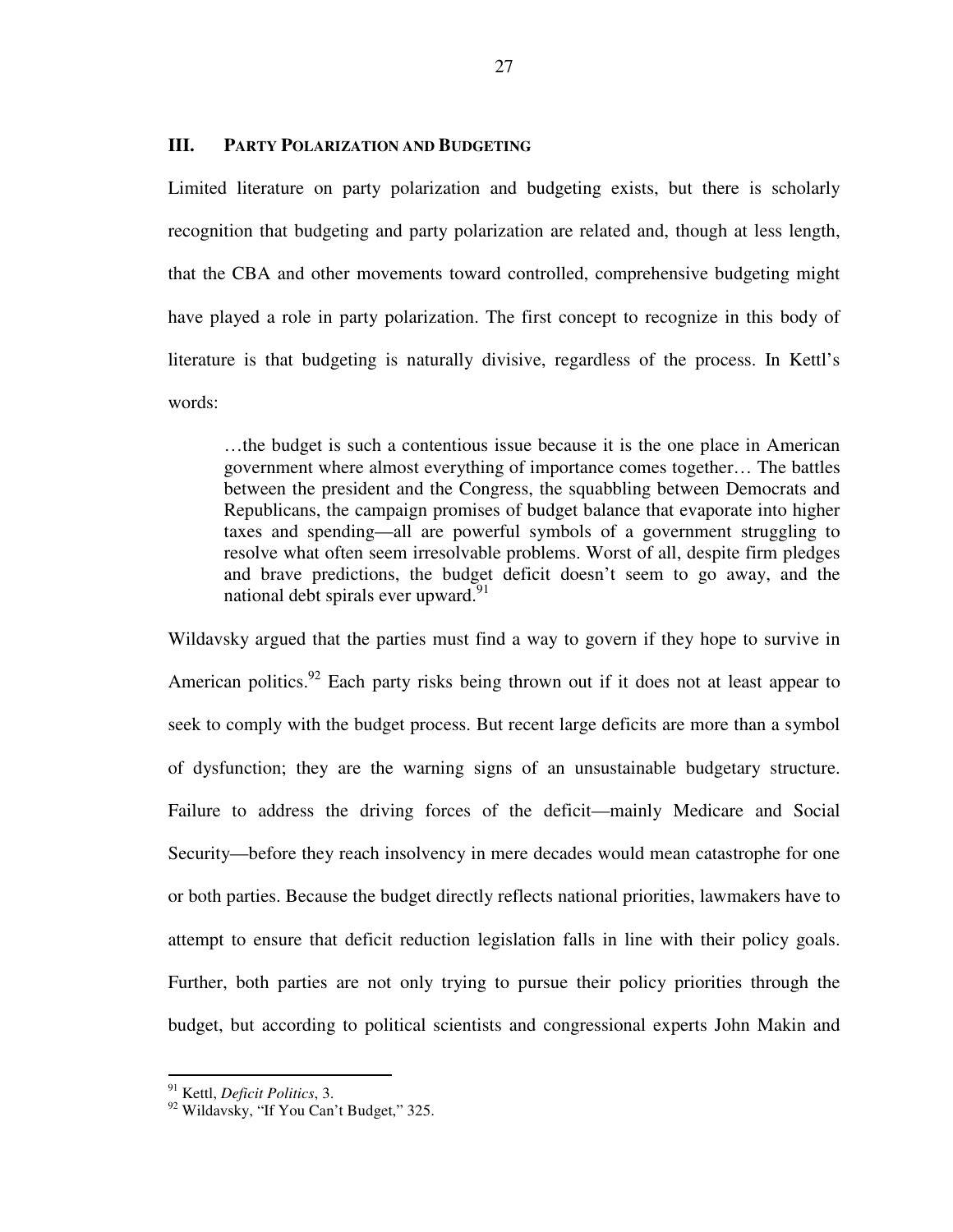Norman Ornstein, both parties perceive an interest in appearing to be the party that *wants* to balance the budget. Kettl makes a similar point that the budget committees' failure to meet annual deadlines is not so much a loss of congressional control as it is a predictable result of "the challenges of recurring large deficits, few easy answers, institutional battles with the White House over who controls the budgetary process, and fundamental struggles between the parties over who receives the credit—and more often the blame for budgetary decisions."<sup>93</sup> So, lawmakers seek credit for balancing the budget while avoiding giving up ground on policy.

According to Theriault, the CBA and the budget process reforms of the 1980s forced Congress's hand on "tough budgetary decisions…for the first time since the spendthrift 1960s."<sup>94</sup> This is the closest Theriault gets in his history of the political debate on the causes of political polarization to acknowledging the role of budget reform in party polarization. He also addresses the "breakdown of personal relationships," which, he says, "coarsened the politics."<sup>95</sup> Increasing friction of budgetary matters, amplified by the weight of entitlements on the deficit, contributed to this tension and magnified the polarization. He also referenced the increasing complexity of issues and the rising presence of organized interests; these outside demands "forced changes and innovation."<sup>96</sup> But they also may have forced the parties further apart. The budgeting system Congress created in 1974 has made it so Congress *has* to look at the budget from an all or nothing standpoint. The nation is talking about the big questions—a goal of the CBA that has certainly been accomplished—but it cannot agree on the answers.

<sup>93</sup> Kettl, *Deficit Politics*, 147.

<sup>94</sup> Theriault, *Party Polarization in Congress*, 52.

 $95$  Ibid.

<sup>96</sup> Ibid.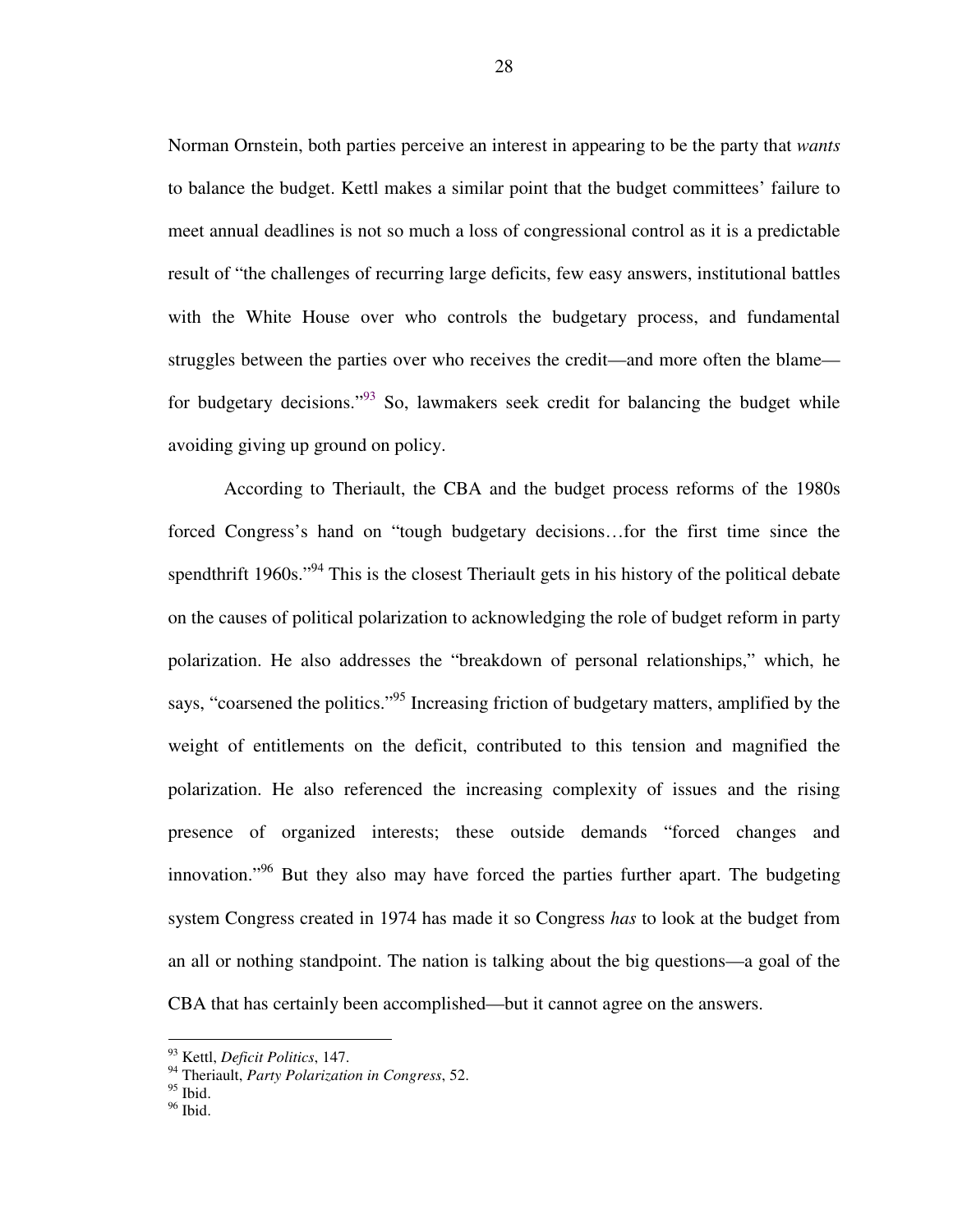When the parties display inter-party division and intra-party unity, they characterize what Theriault calls *party government*. In cases of party government, the parties are ideologically separated, and the rank and file of each empowers its increasingly polarized leadership to enact its party's agenda.<sup>97</sup> John Aldrich suggests that the parties exist to serve the members, meaning that the parties are as strong as the members want them to be.<sup>98</sup> Aldrich concludes that, today, it "serves individual congressmen to have high polarization. The invisible hands guiding these decisions, of course, are the members' constituencies, which have also become more externally polarized."99

Wildavsky and LeLoup both approve of the CBA in the sense that it restored Congress's role in budgeting. LeLoup praises is specifically because he says the use of "macrobudgeting" assists party leaders in passing their agenda over the head of an opposed president, establishing real legislative power in budgeting.<sup>100</sup> Wildavsky's views move past the institutional aspects of budgeting to the actual policy implications of institutional structure; he allows his frustration with the deterioration of "norms" regarding a reasonable size and scope of government to guide his recommendations for budgetary reform.<sup>101</sup> But reforms that favor one ideological viewpoint are not very effective; as soon as the opposing party gained power, that reform would fall out of use.

In a more explicit recognition of the relationship between comprehensive budgeting and partisan conflict, budget scholar Dennis Ippolito contends that the CBA

<sup>97</sup> Theriault, *Party Polarization in Congress*, 134-5.

<sup>98</sup> Theriault, *Party Polarization in Congress*, 138.

 $99$  Ibid.

<sup>100</sup> Lance T. LeLoup, *Parties*, *Rules*, *and the Evolution of Congressional Budgeting* (Ohio State University: 2005), 203.

<sup>&</sup>lt;sup>101</sup> Wildavsky, "If You Can't Budget," 328.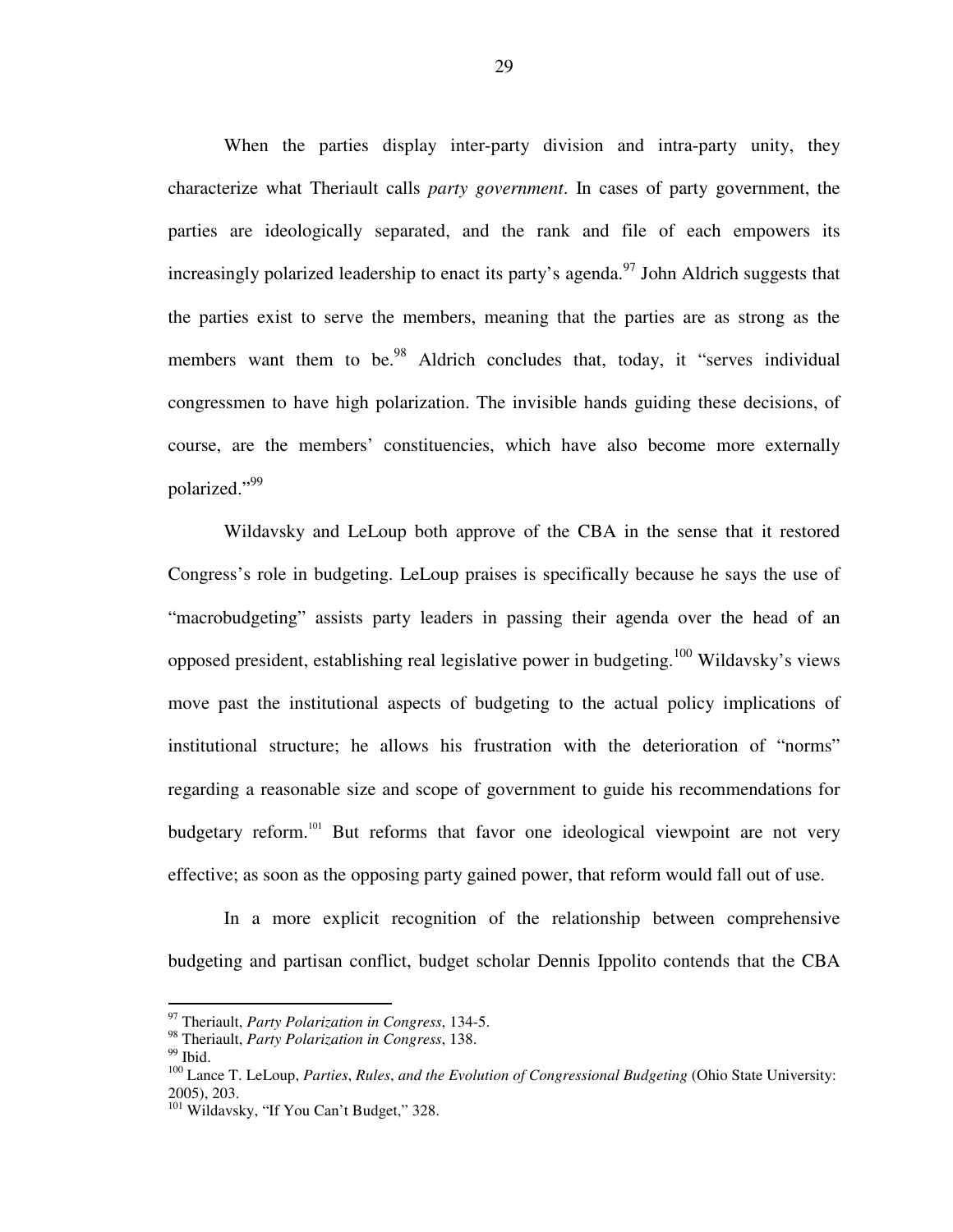"revealed serious differences within Congress over whether and how to control deficits."<sup>102</sup> Ellwood similarly says the reforms succeeded in recapturing power from the executive branch but not in helping Congress comply with deadlines, manage internal conflicts, or impede deficit growth. $103$  On the contrary, he says, the reforms forced Congress backward, increasing conflict if anything.<sup>104</sup> LeLoup takes a different focus, contending that macrobudgeting enhances party power. Kettl similarly contends that conflict is unavoidable, and "the closer we come to asking fundamental questions, the more controversy is likely to increase."<sup>105</sup> It is also, as LeLoup pointed out, highly sensitive to the inclinations of elected leaders and their desire to appease their constituents; Schick agrees that interest groups and voters are very sensitive to budgetary politics.<sup>106</sup> Kettl argues, "As the structure of the budget has become less flexible, budgetary politics has tended to exacerbate the conflicts flowing from divided-party government, and the struggles between the parties have in turn worsened budgetary battles."<sup>107</sup> Ellwood agrees, asserting that abandoning "ad hoc" budgeting in favor of comprehensive budgeting might have led to enhanced national deliberation about the size of government, but that it leads away from consensus-building. Kettl takes this argument one step further, saying that, after the initial polarizing effects of asking more fundamental questions, "the answer to these battles in the end is not less but more partisanship."<sup>108</sup> In other words, at a certain point, *more* polarization is what will help us overcome gridlock over the budget. Schick agrees, stating that gridlock helps to restore

<sup>102</sup> Ippolito, *Why Budgets Matter*, 238.

<sup>&</sup>lt;sup>103</sup> Ellwood, "The Great Exception," 328.

 $104$  Ibid.

<sup>105</sup> Kettl, *Deficit Politics*, 175.

<sup>106</sup> Schick, *The Federal Budget*, 267.

<sup>107</sup> Kettl, *Deficit Politics*, 175.

<sup>108</sup> Kettl, *Deficit Politics*, 175.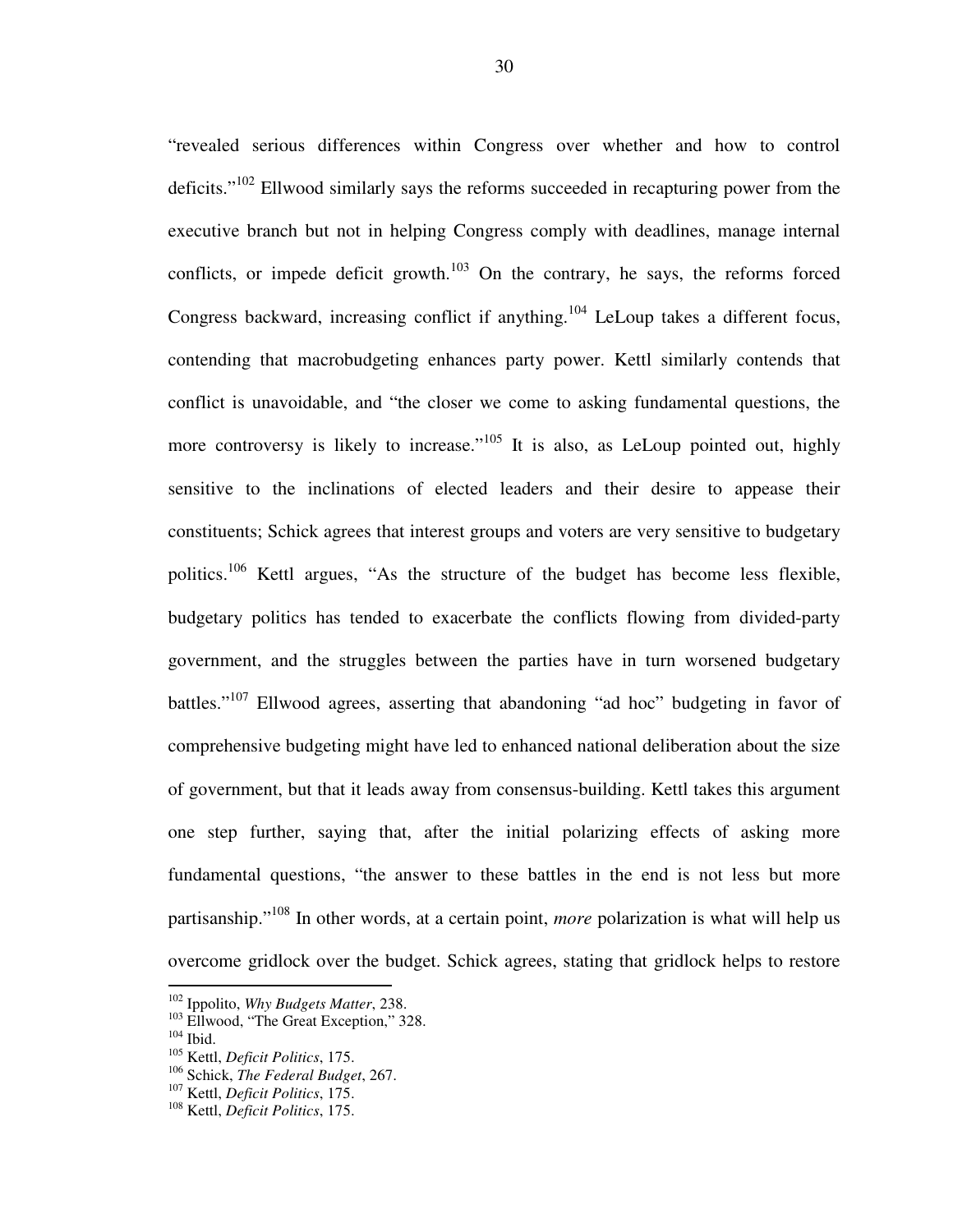equilibrium in the budget process.<sup>109</sup> The nation might be approaching that point today, but it has not yet built sufficient pressure to push past gridlock.

According to Kettl, "To peel apart the layers of government budgeting…is to gain a keen insight into the most important issues of American politics: how elected officials and their institutions work through value conflicts and, ultimately, how American governments affect all of us."<sup>110</sup> Every important political decision contains a budgetary component. So it is no surprise that, as the stakes of budgeting have increased, so has party polarization. The question is what effect, if any, comprehensive budgeting and subsequent reforms had in either increasing party polarization or decreasing Congress's ability to accommodate rising party polarization. Budgetary literature recognizes this relationship often, while party polarization literature largely overlooks it. Those who have sought explanations for party polarization have swept over the role of budgeting, and those who approach the subject from the perspective of budgeting have taken the relationship for granted. Budgeting is not alone in causing partisan polarization in Congress today, nor was it indispensable to that effect. But comprehensive budgeting has its own unique polarizing forces that have interacted with and fed into the many other factors at play in the sorting and polarization of the parties.

<sup>109</sup> Schick, *The Federal Budget*, 267.

<sup>110</sup> Kettl, *Deficit Politics*, 2.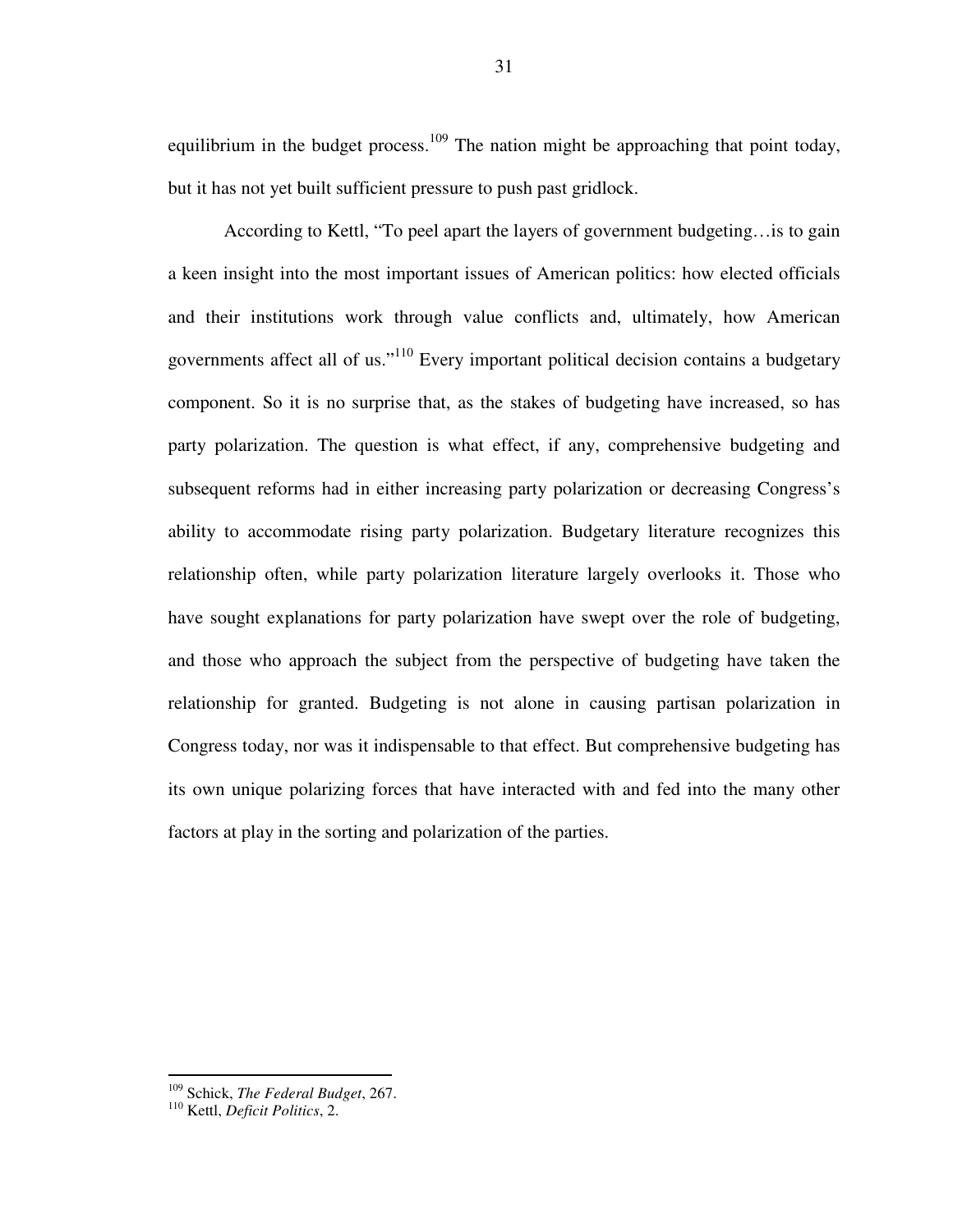# **3 THE 1970S IN CONTEXT**

The CBA was one of many actions Congress took in the early 1970s to reclaim eroded powers and modernize the "ossified" elements of the institution.<sup>111</sup> The policies and overreaches of the Nixon Administration had contributed to growing tensions between Congress and the executive branch. Public pressure for reform had been growing through the 1960s, leading to the election of a younger class of reform-minded Democrats in Congress. In the 1970s, the middle and low-ranking members of both chambers then became the driving force behind rules and procedure changes that permanently altered the institution—and therefore the members it attracted and policies it produced.<sup>112</sup> The reforms that junior members advocated and implemented served their personal interests, helping them come out of the 1970s with significantly more power than they had when they came in.<sup>113</sup> In the early part of the decade, Congress passed a series of legislative reforms that substantially altered the body's internal power structure. Congress overrode Nixon's veto of the War Powers Resolution of 1973, which sought to restrict the president's power to make war.<sup>114</sup> Congress passed the Federal Election Campaign Act of 1971 (FECA) and the FECA Amendments of 1974 to limit and require disclosure of

<sup>111</sup> Kettl, *Deficit Politics*, 142.

<sup>&</sup>quot;Inside Congress, 1973-1976 Overview," in *Congress and the Nation*, 1973-1976, vol. 4, 743.

<sup>(</sup>Washington, DC: CQ Press 1977), http://library.cqpress.com/congress/catn73-0000963020 (accessed February 10, 2013).

 $112$  Ibid.

<sup>113</sup> Ibid.

<sup>114</sup> "Congress Strives to Fill Leadership Vacuum," in CQ Almanac 1974, 30th ed., 3-29. Washington, DC: Congressional Quarterly, 1975. http://library.cqpress.com/cqalmanac/cqal74-1220781 (accessed February 10, 2013).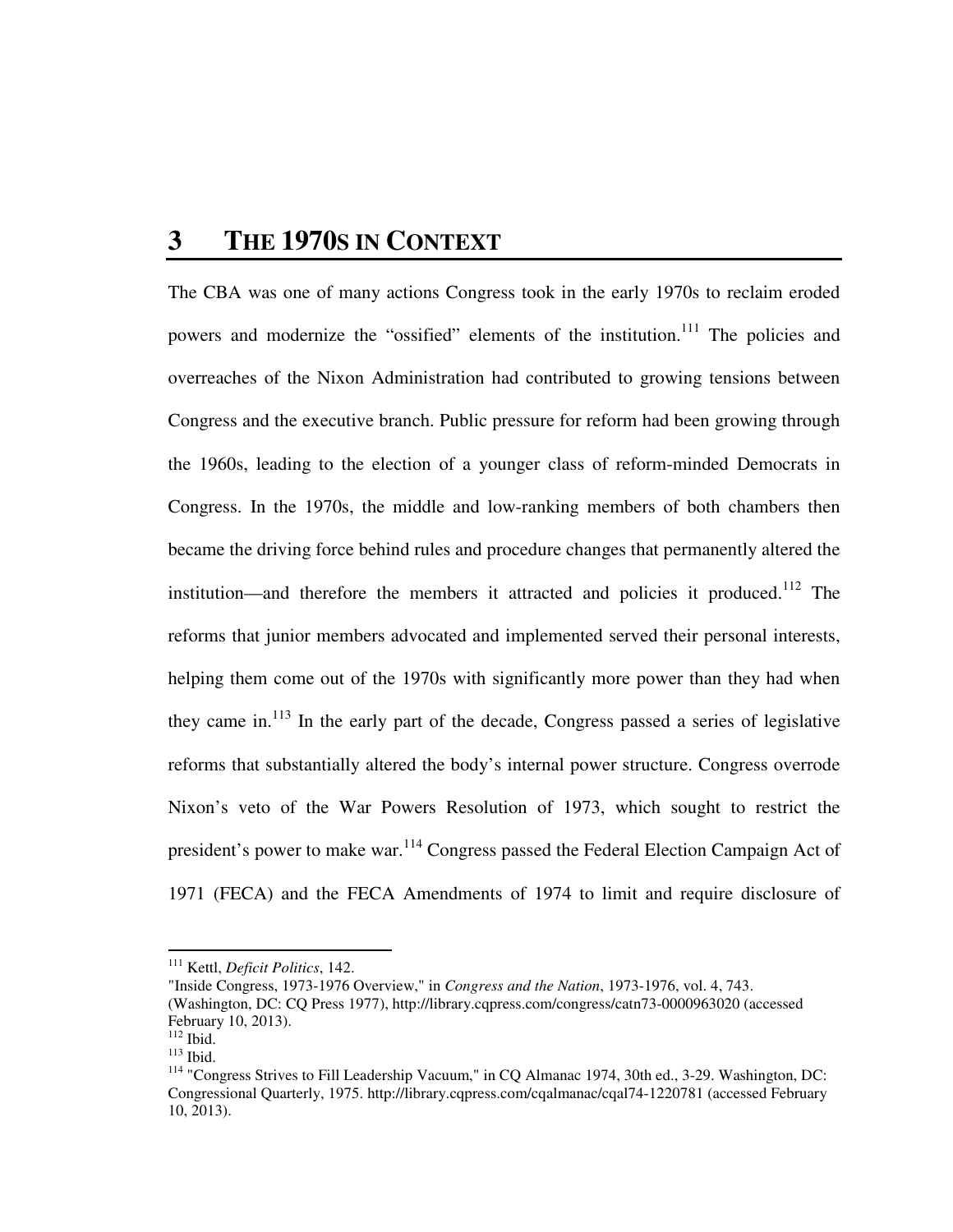campaign contributions and expenditures and to provide for partial public funding of presidential campaigns.<sup>115</sup> Congress was able to find sufficient cross-partisan unity to override seven of President Nixon's vetoes as well as a dozen of President Gerald Ford's.<sup>116</sup> But as the country went through the tumult of social change, the legislature experienced contentious debates that often did not split down party lines. Congressmen and commentators alike declared a crisis of ideological identity. But confused, disorganized conflict did not stop early 1970s lawmakers from permanently altering Congress and its role in American politics.

# **I. SOCIAL CHANGE LEADS TO TURNOVER IN CONGRESS**

Today, the two major political parties have distinct and identifiable views on the role of government. But by the 1970s, previously clear ideological separations had become fractured. Poole and Rosenthal recognize that the passage of the Voting Rights Act of 1965 and other civil rights legislation helped to fade persisting race-related, regional Civil War alignments.<sup>117</sup> This factor was critical to the disappearance of the regional party line between the north and south, allowing race issues to largely codify around the shifting political parties. In this way, the social and cultural cleavages evolving in 1960s and 1970s helped to reveal the new ideological lines that would begin to characterize the party system.

 $115$  Ibid.

<sup>&</sup>quot;Appendix 4: The Federal Election Campaign Laws: A Short History," Federal Elections Commission, http://www.fec.gov/info/appfour.htm (accessed April 27, 2013).

<sup>&</sup>lt;sup>116</sup> Vetoes, "Gerald Ford," U.S. Senate,

http://www.senate.gov/reference/Legislation/Vetoes/Presidents/FordG.pdf (accessed April 26, 2013). Vetoes, "Richard Nixon," U.S. Senate,

http://www.senate.gov/reference/Legislation/Vetoes/Presidents/NixonR.pdf (accessed April 26, 2013).

<sup>&</sup>lt;sup>117</sup> Poole and Rosenthal, "The Polarization of the Congressional Parties."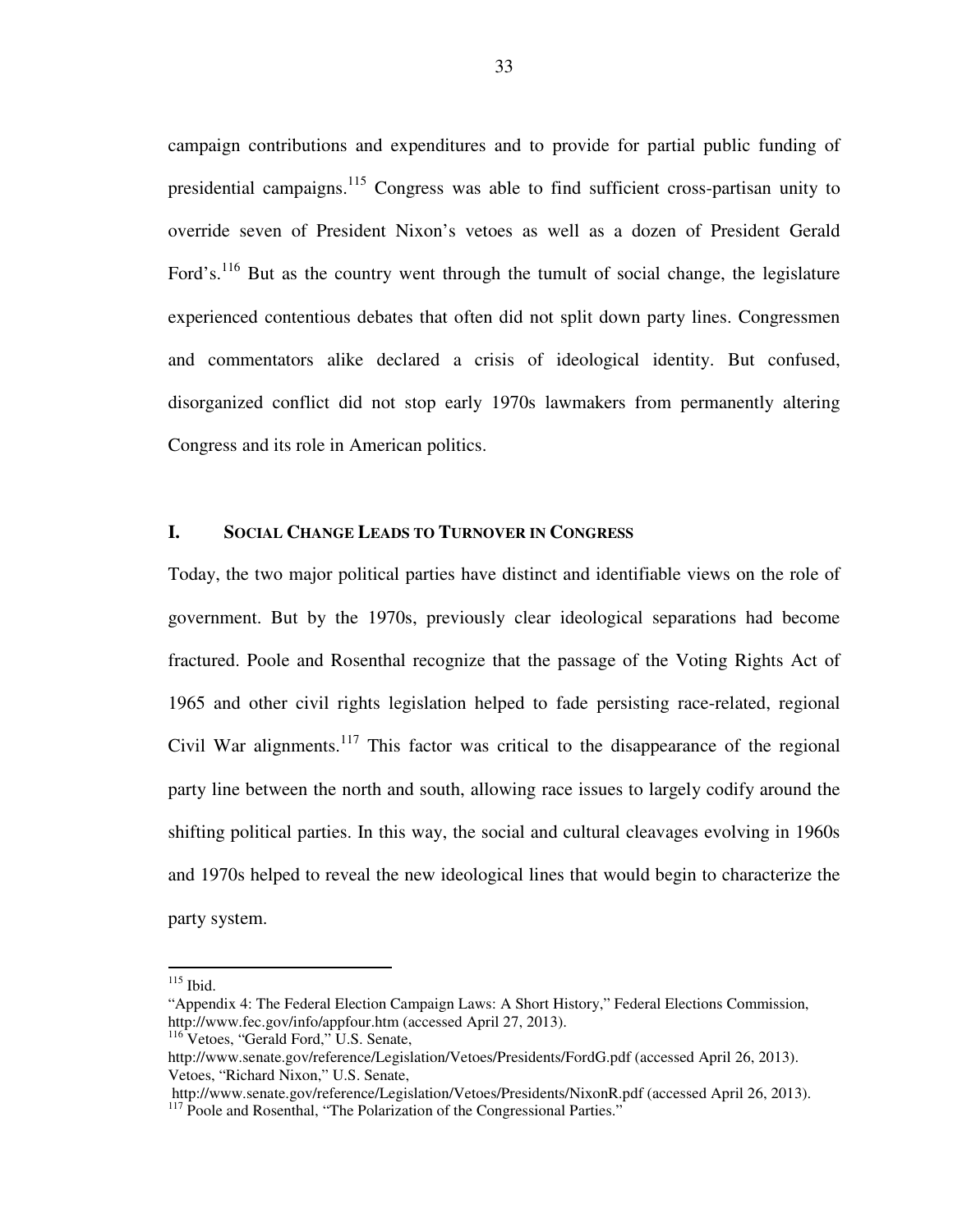From 1970 to 1975, Congress acquired large numbers of new members each election cycle; by the opening of the  $95<sup>th</sup>$  Congress in 1977, 56 percent of House members and 48 senators had been elected for the first time since 1970.<sup>118</sup> The new class engaged in the contentious policy discussions of the time, but they also had group interests and personal aspirations that impelled organizational reforms. Without a Democratic president to guide the party from 1969 to 1977, the new group of raucous, ambitious Democrats with plenty of ideas on how to modernize Congress and change it for their benefit would have the freedom "to pursue their own interests and assert their own priorities in office."<sup>119</sup> The actions that they took permanently altered the exercise of power in Congress.<sup>120</sup>

# **II. INTERNAL CONGRESSIONAL REFORMS**

In-house reforms of Congress in the early 1970s included transparency measures and power restructuring. The Legislative Reorganization Act of 1970 included two transparency reforms that would have a profound impact on legislative activity going forward. First, teller votes on the House floor would thenceforth be recorded, and second, roll call votes in committee would become public in an effort to make members accountable for their actions on the floor as well as in committee. Members would no longer be able to hope for anonymity on controversial votes. Further, by 1975, both chambers had opened committee meetings to the public for most bill draftings.<sup>121</sup> Conference committee proceedings, which were traditionally closed-door, also became

<sup>&</sup>lt;sup>118</sup> "Inside Congress, 1973-1976 Overview."

<sup>&</sup>lt;sup>119</sup> "Inside Congress, 1973-1976 Overview."

<sup>&</sup>lt;sup>120</sup> "Congress Strives to Fill Leadership Vacuum."

<sup>&</sup>lt;sup>121</sup> "Inside Congress, 1973-1976 Overview."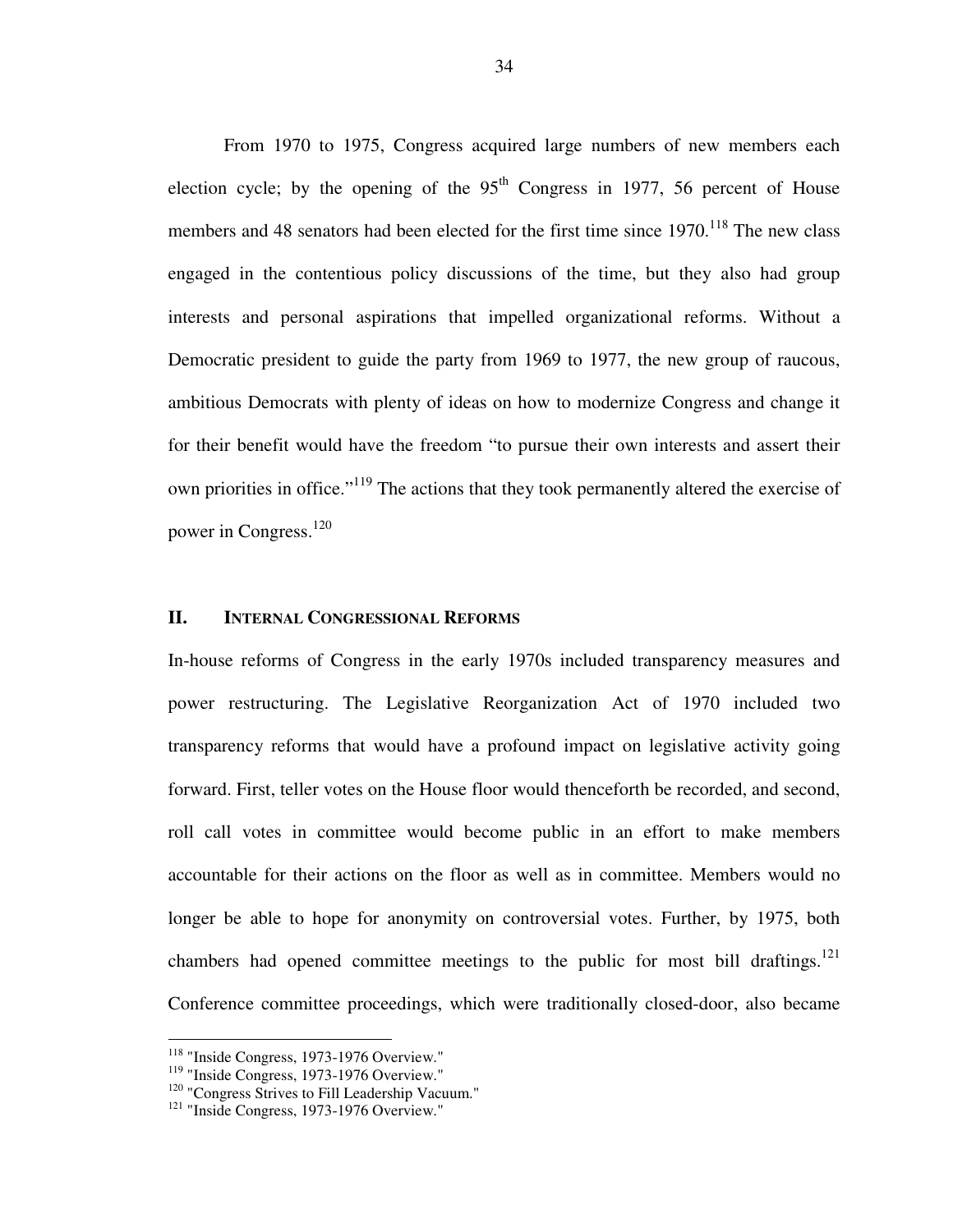open to the public in  $1975$ <sup>122</sup> According to CQ Press's history of this time period, these transparency-oriented reforms "swept away the dark procedural corners in Congress in which members could hide their actions from the public and press."<sup>123</sup> Together, committee reorganization and transparency reforms meant individual members had more power, but members were increasingly expected to use that power to enact a party agenda.

With a large class of new members pushing for reform and power, Congress significantly altered the power dynamics in Congress in the early 1970s. Unhappy with the dominance of senior committee chairmen, junior members helped pass reforms to strip committee chairs of their unquestioned power by subjecting them to votes by the party caucus.<sup>124</sup> According to Theriault, party members began giving more power to the party leadership "in exchange for assuming more responsibility for their parties' fortunes in both the legislative and electoral arenas." $125$  The Subcommittee Bill of Rights, composed by the Democratic Caucus, also expanded the power of individual members. It had the greatest impact on junior members, who had no chance at a chairmanship in the previously seniority-dominated process. It ensured the creation of subcommittees and promised good subcommittee assignments for more junior members.<sup>126</sup> The House evicted three chairmen from their posts at the start of 1975, and that, "more than any other event, signaled top-ranking committee members that they would be held accountable to their colleagues for their actions and had to be solicitous of those

 $122$  Ibid.

 $123$  Ibid.

 $124$  Ibid.

<sup>125</sup> Theriault, *Party Polarization in Congress*, 51.

<sup>&</sup>lt;sup>126</sup> "Inside Congress, 1973-1976 Overview."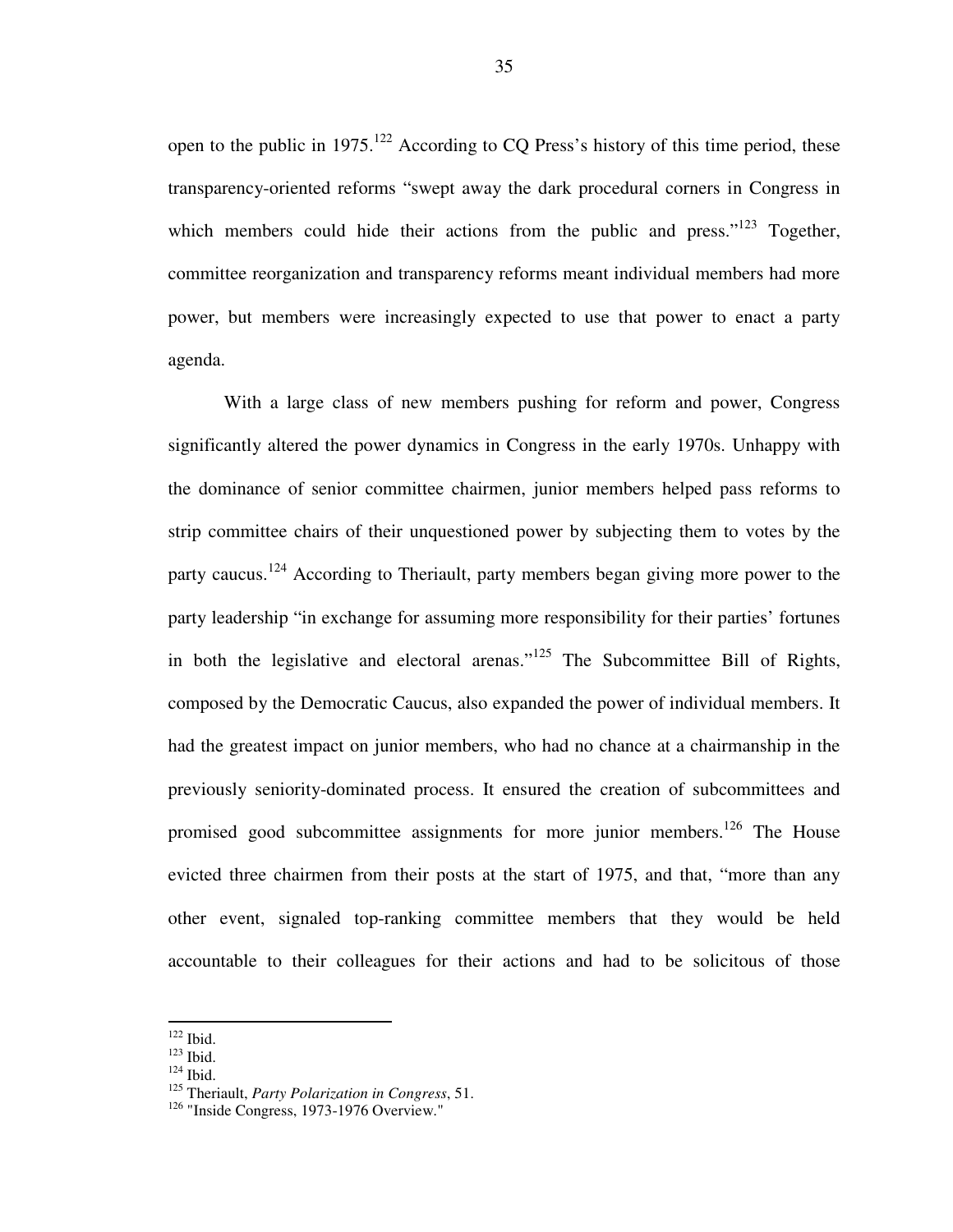colleagues if they were to win and hold chairmanships."<sup>127</sup> But while junior members had gained subcommittee chairmanships and heightened individual power, especially in the Senate, they had also limited their autonomy. The same reforms that gave power to rankand-file members made them beholden to the leadership for prominent committee appointments and chairmanships. The leadership had gained power to persuade members to vote with the party. These reforms therefore decentralized power from entrenched senior members to more new members on subcommittees at the same time that it centralized power in the party leadership.

# **III. CONGRESSIONAL RECLAMATION OF POWER FROM THE EXECUTIVE**

There was also a growing sense of unrest in the halls of Congress with regard to the status of legislative power in American politics. Congress therefore passed reforms in the 1970s to reclaim power from the executive branch in both domestic policy and foreign policy. Prior to the Watergate scandal, Congress had been fairly hands-off with regard to Nixon's actions, adopting a "wait-and-see" approach early in Nixon's presidency, "reflecting a widespread feeling that the new administration should be given time to work out its policies."<sup>128</sup> Public opposition to the war, the main policy issue at the time, was not the predominant view in Congress, but the few resistant voices were growing

 $127$  "Inside Congress, 1973-1976 Overview."

<sup>128</sup> "Vietnam War Policy, 1969-1972 Legislative Overview," *Congress and the Nation*, 1969-1972, vol. 4. (Washington, DC: CQ Press), http://library.cqpress.com/congress/catn69-0008167870 (accessed April 28, 2013).

<sup>&</sup>quot;Party Divisions of the House of Representatives: 1789 – Present," U.S. House of Representatives, http://history.house.gov/Institution/Party-Divisions/Party-Divisions/ (accessed February 10, 2013). "Party Division in the Senate, 1789-Present," U.S. Senate,

http://www.senate.gov/pagelayout/history/one\_item\_and\_teasers/partydiv.htm (accessed February 10, 2013).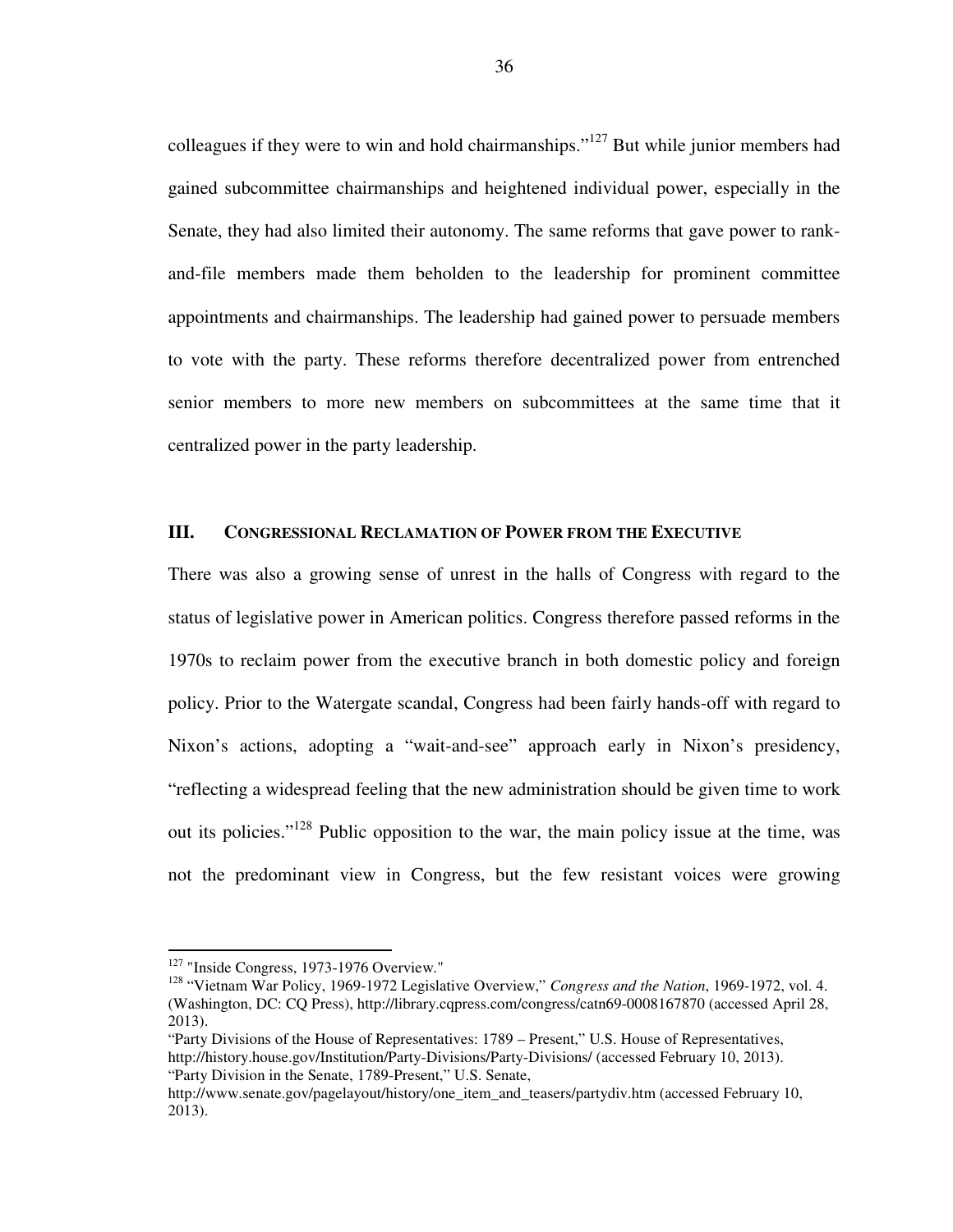louder.<sup>129</sup> Congress showed its mounting discontent with the war with three funding bills that carried war-limiting measures: a supplemental appropriations bill eliminated funding for operations in Southeast Asia (HR 11400—PL 91-47), a Defense Procurement Authorization bill placed a funding ceiling on U.S. support in Vietnam (S 2546—PL 91- 121), and an amendment in the defense appropriations bill prohibited funding of troops in Laos or Thailand (HR 15090—PL 91-171).<sup>130</sup> But in 1973, the 93<sup>rd</sup> Congress became much more active in moving to reclaim lost congressional power. The War Powers Resolution of 1973, passed over President Nixon's veto, sent a loud message about the Vietnam War and presidential war powers in general by restricting executive power to make war. In 1974, Congress responded to Watergate by passing extensive reforms to the Federal Election Campaign Act, setting limits on campaign expenditures and offering a public funding option.<sup>131</sup> The CBA also falls into this category: the CBA curtailed the president's ability to impound funds and reestablished legislative dominance in the congressional budget process by requiring a comprehensive legislative budget each year and providing the necessary resources for budgetary independence.

Congress was open to working with President Gerald Ford at first, but after Ford pardoned Nixon, Congress grew cold towards the new president. In Ford's term alone, Congress overrode four of twelve vetoes, more in one year than any Congress since 1948.<sup>132</sup> This string of overrides took an almost unprecedented show of cooperation and common goals in Congress.<sup>133</sup> For a brief time in history, both parties were fighting the

<sup>&</sup>lt;sup>129</sup> "Vietnam War Policy, 1969-1972 Legislative Overview."

<sup>130</sup> Ibid.

<sup>&</sup>lt;sup>131</sup> "Congress Strives to Fill Leadership Vacuum."

 $132$  Ibid.

 $133$  Ibid.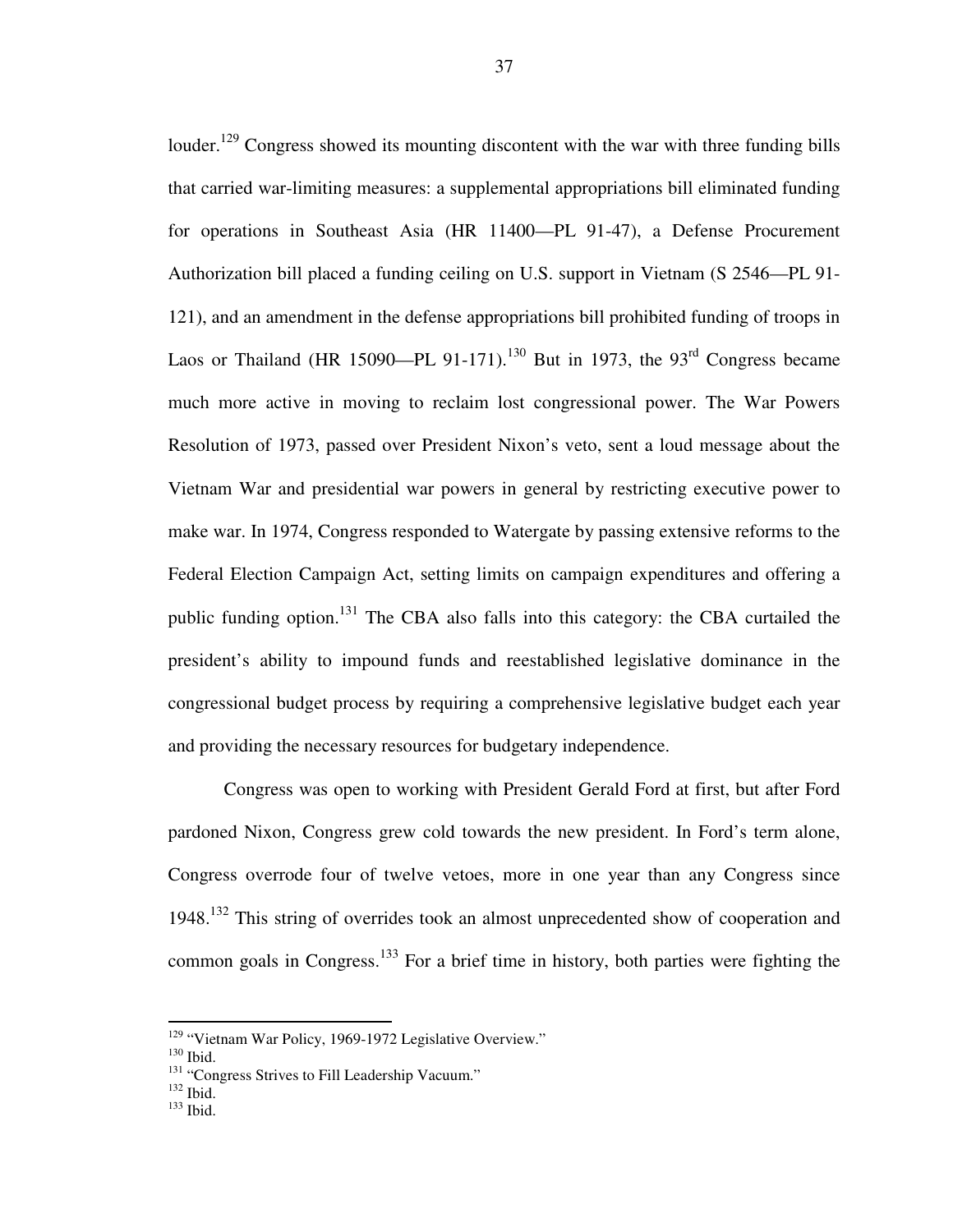executive branch together.<sup>134</sup> But this camaraderie did not extend to policy. The post-World War II Congress experienced disputes over McCarthyism, highly charged civil rights debates (including filibusters in opposition to equality for African Americans), and disagreements about the role of the federal government in education and the ability of the president to force his agenda through Congress.<sup>135</sup> Members quarreled over a comprehensive energy bill, tax cuts and comprehensive tax reform, an independent consumer protection agency, and national health insurance.<sup>136</sup> The Democrats held an average majority of  $258.5$  in the House from 1969 to 1977.<sup>137</sup> Their advantage should have made it easy enough for them to pass a substantial substantive policy agenda, but they were dealing with their own internal quarrels. Average party unity for the Democrats in the same time period was 72.9 percent, compared to 93.5 percent today.<sup>138</sup> (Southern Democrats demonstrated less than 50 percent unity as a separate group.<sup>139</sup> Over 70 percent unity does not seem as though it would be debilitating to a party strategy, but 72.9 percent of 258.5 members is only 188.4 votes—29.6 votes short of a majority. So, on an average vote in which the Democrats might have enjoyed 188 votes from their party, they would require 30 Republican votes for passage. They could not expect to rely on their full rank and file like parties can today. The Democratic majority in the early 1970s did succeed in passing parts of its agenda, including a minimum wage hike, a temporary expansion of elementary and secondary school aid, a mass transit bill, and an

 $134$  Ibid.

<sup>135</sup> Haskell, *Congress in Context*, 343-4.

<sup>&</sup>lt;sup>136</sup> "Congress Strives to Fill Leadership Vacuum."

<sup>137</sup> "Table 5-10 Party Unity in Congressional Voting, 1954–2010 (percent)," *Vital Statistics on American Politics* 2011-2012, ed. Harold W. Stanley and Richard G. Niemi (Washington, DC: CQ Press, 2011), http://library.cqpress.com/vsap/document.php?id=vsap11\_tab5-10 (accessed March 30, 2013), 207-8.  $138$  Ibid.

 $139$  Ibid.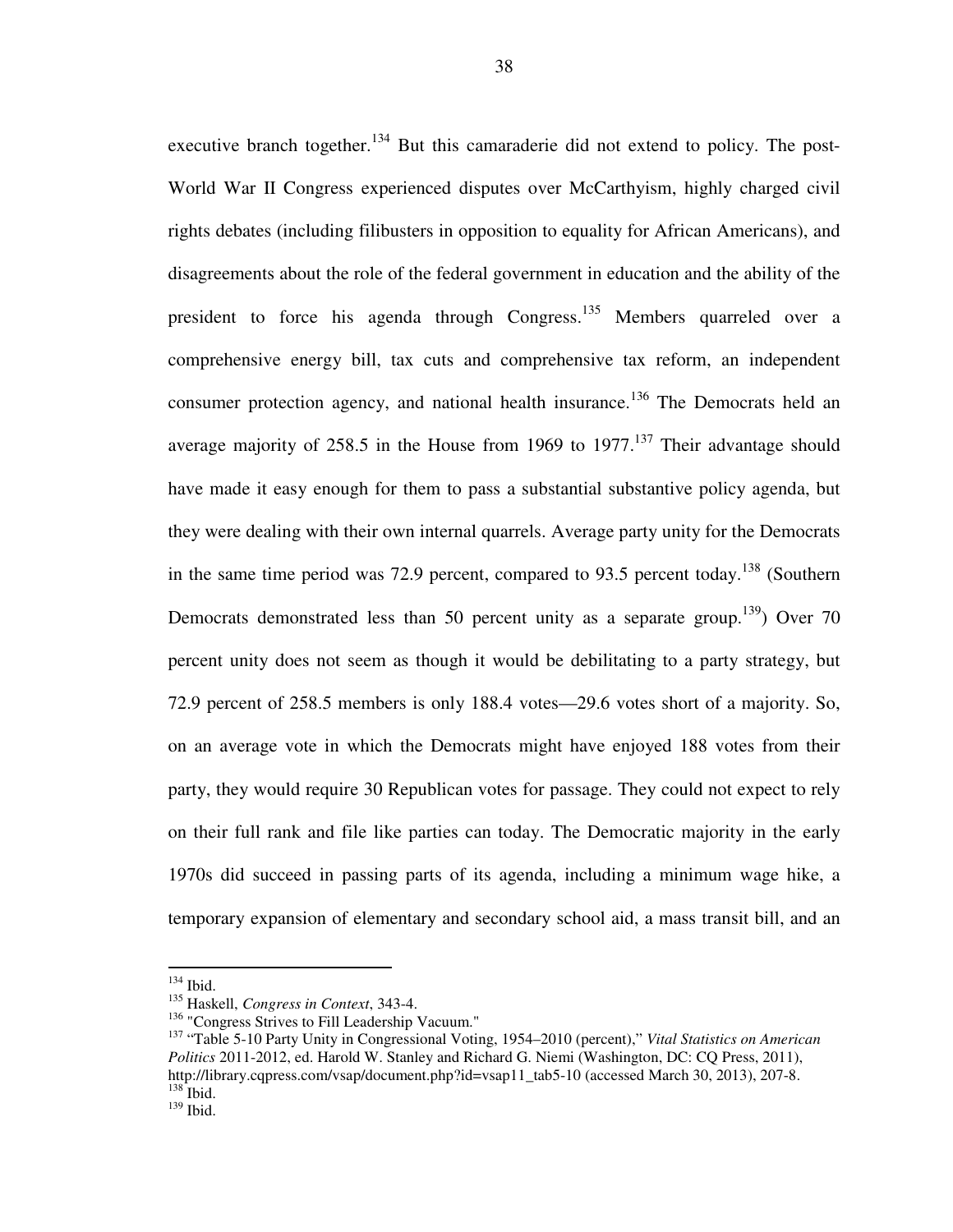extension of unemployment compensation eligibility.<sup>140</sup> But these wins were hard-fought and required Republican defections.

Political scientist Nelson W. Polsby argues that changes in the makeup of the House created the necessary circumstances for the institutional reform that would follow.<sup>141</sup> Generally, organizational reforms weakened committee chairmen, in turn strengthening party leadership, and checks on the executive simultaneously elevated legislative power in general. To relate the effects of the 1970s reforms back to the process of party polarization, the increasing internal homogeneity of the parties feeds into the willingness of the rank and file to cede power to their leaders, further equipping leadership with the power to control the legislative agenda and entice party loyalty. Today, party leaders use their control over campaign resources, committee assignments, and the legislative agenda (for the majority party) to enforce loyalty to their agenda among the rank and file, but they also have an obligation to *please* the rank and file.<sup>142</sup> As the relationship between these two new, dominant tiers of congressional power grew steadier, party polarization continued to rise. Party leadership was on the rise in Congress just as Congress was on the rise in American politics—all in the early stages of a divisive and polarizing time in U.S. history.

### **IV. THE CONGRESSIONAL BUDGET AND IMPOUNDMENT CONTROL ACT**

The CBA contained both elements of reform: modernizing Congress's internal structure and reclaiming power from the executive. According to Kettl, the CBA was one piece of

<sup>140</sup> Haskell, *Congress in Context*, ch. 8.

<sup>141</sup> Nelson W. Polsby, *How Congress Evolves: Social Bases of Institutional Change*, (Oxford: Oxford University Press, 2004), 74.

<sup>&</sup>lt;sup>142</sup> Theriault, "An Integration Explanation."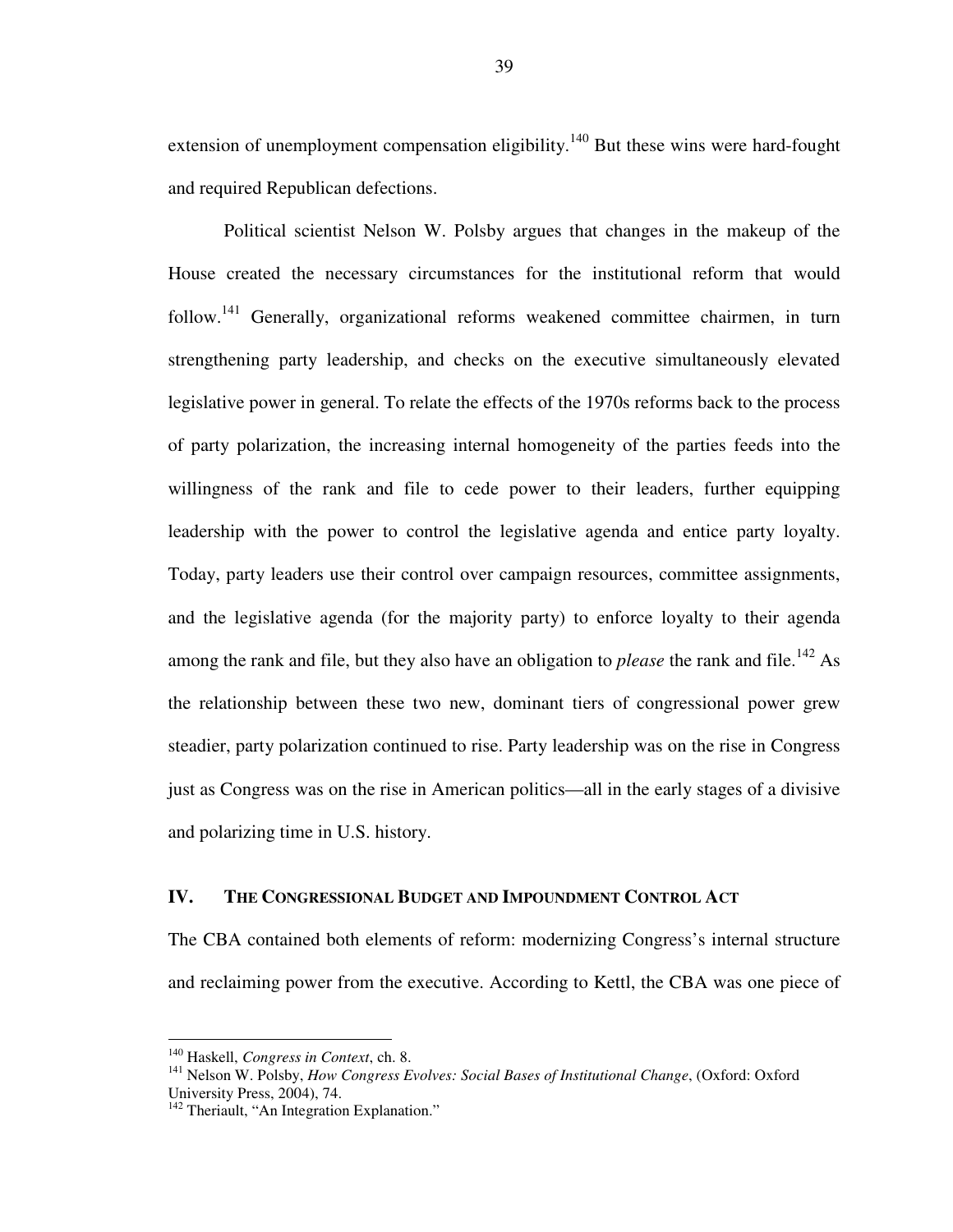the broader effort to "set a new balance between the branches."<sup>143</sup> Ellwood argues that the CBA was "the great exception" in the broader trend of decentralization in Congress since the  $1970s$  reforms.<sup>144</sup> In the midst of the decline of the party organizations, committee power, and the seniority system, and the rise of "subcommittee government" and "autonomous legislators," the CBA "centralized and integrated" budgetary and economic decision making, Ellwood says.<sup>145</sup> But the institutions and procedures that the CBA established were not separate from the broader changes going on in the 1970s (and tracing back into the 1960s). As Kettl says, "All political issues, sooner or later, become budgetary issues ... [and] all budgetary decisions are inevitably about politics."<sup>146</sup> In other words, without public funding, public policy is an abstraction. The social concerns of the public during this time period, which were trickling through Congress, would necessarily become budget items, and almost all of them would become points of contention in the new budget process.

<sup>143</sup> Kettl, *Deficit Politics*, 142.

<sup>&</sup>lt;sup>144</sup> Ellwood, "The Great Exception," 315.

 $145$  Ibid.

<sup>146</sup> Kettl, *Deficit Politics*, 1.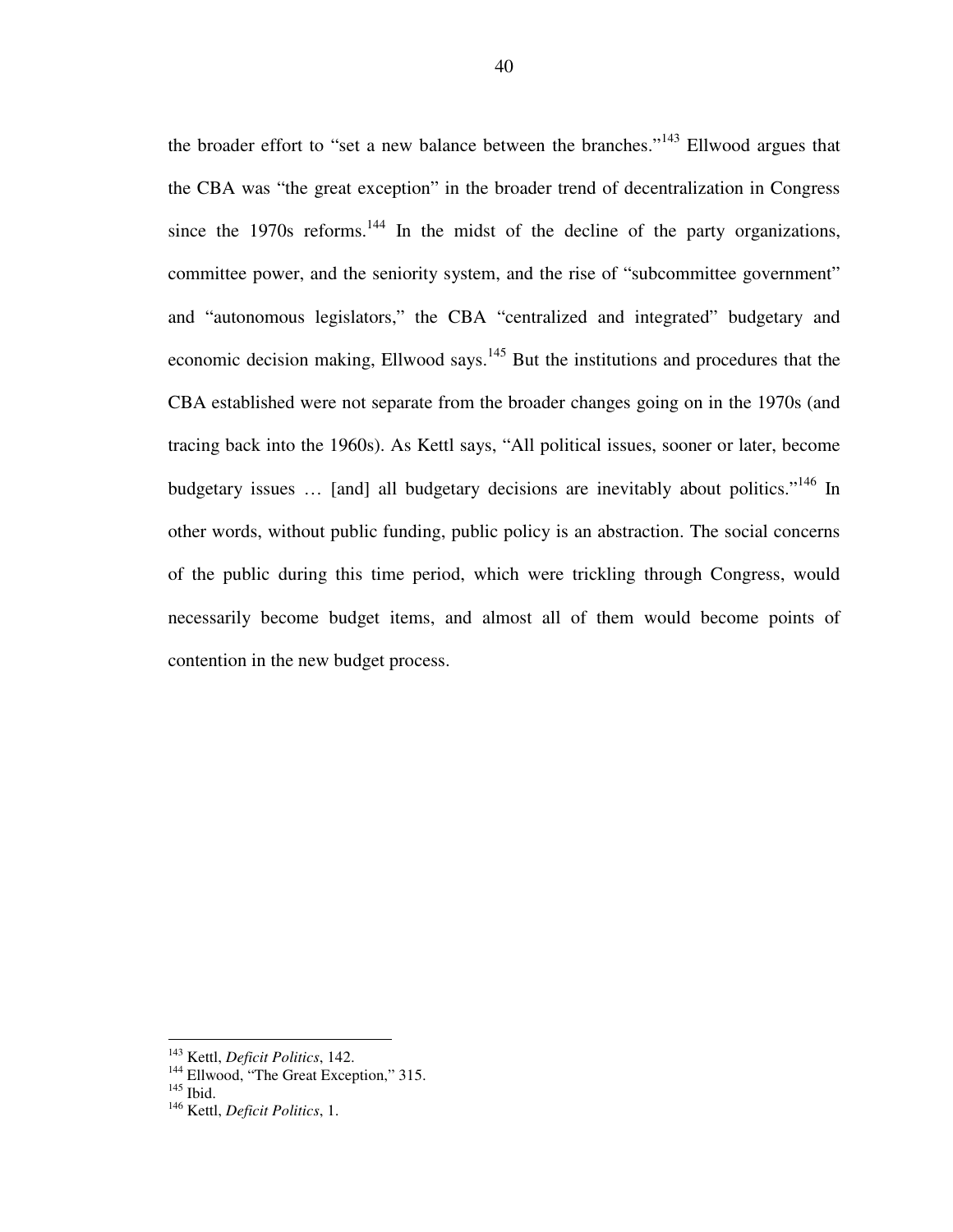# **4 COMPREHENSIVE BUDGETING: POLARIZING FORCES**

Slow and deliberative by design, with an ungainly size and cumbersome bicameral structure, Congress is naturally disadvantaged in the act of budgeting. The 93rd Congress sought to remedy that disadvantage by providing a coordinated structure for the consideration of budget decisions. The 1974 budget reforms are a small piece of a much larger system of political actors and influences. CBA procedures have been at play during the elimination of the deficit and during phenomenal deficit growth and have guided the allocation of federal funding in times of booming economic expansion and harsh recession. The role of Congress in budgeting has changed and its power fluctuated over the years, as has the role of the budget committees in Congress. The formation of the concurrent budget resolution has occurred in the committee, in the leadership, in the Oval Office, and not at all. The CBA budget timeline is, in many ways, optional; it is a guiding framework that Congress can and often does choose not to follow. But whether the concurrent budget resolution is the center of policy-making, a procedural tool, a deliberative forum, a party weapon, or simply a symbol of a budgetary ideal—and it has been all of these things—it is the process Congress has chosen through which to fund the government, providing the set of budgetary procedures and tools at lawmakers' disposal. Today, the key leaders in the budget process find themselves in a highly polarized political environment with a nearly \$17 trillion problem to fix and a fundamental question about the role of government to answer. Recent stalemate has seemingly left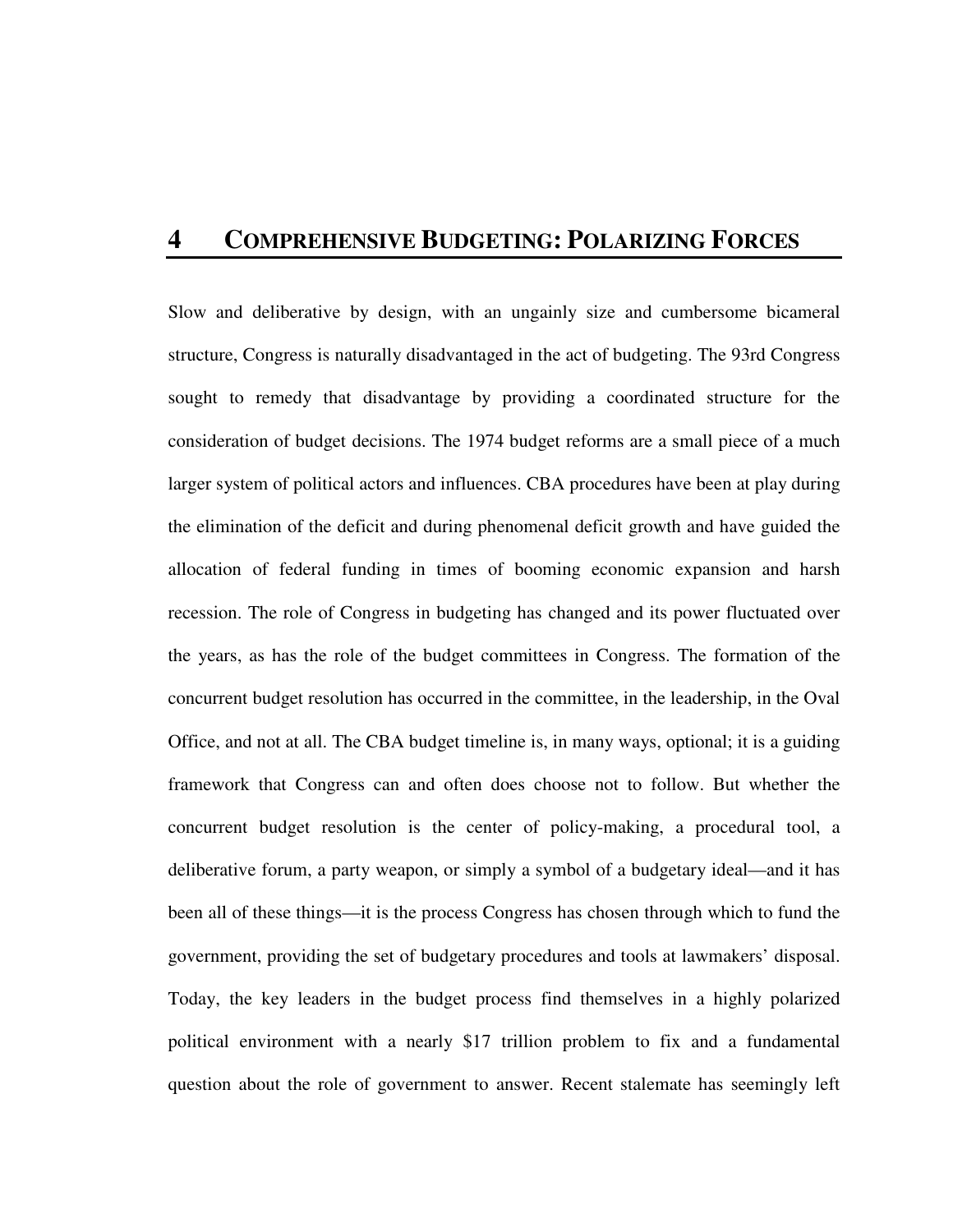domestic politics frozen in time as two opposed parties battle for dominance, leaving pundits, lawmakers, and the public anxious, wondering where the nation goes from here. The story of how the current situation came to be from the perspective of budgetary politics might provide some answers.

# **I. THE HISTORY AND AIMS OF THE 1974 BUDGET REFORMS**

The U.S. Constitution confers on Congress the "power of the purse," meaning all federal spending, collecting, and borrowing rely on legislative action. Congress has the power "to lay and collect Taxes, Duties, Imposts and Excises, to pay the Debts and provide for the common Defence and general Welfare of the United States," and no money can leave the Treasury except "in consequence of Appropriations made by law." But, as with most of its endowments of power, the Constitution does not specify how the relevant person or body should go about performing these powers. As the responsibilities of budgeting have grown, Congress has at various times centralized or decentralized the budget process. Under current budget procedures, defined in the CBA and subsequent reforms, Congress possesses the staff and proper mechanisms with which to examine the full federal budget and evaluate competing funding priorities.

For much of its history, Congress collected and appropriated funds in a disjointed and ad hoc manner. Spending and revenue considerations were consolidated in one committee in each chamber (the Ways and Means Committee in the House and the Finance Committee in the Senate) up until the Civil War because the level of spending, multiplicity of budget items, and complexity of the tax code were not demanding to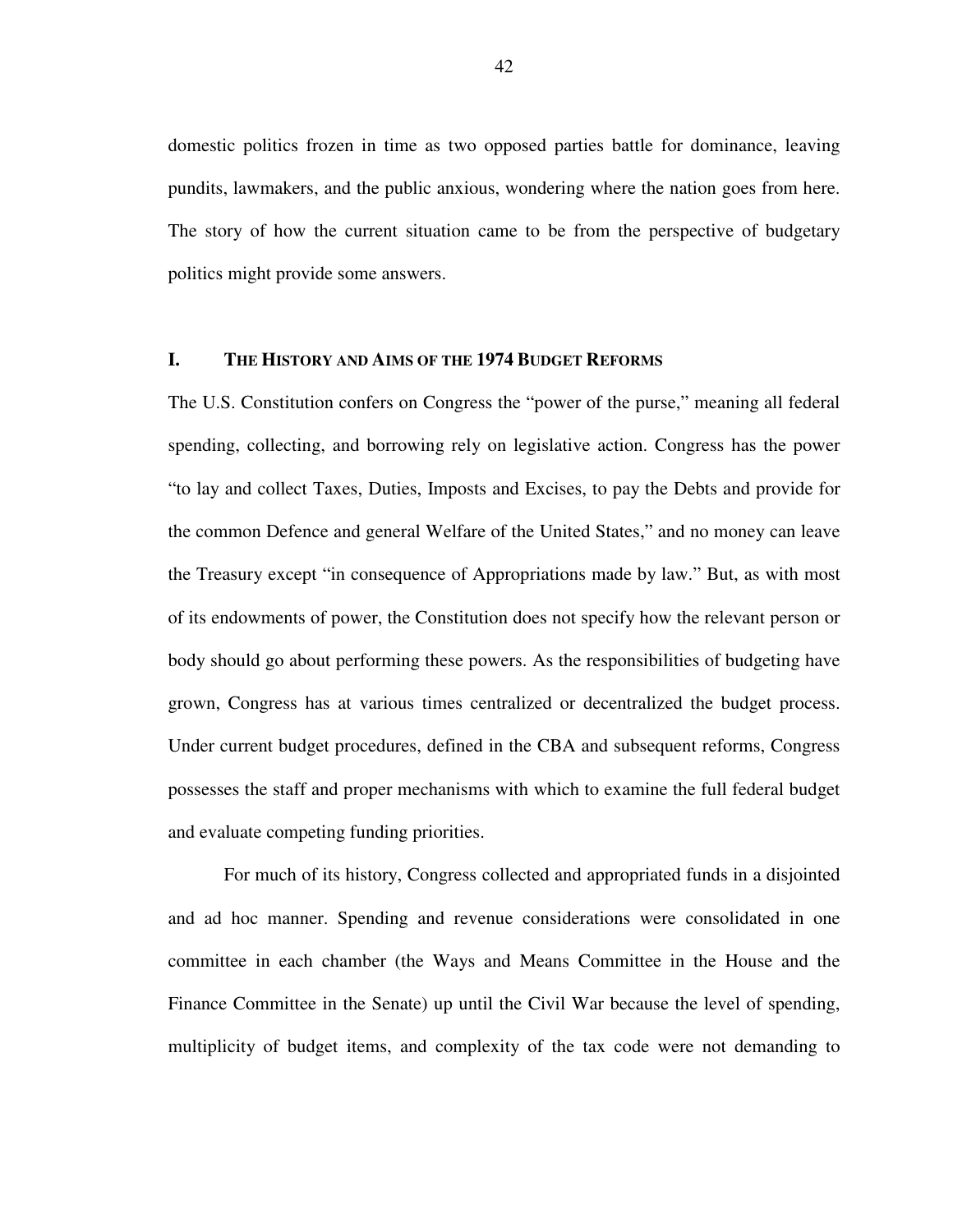manage; customs revenues were typically sufficient to pay for the federal government.<sup>147</sup> But Civil War expenses prompted the addition of the appropriations committees, separating revenues from spending to reduce the workload of the two original committees. Appropriations decisions decentralized in the latter half of the  $19<sup>th</sup>$  century, as authorization committees usurped control. In the analysis of the Joint Study Committee on Budget Control, whose work in 1973 led to the CBA, this decentralization "meant there was no way at the congressional level for making a choice among competing expenditure programs."<sup>148</sup> The Budget and Accounting Act of 1921 (BAA) restored some unity to the congressional budget process by reestablishing the power of the appropriations committees. But more important to this analysis, the BAA significantly altered the relationship between the legislative and executive branches, allowing budgetary power to centralize in the executive branch.

In response to the cost of World War I, Congress sought to modernize its budgeting practices by centralizing and delegating authority. The temporary House Select Committee on the Budget, tasked with determining the appropriate reforms, stated that it sought "not what was theoretically desirable, but rather to determine what was practically feasible  $[and] \dots$ in complete harmony with our constitutional form of government."<sup>149</sup> Congress determined that the executive branch would be better equipped to manage the fragmented decision making that budgeting required. The primary function of the final

 $147$  Louis Fisher, "Federal Budget Doldrums: The Vacuum in Presidential Leadership,"

*Public Administration Review* 50, no. 6 (1990), http://www.jstor.org/stable/976984 (accessed April 12, 2013), 694.

<sup>&</sup>lt;sup>148</sup> Joint Study Committee on Budget Control Interim Report, "Improving Congressional Control Over the Budgetary Outlay and Receipt Totals," in *Committee print*, *Improving Congressional Control Over the Budget: A Compendium of Materials 1973*, (accessed April 11, 2013), 180.

<sup>149</sup> U.S. House, 66th Congress, 1st Session. *National Budget System (to accompany H.R. 9783)* (H.Rept. 362) 1919, 1. (As cited in Fisher, "Federal Budget Doldrums").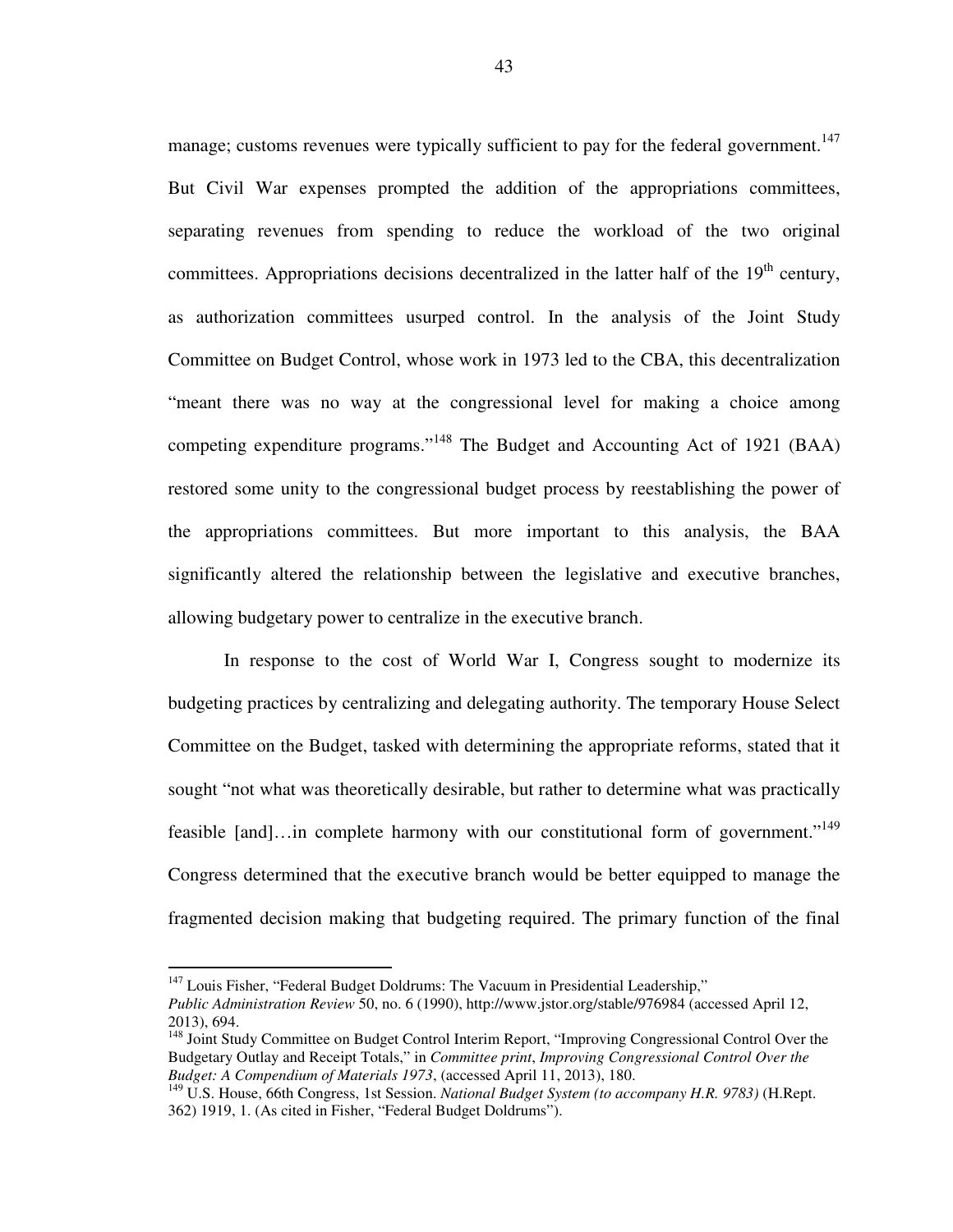legislation was the delegation of authority to the president. The BAA required an annual executive budget proposal and provided an executive budget staff, the Bureau of the Budget (the Office of Management and Budget (OMB) today). Prior to the BAA, according to Ellwood, the "aggregate effects of the many decisions made at multiple levels were rarely understood and almost never explicitly debated except in reaction to presidential initiatives. $150$  The desire to remedy the lack of understanding of budget aggregates and to enhance budgetary coordination impelled Congress to relinquish "much of the power of the purse."<sup>151</sup> The executive budget provided a starting point for congressional negotiations and recentralized the power of appropriations, but fragmentation still existed on the congressional side. First, Congress typically considered appropriations bills separately on the floor, so Congress as a whole was still not paying attention to budget aggregates. Second, the rise of mandatory spending after the passage of the Social Security Amendments of 1965, which created Medicare and Medicaid, further contributed to the fragmentation of spending control in Congress.<sup>152</sup>

The Select Committee was true to its statement that it sought practicality; the surrendering of authority to the president placed increasingly complex budgetary responsibilities in the hands of a branch intended to function hierarchically, with one definitive decision maker. But in pursuing practicality, Congress had given the president a powerful instrument: the *ability* to present an annual budget plan expressing his view of the proper size and shape of government. This power elevated him in the process, even though Congress retained procedural power over spending and revenue legislation. But

<sup>&</sup>lt;sup>150</sup> Ellwood, "The Great Exception," 322.

 $151$  Ibid.

<sup>&</sup>lt;sup>152</sup> Joint Study Committee on Budget Control Interim Report, 181.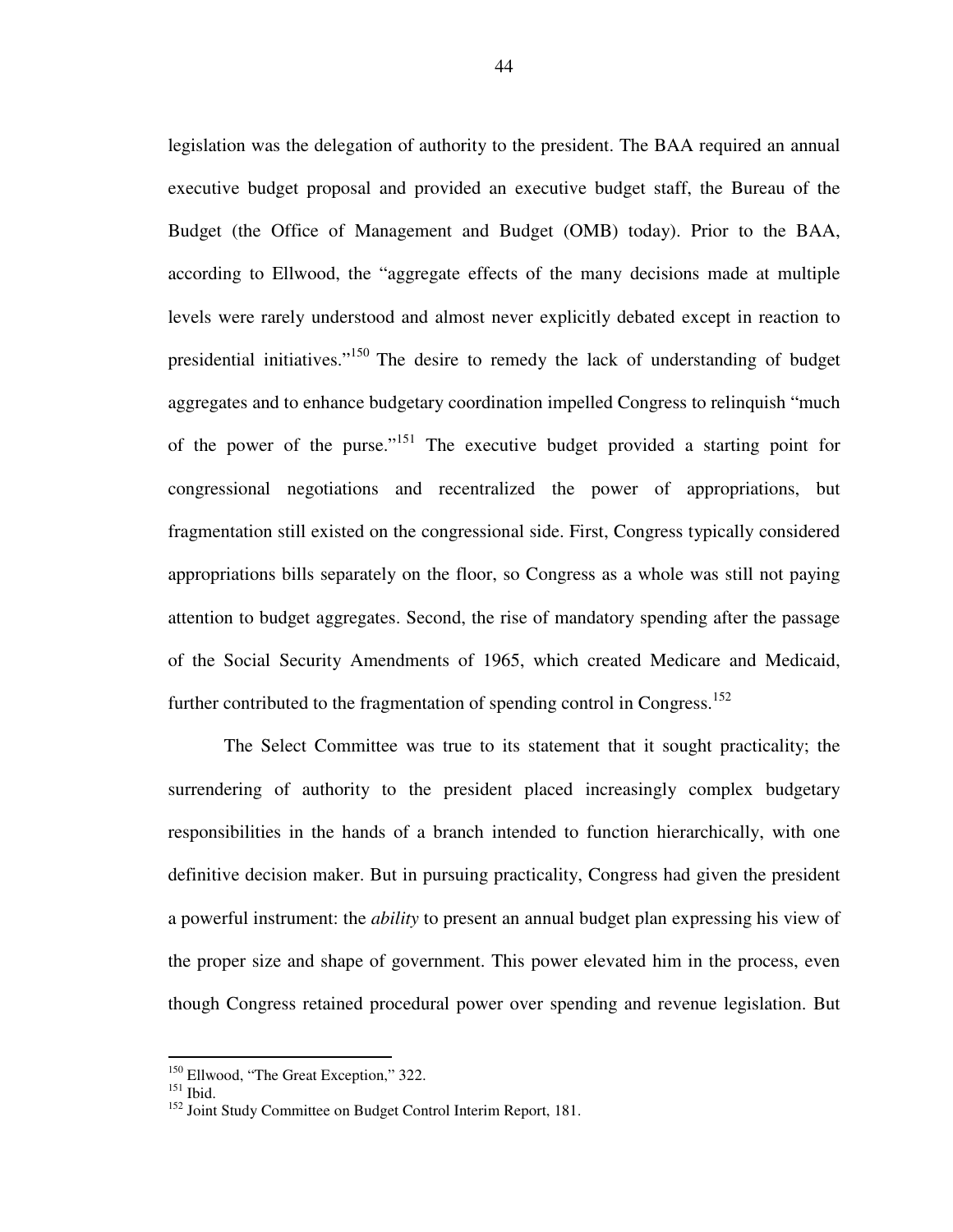the Congress in power half a century later would seek to reassert the legislative role in budgeting with the CBA.

The  $93<sup>rd</sup>$  Congress (1973 – 1974) believed that President Richard Nixon was overstepping his authority on the latter end of the budget process by *impounding* appropriated funds, or disregarding enacted appropriation levels. Congressional Research Service scholar Louis Fisher characterized the aftermath of impoundment as a "monumental confrontation between the two branches."<sup>153</sup> In the broader congressional culture of the 1970s, the CBA was part of Congress's kneejerk response to President Nixon's oversteps, including his actions in the Watergate Scandal, Vietnam, and the impoundment of appropriated funds, as well as to growing tension between the two branches in general. Both impoundment control and the coordination of budgetary decision making within Congress were part of this response. According to a Government Printing Office document detailing the history of congressional budget legislation, the goals of the CBA were:

…to establish a congressional budget process for the determination of national budget priorities, the appropriate level of total revenues, expenditures and debt for each year, and for legislation review of impoundments proposed by the President. The Act created new instrumentalities to serve Congress: Budget Committees in the Senate and House and a Congressional Budget Office. The Act gives the committees three major assignments: (1) to report the concurrent resolutions on the budget each year, and reconciliation bills when appropriate (2) to study the effects of existing and proposed legislation on the budget, and (3) to oversee the operations of the Congressional Budget Office.<sup>154</sup>

<sup>&</sup>lt;sup>153</sup> Fisher, "Federal Budget Doldrums," 695.

<sup>154</sup> "Congressional Budget," Government Printing Office, http://www.gpo.gov/fdsys/pkg/GPO-RIDDICK-1992/pdf/GPO-RIDDICK-1992-34.pdf (accessed April 28, 2013), 502.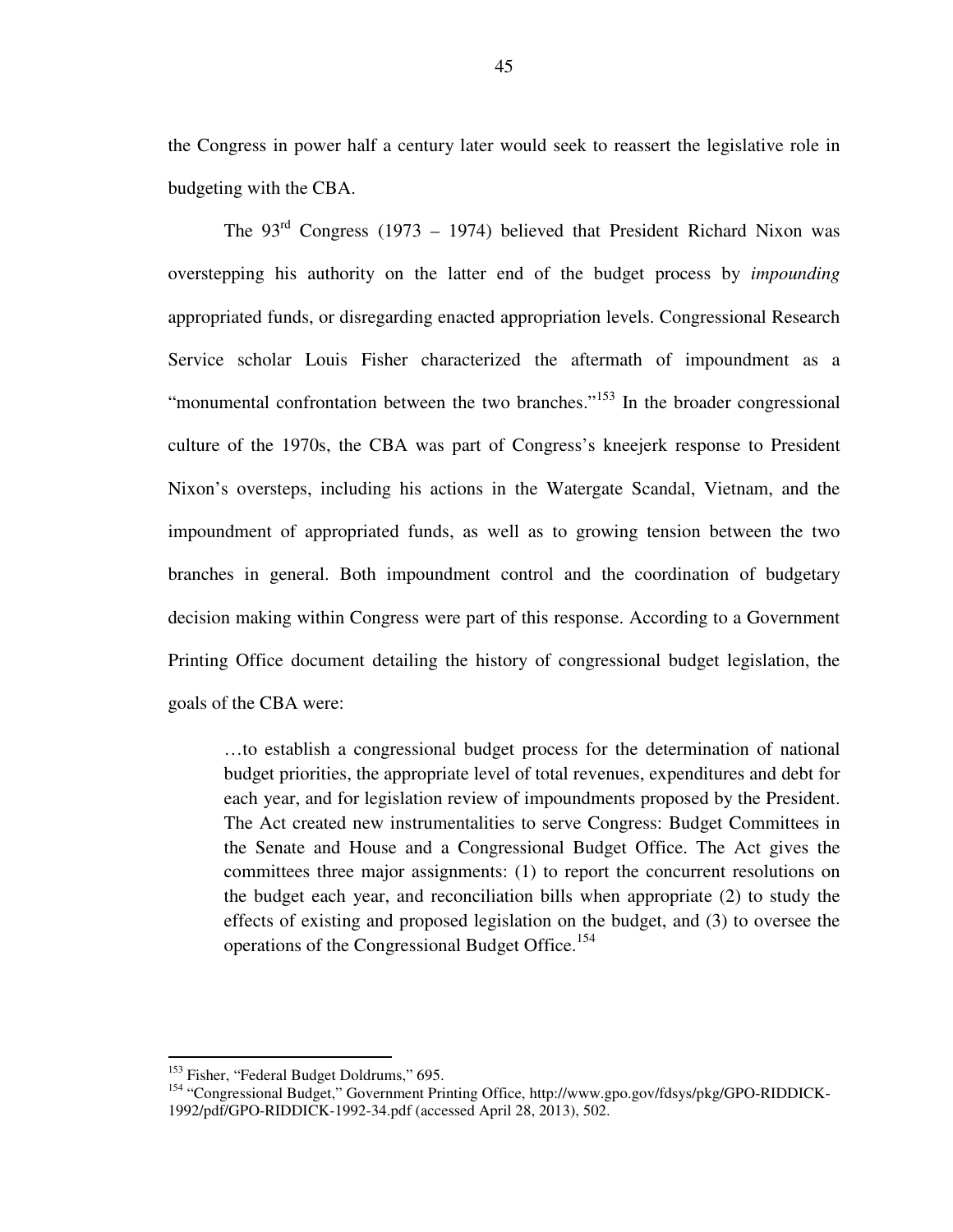The "impoundment" part of the legislation sought to directly curtail presidential action. It banned impoundment and instituted in its place a "rescission" option under which a president may request Congress's approval to not spend money that Congress has appropriated.<sup>155</sup> It also allowed the president to defer spending until the end of the fiscal year, but even then the president had to confer with Congress.<sup>156</sup> But the reforms to the congressional side of budgetary procedure were equally important to reclaiming the power of the purse. The Joint Study Committee on Budget Control convened in 1973 to explore and recommend options for reform. Addressing the inter-branch dynamic, the Study Committee stated that Congress must "develop ways of making its own decisions on budget priorities so that realistic control over the purse can be regained by the Congress, as intended by the Constitution."<sup>157</sup> The Study Committee's arguments in support of the reform emphasized preventing further fragmentation of budgetary control and "improving Congressional control of budgetary outlay and receipt totals, including procedures for establishing and maintaining an overall view of each year's budgetary outlays which is fully coordinated with an overall view of the anticipated revenues for that year."<sup>158</sup> Similarly, a 1973 House Rules Committee report stated that "the legislative budget machinery is in disrepair… The excessive fragmentation of the budget process in Congress makes it difficult for Congress to effectively assess program priorities or to establish overall budget policy."<sup>159</sup> In general, the Study Committee's stated guiding principles appeared to seek a process of congressional deliberation, consensus-building,

<sup>155</sup> Kettl, *Deficit Politics*, 142.

<sup>156</sup> Ibid.

<sup>&</sup>lt;sup>157</sup> Joint Study Committee on Budget Control Interim Report, 175.

<sup>&</sup>lt;sup>158</sup> Joint Study Committee on Budget Control Interim Report, 175-6.

<sup>159</sup> Kettl, *Deficit Politics*, 142.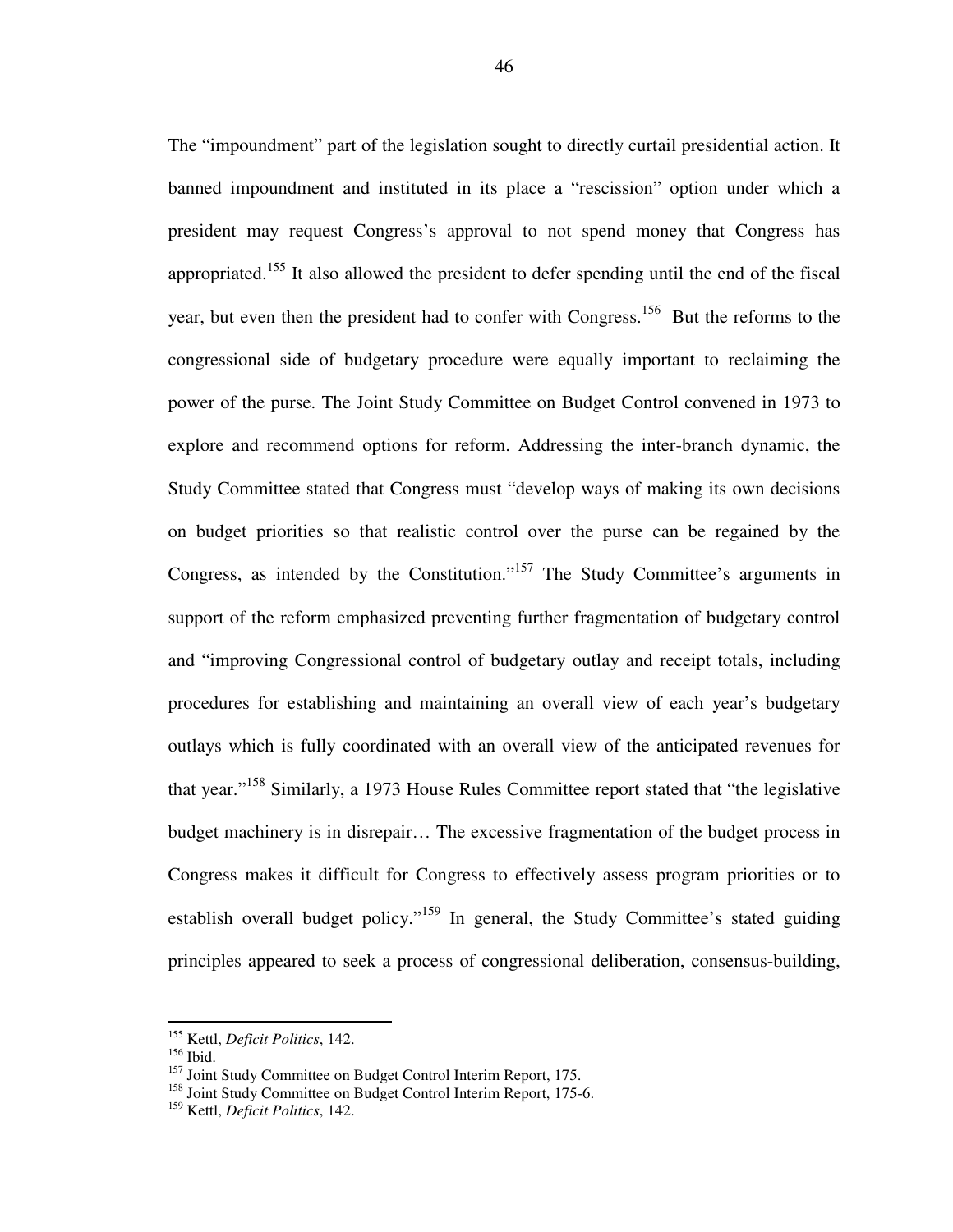and control regarding the size and shape of government by remedying the fragmentation and lack of coordination between congressional budget decisions.

Although many other motivations have been offered, political professionals and experts today are adamant that reclaiming congressional control was the primary goal of the CBA. As Kettl observes, before the passage of the CBA, the annual budget "was little more than the accumulation of decisions recommended by individual committees."<sup>160</sup> Even those decisions were influenced heavily by the executive budget.<sup>161</sup> According to Kettl, before the creation of the budget committees, Congress was unable to evaluate overall spending and revenue levels or "examine how different spending programs fit into the nation's overall priorities, or to weigh the relative advantages of increasing some programs more than others."<sup>162</sup> With the creation of the budget committees, the endowment of the concurrent resolution with enforcement power, and the establishment of CBO as a staffing arm, the CBA gave Congress the institutional capacity for independence in the act of budgeting.<sup>163</sup> While the CBA's major revisions to the timeline and institutions of the congressional budget process did not explicitly diminish presidential authority, they diminished the influence of the executive budget by allowing Congress to rely on its own sources of information.<sup>164</sup> Congress established itself as an independent voice in budgeting while coordinating the evaluation of budget totals and

<sup>160</sup> Kettl, *Deficit Politics*, 142-143.

<sup>161</sup> Ibid.

<sup>162</sup> Ibid.

<sup>&</sup>lt;sup>163</sup> The CBO made independent economic predictions and "scored" the costs of programs differently from CBO, providing congressional budgetary independence and making the OMB more accountable. In doing so, the CBO aided Congress's reclamation of budgetary power from the executive branch. Kettl, *Deficit Politics*, 142-3.

<sup>&</sup>lt;sup>164</sup> Ellwood, "The Great Exception," 326.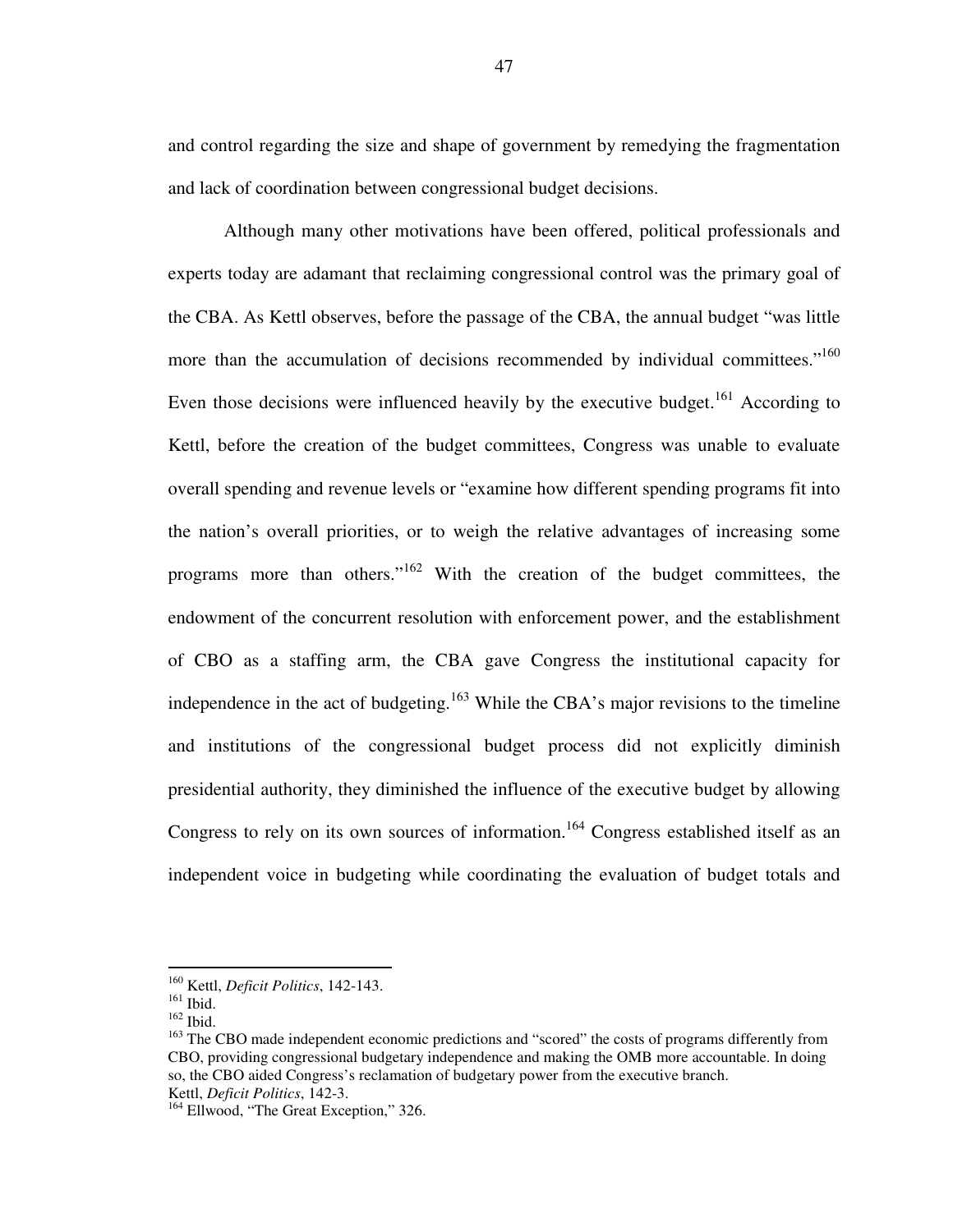priorities.<sup>165</sup> The CBA sought to coordinate Congress's disparate voices into one while strengthening congressional intentionality regarding the budget.

The Joint Study Committee also asserted that deficit reduction was a goal of the reform, perhaps seeking to broaden the appeal of the final legislation. The Committee conveyed a belief that the annual development of a limitation on budget authority in the concurrent budget resolution would help Congress establish "control…over future growth (as a result of the budget authority limitation)."<sup>166</sup> But the budget committees have since embraced the goal of deficit reduction; today, the websites of the majority side of the House and Senate budget committees both cite deficit reduction as a primary goal.<sup>167</sup> Further, every substantial budget process reform since the CBA has been explicitly—and arguably *primarily*—geared toward deficit reduction. So, it is important to consider the CBA and the concept of comprehensive congressional budgeting in the context of deficit reduction as well as in the context of an institutional reclamation of power.

Assembling a comprehensive budget plan, with or without deficit reduction in mind, is much more different in Congress than in the executive branch. Congress was aware of its challenges in comprehensive budgeting, as it had tried a quarter-century earlier to implement a legislative budget. The Legislative Reorganization Act of 1946 (LRA 1946) established a Joint Committee on the Legislative Budget for that purpose.

<sup>165</sup> Joint Study Committee on Budget Control Interim Report, 175.

<sup>&</sup>lt;sup>166</sup> Joint Study Committee on Budget Control Interim Report, 176.

<sup>&</sup>lt;sup>167</sup> "Committee History," House of Representatives Committee on the Budget, http://budget.house.gov/about/committeehistory.htm (accessed April 20, 2013).

<sup>&</sup>quot;About the Budget Committee," Senate Budget Committee,

http://www.budget.senate.gov/democratic/index.cfm/aboutcommittee (accessed April 20, 2013).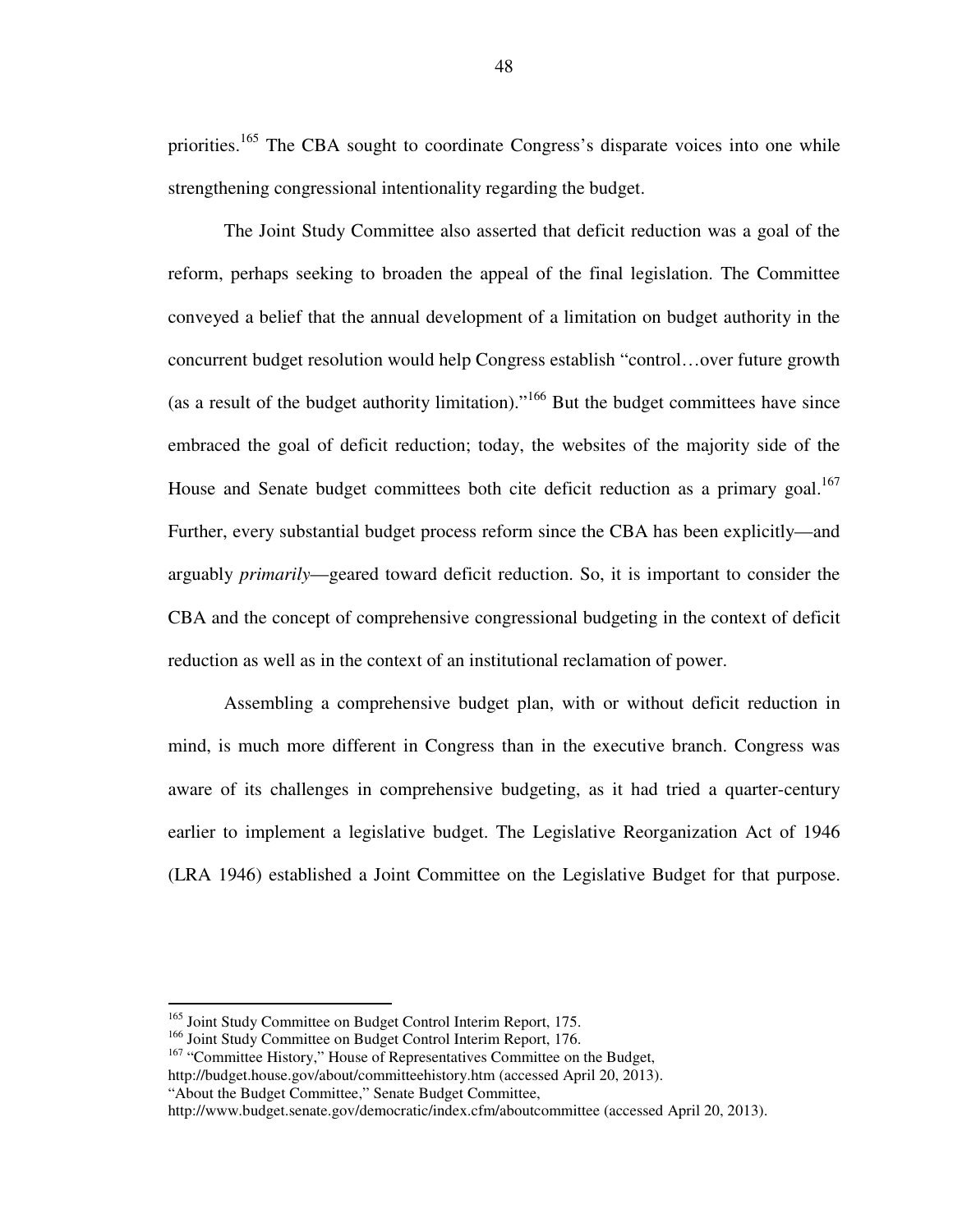The Committee's first attempt in 1947 failed.<sup>168</sup> Congress passed a legislative budget but exceeded the limits in 1948, and it failed to pass one again in 1949, even after extending the deadline by a month and a half.<sup>169</sup> That was the last attempt. The comprehensive budgeting attempt of the LRA 1946 was very different from that of the CBA. First, the Joint Committee lacked budgetary information and sufficient staffing despite the increases in overall congressional staffing levels in the LRA  $1946$ .<sup>170</sup> Second, the Joint Committee had a hard time reconciling the views of its roughly  $100$  members.<sup>171</sup> Third, perhaps as a result of insufficient staffing and information, the Joint Committee continued to use the president's budget as a starting point. Further, the attempt may have failed because it was a "difficult political climate with sharp disagreement over budget policies," and Congress lacked the motivation to reclaim budgetary power from the president.<sup>172</sup> In the 1970s, on the other hand the motivation to reestablish balance with the executive was much stronger. Despite these differences, the LRA 1946 was an indication that comprehensive budgeting and party polarization do not mix well. In 1950, Congress made a different attempt at comprehensive budgeting; the Appropriations Committee reported a single omnibus bill as a "one-time experiment in improving legislative efficiency. $173$  According to Polsby, the exercise succeeded in "dramatizing the sheer size of the federal budget."  $174$  Even in the 1950s, it was apparent that putting the entire federal

<sup>168</sup> *Congressional Budget and Impoundment Control Act of 1974*, Pub.L. 93–344, 93rd Cong., 2nd. Sess. (July 12, 1974) http://www.gpo.gov/fdsys/pkg/CDOC-109sdoc24/html/CDOC-109sdoc24.htm (accessed April 23, 2013).

 $169$  Ibid.

<sup>&</sup>lt;sup>170</sup> Ibid.

<sup>&</sup>lt;sup>171</sup> Ibid.

<sup>&</sup>lt;sup>172</sup> Ibid.

<sup>173</sup> Ibid.

<sup>174</sup> Polsby, *How Congress Evolves*, 44.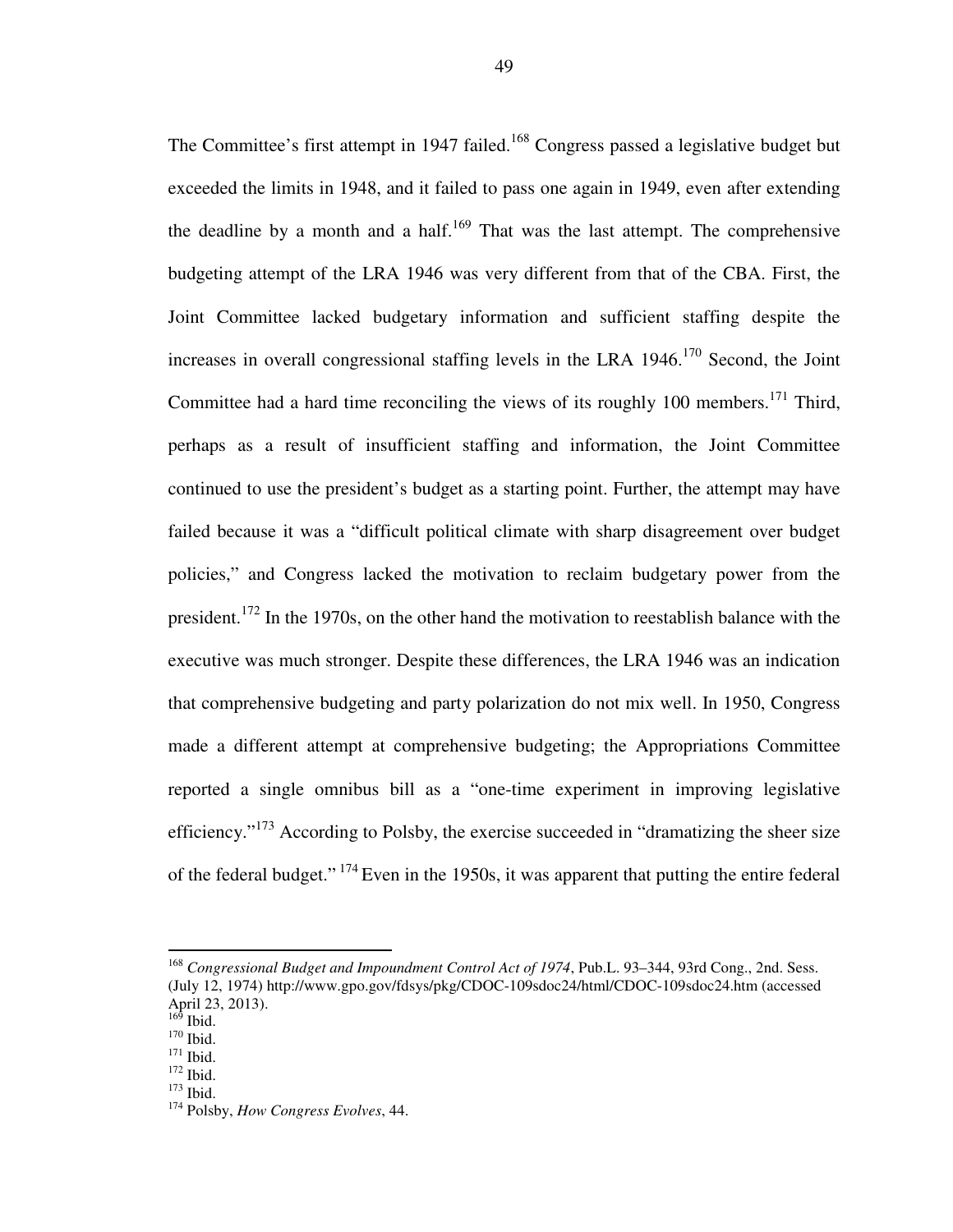budget into one bill had dramatic effects. Apparently unhappy with the experiment, Congress returned to reporting thirteen separate bills the next year.

The concurrent budget resolution is essentially a single consolidated omnibus bill each year, with the added complexity of including revenues and facing much higher levels of mandatory spending. Congress had a historical experience to draw on that indicated that it would find comprehensive budgeting difficult. Time had likely clouded its memory, but perhaps lawmakers really thought they had ironed out the problems by separating the committees into each chamber, making their membership smaller, and giving members more power and resources. Or perhaps the spirit behind restoring congressional control was strong enough in the 1970s to give the budget committees the teeth they needed to become part of congressional and budgetary culture. In any event, the legislation would have many unintended and unforeseen consequences.

#### **II. THE POLARIZING FORCES OF THE 1974 BUDGET REFORMS**

In such a disjointed and diverse body as Congress, differing viewpoints on the purpose and goals of the budget process are inevitable. Even if most members can agree that the goal of the process is to represent the will of the public, fulfilling that goal necessitates an annual fight among 535 representatives elected by very different segments of the public. But a critical part of retaking budgetary power from the president was to complete the same comprehensive task that the president completed each year: creating a blueprint for the size and shape of government. That task placed polarizing pressure on Congress for five main reasons.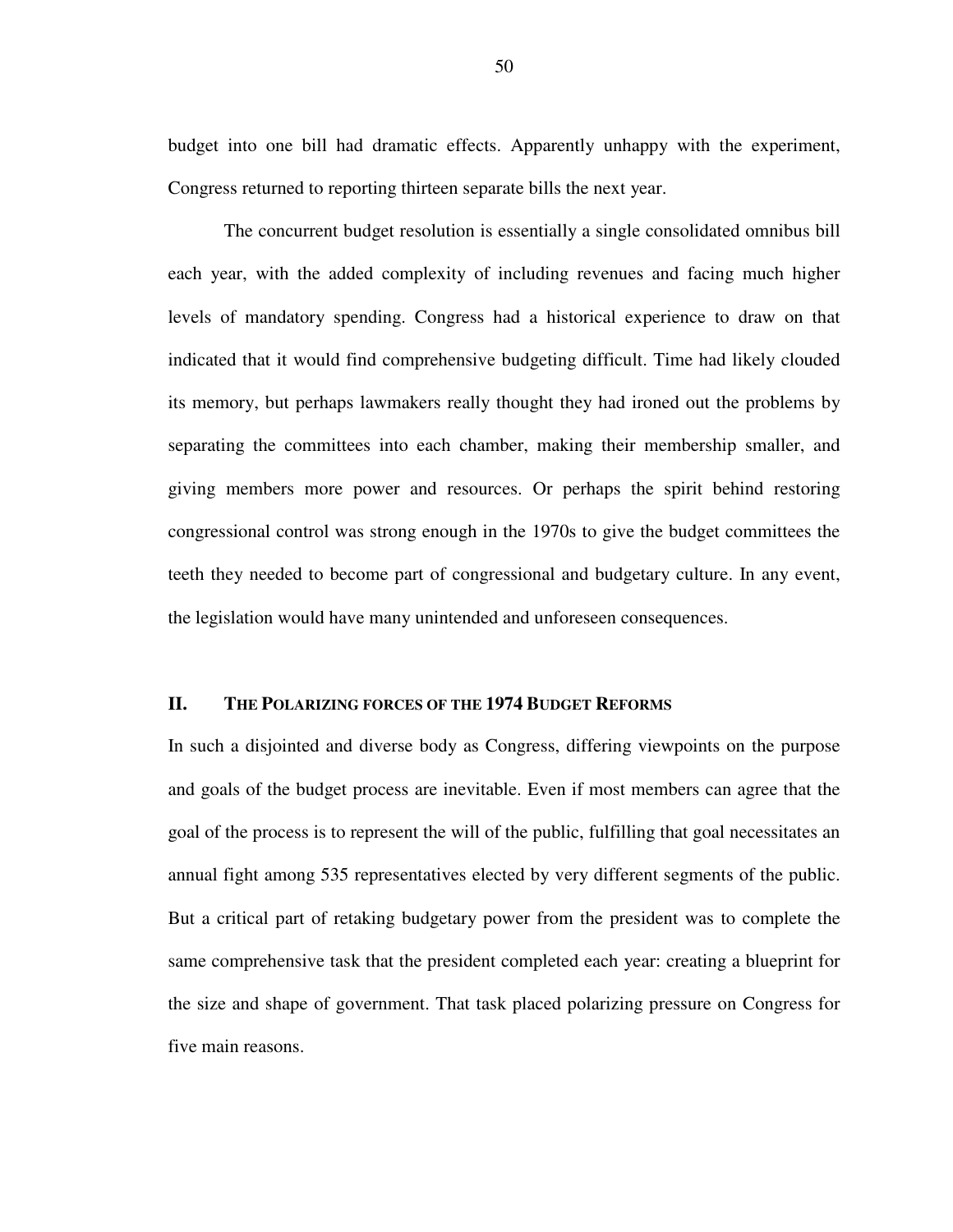First, the CBA helped sort members into rational, ideologically congruous groups because it confronted them with a fundamental decision about the role of government. This effect entails both the sorting out and diverging of the parties over the past four decades. With regard to partisan sorting, macrobudgeting placed the policy debate into the public sphere and before the leadership in an easily digestible form: Did the member vote for the budget that increased the size of government or the one that decreased it? Members have a personal interest in voting the "correct" way; if a Democrat votes for the latter option, he risks losing his committee assignments or losing funding from the national party organization during the next election. But having to make a public declaration about budget aggregates and national priorities also helped the parties connect new social issues to the budget and identify with one side of the evolving party structure. The easiest way to conceptualize this concept is through the following diagram.

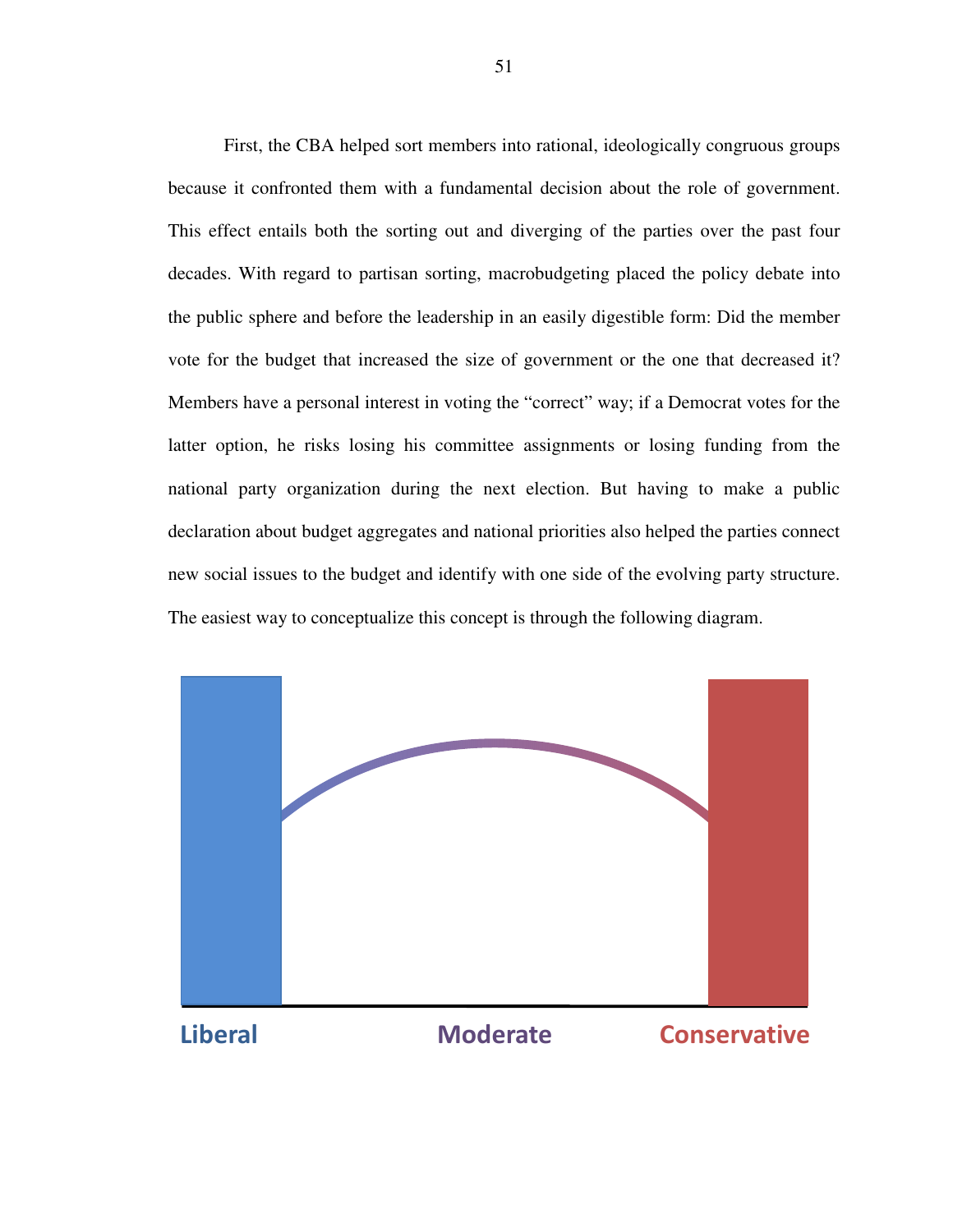Inspired by an example Theriault used to explain polarization on the up-or-down vote on Clinton's impeachment, this diagram illustrates that when Congress encounters a yes-orno, A-or-B style of decision, it necessarily ends up with a vote that looks extreme. The vote will hide any amount of gradation between the poles, and it will have forced lawmakers to "pick a side." In legislating, picking a side is typically necessary. But in comprehensive budgeting, picking a side means making a decision—a public decision, because of the LRA of 1970—about the proper size and shape of government. Of course, the reality is much more complicated. Budget proposals do not always reflect one party's agenda as heavily as this diagram suggests. Further, the content of the concurrent budget resolution is discussed lengthily in committee and in conference before the final floor vote, allowing plenty of opportunity for gradation to enter the process. But the reported bill tends to carry the stamp of approval from one side of the aisle or one ideology of budgeting more heavily than the other, forcing an ideological vote. Perhaps more importantly, though, the process of deciding on trade-offs and budget aggregates inevitably forces lawmakers to debate national priorities (the shape of government) and appropriate levels of spending, revenue, and debt (the size of government), which add up to a debate over the fundamental role of government in society. That conversation, with the whole budget on the line, is quite helpful for getting a confused party system back in order.

Prior to the 1974 budget reforms, the budget process fit the disjointed incrementalist model of decision making, a behavioral model that stems from Charles Lindblom's work; in this model, key actors tend to make decisions and conduct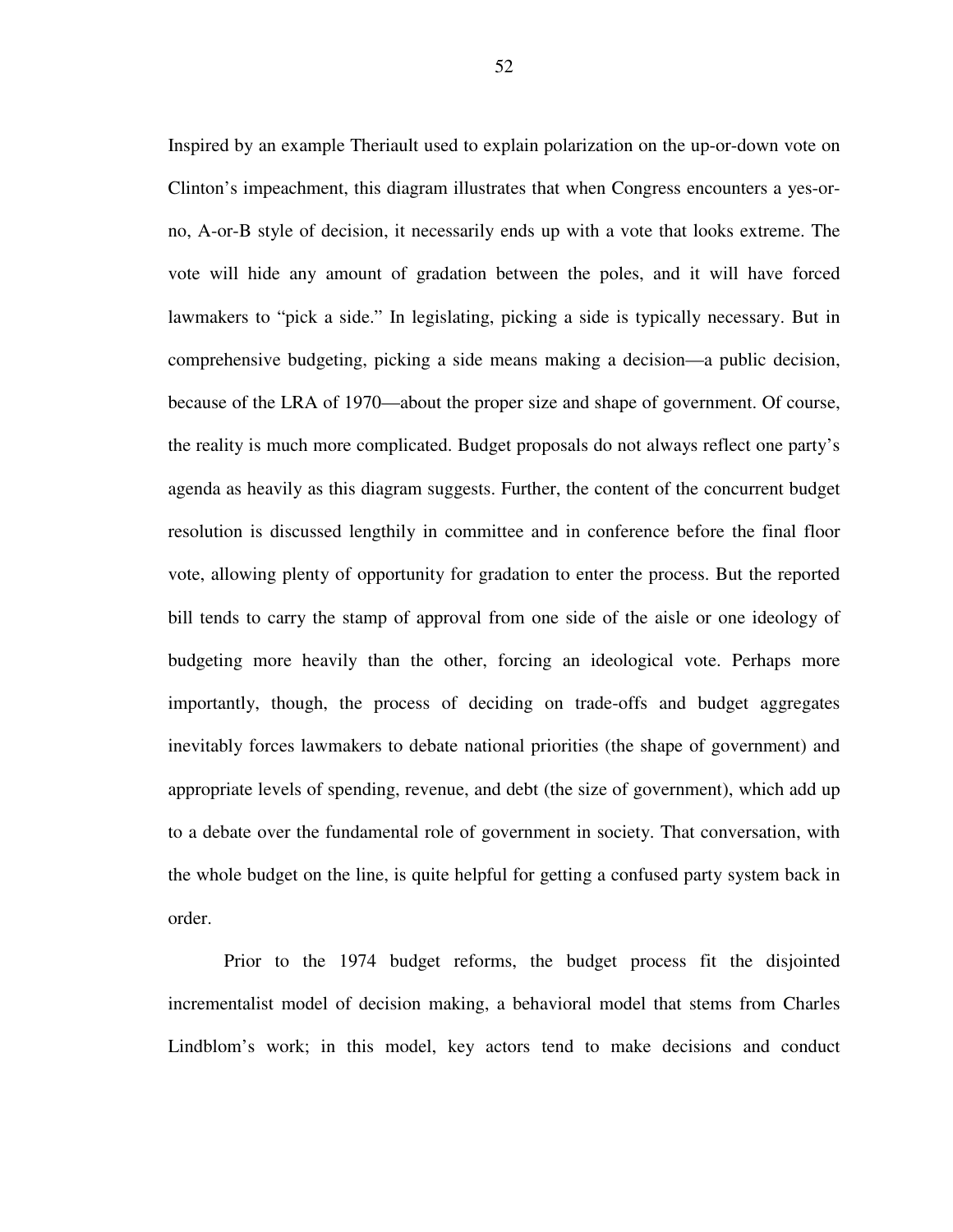supporting research and analysis "disjointedly at multiple points and levels."<sup>175</sup> Between the Civil War and the CBA, when legislation came to the floor, whether it was authorization, spending, or appropriations legislation, members generally considered the individual merits of the legislation instead of considering it in the context of the overall system of government. The fragmentation of information and decision making forced actors to restrict themselves to "analyzing a few consequences of a limited number of options, rather than analyzing all the consequences of all the options."<sup>176</sup> That style of decision making was in accordance with the disjointed incrementalist model.<sup>177</sup> Following the model, the pre-1974 budget process had become so disjointed that authorizers were unaware of the corresponding funding levels.<sup>178</sup> (This lack of communication was becoming problematic considering rising deficits.) In order to fund the government on time, budgeters had to restrict their focus to marginal changes from current levels of spending (or from the president's budget proposal) rather than undertaking a comprehensive review of the budget.<sup>179</sup> In Lindblom's theory, if lawmakers under the incrementalist model encounter a problem, they address pieces of it rather than seeking a "single comprehensive solution."<sup>180</sup> Their work is necessarily focused on avoiding negative outcomes rather than moving "toward a set of goals."<sup>181</sup> Similarly, when congressional budgeting has several nuclei of decision making and

<sup>175</sup> Charles E. Lindblom, *The Intelligence of Democracy* (New York: Free Press, 1965), 144-152.

John F. Witte, *The Politics and Development of the Federal Income Tax*, (University of Wisconsin Press, 1986), ch. 1.

<sup>(</sup>Both of the above as cited in Ellwood, "The Great Exception," Note 11).

 $176$  Ibid.

 $177$  Ibid.

<sup>178</sup> Ibid.

 $^{179}$  Ibid.

 $180$  Ibid.

<sup>181</sup> Ibid.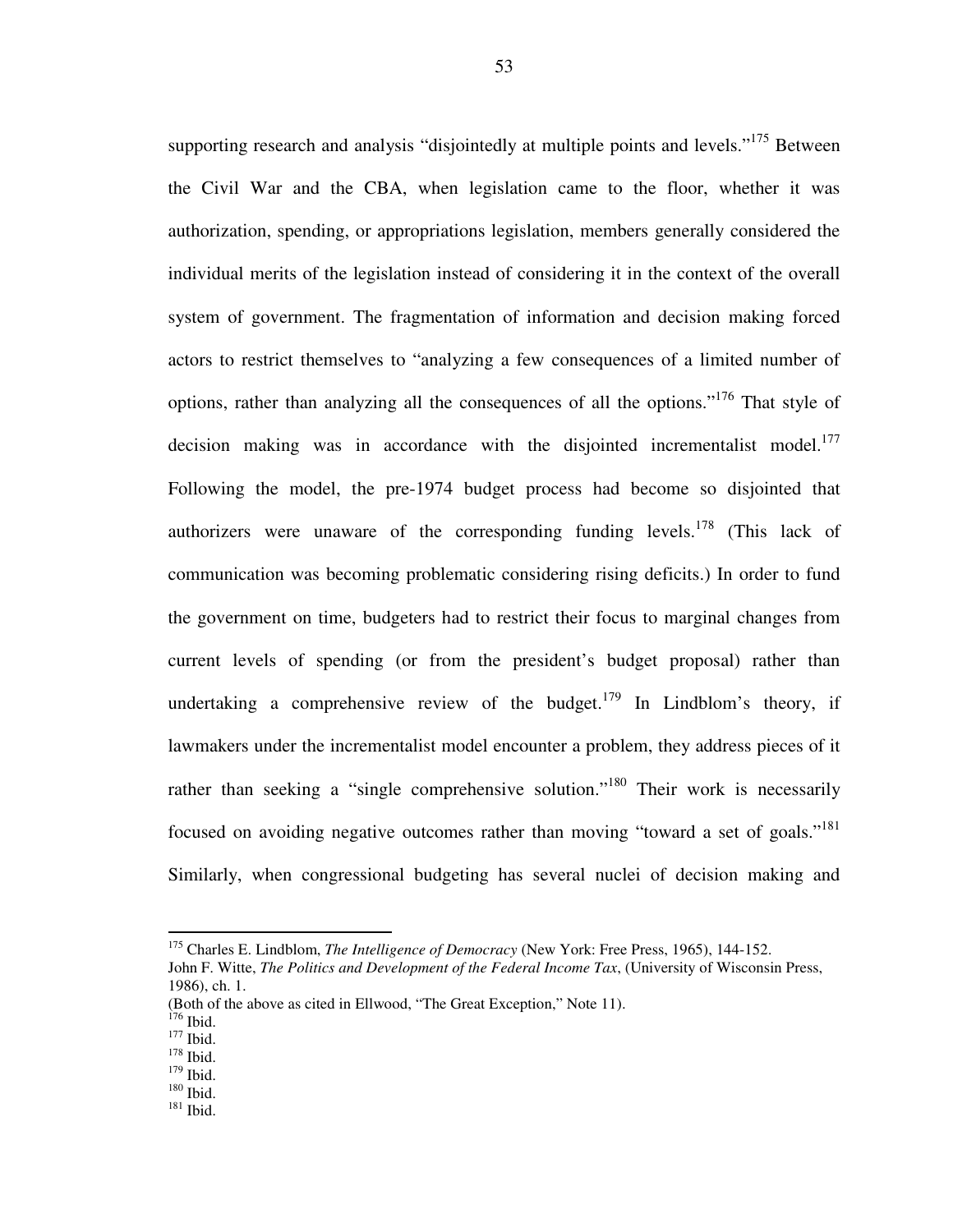provides for limited conversation between each nucleus, then the process as a whole cannot seek a distinct set of goals. When budget formation is disjointed, each piece seeks its best outcome, but lawmakers are not fully engaged in a debate over the proper size and scope of government.

The disjointed incrementalist model differs from classical economics and rational planning models, in which decision makers weigh all factors in search of a stated goal and select the solution that best fits that goal. With the requirement of a comprehensive legislative budget, Congress created the institutions necessary to bring all components of budgeting into conversation and engage in a process that more closely resembled rational planning models of decision making. The idea was that improving coordination in congressional budgeting would help elevate Congress in the budget process and restore the balance of power. But rational planning models require a stated goal in order to be effective; the process of determining that goal is where Congress runs into trouble. Lawmakers do not agree on what they are moving towards, let alone how to get there. The CBA forced Congress to have that conversation, and the disparate body soon organized around two fundamental opinions on the role of government; Congress would soon find that the rational planning model works equally poorly in reconciling two distinct goals as it does for hundreds.

Reaching budget and economic decisions through a fragmented and ad hoc process (pre-1974) allowed for *partisan mutual adjustment*, which Lindblom describes as "the process that allows rational actors with different values to achieve ad hoc accommodations without changing those values."<sup>182</sup> As noted above, Ellwood says the

<sup>&</sup>lt;sup>182</sup> Ellwood, "The Great Exception," 320.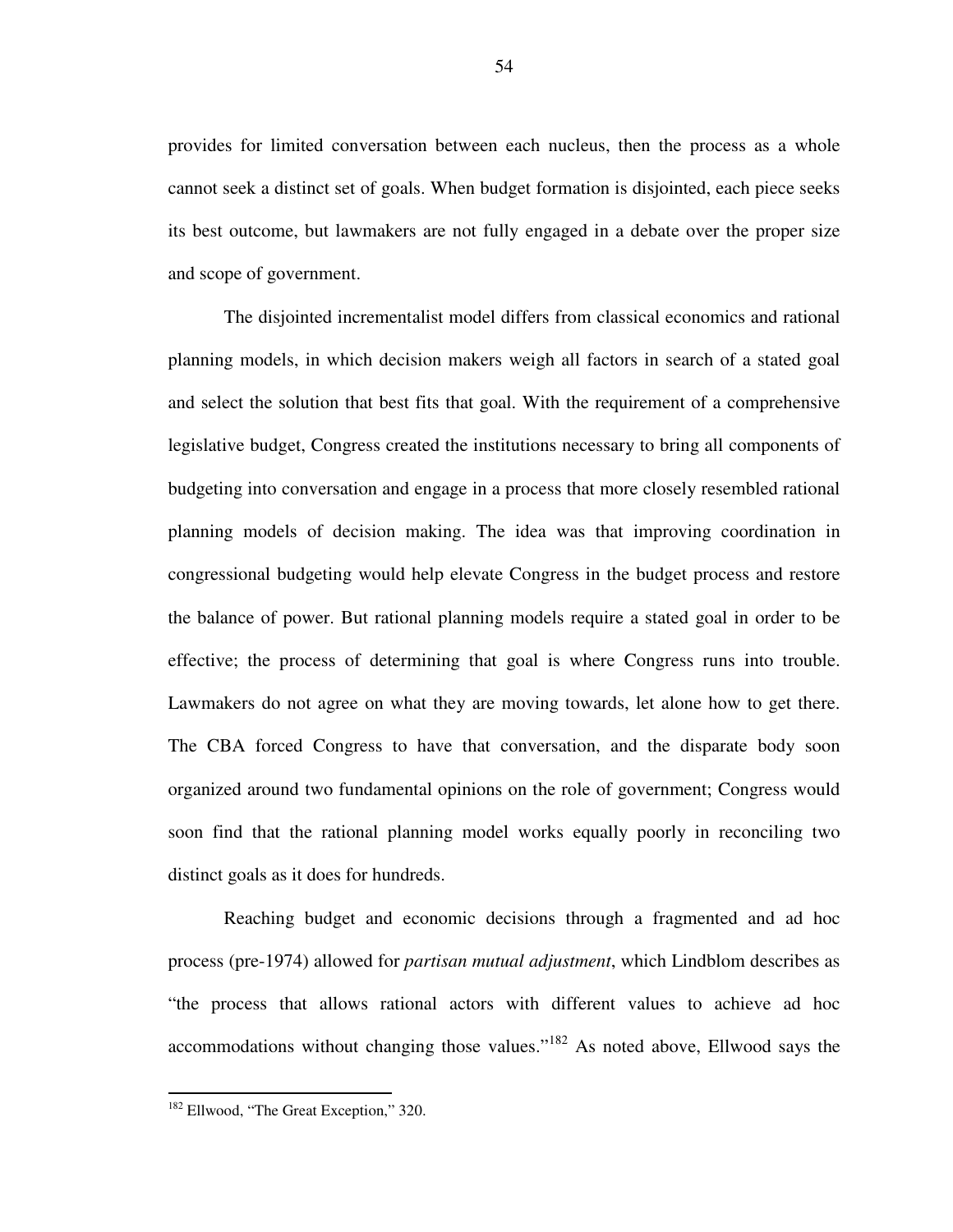pre-1974 process "limited the extent and scope of political conflict."<sup>183</sup> Comprehensive budgeting, on the other hand, invited that conflict by institutionalizing the link between spending, revenues, programmatic legislation, ideology, and party identification. The CBA required congressional deliberation over the proper shape of a unified budget, making it impossible for members to hide their ideological preferences. Before the CBA, Congress contained Democrats in the South who acted as conservatives and Republicans in the Northeast who acted as liberals, and that system was largely non-ideological.<sup>184</sup> Therefore, budgeting in aggregate highlighted the ideological stakes and helped lawmakers (and voters, who began voting to replace members who were not ideological enough) attach their ideology to a party. Before the ideological sorting, some Democrats would expose themselves to electoral backlash by voting *with* their party. Afterwards, it became clear which side members aligned with ideologically.

Again, in a democratic system, there are many different opinions on what the "stated goal" of budgeting should be, making rational actor behavior quite impossible and even *irrational* in a naturally conflicted and decentralized body with no clear leader. Haskell points out that Congress cannot plan as a single entity "*because it is not actually a single entity.*" (Emphasis supplied.)<sup>185</sup> The Founders intended Congress to experience such disagreement about goals, as the legislative body represents a diverse nation. But two opposed goals organized into a clearer two-party system, conflict increasingly fell along party lines, and those parties became stronger and more entrenched. The strength of

<sup>183</sup> Ibid.

<sup>184</sup> Key, *Southern Politics*, ch. 13.

<sup>185</sup> Haskell, *Congress in Context*, 351.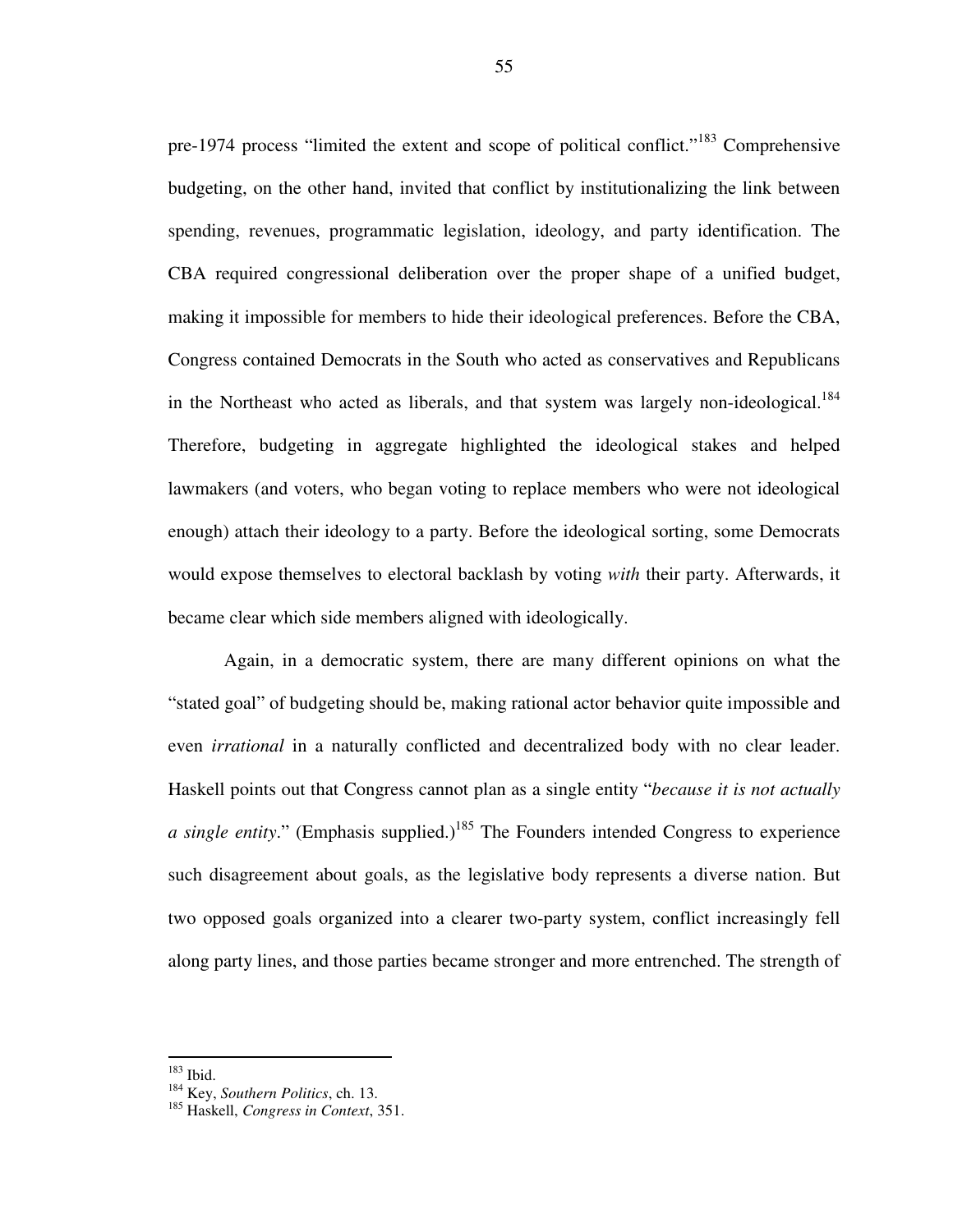the party system began to feed back into the differentiating forces of comprehensive budgeting.

The second polarizing force behind the CBA is that comprehensive budgeting works against the institutional nature of Congress. The Founding Fathers did not try to establish efficiency in Congress, but rather they sought a system that would produce good policy and protect against power abuses.<sup>186</sup> As part of that goal, the Founders created two institutionally different chambers of Congress that produce different types of representatives. The inability for those two chambers to reconcile—let alone for their many members to compromise—becomes an often insurmountable blockade to the vast majority of proposed legislation. Haskell notes that "the fundamental nature of Congress" as defined in the Constitution has changed very little over more than 200 years.<sup>187</sup> The institution, he says, referring to the work of James L. Sundquist, is slow, parochial, and unable to plan.<sup>188</sup> The CBA attempts to address all of these limitations; it places a timeline on budgeting, lessens the influence of local interests by creating a whole-ofgovernment approach, and provides for multiyear budget planning. But, with the exception of its treatment of parochialism, it does this by imposing demands on the institution rather than working with it. A comprehensive approach also creates more work and tougher decisions, putting strain on Congress's sluggishness and inability to plan rather than enhancing efficiency. Congress also made its job harder by using its own information source, the CBO, rather than relying on the president's budget as a starting point. Starting from scratch provides less political cover in Congress, raising the level of

<sup>186</sup> Haskell, *Congress in Context*, 346.

<sup>187</sup> Haskell, *Congress in Context*, 343.

<sup>188</sup> James L. Sundquist, *The Decline and Resurgence of Congress* (Washington, D.C.: Brookings Institution Press, 1981), ch. 7. (As cited in Haskell, *Congress in Context*, 346.)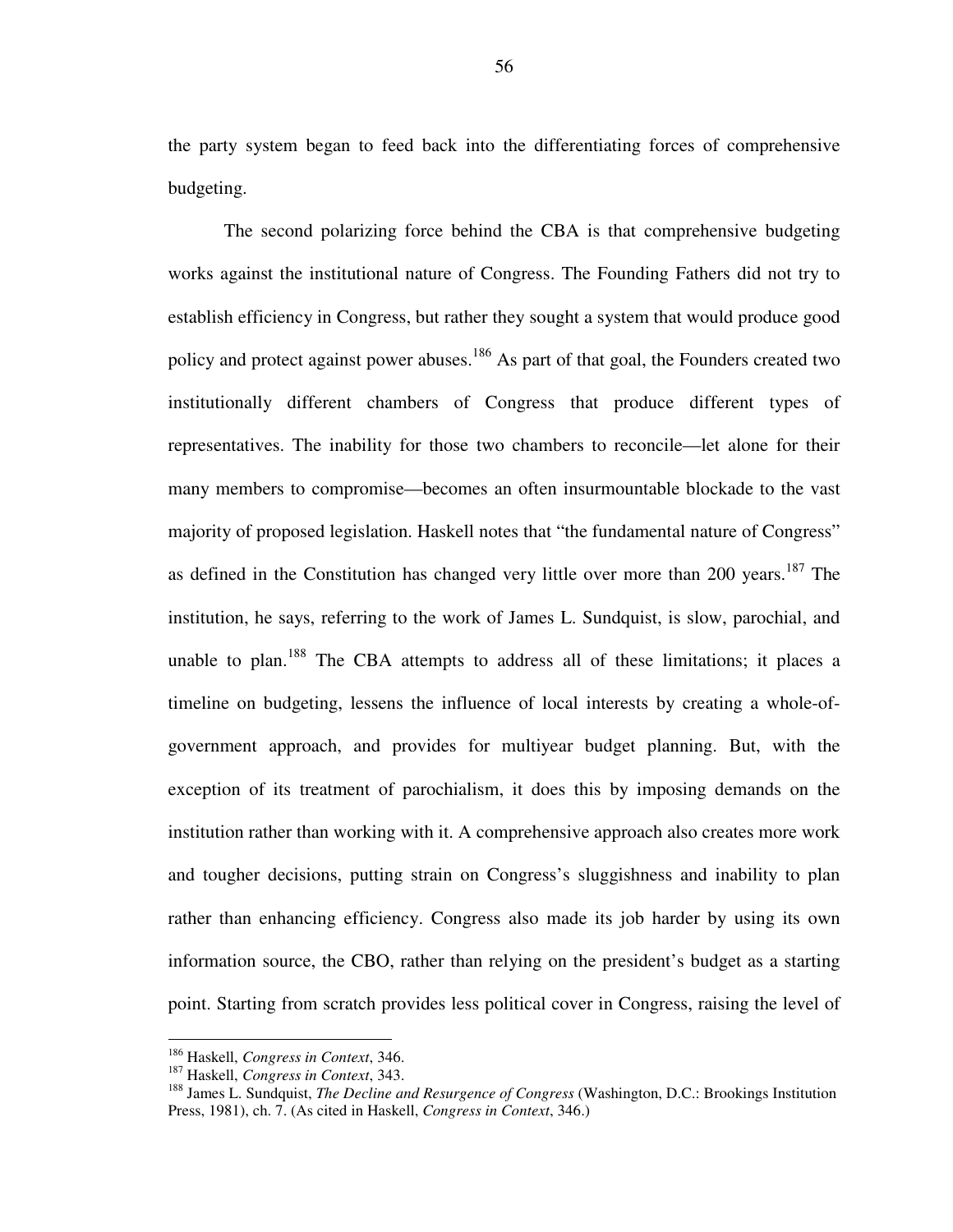blame each party would have to seek to avoid. The CBA reclaimed a power that belonged in Congress, and addressing budget totals in some way (and certainly creating a legislative budget staff) may have been necessary to that end. But in practice, the CBA's implementation of comprehensive budgeting attempted to capture the ocean with a net. Congress hoped to manage an unmanageable institution—to mold its own unchangeable features. The hierarchical executive branch responds well to the centralization of decision making, and the CBA assumed, or hoped, that Congress could adapt to centralization with the same effectiveness. According to Fisher, that assumption was a fundamental misunderstanding the institution's nature.<sup>189</sup>

Two interrelated phenomena are important to note: the shift from disjointed budgeting to comprehensive budgeting and the shift from executive-directed budgeting to legislative-directed budgeting. Congress ends up with heightened pressure on its slow and disparate nature as well as heightened power and responsibility. With more blame to go around, each individual member is more averse to making votes that might upset his party or his constituents. The same time period also brought increased frequency of divided government. Six of the nineteen Congresses in the 38 years prior to the 93<sup>rd</sup> Congress, which passed the CBA, experienced divided government, in which the executive and at least one chamber of the legislature are different parties. In the nineteen Congresses after the CBA, thirteen of them experienced divided government. Not one of the nineteen Congresses before the 93rd Congress experienced a divided *Congress*, compared to four (plus one evenly divided Senate) afterwards.<sup>190</sup> LeLoup argues that

<sup>&</sup>lt;sup>189</sup> Fisher, "Federal Budget Doldrums," 696.

<sup>&</sup>lt;sup>190</sup> "Table 1-13 Divided Government in the United States, by Congress, 1861–2013," in Vital Statistics on American Politics 2011-2012, ed. Harold W. Stanley and Richard G. Niemi (Washington, DC: CQ Press,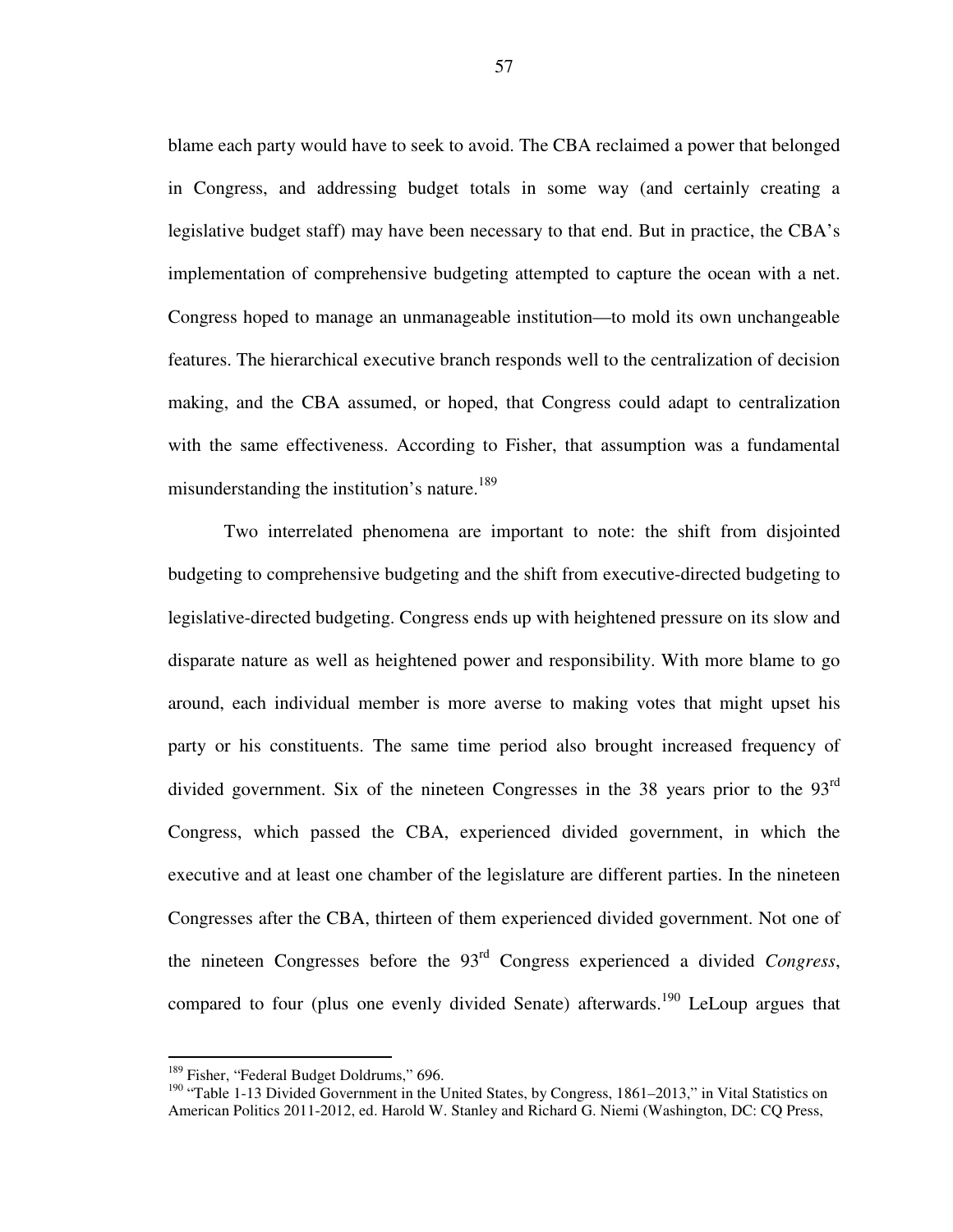divided government can provide "political cover" for controversial decisions on issues such as tax hikes and cuts to mandatory spending programs.<sup>191</sup> According to his argument, the notable increase in the frequency of divided government after the 1970s should have alleviated the polarizing effects of the CBA and party polarization in general. But the equalization of power, as Kettl and Haskell argue, is a polarizing force. Kettl makes the argument with regard to the power balance between the branches, saying the budget process changes that reestablished the institutional balance of power "have multiplied the opportunities for conflict."<sup>192</sup> Haskell makes the argument with regard to the establishment of balance between the political parties. Divided government might provide political cover if the parties chose to engage or if the branches were unequal in power. But the parties are relatively equal in power, and the CBA helped to ensure that the branches were, as well. Thus, neither party will be inclined to give up ground, although the opportunity might be available.

Congress has made other attempts at reforming itself from within as well as at seeking solutions and assistance from outside the institution. These reforms have typically "coped with, or tried to compensate for, its inherent limitations in order to maintain its relevance in a changing world."<sup>193</sup> As it did with the BAA, Congress has at times recognized its limitations and chosen "flexible approaches to pressing issues."<sup>194</sup> This is not to say that the BAA was a "better" reform than the CBA. The CBA exacerbated Congress's limitations, while the BAA relinquished power that may have

<sup>2011),</sup> http://library.cqpress.com/vsap/vsap11\_tab1-13 (accessed April 25, 2013), 36-37.

<sup>191</sup> LeLoup, *Parties*, *Rules*, *and the Evolution of Congressional Budgeting*, 222.

<sup>192</sup> Kettl, *Deficit Politics*, 149.

<sup>193</sup> Haskell, *Congress in Context*, 344.

<sup>194</sup> Ibid.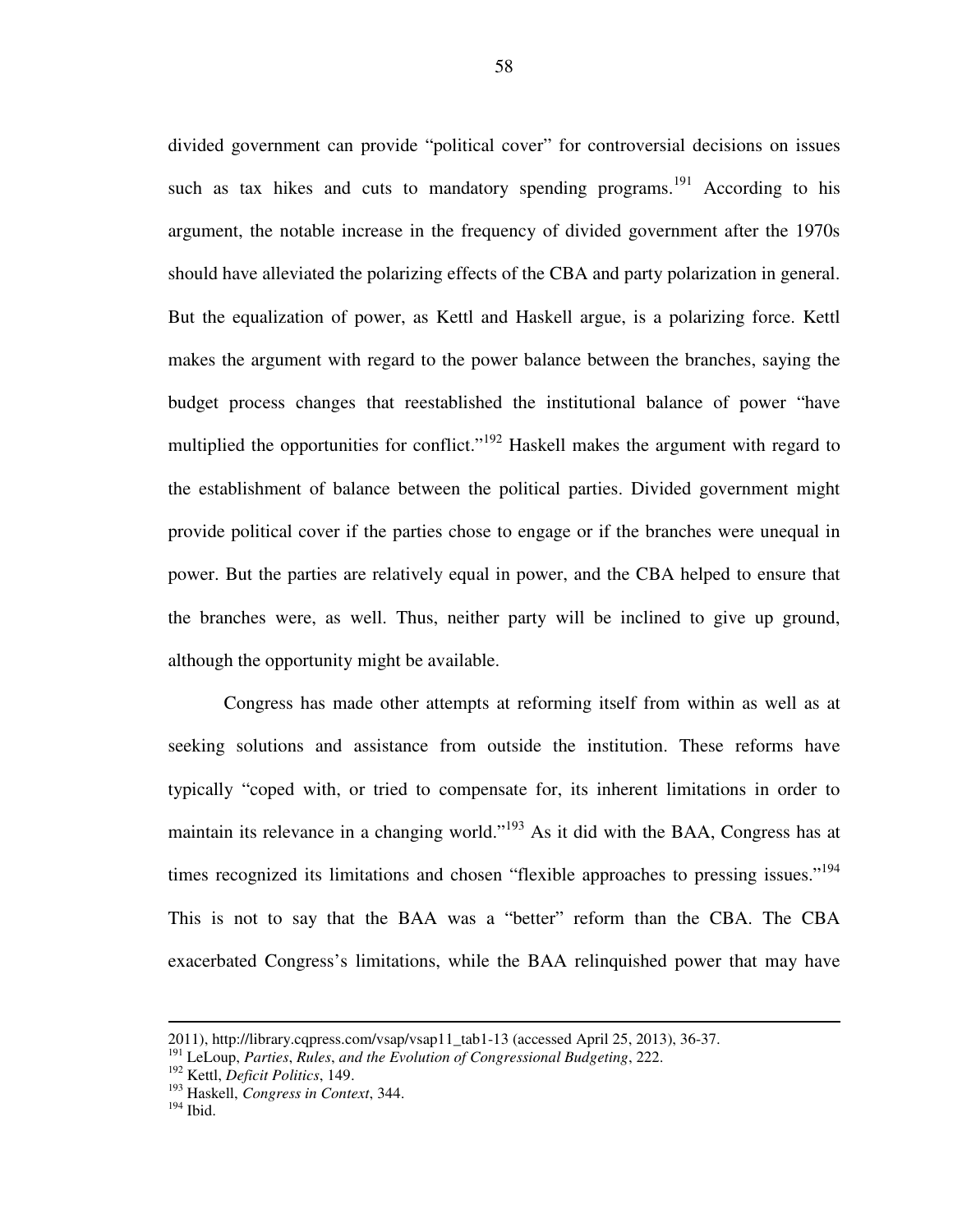belonged in the legislative branch; both choices had unintended consequences and potentially negative policy outcomes. The CBA reforms worked in the direction of rigidity and coordination; that choice had a much different impact on the institution.

Third, comprehensive budgeting procedures gave the appearance of heightening budgetary control and providing sufficient incentives to compromise without helping Congress accomplish those tasks. Recall that Theriault praised these reforms briefly for forcing Congress to make tough decisions.<sup>195</sup> But, while comprehensive budgeting did succeed in making them *talk* about tough issues, it did not actually succeed in forcing them to *make* those tough decisions. Fisher posits that the post-1974 budget process has encouraged deficit growth while dampening the political will needed to address them.<sup>196</sup> The result? A conflict-ridden process with little to show for it. With fiscal issues entering the national consciousness through rising deficits, the CBA helped reassure the public that Congress was working on addressing the problem by creating, according to Ellwood, "new procedures and institutions that reflected a more centralized and integrated decisionmaking process than previously had been used to make economic and budget policy."<sup>197</sup> Fisher contends that Congress even reassured itself that its new budget process would help stem the growth of deficits; he says the architects of the legislation assumed that members "would behave more responsibly if they had to vote explicitly on budget aggregates and face up to totals, rather than vote piecemeal on a series of appropriations and legislative bills."<sup>198</sup> But Congress has almost always struggled to address deficits and to budget on time since 1974—two indicators of lack of budgetary control. Former

<sup>195</sup> Theriault, *Party Polarization in Congress*, 52.

<sup>&</sup>lt;sup>196</sup> Fisher, "Federal Budget Doldrums," 693.

<sup>&</sup>lt;sup>197</sup> Ellwood, "The Great Exception," 315.

<sup>&</sup>lt;sup>198</sup> Fisher, "Federal Budget Doldrums," 696.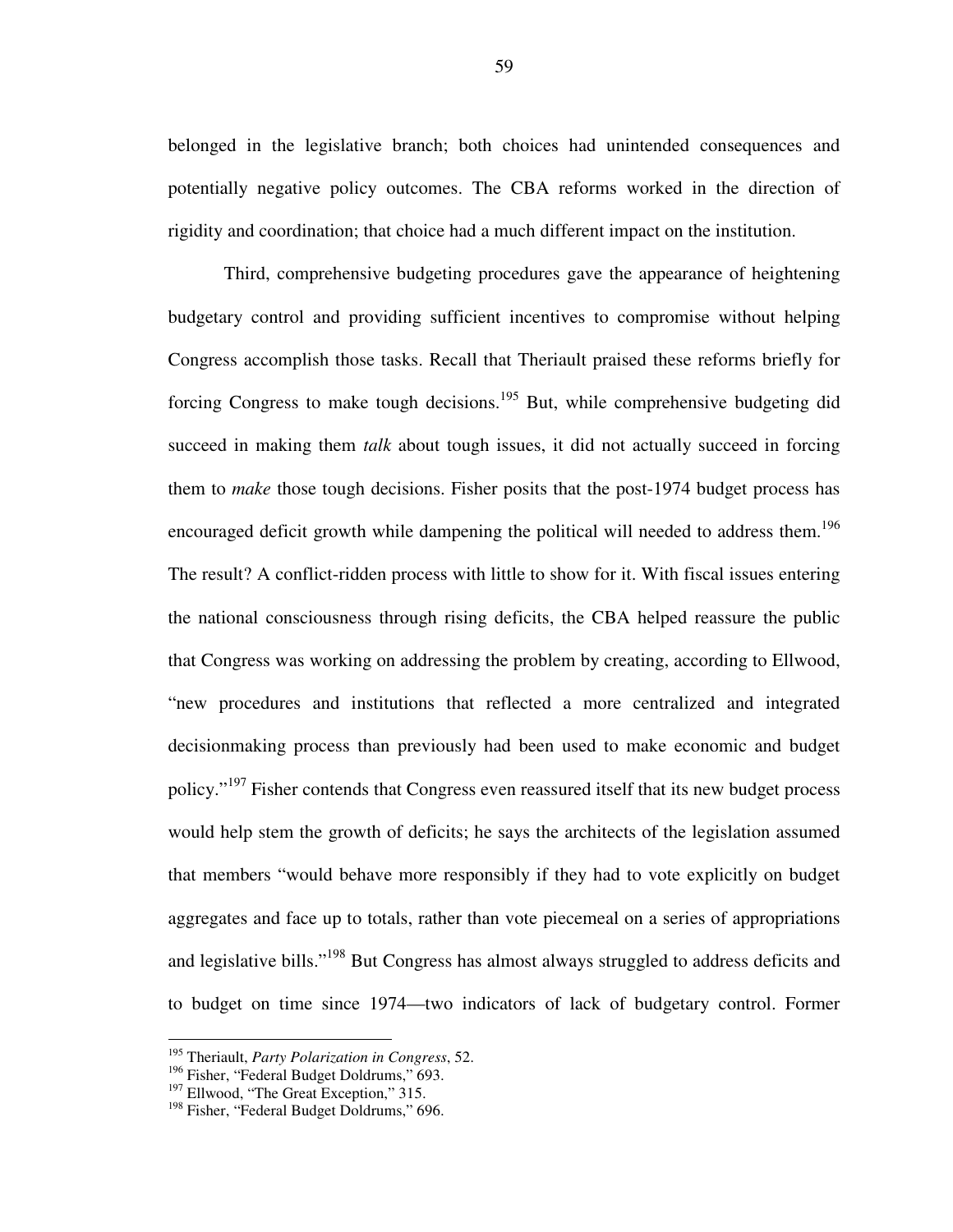Director of the CBO Rudolph Penner commented that the post-1974 system is not just passively ineffective; rather, he says that it "looks very elegant on paper, but it is leading to very dishonest and disorderly results"—a process that intended to fix problems or disorder and provide *enhanced* coordination.<sup>199</sup> Perhaps another reason that the CBA in practice did not work as intended in this regard involves the role of special interests and the public in the new budget process.

With the rise of public information and the proliferation of interest groups, the response to legislative activity is rapid and intense. In a budget process that has the potential for sudden, far-reaching change, the stakes are even higher. With regard to budgeting, there is always more public outcry over what not to cut than there are ideas for what to cut.<sup>200</sup> These natural inclinations of the public and interest groups clash with a budget process that necessitates offsetting one program for another. In a budgetary environment that is all about what to cut, the interest group community is on edge.<sup>201</sup> The proliferation of interest groups bent on keeping programs leads to increased fighting over scarce resources and can "make societies ungovernable."<sup>202</sup> With the threat of instant interest group mobilization and the instant public pressure that effective interest groups carry, members are increasingly bound to their platforms and parties.<sup>203</sup>

In one incident that Jonathan Rauch notes in his commentary on interest groups and democracy, "Demosclerosis," a group of "kamikaze Senators" produced an

<sup>&</sup>lt;sup>199</sup> Fisher, "Federal Budget Doldrums," 694.

<sup>200</sup> Kettl, *Deficit Politics*, 153.

<sup>201</sup> Jonathan Rauch, "Demosclerosis," *National Journal*, September 5, 1992,

http://www.jonathanrauch.com/jrauch\_articles/demosclerosis\_the\_original\_article/ (accessed March 29, 2013).

<sup>202</sup> Mancur Olson, *The Rise and Decline of Nations: Economic Growth*, *Stagflation*, *and Social Rigidities* (New Haven: Yale University Press, 1982). (As quoted in Rauch, "Demosclerosis.").

 $203$  Rauch, "Demosclerosis."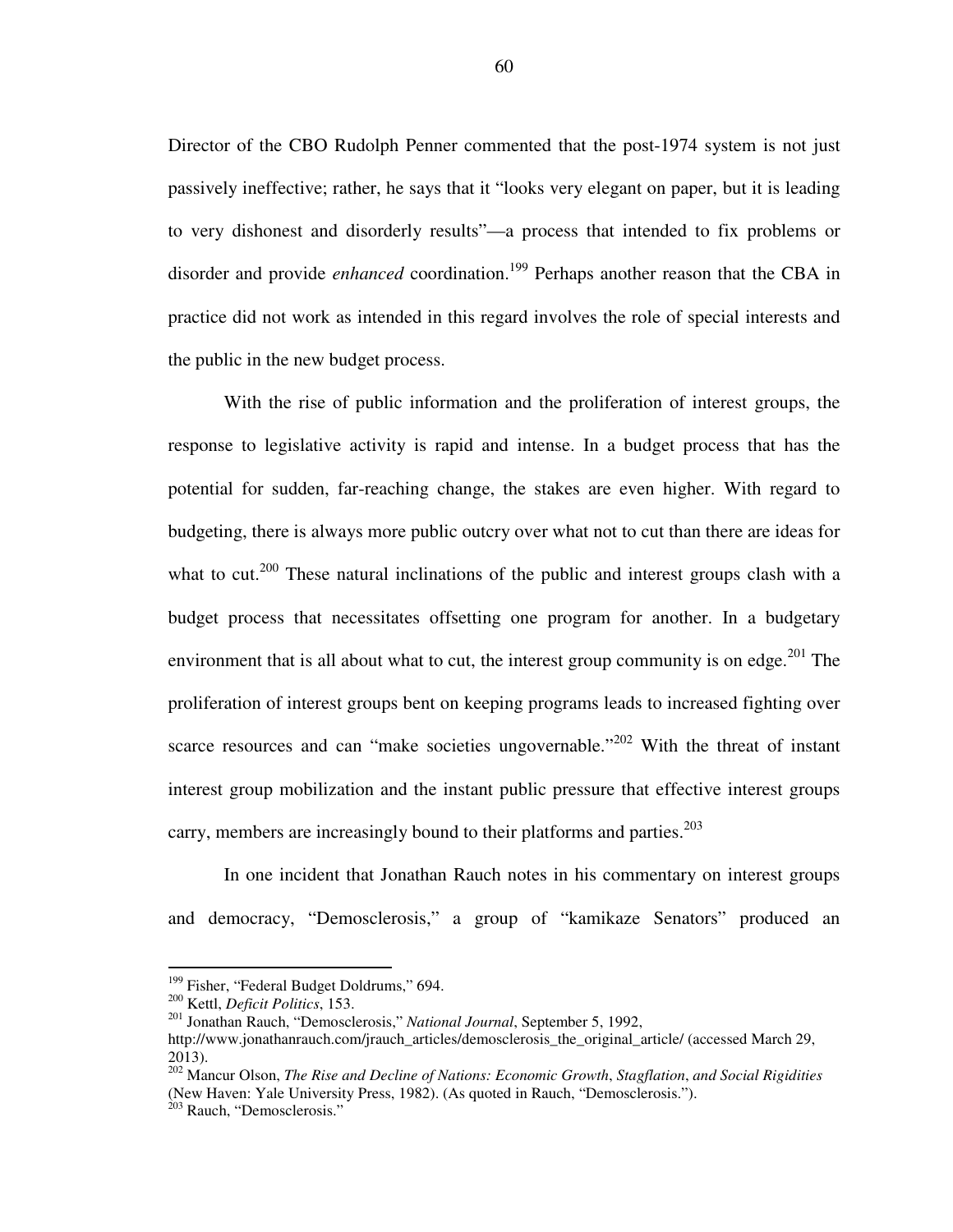alternative budget that focused on reducing entitlement spending (though even they were smart enough to the leave immensely popular Social Security untouched for the better chance of passing reform elsewhere).<sup>204</sup> The story goes:

"Within two hours of the four Senators' first detailed discussion of their proposal, [the 'kamikaze Senators'] were receiving telegrams, [Senator Pete] Domenici told the Senate, 'from all over the country, saying that this is going to hurt a veterans' group, this is going to hurt people on welfare, this is going to hurt seniors on medicare.' 'We were inundated,' G. William Hoagland, the Senate Budget Committee's Republican staff director, recalled during a recent interview. 'Just about every interest group you can think of was strongly opposed. It was very dramatic how quickly they all came to the defense."<sup>205</sup>

Senators with constituents who would be affected by the cuts responded by moving amendments to exclude specific groups one by one. The kamikaze Senators withdrew their bill. This anecdote illustrates one effect of a comprehensive budget process: all eyes are centered on it—on the creation of one resolution that controls appropriations and has the power to alter mandatory programs and taxes—and each lawmaker in Congress is bound to represent a different set of eyes.

Another effect is that comprehensive budgeting becomes impossible and begins to weigh on the other steps of the budget process, as we have seen in the past few years especially. The old system also had trouble passing budget items on time: of the eight years that preceded the CBA, four did not see one appropriations bill before the beginning of the fiscal year, and it took Congress an average of three months after the

 $204$  Ibid.

<sup>&</sup>lt;sup>205</sup> "The American Association of Retired Persons (AARP) called the proposal a 'direct attack'; the National Council of Senior Citizens 'outrageous'; the Children's Defense Fund, 'unacceptable'; the Committee for Education Funding, 'unconscionable'; the Food Research and Action Center, 'devastating'; the American Federation of Government Employees, AFL-CIO, 'unfair and unconscionable'; the Veterans of Foreign Wars of the United States, 'totally unjust'; the Disabled American Veterans, 'unconscionable'; the American Legion, 'incredible'; the Paralyzed Veterans of America, 'inherently unfair'; the National Cotton Council of America, the U.S. Rice Producers' Group and the National Farmers Organization, 'unfair'; the American Postal Workers Union, AFL-CIO, 'irresponsible, simple-minded,' and so on." Ibid.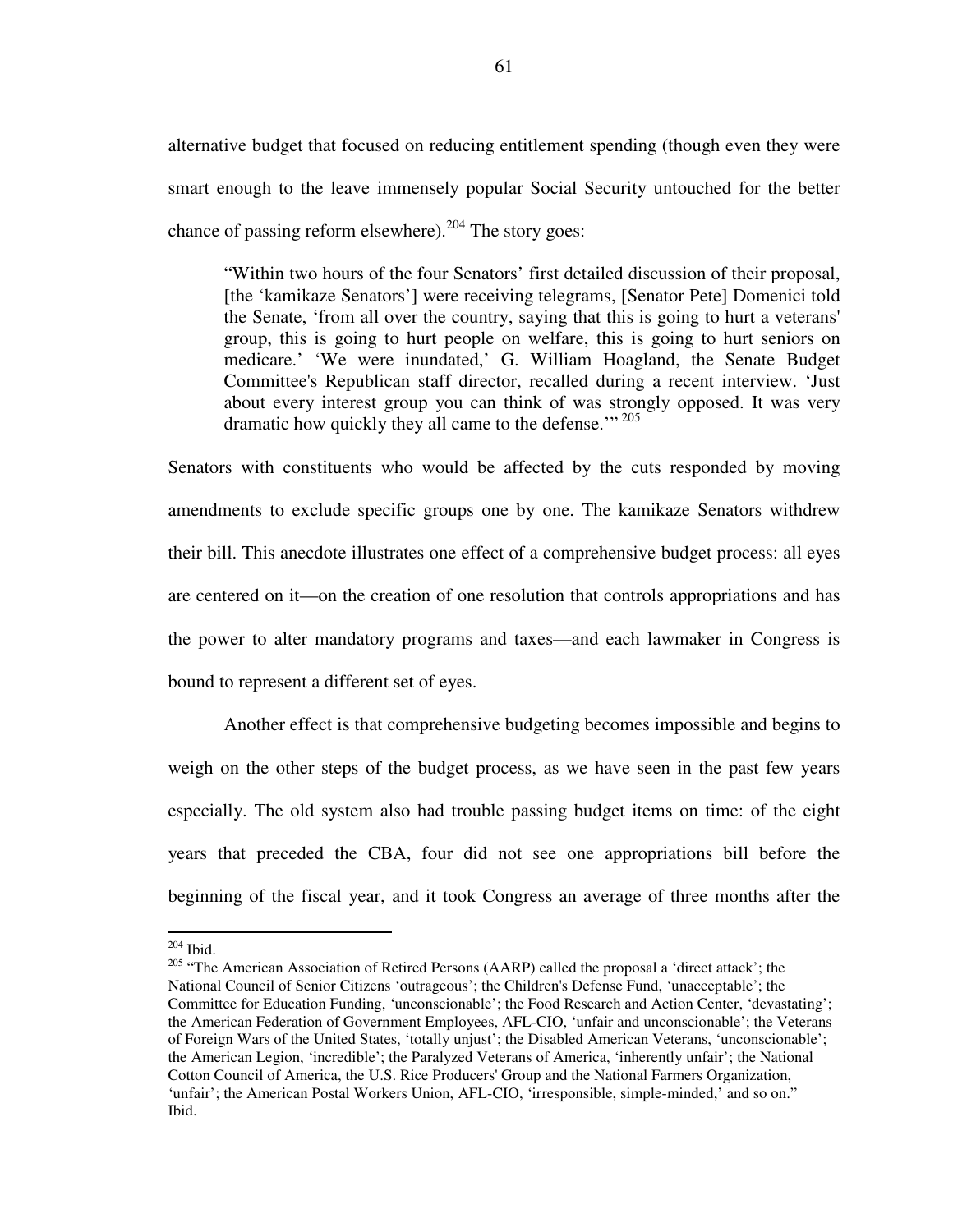start of the fiscal year for Congress to complete action on all thirteen appropriations bills.<sup>206</sup> But Congress typically resolved the conflict on an annual basis, whereas, from FY1977 to FY2011 Congress enacted all regular appropriations bills on time in only four years (FY1977, FY1989, FY1995, and FY1997).<sup>207</sup> Lawmakers learn to anticipate this frenzied response to cuts, and Congress becomes averse to touching the funding that politically powerful interest groups care about. If Congress did not operate in a system of comprehensive budgeting today, the nation would probably still be in a situation with high deficits; that situation would demand trade-offs, and evaluating those trade-offs would require some form of comprehensive budget review. Congress would still be partisan and polarized, so budgeting would often be contentious. But presidential involvement would certainly be much heavier, so the disparate interests of Congress would not be as central to the process. Further, lawmakers would have more flexibility to report piecemeal budget legislation separately from the context of the overall budget, when politically expedient, helping to disperse attention and conflict. Interest group proliferation and public information did not exist in full force until after the CBA. Their rise meant that the CBA found itself in a system that was unsuitable to its structure, adding to the hostility of the institution. The modern budget process magnified the polarization that was already there, and the increasingly public nature of conducting legislative business in turn magnified the effect of the modern budget process.

Deficits are both a result of lack of decision making and a cause of it. Kettl wonders why policymakers did not "simply not buckle down" and make the necessary

<sup>&</sup>lt;sup>206</sup> Ellwood, "The Great Exception," 322.

<sup>&</sup>lt;sup>207</sup> Jessica Tollestrup, "Duration of Continuing Resolutions in Recent Years," Congressional Research Service (2011), http://assets.opencrs.com/rpts/RL32614\_20110428.pdf (accessed March 28, 2013).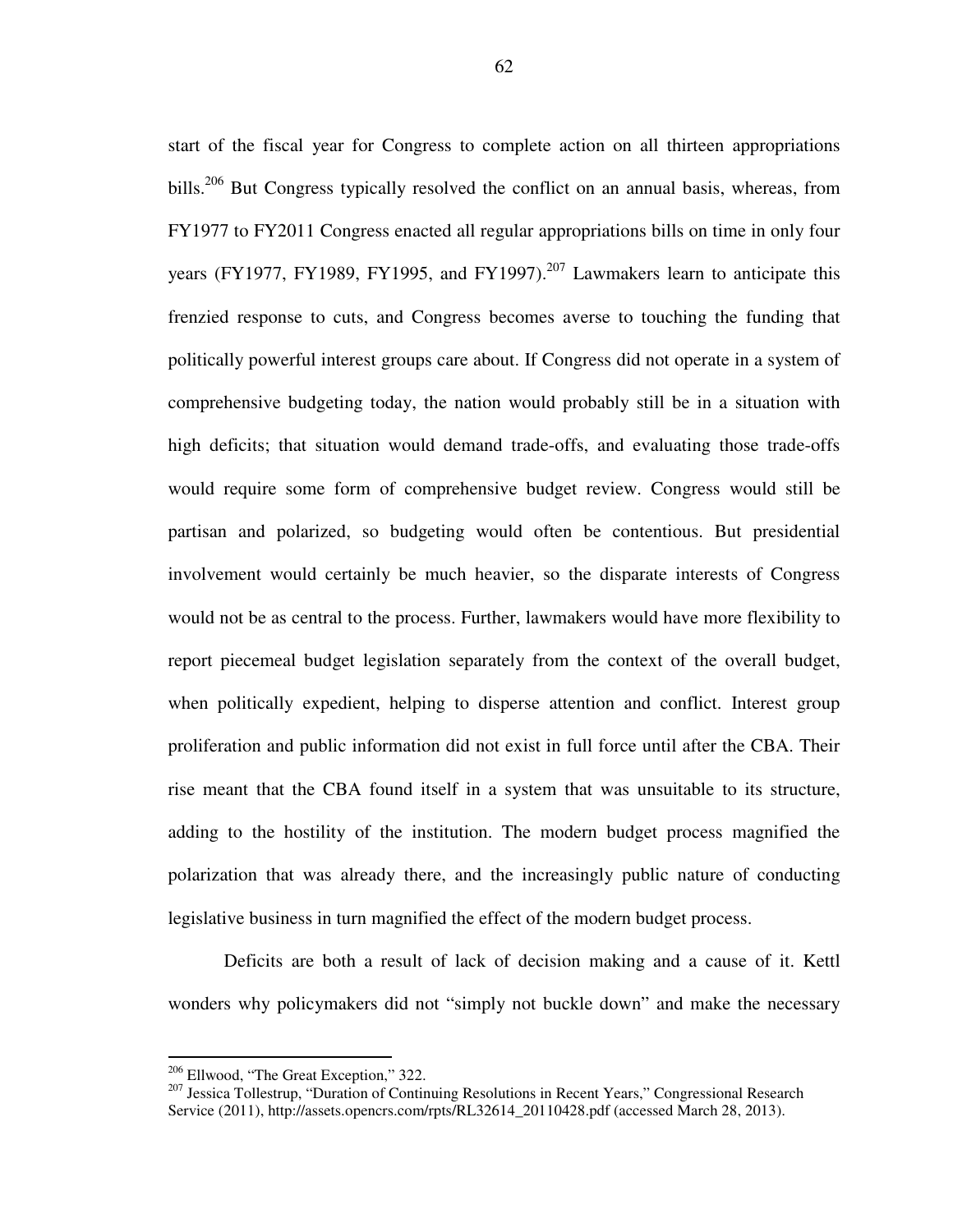tough decisions earlier on to "ease" the country out of deficits.<sup>208</sup> He partially answers his own question by saying that deficits themselves contribute to the difficulty of budgeting. But a related and critical answer is that "easing" out of anything on a whole-ofgovernment scale is nearly impossible, and it got harder as the deficit rose, interest groups dug in their heels, and the parties became more distinct and separate. Unfortunately, the parties' "untouchable" issues (protection against tax increases vs. protection of entitlements) are diametrically opposed while having the same effect: they both put pressure on the deficit. The larger the deficit gets, the more difficult it will be to implement reform on a whole-of-government scale. More interest groups' programs will be at stake, and public scrutiny will continue to rise, raising the potential for electoral consequences.



<sup>208</sup> Kettl, *Deficit Politics*, ch. 7.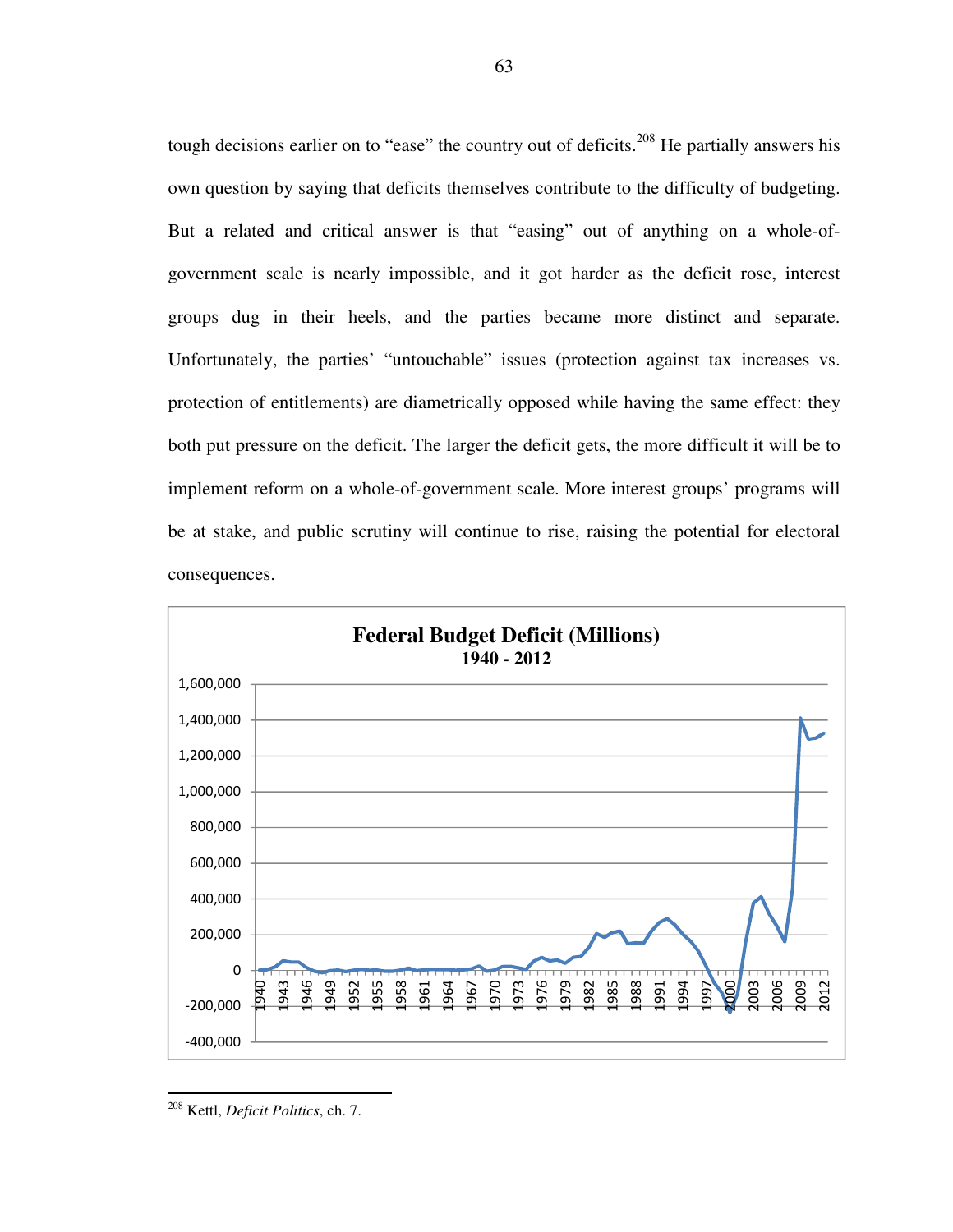The graph above shows the shocking trajectory of deficits over the past decade.<sup>209</sup> Two consequences result from rising conflict in an ill-equipped budgetary system. First, if we assume that the process will take care of the tough decisions for us, it becomes difficult to foster the political will to work through our most fundamental problems. (Congress has, multiple times, attempted to place procedural reforms on top of the CBA in the hope of compelling deficit reduction.) Second, if the political environment is such that fundamentally opposed views cannot be accommodated or one of them subjugated, our problems similarly remain unsolved. Comprehensive budgeting makes accommodation more difficult, and increasingly balanced power between the parties (and the branches) has made it impossible for either side to completely disregard the other side's needs. These two factors, complacency and competition, are the two devils of budgeting. They have existed in budgeting in various degrees since the passage of the CBA, and they have also been enhanced by subsequent reforms. Today's budgetary environment does not give the impression of complacency, but look more closely: in the summer of 2011, Congress gave itself a year and a half to come up with \$1.5 trillion in deficit reduction on top of over \$1 trillion in discretionary spending caps over ten years.<sup>210</sup> In the many months leading up to the sequestration deadline, the process stagnated and conflict festered as lawmakers, apparently resigned to the impassable divide between them, went through the

<sup>&</sup>lt;sup>209</sup> Historical Tables, "Table 1.1—Summary of Receipts, Outlays, and Surpluses or Deficits (-): 1789– 2018," The White House, http://www.whitehouse.gov/omb/budget/Historicals (accessed March 6, 2013).

<sup>&</sup>lt;sup>210</sup> Richard Kogan, "How the Across-the-Board Cuts in the Budget Control Act Will Work," Center on Budget and Policy Priorities, April 27, 2012, http://www.cbpp.org/cms/?fa=view&id=3635 (accessed April 25, 2013).

Mindy R. Levit and Marc Labonte, "The Budget Control Act of 2011: The Effects on Spending and the Budget Deficit When the Automatic Spending Cuts Are Implemented," Congressional Research Service (2012), http://www.fas.org/sgp/crs/misc/R42506.pdf (accessed April 26, 2013), 2.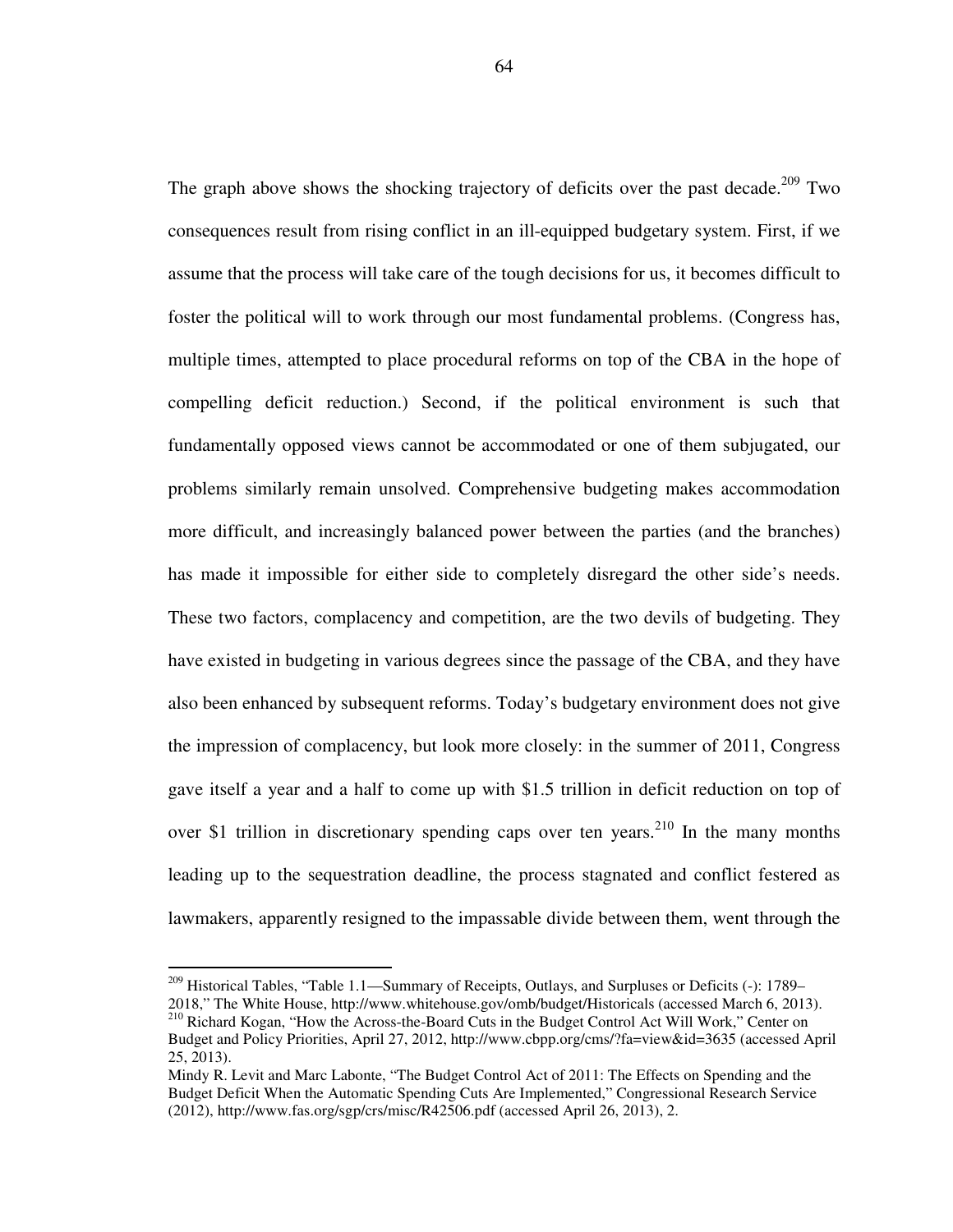motions of the Joint Committee on Deficit Reduction (organized to find the \$1.5 trillion). Kettl identifies deficits as a "handy club" for beating opponents (although Republicans find themselves in a better bargaining position during deficits).<sup>211</sup> In negotiations, both sides did just that, using the deficit to argue a) drastic cuts, or b) embrace new revenues. Leading up to the sequestration deadline, both sides prepared themselves to win the "blame game" if they failed. Both sides were well aware that they could allow the sequestration deadline to pass as long as their arsenal was ready with talking points about how they tried, and the other side obstructed.

The concurrent budget resolution created a similar situation, though less dramatically so. Even though the concurrent budget resolution is statutorily required, there is no punishment for failure to produce a concurrent budget resolution. So, the idea that members would vote "more responsibly if they had to…face up to totals" is largely unfounded because lawmakers quickly discovered that they did not *have* to; when politically expedient, they could use the process as part of their arsenal without being concerned about ensuring the passage of a compromised resolution.<sup>212</sup> Congress must fund the government, but it can do so through regular appropriations bills, continuing resolutions, and omnibus and minibus bills without a budget resolution. Thus, the CBA's intention of producing compromise often fails because of another fundamental misunderstanding of Congress: it does not have to follow its own rules.

The Joint Study Committee had stated its belief that the fragmented institutions and structure of the pre-1974 process had contributed to deficits by failing to make trade-

<sup>211</sup> Kettl, *Deficit Politics*, 159.

<sup>&</sup>lt;sup>212</sup> Fisher, "Federal Budget Doldrums," 696.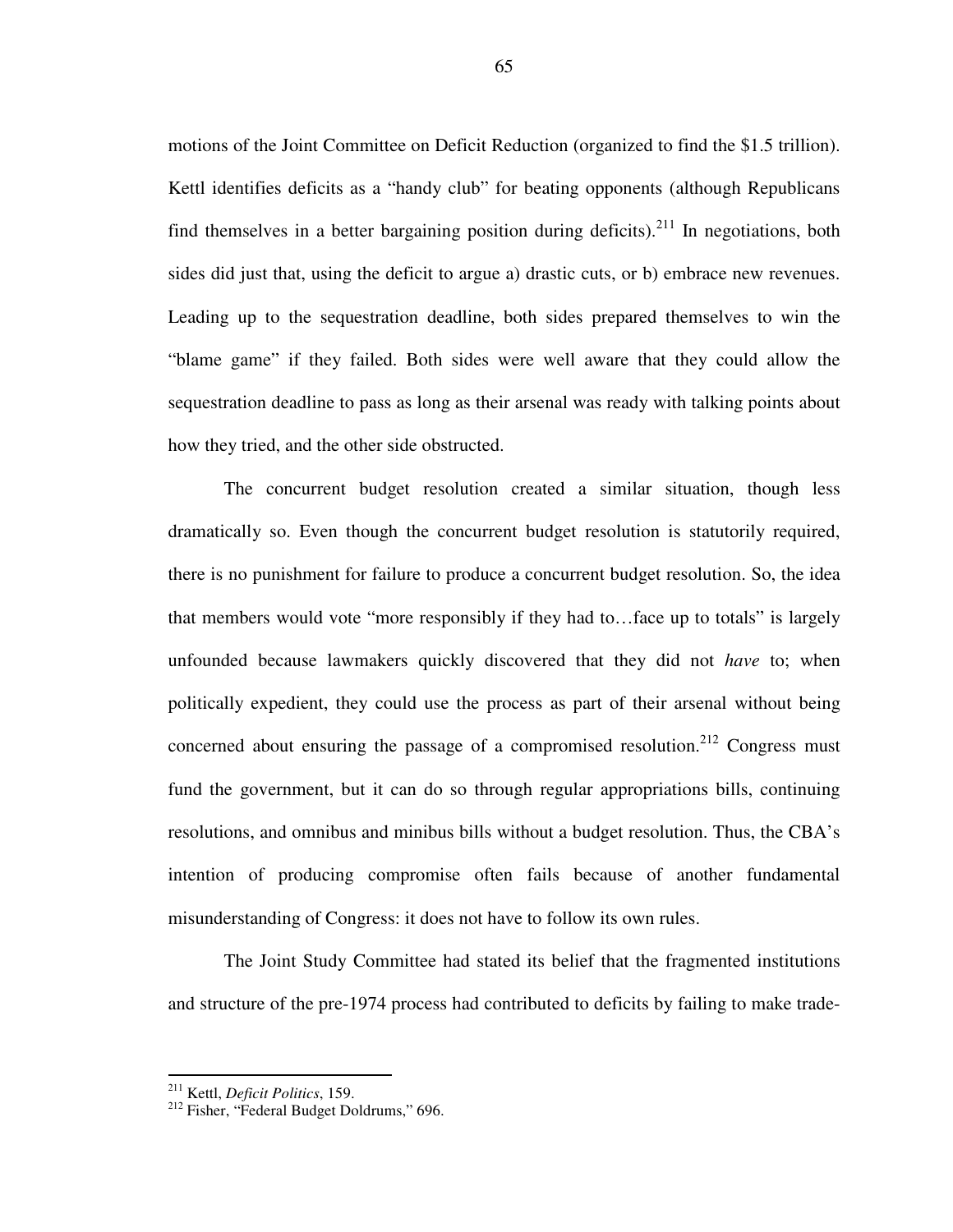offs.<sup>213</sup> It also stated that history had proven the futility of nonbinding spending caps "which could be ignored at will" in requiring an assessment of "competing priorities."<sup>214</sup> In other words, if budgeters can break the spending caps at will, the caps are useless. The Committee therefore recognized Congress's tendency to ignore its own rules when those rules become difficult to follow. (Recall that Congress also had a handful of previous experiences with budget aggregates to draw from.) Since the framers of the legislation were aware of Congress's frequent disregard for its own rules, it is curious that they did not express concern that Congress might at times be unable to produce a budget resolution in the first place—or that one party or chamber might choose not to participate for political reasons. The Study Committee therefore did not anticipate the consequences of requiring a budget resolution and failing to pass one on time or at all. Remember, by the time Congress started missing budget resolutions for full fiscal years, in 1999, the parties had already sorted out to a large degree, and conflict over unsolved problems has been festering for decades.

There is no method of punishment for Congress if it does not follow the laws it sets for itself, save electoral or other political punishment. Lawmakers' zeal for reclaiming budgetary power from the president gave the process motivation at the outset, and the usefulness of the budget resolution as a majority party tool has helped to continue the practice, whereas before Congress was content to make many fragmented decisions

<sup>213</sup> Kogan, "How the Across-the-Board Cuts in the Budget Act Will Work."

Congress saw the main problem to be the "distribution of committee jurisdictions over components of the budget among several different congressional committees," such that spending bills are considered as separate entities rather than being weighed in accordance with each other to assess "relative priorities among spending programs." (Joint Study Committee on Budget Control Interim Report, 178.)

<sup>&</sup>lt;sup>214</sup> "To provide expenditure and budget authority guidelines which could be ignored at will does not meet the problem of requiring an examination of competing priorities. A nonbinding expenditure ceiling has already been tried, and failed." (Joint Study Committee on Budget Control Interim Report, 176.)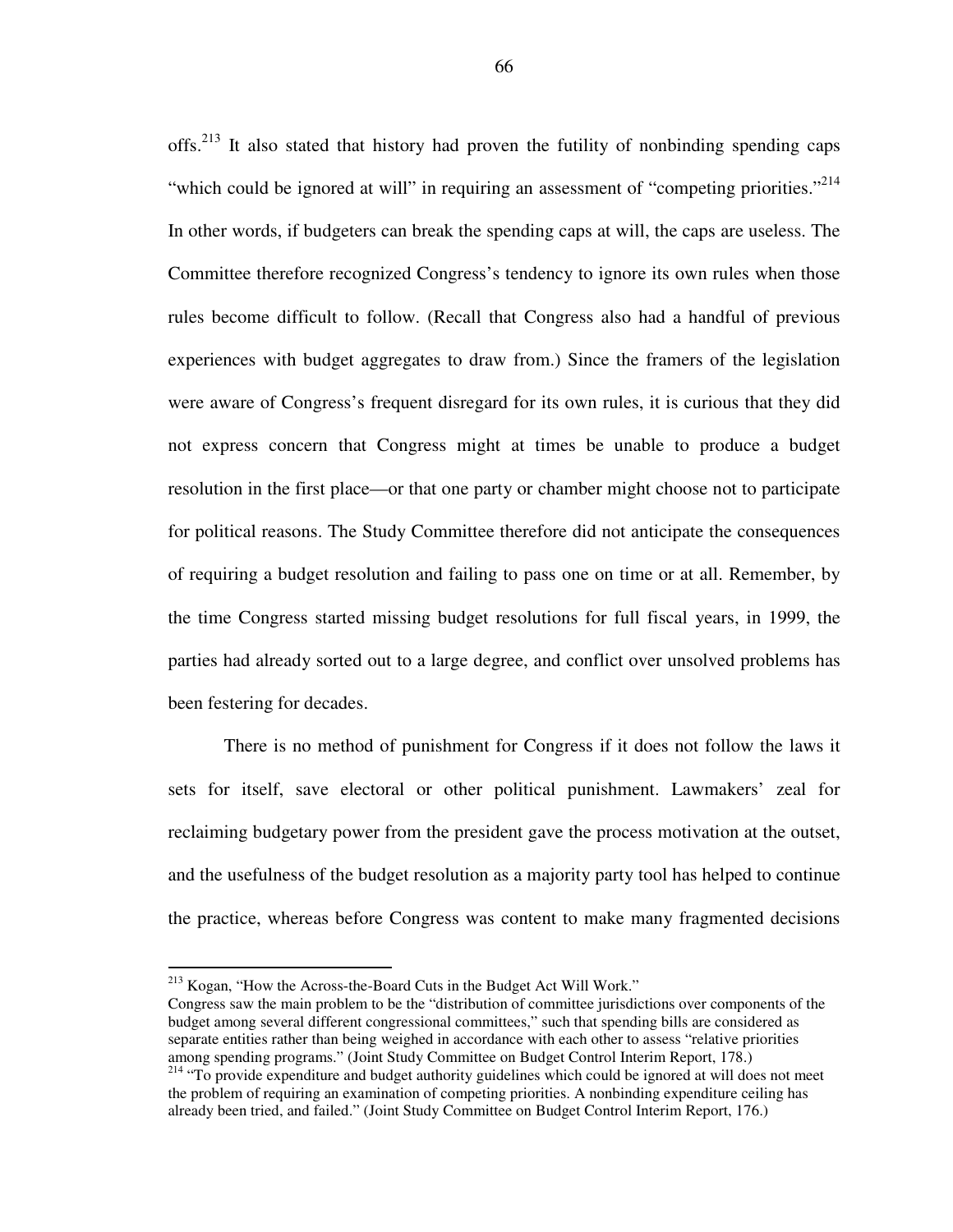and take little notice of their relationship to each other in the broader context of the budget. But while both sides typically participate in discussions over the budget resolution, they know that the political consequences of ceding ground on policy priorities can be much worse than failing to compromise. Both parties are quite concerned with deficits as a policy issue in themselves (if for no other reason, because their constituents are concerned with deficits), but a deficit solution favorable to the party agenda takes precedence over deficit reduction for its own sake. Instead, in accordance with Haskell's assessment that half of partisanship is the effort to score points against adversaries, lawmakers prefer to extend the policy battle and win the blame game in what Fisher calls the "politics of blamesmanship."<sup>215</sup>

The concurrent budget resolution still manages to hold up the appropriations process, despite its effective "optional" status. While missed appropriations deadlines were by no means unheard of before 1974, Congress completed one and a half of the required twelve appropriations bills on time from 1997 to 2008. This impediment to the existing pre-1974 budget structures has consequences. Congress has only fully completed its work on the budget twice, for fiscal years  $1977$  and  $1989$ <sup>216</sup> Save for a handful of other years, conflict has forced Congress to rely on a series of continuing resolutions.<sup>217</sup> Some years, that meant going full years on continuing resolutions.<sup>218</sup> In doing so, Congress loses the big picture assessment that the concurrent budget resolution is

<sup>215</sup> Haskell, *Congress in Context*, 376.

Fisher, "Federal Budget Doldrums," 696.

<sup>216</sup> Kettl, *Deficit Politics*, 144.

 $^{217}$  Ibid.

<sup>218</sup> Ibid.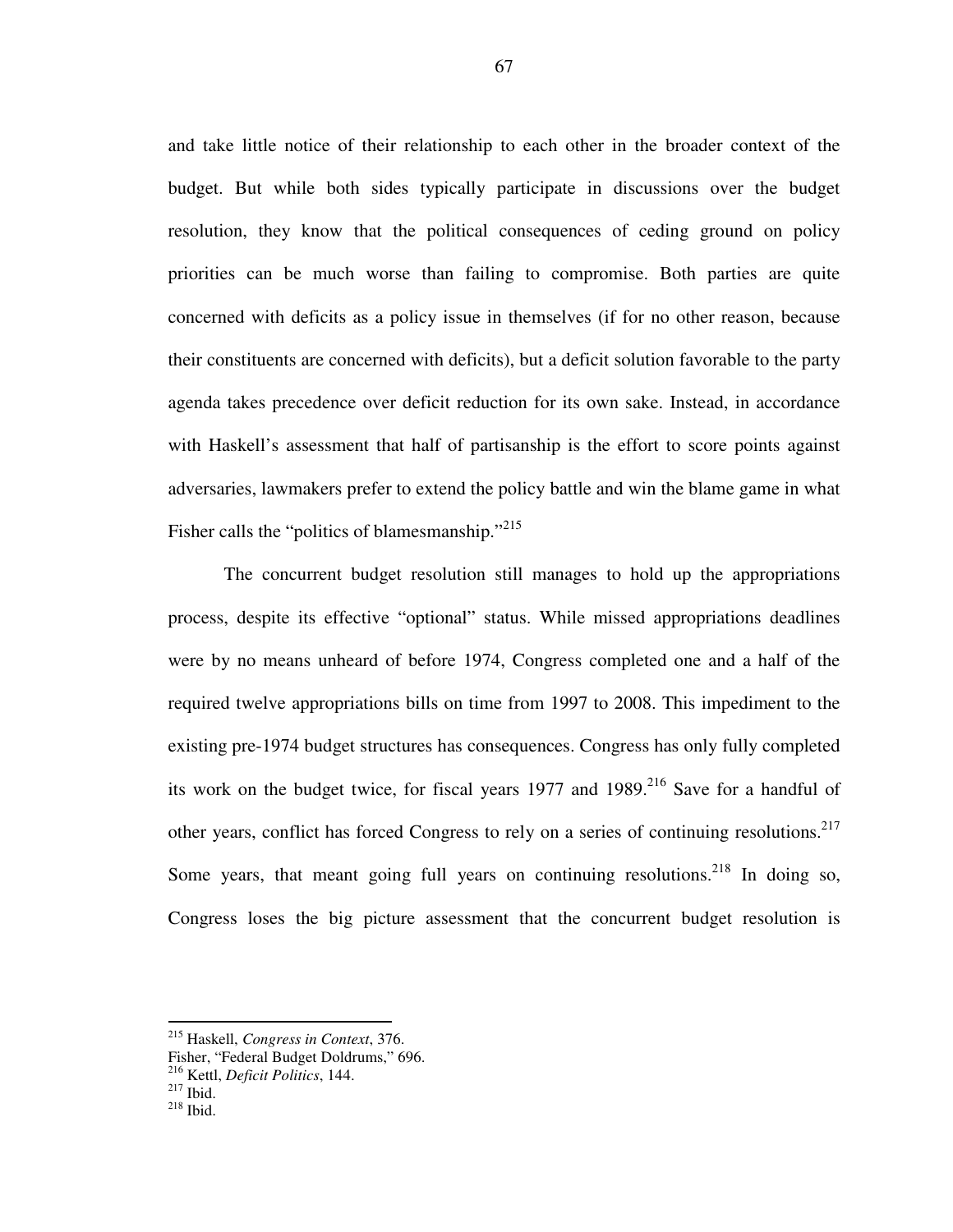supposed to provide and, again, gets only the conflict-inducing aspects of comprehensive budgeting without the desired rationality and solution-building.

That the power of political interests trumps the rules of process is a popular stance among congressional experts. The maxim is that procedural reforms cannot force political will. Congress has often fallen into the temptation to try to force political action with rigid reforms, but historically, friction and polarization result from such reforms more often than solutions. A reform that seeks solutions by increasing the demands of the process without increasing the potency of the "controls" creates more difficult decisions without much incentive for Congress to comply with them. Gradation is more difficult to show or attain, so each side and each member has more to lose politically. Again, crosspartisan rapport degrades, and the rift widens.

Fourth, the budget committees quickly lost power to the leadership, who were able to use budgeting to further unite and strengthen the parties. Part of the reason for the fall of the budget committees' power was that other reforms in the 1970s demoted the committee structure. The same Congress that was unhappy with the committee-centric structure that characterized Congress in the early 1970s built a budget process that relied heavily on its power. The budget committees fell in power along with the rest of the committees as the leadership rose. Kettl notes that those who advocate for reforms typically stand to benefit from them. More specifically, as Theriault explains, not only did the whole of Congress stand to gain by reasserting itself in the budget process in 1974, but individual congressmen stood to gain from ceding power to the leadership around the same time. Although lawmakers did not anticipate that they would be ceding even more power to the leadership with the CBA, Ellwood says the centralization of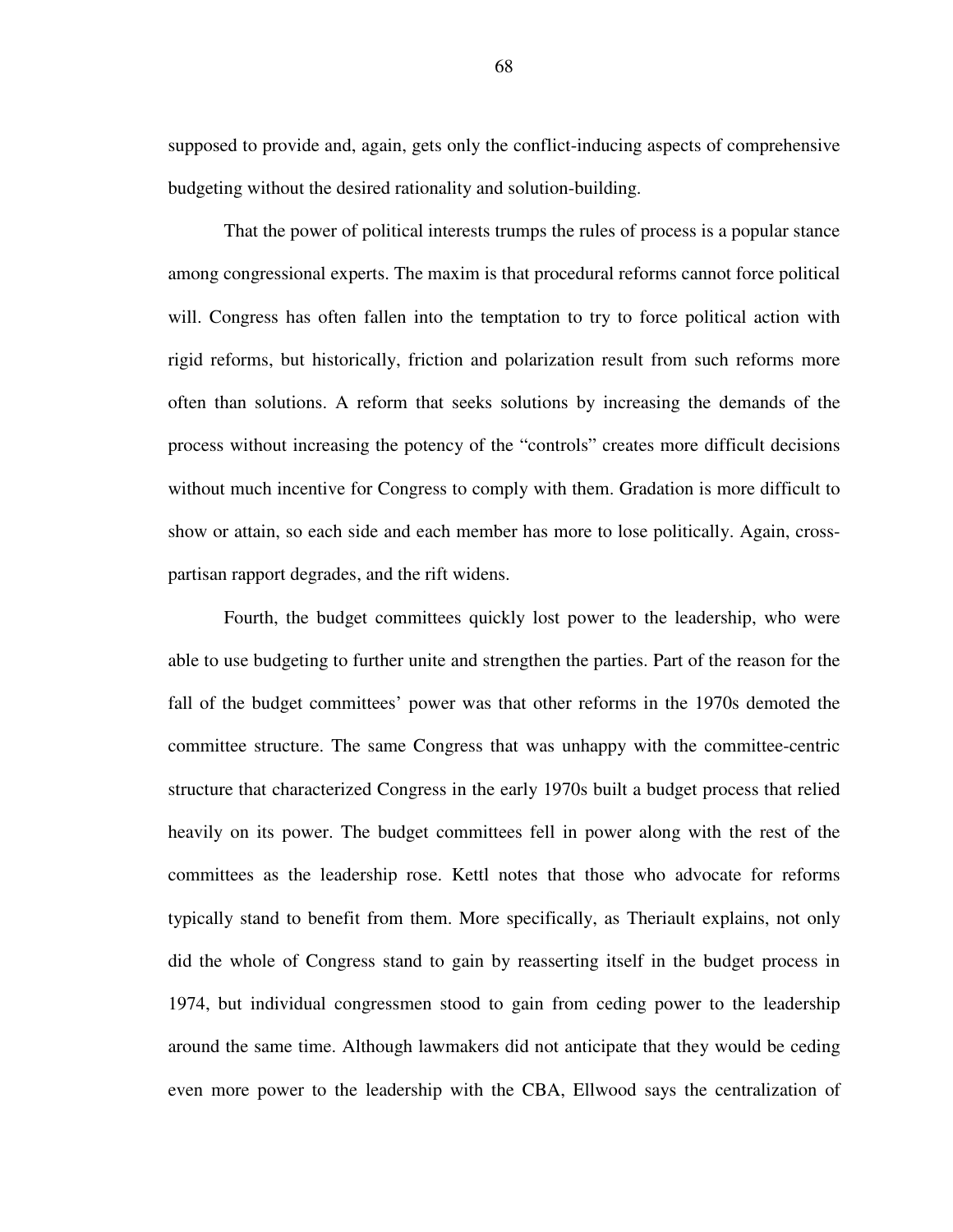power and elevation of the leadership was an unintended consequence of the 1974 budget reforms.<sup>219</sup> Whether by separate forces or by the budget process reforms, leadership's accumulation of power at the same time as the rise of legislative budgetary prowess had significant implications for the implementation of the CBA.

But the loss of power is also partially the fault of the committees themselves, or, at least, of their inability to cope with what was asked of them under the pressures of an increasingly partisan political environment. Not only is the budget committees' complacency over deadlines problematic for reasons discussed above, but increasing failure to meet deadlines also weakens the committees themselves.<sup>220</sup> With increased need for high-level budget summits, budgetary decision making started centralizing in the leadership, and the budget committees became increasingly procedural and after-thefact.<sup>221</sup> Kettl echoes this analysis: "The more Congress relies on continuing resolutions to keep government operating, and the more budget summits…produce the real decisions, the more the budget committees fade from importance.<sup> $222$ </sup> The original structure of the CBA allowed for some gradation to enter into the process through committee mark-up and conference, but a leadership-dominated process cuts that step out. In years when budget summits control negotiations, lawmakers really do end up with a yes or no choice.

Wherever the decision making happens, the deal still has to funnel through the budget committees to become binding spending levels and reconciliation instructions. Further, what comes out of the budget committees still has to come to a floor vote. So, no matter where the locus of decision making lies, the final goal of passing a comprehensive

 $219$  Ellwood, "The Great Exception," 325.

<sup>220</sup> Kettl, *Deficit Politics*, 146.

 $^{221}$  Ibid.

<sup>222</sup> Kettl, *Deficit Politics*, 147.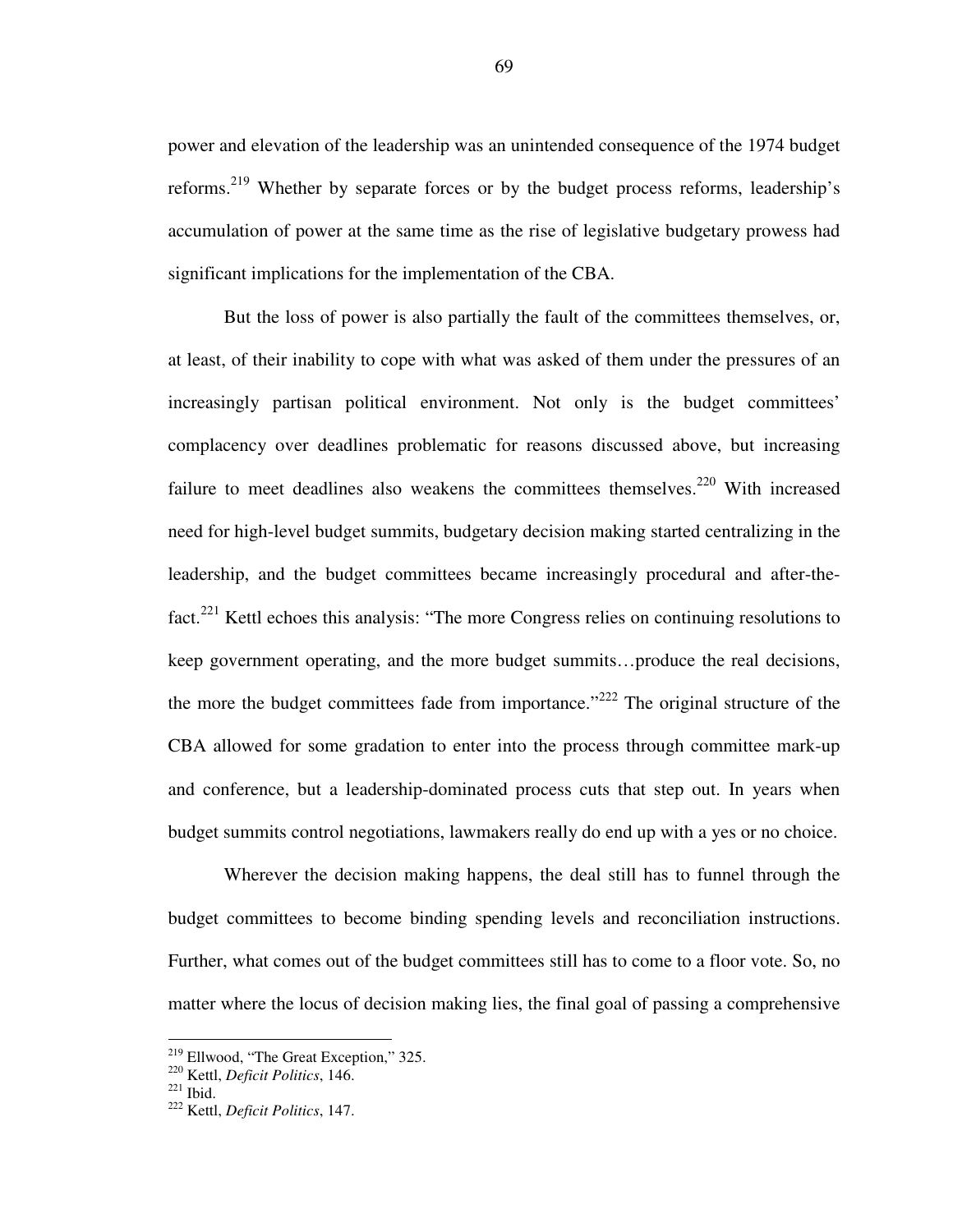budget through Congress has to remain a crucial factor. The party agendas thus take the lead in budgeting, and as each side's leadership seeks to both please and manage its rank and file, there is no longer any room for conciliatory trade-offs and bargains between individual members.

Finally, the reestablishment of the balance of power through the implementation of comprehensive budgeting contributed to party polarization. By establishing legislative power over the budget—the central goal of the CBA—the new budget process invited partisanship and the clash of ideals. The legislative budget element of the CBA does not impede presidential action in budgeting, but it did have "the general effect of obscuring and weakening presidential responsibility," according to Fisher.<sup>223</sup> Still, the president retained meaningful budgetary power after the 1974 reforms, including the rhetorical power of a unitary executive in driving public opinion, the political power to drive his party's agenda, and the institutional power to veto final spending and revenue bills. These powers are natural and central to the presidency. They have helped keep the president relatively on par with the legislative branch in budgetary activities, despite the success of the CBA in that regard. Kettl describes how Congress was soon able to feel the effects of balanced power and more equal budgetary tools between Congress and the president:

"…the balance of power between the institutions became more even, just as budgetary decisions became ever more intractable… The 1974 congressional budget act thus proved critical for evening the balance between the president and Congress on budgetary issues… If not perfect, the balance was at least more even. As it became more even and neither the Congress nor the president were able consistently to dominate the process, however, passing any budget at all became harder."<sup>224</sup>

 $223$  Fisher, "Federal Budget Doldrums," 695.

<sup>224</sup> Kettl, *Deficit Politics*, 144.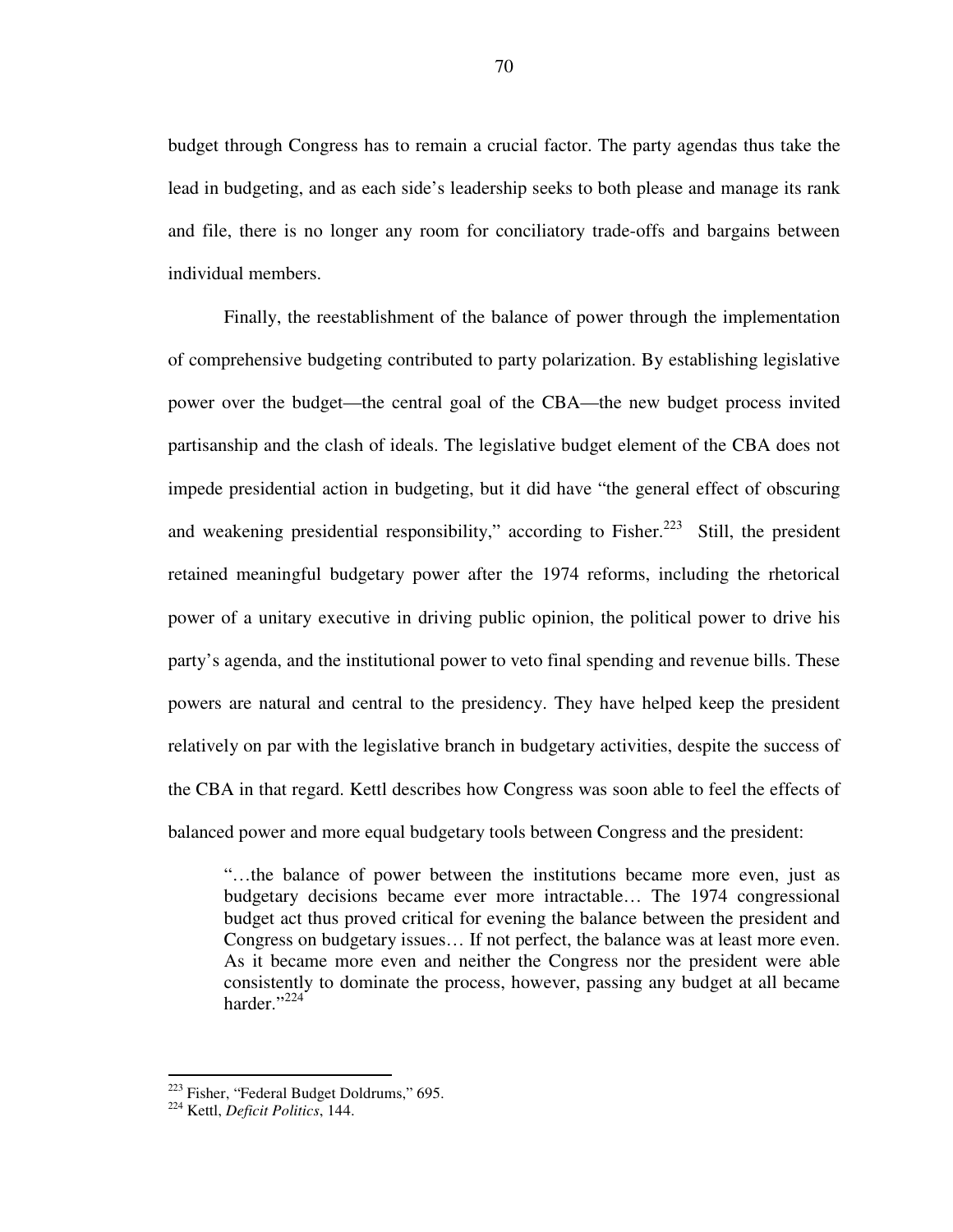The reestablishment of institutional balance of power also helped to balance the political parties, and, according to Haskell, the same conclusion applies: a party with no hope of passing its agenda will tend to be more complacent and open to compromise, he says, while two parties that are relatively equal in power will prefer compromise.<sup>225</sup> Kettl goes on to say that the budget process deteriorated just as "partisan clashes" became more common.<sup>226</sup> But the CBA also allows the president to avert budgetary responsibility when he finds it expedient, leaving Congress to battle internally with the full weight of decision making and therefore the full weight of public opinion on the line. (The balance of power is still critical, as the president will typically only step aside if his party has enough power in Congress to be able to obstruct policy gains by the other side.) Reagan employed this tactic for much of his presidency, staying involved in budgeting from a rhetorical standpoint by expressing opposition to tax increases and defense cuts but allowing the responsibility of budgeting and, eventually, deficit control, to shift to the legislative branch. Prior to the CBA, Schick says, "Members were able to profess support for the president's objectives while 'nickel and diming' the budget in their action on appropriations and other spending measures."<sup>227</sup> Afterwards, lawmakers lost the protection of hiding behind the president's budget, and they have to struggle though producing their own comprehensive budget—a much more difficult task.

Mandatory spending also helped along each of these factors. Remember that mandatory spending is not actually mandatory—the choice of how to spend the people's

<sup>&</sup>lt;sup>225</sup> John Haskell, Senior Fellow with the Government Affairs Institute at Georgetown University, Interview by Anna Eames, phone interview, March 1, 2013.

<sup>226</sup> Kettl, *Deficit Politics*, 153.

<sup>227</sup> Allen Schick, "How the Budget Was Won and Lost," in Norman J. Ornstein, ed. *President and Congress: Assessing Reagan's First Year* (Washington: American Enterprise Institute, 1982), 25. (As cited in Fisher, "Federal Budget Doldrums").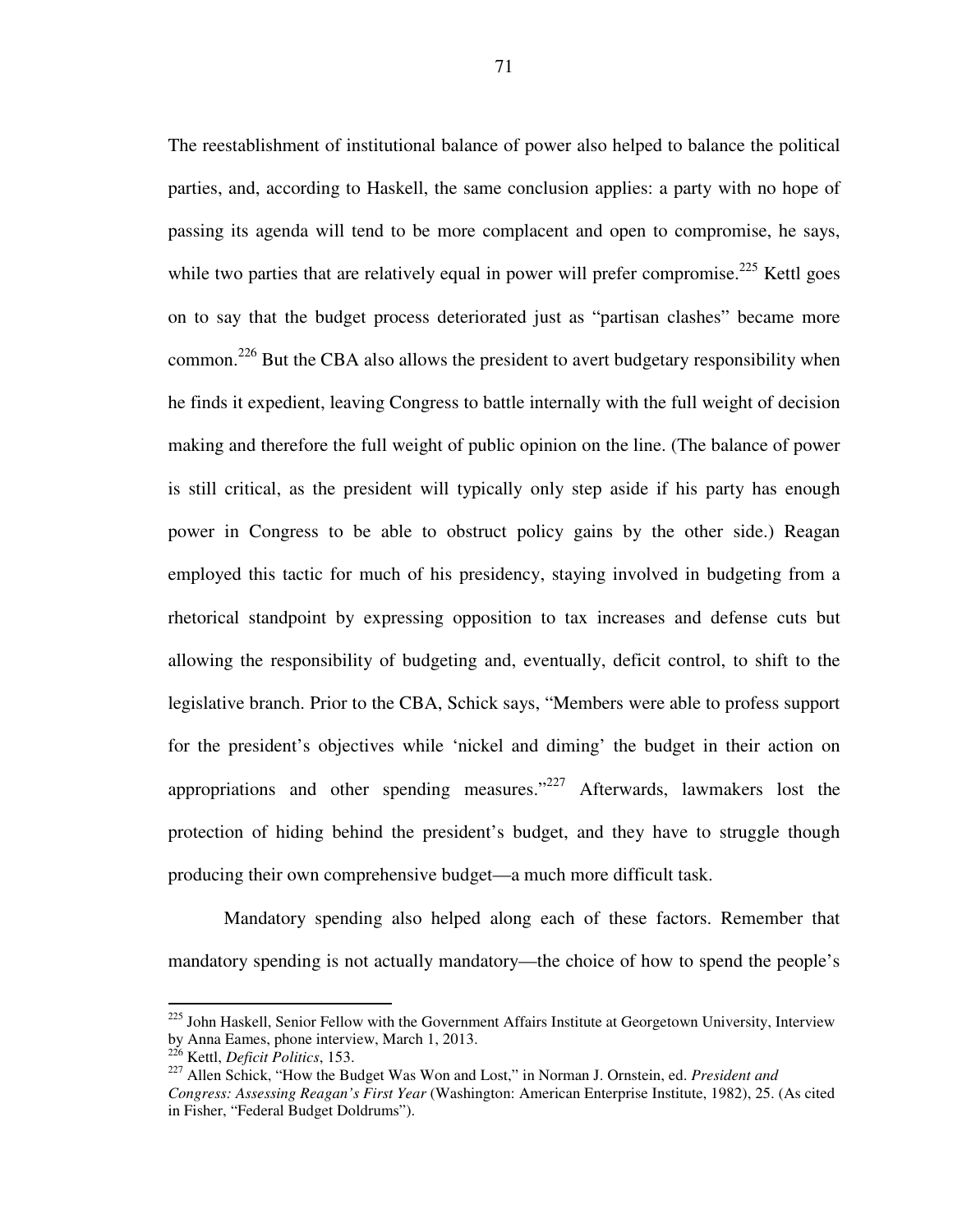money still lies with Congress.<sup>228</sup> "Mandatory" simply indicates that the levels of spending are statutory and not subject to annual appropriations. Therefore, these budget lines would not be subject to annual oversight if not for the existence of the budget committees, which have the power to recommend statutory revisions to authorization committees through reconciliation as long as there is a budgetary effect. Despite the budget committees' power in this regard, the growth of entitlement programs and the decision to index them to inflation has placed an increasing portion of the budget on "autopilot," reducing resources available for discretionary budgets.<sup>229</sup> Mandatory spending programs are now hurtling towards insolvency; estimates place Medicare at insolvency by 2024.<sup>230</sup> The graph below shows the relationship between mandatory spending and discretionary spending over time as percentages of total outlays.<sup>231</sup>

<sup>&</sup>lt;sup>228</sup> "A Concise History of the House of Representatives Committee on Appropriations," 111th Cong., 2nd. Sess. (December 2010),

http://democrats.appropriations.house.gov/images/stories/pdf/House\_Approps\_Concise\_History.pdf (accessed March 28, 2013), 3.

<sup>229</sup> Makin and Ornstein, *Debt and Taxes*, 5.

<sup>&</sup>lt;sup>230</sup> Medicare insolvency typically refers to Medicare Part A, the Hospital Insurance trust fund. The Supplementary Medical Insurance trust fund (Medicare Parts B and D) receives funding from general revenues and cannot become insolvent.

Patricia A. Davis et al., "Medicare Primer," Congressional Research Service,

http://www.fas.org/sgp/crs/misc/R40425.pdf (accessed April 21, 2013), Summary.

<sup>&</sup>lt;sup>231</sup> Historical Tables, "Table 8.3—Percentage Distribution of Outlays by Budget Enforcement Act Category: 1962–2018," The White House, http://www.whitehouse.gov/omb/budget/Historicals (accessed March 6, 2013).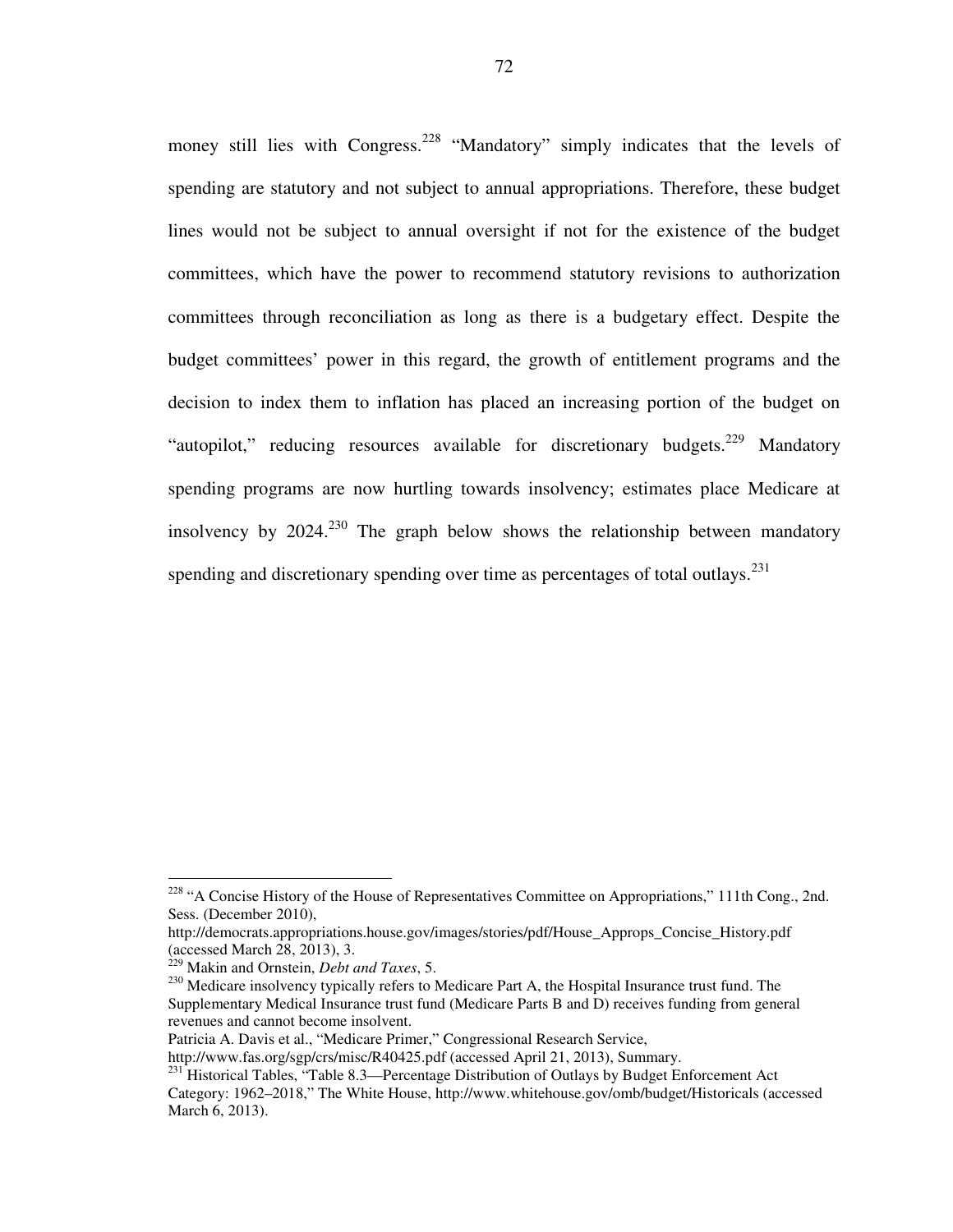

Entitlements have gone without meaningful reform for many of the reasons already discussed. But the pressures of mandatory spending would have impacted partisan sorting and polarization without the CBA by giving Congress a sense of the challenges of comprehensive budgeting; by the time the CBA passed, mandatory spending was already forcing Congress to consider revenues and expenditures in tandem. Ellwood notes that, even with the relatively small portion of the budget dedicated to mandatory spending in the 1970s, pressure to control its growth was already creating conflict among appropriations, authorization, and revenue committee, and Congress was already having difficulty with internal conflict.<sup>232</sup> The CBA imparted that style of decision making, along with the conflict it carries with it, on all of Congress's budgetary decisions and placed mandatory spending in more visibly direct competition with the rest of the budget.

<sup>&</sup>lt;sup>232</sup> Ellwood, "The Great Exception," 324.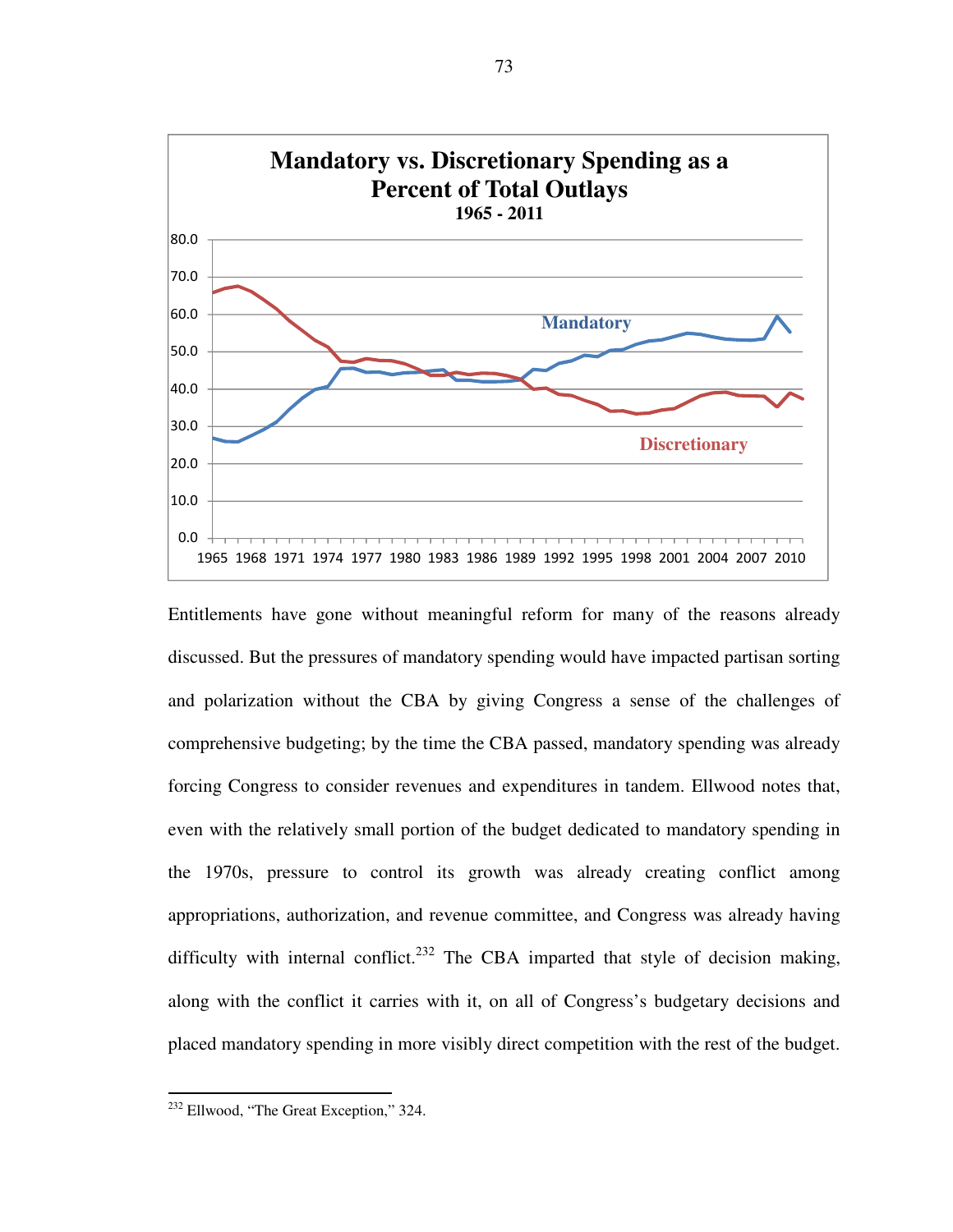Further, the interest groups attached to mandatory spending programs such as Medicare and Social Security are among the strongest lobbies in American politics. The resulting difficulty of controlling and reforming mandatory spending programs seems like all the more reason to *have* a congressional body that recognizes and seeks to grapple with the budget as a whole and then seeks to present an option for how to reconcile priorities and funding for the next year. Even though the CBA's primary goal was to reclaim power, the budget control aspect of comprehensive budgeting makes sense in hindsight. But again, in practice, it only helped us to *discuss* the tough issues, not to *solve* them.

The above factors have also contributed to the widening of the gulf between the parties because they all, to varying degrees, harm cross-partisan relations, damaging ability and desire to reach compromise. Kettl says gridlock has stemmed from tensions between the executive and legislative branches, "partisan squabbles," and from the simple lack of an "easy answer."<sup>233</sup> Confronting members with a fundamental decision about the role of government and disallowing them from making accommodations means they have fewer opportunities to engage in such deal making, and they will be less inclined to do so. The increasingly public nature of budgeting raises the stakes, and higher stakes mean more conflict; the threat of electoral punishment is much higher when votes and arguments are on the national stage. Shifting power to the leadership creates an institutional and partisan fight between the president and the party in power in Congress. The increased balance of power between the parties leads to less relinquishment of ground on party priorities.

<sup>233</sup> Kettl, *Deficit Politics*, 154.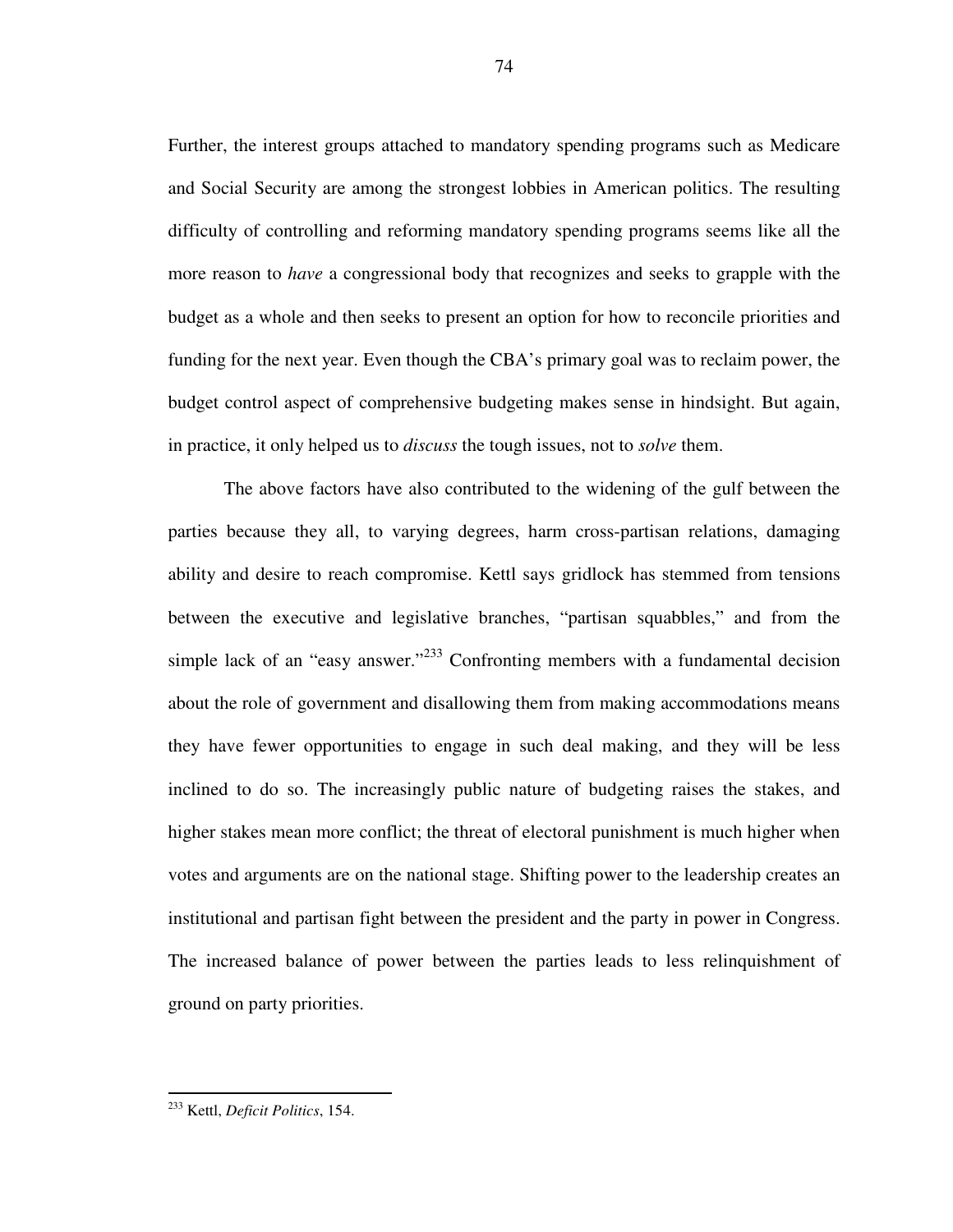Haskell says partisanship has the ability "to undermine [Congress's] ability to conduct its basic responsibilities," and the public today believes it has had this effect. $234$ A January 2013 Gallup poll found that 87 percent of Republicans, 68 percent of Democrats, and 79 percent of independents think that "the way politics works" today is harmful.<sup>235</sup> Similarly, an April 2013 Gallup poll found that Americans are more critical of the parties for their "approach" than for "substance."<sup>236</sup> As the parties have aligned on substance and diverged from each other, politics has begun to supersede substantive policy debates, and the public is unhappy with that development. Theriault argues that the "divide between the political parties in Congress can increasingly be characterized as a disagreement about procedures."<sup>237</sup> When members start disagreeing on procedure, they signal that they are divided on strict, enforced party lines, not just on policy. According to an interview with Budget Committee Minority Chief of Staff Marcus Peacock, the controlled release of budget proposal bill language by leadership is one procedural tactic that leads to bad blood and discourages future cooperation.<sup>238</sup> Theriault concludes that the various factors feed each other: "The more control major parties assert on the agenda, the more the legislative process exacerbates party polarization."<sup>239</sup> This effect is especially

l

 $^{235}$  Frank Newport, "Most in U.S. Say Politics in Washington Cause Serious Harm: Slight majority optimistic that things will improve over next 10 years," Gallup Politics, January 7, 2013, http://www.gallup.com/poll/159728/say-politics-washington-cause-serious-harm.aspx (accessed April 23, 2013).

<sup>234</sup> Haskell, *Congress in Context*, 375.

<sup>&</sup>lt;sup>236</sup> Frank Newport, "Americans More Likely to Criticize Parties for Approach Than Substance," Gallup Politics, April 3, 2013, http://www.gallup.com/video/161621/americans-likely-criticize-parties-approachsubstance.aspx (accessed April 23, 2013).

<sup>237</sup> Theriault, *Party Polarization in Congress*, 3.

<sup>&</sup>lt;sup>238</sup> Marcus Peacock, Budget Committee Minority Chief of Staff, interview by Anna Eames, telephone interview, 28 March 2013.

<sup>239</sup> Theriault, *Party Polarization in Congress*, 53.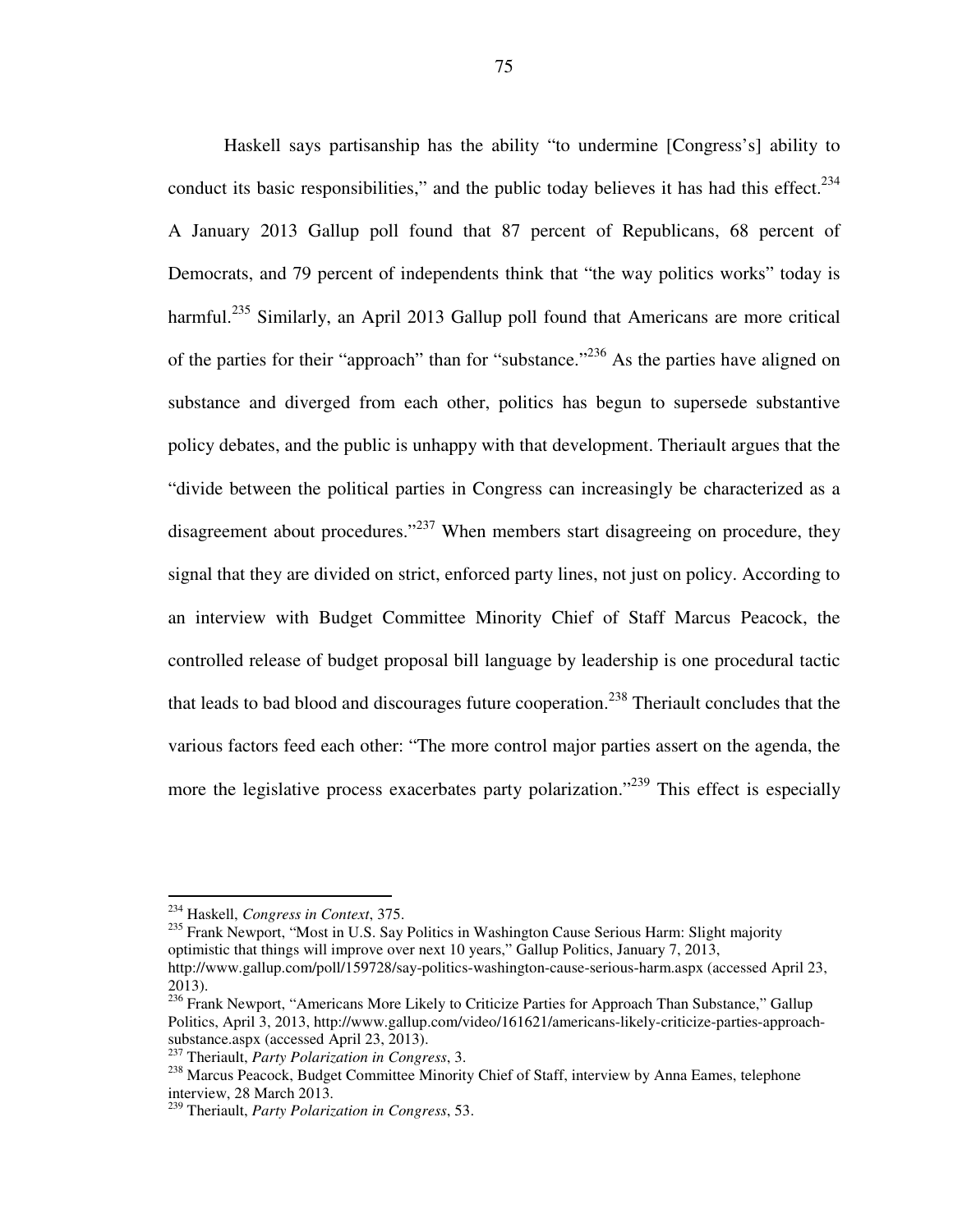noticeable in a system of comprehensive budgeting, in which each party stands to lose ground on several issues that are central to the party's existence in American politics.

A few things are important to keep in perspective in closing this chapter and starting to explore the post-1974 budget reforms. First, democracy is a system that is intended to celebrate the benefits of conflict. As Kettl reminds us, "Spending issues have for centuries been the central focus of conflict between executives and legislators," and our system of government "envisions conflict as the critical element in preventing the abuse of power."<sup>240</sup> But recent conflicts have been debilitating, and recent deficit issues and the forces underlying them have been played a major role in partisan deadlock. Second, the electorate is the main driver of what goes on in Washington. Lawmakers act based on their anticipation of constituent reactions. Today, lawmakers are organized into distinct parties that act as giant interest groups, attempting to reconcile and meet the needs of as many constituents of the group as possible. Finally, the CBA has contributed to polarization only because of how individual leaders have utilized and reacted to the CBA. The broad influence of this reform on the role of government and the level of partisanship is an amalgamation of a large combination of judgments and decisions on the part of hundreds of representatives—and their constituents—over nearly 40 years. Looking at a few key institutional reactions to the CBA and the problems the budget presented over the next few decades is the next step to understanding the impact of the comprehensive budgeting on the American political system.

<sup>240</sup> Kettl, *Deficit Politics*, 149.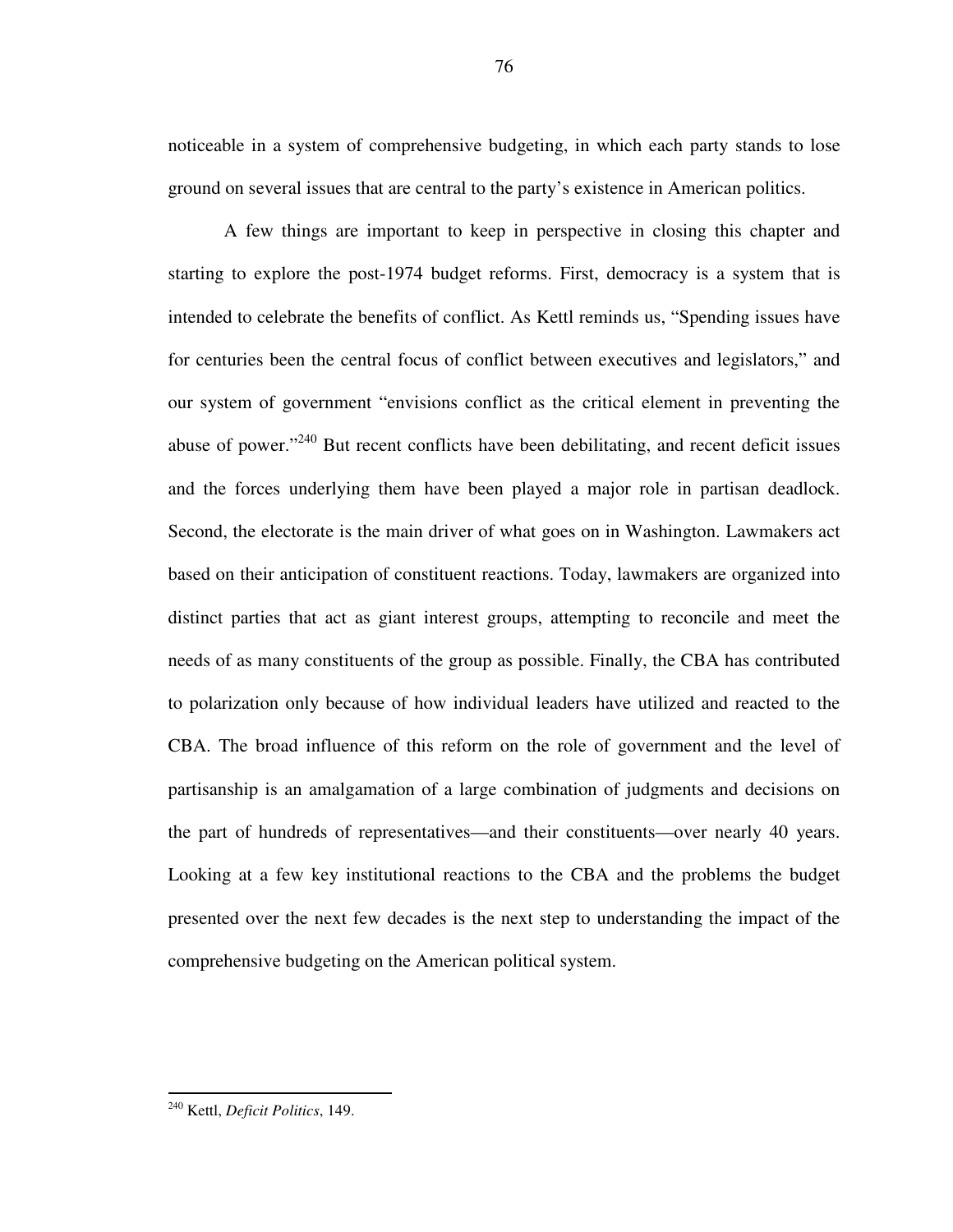# **5 COMPREHENSIVE BUDGETING IN PRACTICE AND SUBSEQUENT REFORMS: 1980 – PRESENT**

In the mid- to late 1970s, the nation was developing an ideological self-awareness embodied through the party system—that had not existed since the Civil War. Demographic shifts and broader cultural issues, primarily centered on civil liberties, had been brewing since the 1960s, revealing new coalitions and cleavages that did not match the existing party structure. Evolving social issues altered the political landscape and turned into new divisions over policy. Without necessarily being fully aware of the extent of party reorganization that had begun, Congress claimed its role in the ensuing debate over the role of government by implementing the CBA, thereby reasserting its role in the budget process and creating a forum through which to advance its view of the role of government. But as Congress would soon find out, an often fierce internal battle must precede the budget resolution. In response to unsatisfactory results with the budget process under the CBA, Congress has passed several subsequent reforms, some of which build on the principles of the CBA and some of which divert from them.

Congress in the 1970s was aware of impending decisions on deficit control, and it certainly wanted a role in those decisions, as the CBA's primary goal was to reclaim congressional power in budgeting. So, just as the cultural shock waves of the civil rights movement, Watergate, and the Vietnam War reverberated through the country and new rifts arose, deficits were on the rise. At that moment, Congress passed legislation requiring the annual development of an overarching budgetary framework, forcing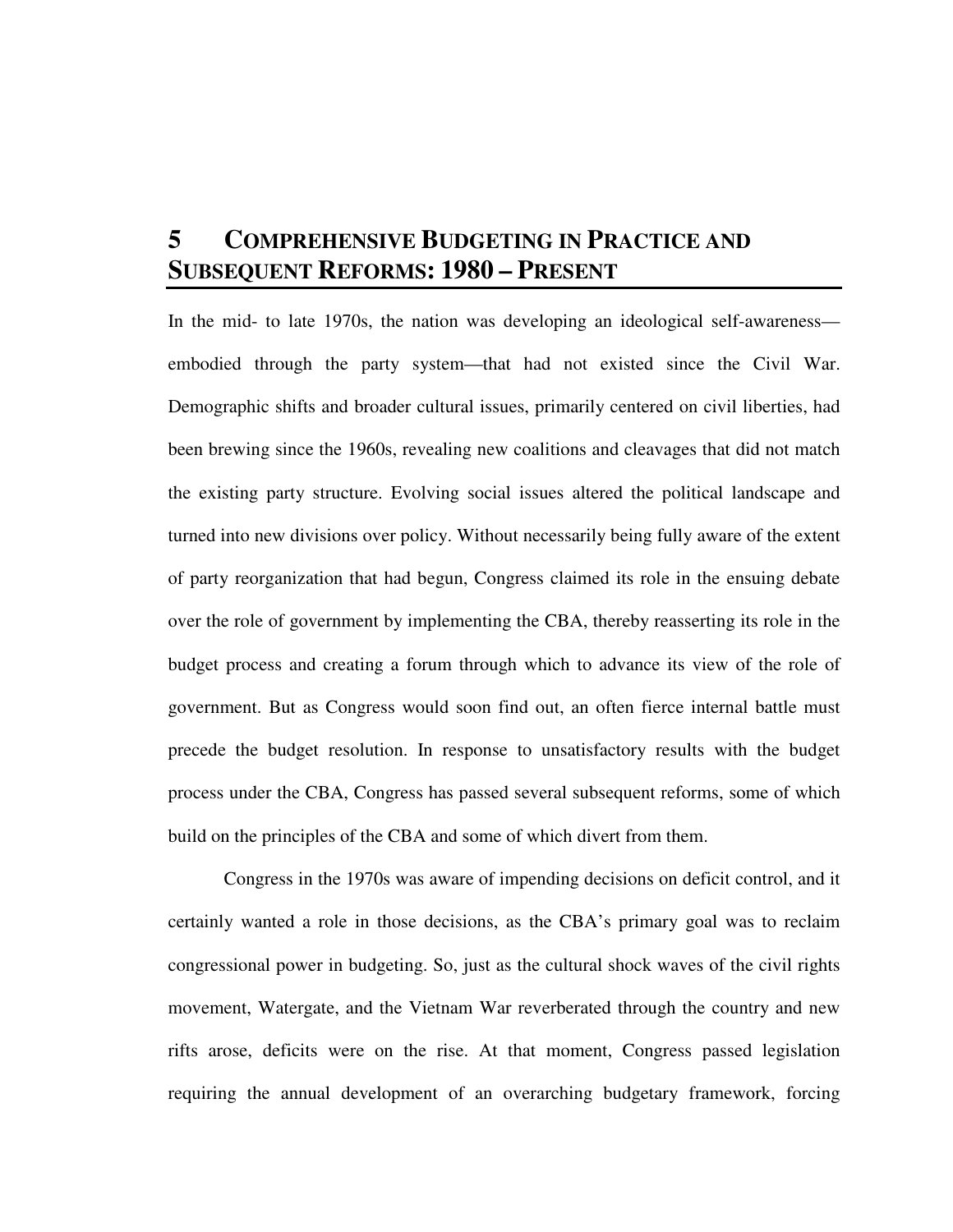Congress and, therefore, the nation, to confront the debate over the role of government. The broader changes of the 1960s almost certainly would have proven strong enough to revise party lines on their own. But in politics, nothing is so strong an incentive as money—particularly, the distribution of a limited supply of money. So, nothing is as strong a catalyst for conflict creation and coalition-building—and political parties are the largest coalitions in American politics. Putting all of that money in one pot and weighing budget items against each other seems to be the only logical thing to do when government spending cannot keep up with revenues—but it also seems to be a recipe for party-line conflict in Washington. The application of the CBA in practice, as well as further budgetary reforms that either built on or diverted from the principles of the CBA, are crucial to understanding the role of comprehensive budgeting in party polarization.

In the first two years under CBA procedures, Congress passed the budget resolutions fairly easily; FY1976 and FY1977 remain two of only six years in which Congress has met the entirety of the budget process on schedule.<sup>241</sup> Deficits for FY1976 and FY1977, however, came to \$73.7 billion and \$53.7 billion in current dollars, respectively—the largest deficits on record besides a \$54 billion deficit during WWII.<sup>242</sup> Going into the 1980s, Republicans found themselves with an unexpectedly strong role in the new budget process, as they had taken control of the Senate and placed an ally in the White House. Further, fiscal conservatives have always had an easier time arguing for

 $241$  At the time, Congress had to pass two budget resolutions per year. That practice ended after 1982. Bill Heniff Jr. and Justin Murray, "Congressional Budget Resolutions: Historical Information," Congressional Research Service (2012), http://www.fas.org/sgp/crs/misc/RL30297.pdf (accessed April 26, 2013).

 $242$  White House Historical Tables, "Table 1.1."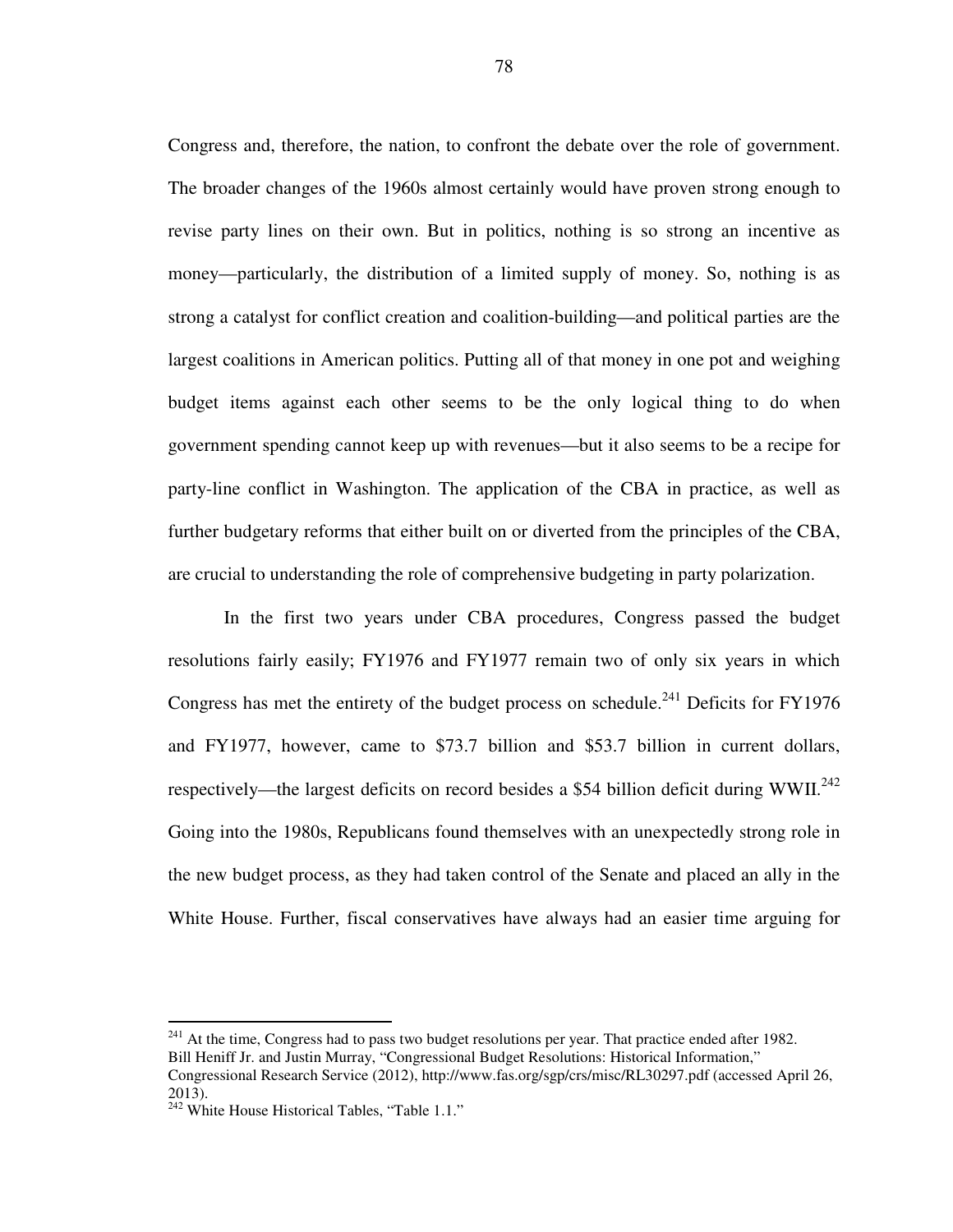limited government in times of budgetary crisis; the GOP thus had the ticket to a unifying party message if it hoped to become the party of fiscal conservatives: the deficit.

#### **I. GRAMM-RUDMAN-HOLLINGS AND THE FIRST BUDGET SUMMITS**

Congress attempted several budget reform and deficit control measures from 1985 to 2002 while functioning under the basic structures and institutions of the CBA. According to the CBO, these measures "sought to supplement and modify the existing budget process, and also added statutory budget controls."<sup>243</sup> The string of reforms started with the Balanced Budget and Emergency Deficit Control Act of 1985, better known as Gramm-Rudman-Hollings  $(GRH)$ <sup>244</sup> GRH set statutory deficit limits in response to massive deficits in the early 1980s and established sequestration, or across-the-board spending cuts, as the enforcement mechanism. $245$  The Omnibus Reconciliation Act of 1990 contained the Budget Enforcement Act (BEA), which replaced the ineffective GRH deficit limits with 1) discretionary spending caps and 2) the pay-as-you-go (PAYGO) rule for entitlements and taxes, whereby all increases in mandatory spending or decreases in revenues had to be offset, or "paid for," with decreases in mandatory spending or increases in revenue elsewhere in the budget. BEA numbers were also subject to

<sup>&</sup>lt;sup>243</sup> Megan Suzanne Lynch, "Statutory Budget Controls in Effect Between 1985 and 2002," Congressional Research Service (2011), http://www.fas.org/sgp/crs/misc/R41901.pdf (accessed March 7, 2013), 1.

<sup>&</sup>lt;sup>244</sup> Bill Summary & Status, "Balanced Budget and Emergency Deficit Control Act of 1985," Thomas, http://thomas.loc.gov/cgi-bin/bdquery/z?d099:HJ00372:@@@L&summ2=m& (accessed March 7, 2013). "Final Sequestration Report for Fiscal Year 1999," Congressional Budget Office, October 30, 1998, http://www.cbo.gov/sites/default/files/cbofiles/ftpdocs/10xx/doc1022/seq1098.pdf (accessed March 7, 2013).

Lynch, "Statutory Budget Controls."

<sup>&</sup>lt;sup>245</sup> Slaying the Dragon of Debt: Fiscal Politics & Policy from the 1970s to the Present, "1985 Balanced Budget and Emergency Deficit Control Act," University of California, Berkeley,

http://bancroft.berkeley.edu/ROHO/projects/debt/1985grammrudmanhollings.html (accessed March 7, 2013).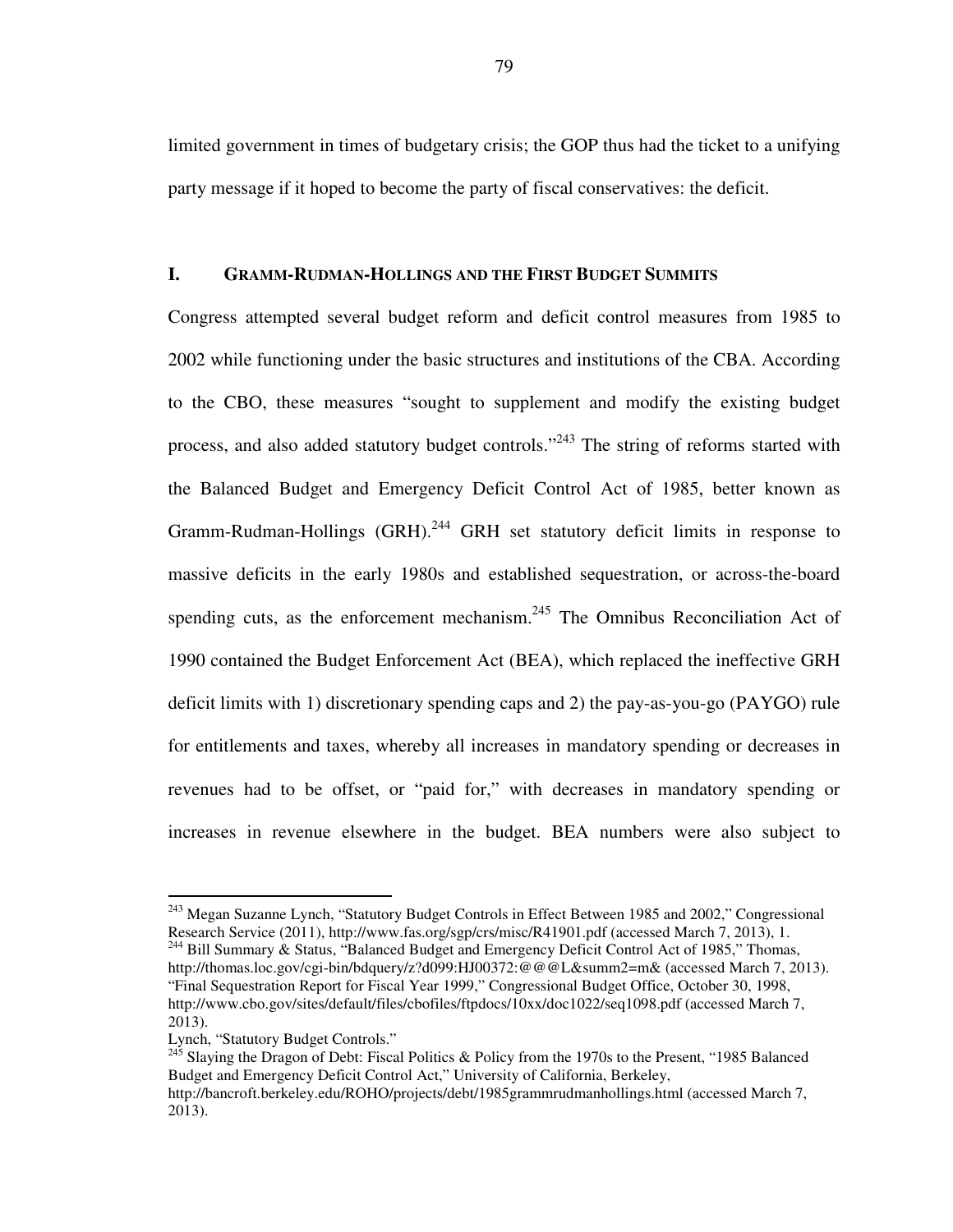sequestration. The 2010 debt ceiling increase included a modified version of PAYGO. Finally, the Budget Control Act of 2011 (BCA) reestablished caps on discretionary spending and created the Joint Select Committee on Deficit Reduction, tasked with reducing the federal deficit by \$1.5 trillion over ten years.<sup>246</sup>

By 1985, federal budget deficits had climbed to  $$212$  billion.<sup>247</sup> Stalemate between Congress and the executive had led to the development of "a statutory framework to force political action."<sup>248</sup> The legislation that resulted was GRH. The House approved the GRH conference report 271 – 154, and the Senate approved it 61 –  $31.<sup>249</sup>$  The legislation's sponsors were Senators Phil Gramm (R-TX), Warren Rudman (R-NH), and Ernest Hollings (D-SC). GRH largely amplified and reinforced the principles behind the CBA. As such, it had similar effects. Continued partisan conflict and budgeting trouble were unsurprising results for five main reasons, four of them directly building on the polarizing effects of the CBA. First, GRH built on the ideological sorting of partisans because it confronted lawmakers with the question of the fundamental role of government *within tight deficit targets*. Not only did GRH reinforce the pressures of comprehensive budgeting, but it sought to determine a key factor of budgeting that the CBA had left to the budget committees: the appropriate level of debt considering the political and economic environment of the time. That factor gave lawmakers less flexibility on future budgetary decisions and created more pressure on lawmakers to debate the *relative* importance of government programs. Further, once deficit reduction is set in law, members have no choice but to stake out a clear position on whether it fits

<sup>&</sup>lt;sup>246</sup> Levit and Labonte, "The Budget Control Act of 2011," 2.

<sup>&</sup>lt;sup>247</sup> White House Historical Tables, Table 1.1.

<sup>&</sup>lt;sup>248</sup> Fisher, "Federal Budget Doldrums," 697.

<sup>&</sup>lt;sup>249</sup> Bill Summary & Status, "Balanced Budget and Emergency Deficit Control Act of 1985."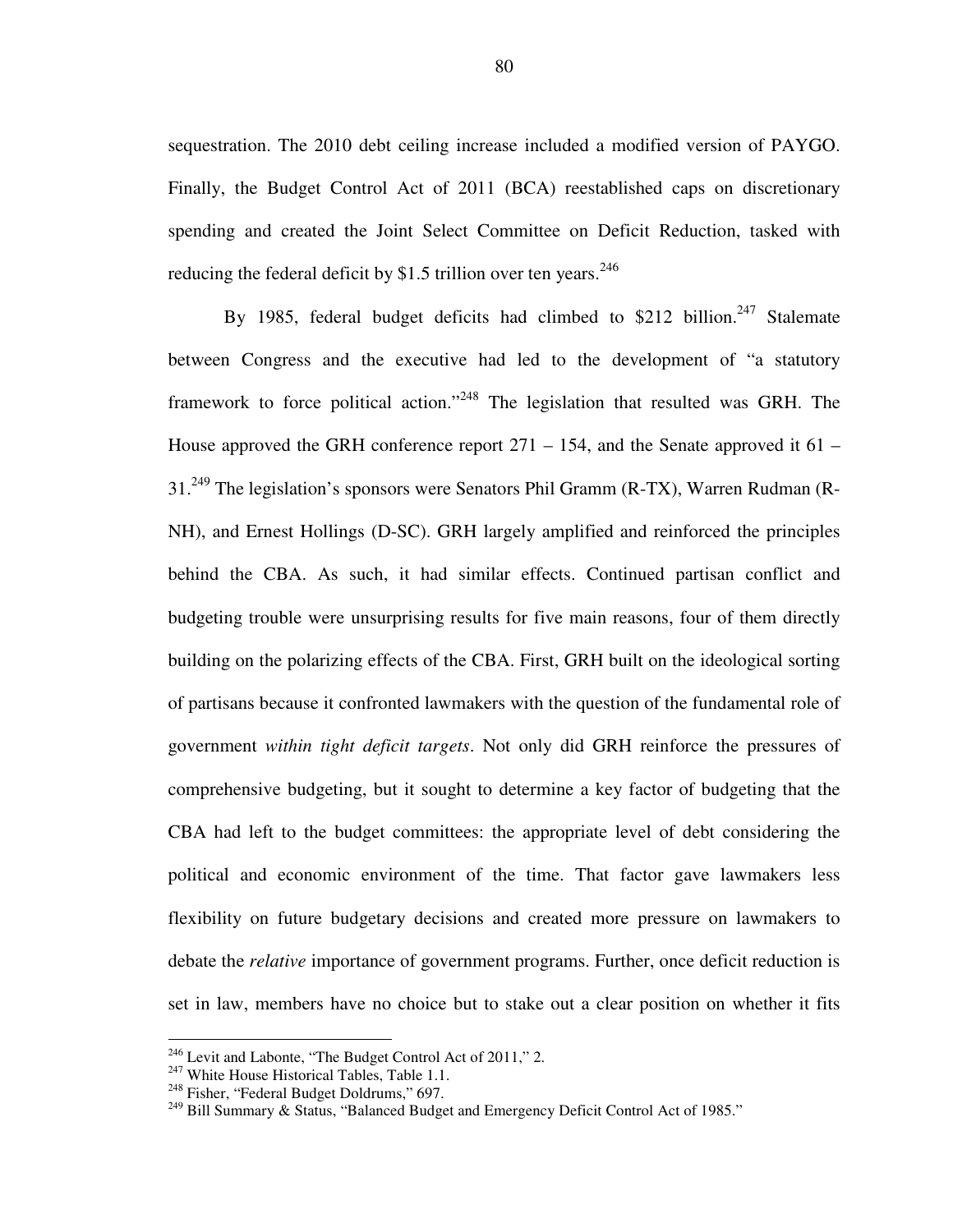their vision of government to address deficits with spending cuts (limit the role of government) or with tax increases (expand the role of government).

Second, GRH built on the institutional misunderstandings of the CBA. Instead of changing tactics and reevaluating its own strengths and weaknesses as an institution, Congress adhered to the assumptions inherent in the CBA. The added rigidity of deficit caps was an attempt to "fix" Congress's slow nature and inability to plan by motivating it to perform as a coordinated body capable of moving towards a stated goal. As discussed earlier, Congress is not intended to move towards a specific goal, as the Founders designed it to be deliberative, collegial, and cumbersome rather than hierarchical and efficient. The added parameter of deficit reduction with GRH set part of that goal for Congress—the size of the deficit each year for several years—but the reform did not alleviate difficulty. It did not provide an answer to the question of the size and shape of government that the next several budgets would produce; requiring a certain level of deficit does not specify the level of GDP at which Congress should balance the budget, nor does it solve for Congress the question of which competing priorities would be subject to cuts or where new revenues would come from. Instead, GRH helped split Congress and the nation into two opposing camps with regard to what constituted responsible budgeting. The architects of the CBA expected that forcing members to "face up" to budget aggregates would encourage more "responsible" budgeting.<sup>250</sup> That misunderstanding leads to the third reason.

Third, and most importantly, GRH gave the appearance of heightening budgetary control and providing sufficient incentives to compromise without actually

<sup>&</sup>lt;sup>250</sup> Fisher, "Federal Budget Doldrums," 696.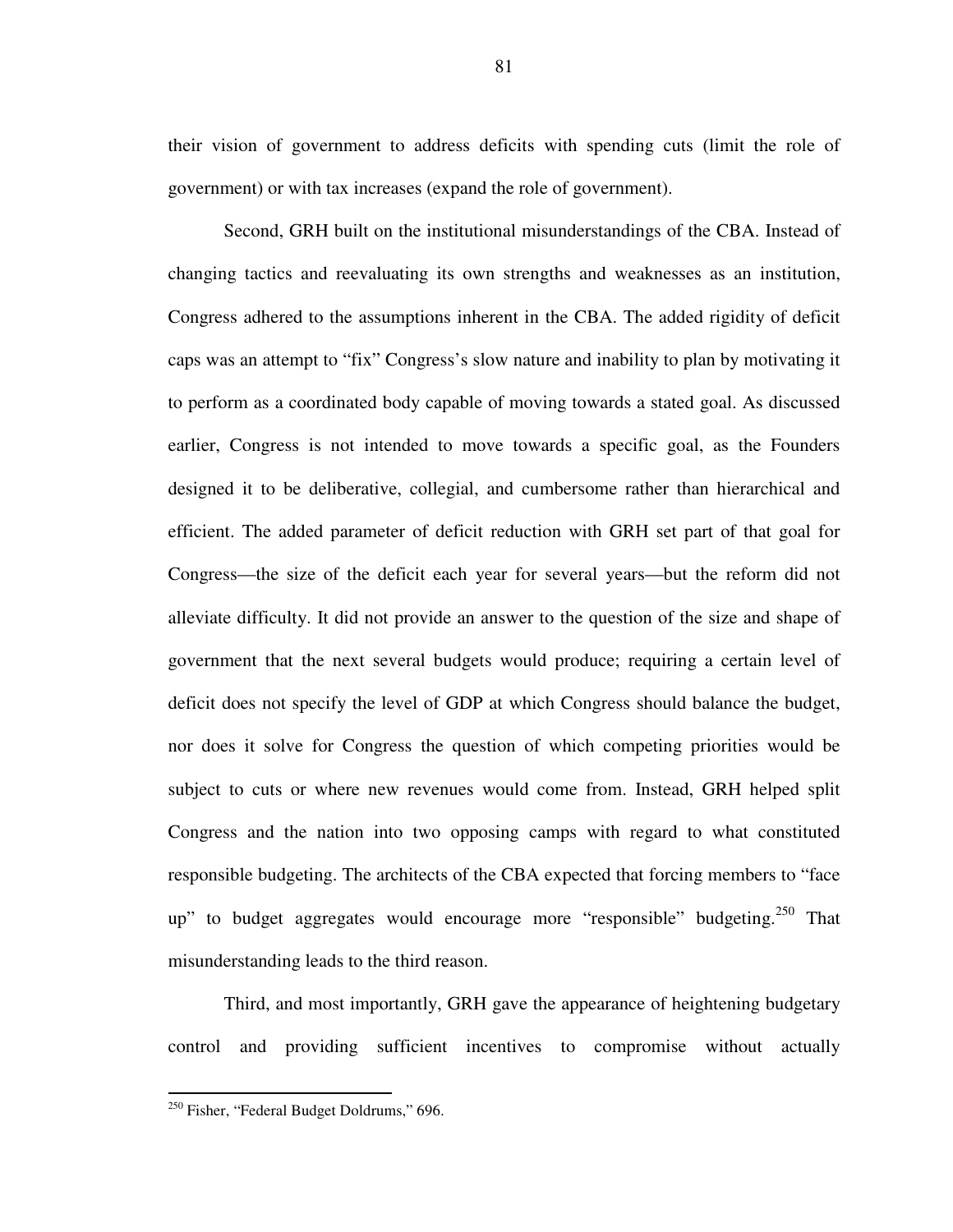accomplishing either of these tasks. While GRH altered the federal budget process created by the CBA in some ways, it advanced the 1974 legislation's primary budgeting tactics: review the entirety of the budget, determine a framework, and enforce that framework. But under GRH, that framework had to meet specific deficit targets, and the enforcement mechanism became stronger—sequestration if Congress failed to meet its mark instead of points of order on the House and Senate floor.<sup>251</sup> The main idea behind the legislation in the eyes of primary architects Gramm and Rudman was that Congress could not control itself without severely limited options and strict external controls.<sup>252</sup> The architects of GRH expected that placing statutory deficit requirements on top of the comprehensive budget requirement would force Congress to budget responsibly when the CBA had not. In purely procedural terms and lacking any language that actually reduced the deficit, the legislation required the gradual elimination of the deficit by  $1991^{253}$  In the 1980s, the parties' messages had become stronger. At that critical point, neither one was interested in sacrificing its political foundation for deficits.<sup>254</sup> But deficits had become an issue of their own. So, Congress implemented a "gun behind the door" approach. Sequestration, which the Congressional Research Service defines as "the cancellation of spending by executive order," would go into effect as the enforcement mechanism if Congress did not meet its deficit targets in any given year.<sup>255</sup> The sequester cuts were to be split evenly between domestic discretionary spending and defense spending.<sup>256</sup> Large direct spending programs such as Social Security, Medicare, various welfare programs,

<sup>&</sup>lt;sup>251</sup> Lynch, "Statutory Budget Controls," 1.

<sup>&</sup>lt;sup>252</sup> Congress and the Nation, "The Federal Budget, 1989-1992 Legislative Overview," CQ Press Electronic Library, http://library.cqpress.com/catn/document.php?id=catn89-0000013470 (accessed March 7, 2013).

<sup>&</sup>lt;sup>253</sup> Lynch, "Statutory Budget Controls," 3.

<sup>254</sup> Ippolito, *Why Budgets Matter*, 186.

<sup>&</sup>lt;sup>255</sup> Lynch, "Statutory Budget Controls," Summary.

<sup>&</sup>lt;sup>256</sup> "Final Sequestration Report for Fiscal Year 1999," Congressional Budget Office, 1.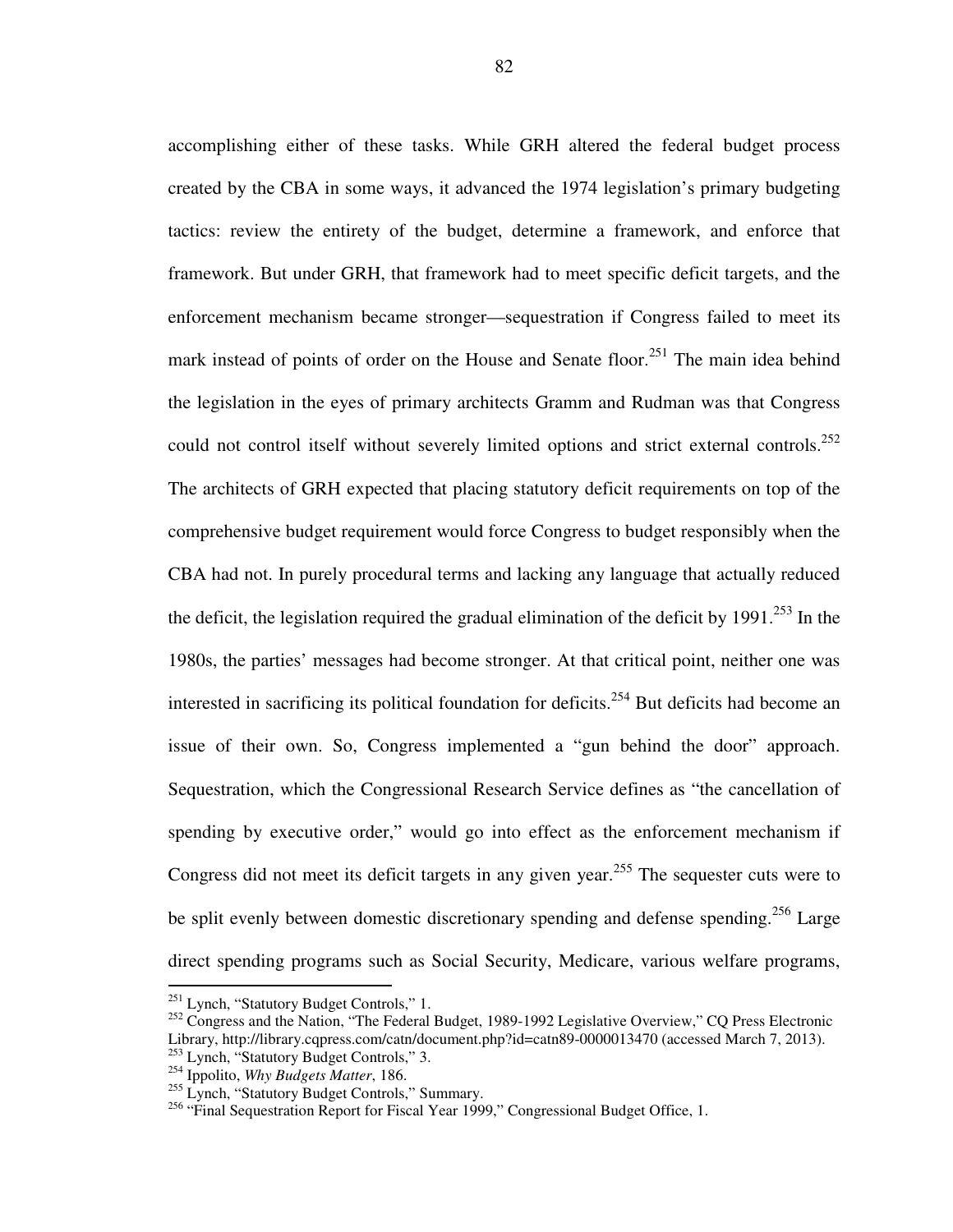and interest on the debt were exempt, even though mandatory spending had grown to 42.4 percent of total outlays from 26.9 percent in 1965 (the first year Medicare was administered, and the year right before mandatory spending climbed drastically as a share of total outlays).<sup>257</sup> Therefore, cuts to domestic programs would be drastic in the case of sequestration. Neither party wanted thought that outcome to be wise or good policy, so lawmakers should have been able to compromise instead of accepting an outcome they knew was poor governance. In this way, GRH enhanced the false sense of order and security that came with the CBA, further diminishing genuine efforts to address the deficit. But the added pressure was insufficient to force action and instead only added to growing partisan conflict.

GRH not only sought comprehensive budgetary evaluation—it sought to control the timeline of comprehensive budgetary change. To the extent that deficit reduction was a stated goal of the CBA, deliberating the relative merits of funding priorities had been unsuccessful at moving towards that goal. GRH attempted to use across-the-board cuts as a way around deliberation. In that sense, GRH was an attempt at what some scholars have called "magic bullet" reforms. To Wildavsky, GRH showed that a "deliberately unintelligent" budget that made sweeping cuts to discretionary programs, precluded revenues as a partial solution, and spared entitlements and other selected programs was all lawmakers were capable of agreeing on.<sup>258</sup> Congress is not subject to punishment if it

 $257$  "Final Sequestration Report for Fiscal Year 1999," Congressional Budget Office, 7.

Historical Tables, "Table 8.1—Outlays by Budget Enforcement Category: 1962–2018," The White House, http://www.whitehouse.gov/omb/budget/Historicals (accessed March 6, 2013).

<sup>258</sup> Ippolito, *Why Budgets Matter*, 237.

Wildavsky, "If You Can't Budget," 327.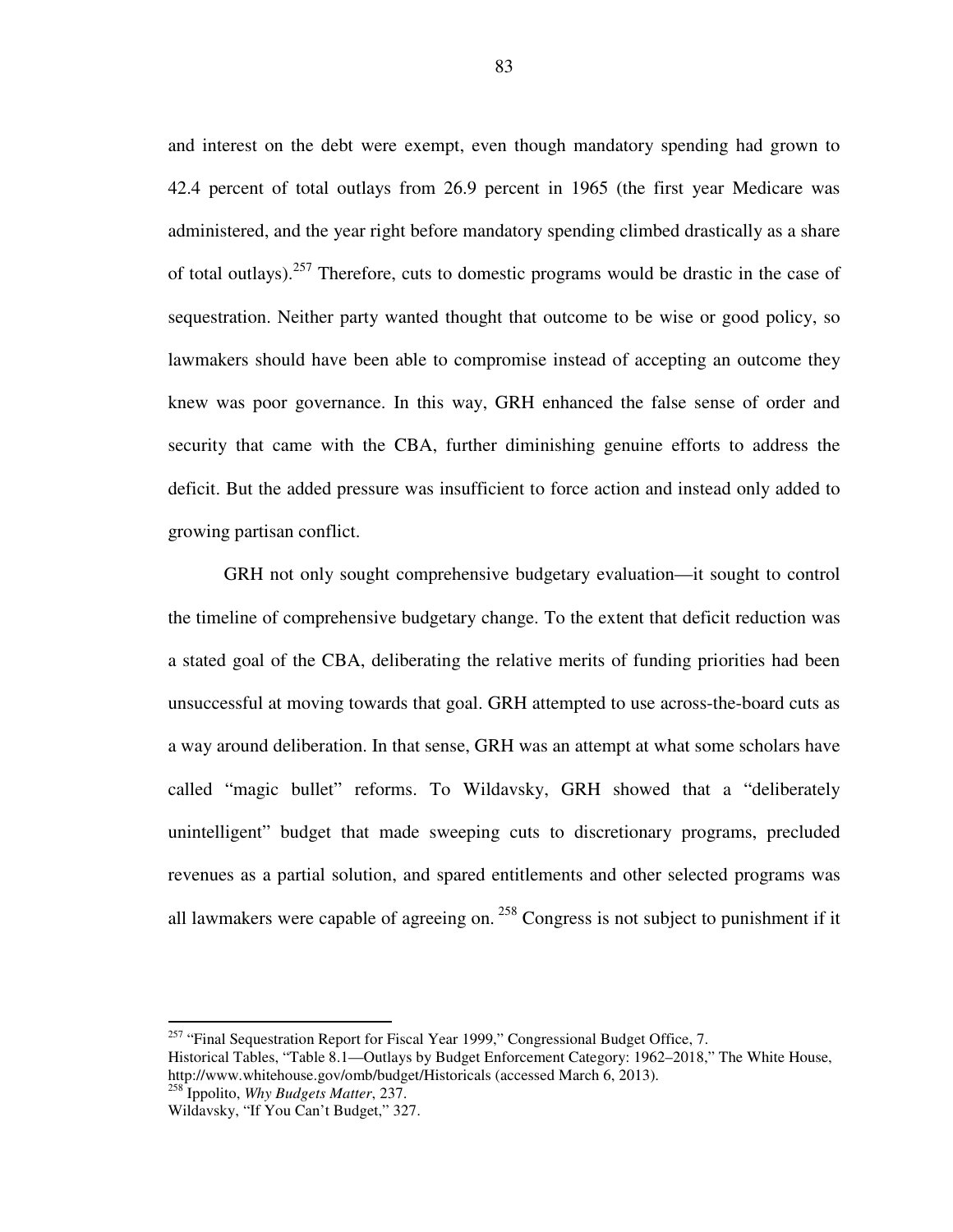does not follow the laws it sets for itself, save electoral or other political forms of punishment.

GRH symbolized Congress's acknowledgment that the CBA was unable to cope with early 1980s-level deficits.<sup>259</sup> It also revealed a partial recognition on the part of Congress that *internal* self-control mechanisms are insufficient. What Congress had yet to realize was that external deficit control or what Yale law professor calls an "extralegislative mechanism" (in this case, the threat of executive sequestration) does not work, either.<sup>260</sup> GRH protected roughly 70 percent of the budget from sequestration, therefore subjecting just 30 percent to potentially very deep cuts.<sup>261</sup> This restriction should have created sufficient motivation—but sequestration remained an empty threat. Institutionally, Congress has just as much power to unbind itself as it has to bind itself; as we saw again in the spring of 2013, sequestration continually proves itself no more potent in producing deficit reduction than points of order. In Stith's words, "As the threat of sequestration becomes greater, the plausibility of the threat decreases because Congress can always repeal, amend, or suspend GRH."<sup>262</sup> Lawmakers put sequestration in place as a "gun behind the door," thinking it would force action since they all disliked the idea of across-the-board cuts. But, just like the "requirement" of a budget resolution, sequestration was not really a gun behind the door because noncompliance held no real consequences—Congress could change the rules of the game at any time, and the members were well aware of their power to do so. They did just that with the Balanced

<sup>&</sup>lt;sup>259</sup> Fisher, "Federal Budget Doldrums," 697.

<sup>&</sup>lt;sup>260</sup> Kate Stith, "Rewriting the Fiscal Constitution: The Case of Gramm-Rudman-Hollings" (1988) Faculty Scholarship Series Paper 1266. http://digitalcommons.law.yale.edu/fss\_papers/1266 (accessed April 27, 2013), 595.

<sup>261</sup> Kettl, *Deficit Politics*, 112.

 $262$  Stith, "Rewriting the Fiscal Constitution," 595.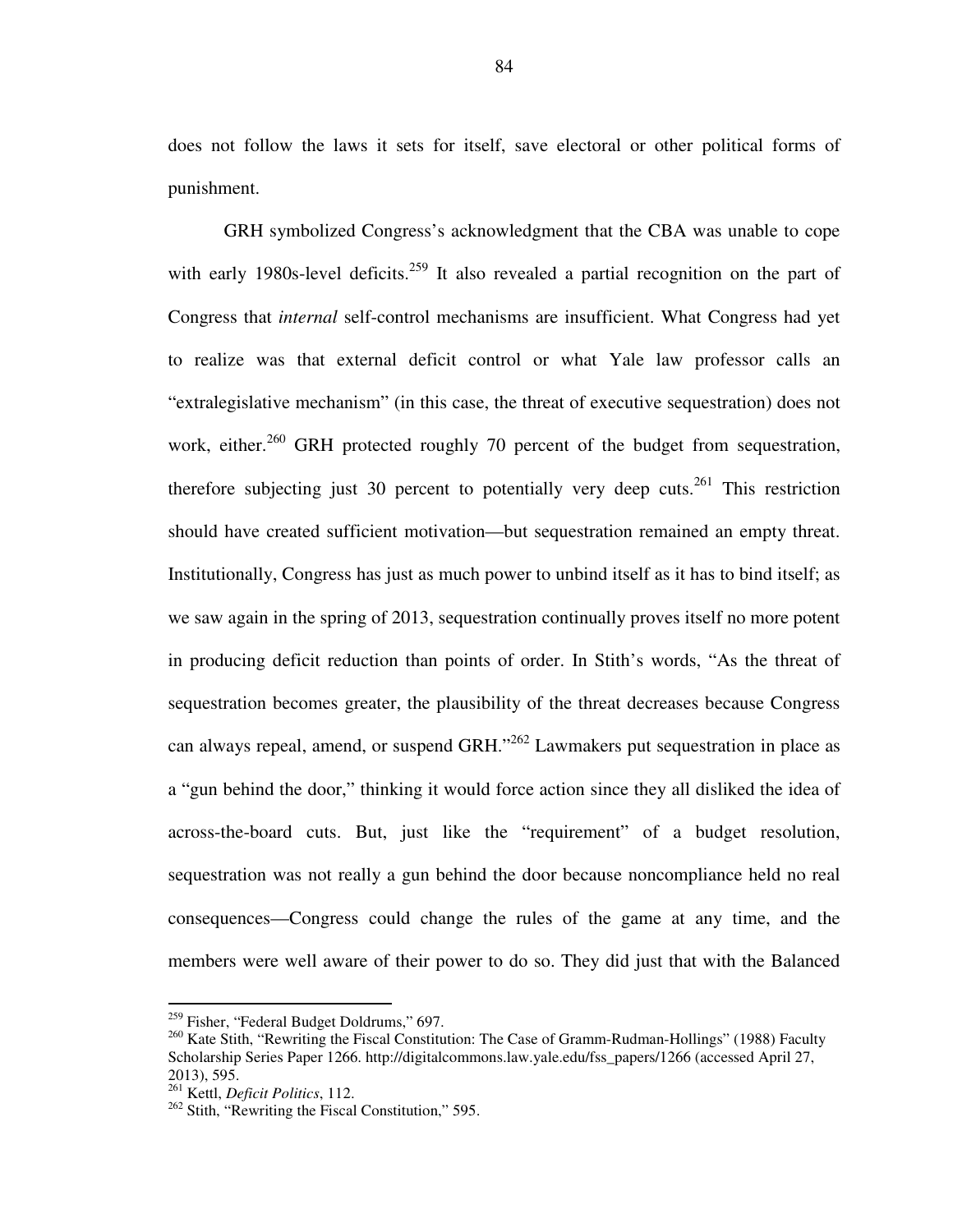Budget and Emergency Deficit Control Reaffirmation Act of 1987 (GRH II), which softened the original GRH target and sought to eliminate the deficit in 1993 instead of 1991, partially to allow the deferral of tough decisions to after the critical 1988 election and partially because attention had been diverted to sorting out constitutionality issues with the first GRH attempt. $263$ 

According to Fisher, GRH "has been far more effective in sowing confusion and deception than in controlling budget deficits."<sup>264</sup> Lawmakers used tricks to defer decision making by manipulating the deficit targets in GRH, producing false "savings," or continually shifting deadlines down the road.<sup>265</sup> LeLoup argues that a main part of the reason GRH failed was because, without the tool of multiyear projections, "Congress could simply shift additional spending or revenue-losing measures to future years."<sup>266</sup> LeLoup is noticing is that lawmakers' knowledge that they could change the rules of the game largely nullified the usefulness of the deficit reduction timeline and the incentive effect of sequestration, which was supposed to provide the incentive that the CBA lacked. In American politics, the next election is always more important than long-term policy planning. To have a hope of impacting long-term policy planning, a lawmaker must first ensure his reelection. That reality of electoral politics is precisely the reason that both internal and external controls have been insufficient to control the federal budget process.

While it seems logical to conduct a comprehensive review of a rapidly growing budget, compromise has no chance when decision makers fundamentally disagree over

<sup>263</sup> Kettl, *Deficit Politics*, 110-1.

Unless otherwise specified, the term "GRH" will henceforth refer to GRH and GRH II together because they are equivalent for the sake of this analysis; they were effectively the same reform with the same guiding principles but enacted in different years.

 $^{264}$  Fisher, "Federal Budget Doldrums," 693.

<sup>265</sup> Kettl, *Deficit Politics*, 112.

<sup>266</sup> Lance T. LeLoup, *Parties*, *Rules*, *and the Evolution of Congressional Budgeting*, 130.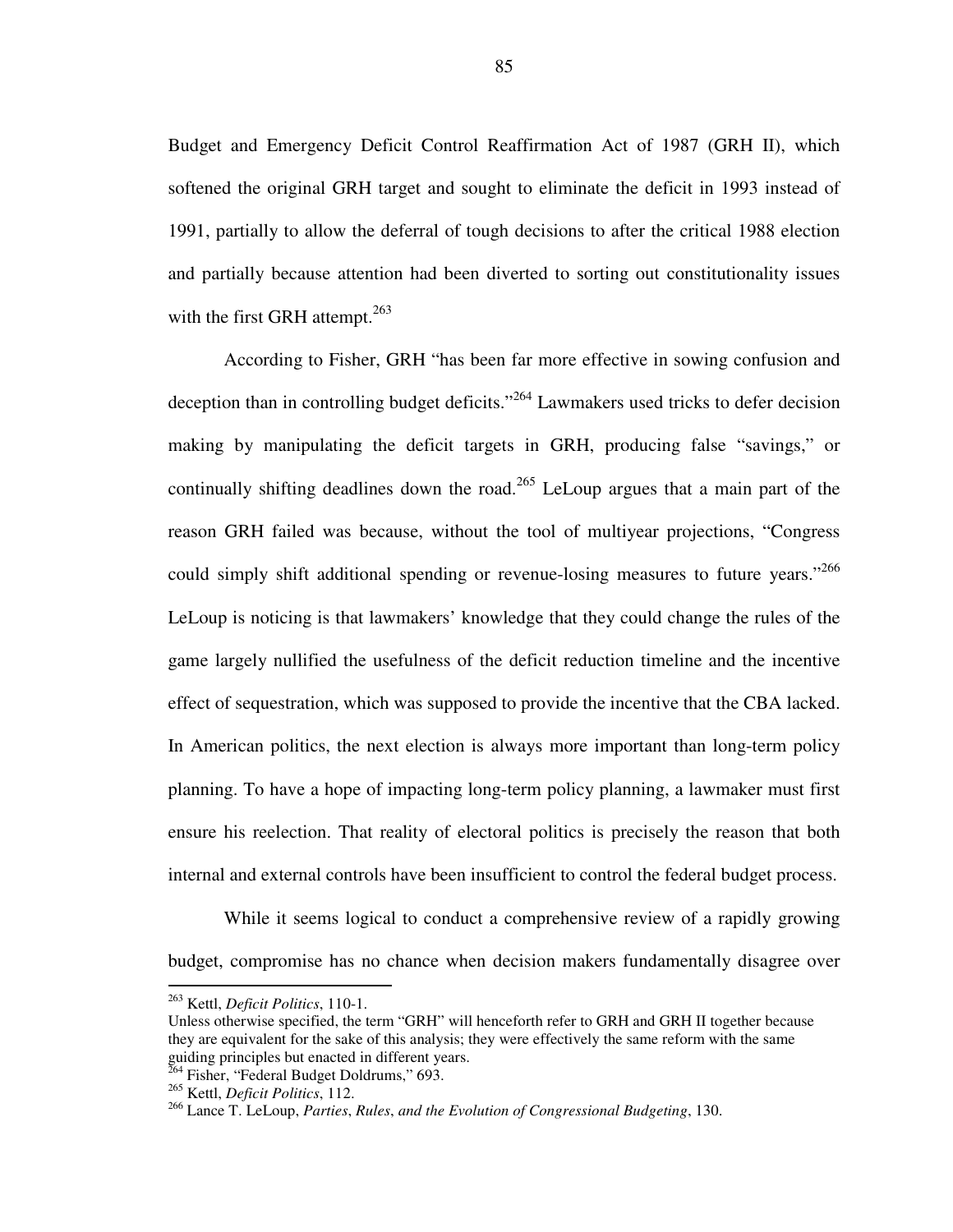what the federal budget should accomplish. Lawmakers know very well that the political consequences of ceding ground on policy priorities can be much worse than failing to compromise. They prefer to extend the battle and win the "blame game." Especially for Republicans with regard to GRH, winning the deficit battle means they lose their best political bargaining chip; Haskell says "winning a legislative battle is not always good politics" because the party might lose a "useful issue" for the next election.<sup>267</sup> Legislative activity often ends up paralyzed under such circumstances, with the parties unable to compromise and comply with the statutory requirements but bound to go through the motions if they hope to be able to claim political victory. The added pressure of deficit controls simply created more frantic interest group activity and therefore more public mobilization. Polarized rhetoric sailed through the media, contributing to the electoral partisanship that is the basis for congressional partisanship. Going back to the basic directional forces of party polarization, recall that members either shift to more extreme positions to satisfy voters (adaptation), or voters simply oust their current representatives in favor of more extreme members (replacement). Either way, electoral concerns are central if a member wishes *not* to be replaced, and lawmakers must tailor budgetary rhetoric and decisions to that reality.

Fourth, the pressure of GRH and the increasing frequency of continuing resolutions prompted the first "budget summits" between the president and legislative leaders. These summits further elevated leadership's power but because of the legislative emphasis of GRH, the summits did not allow Congress to cede much responsibility to the president. The budget committees took a back seat in constructing the budgetary

<sup>267</sup> Haskell, *Congress in Context*, 347.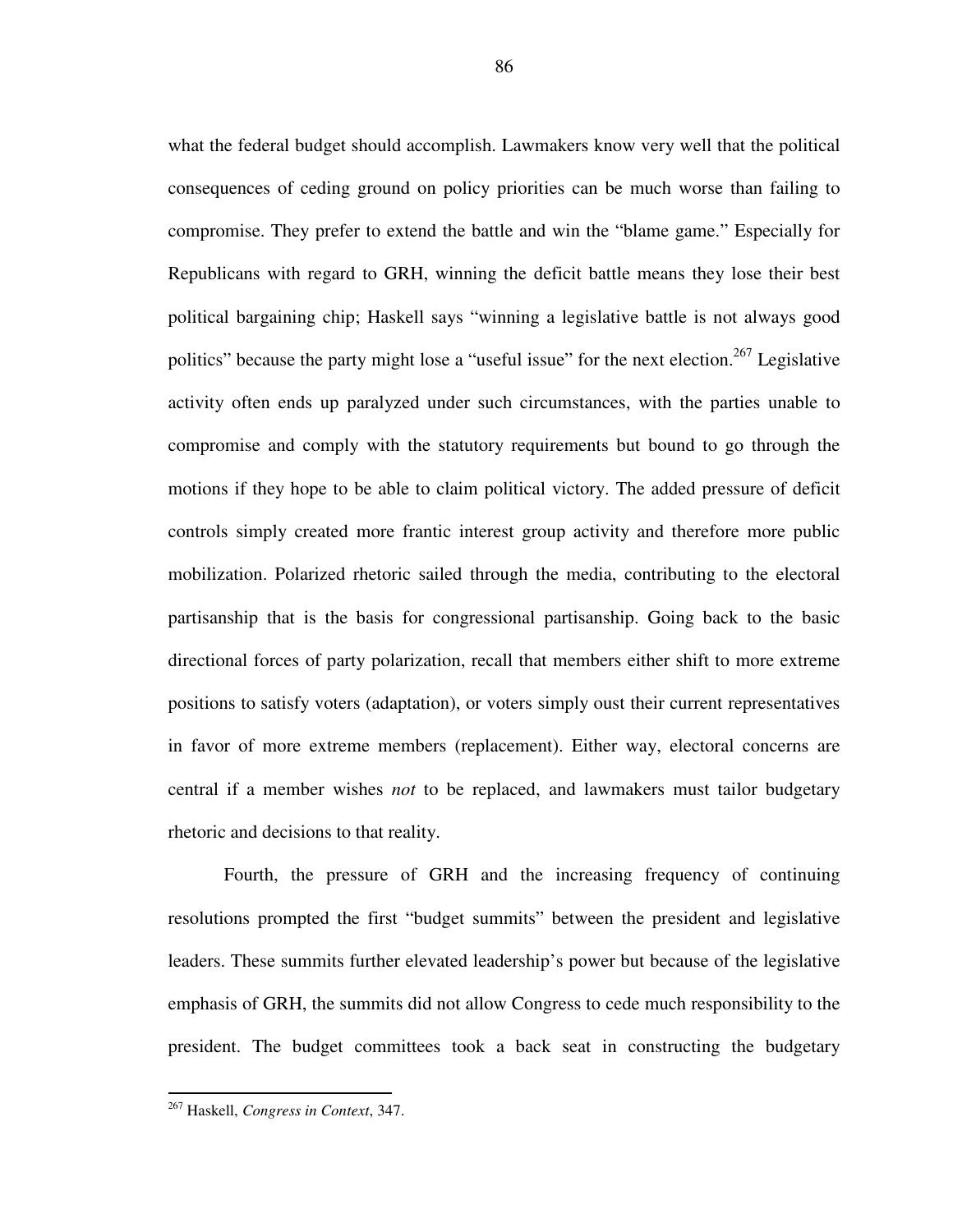framework with which they were tasked.<sup>268</sup> Congressional party leadership, which began to rise in power in the 1970s as a result of other changes and reforms, began to step in on budgetary policy in the latter half of the 1980s. Comprehensive budgeting did not come easily to a disjointed body, and the inability of the budget committees to lead left a power vacuum that leadership—after steadily gaining power since the legislative reforms of the 1970s—began to fill. The benefit of budget summits is that they provide some political cover because both parties are at the table. But at the 1987 budget summit, facing the pressure of the revised GRH automatic cuts, leaders still avoided the most controversial choices. Many of the rank and file had hoped that the recent economic crash might encourage compromise, but upon learning the terms of the deal, lawmakers viewed the summit as a lost "opportunity to make real changes in the budget … the sense of urgency generated by the crash had quickly dissipated into politics as usual."<sup>269</sup> It was not an exciting or inspiring budget, and the rank and file members on both sides were furious that their negotiators had given up too much ground.<sup>270</sup> Surprisingly, both chambers went along with the summits' decisions in 1988 and passed a concurrent resolution without incident.<sup>271</sup> But as the deal ignored the driving forces of the debt, it failed to help keep the government on track toward the deficit targets. Leadership's power had grown in place of that of the budget committees, contributing to the expectation and enforcement of party unity. Upset as rank-and-file lawmakers were, they were happy to allow the leadership to keep the burden of responsibility.

<sup>&</sup>lt;sup>268</sup> Deals reached through budget summits still have to make their way through the budget process and become concurrent budget resolutions in order to become enforceable.

<sup>269</sup> "An Introduction to the Federal Budget Policy of 1985-1988," in *Congress and the Nation*, *1985-1988*, vol. 7, 33 (Washington, DC: CQ Press, 1989) http://library.cqpress.com/catn/catn85-10-8323-462741 (accessed March 7, 2013).

 $270$  Ibid.

 $271$  Ibid.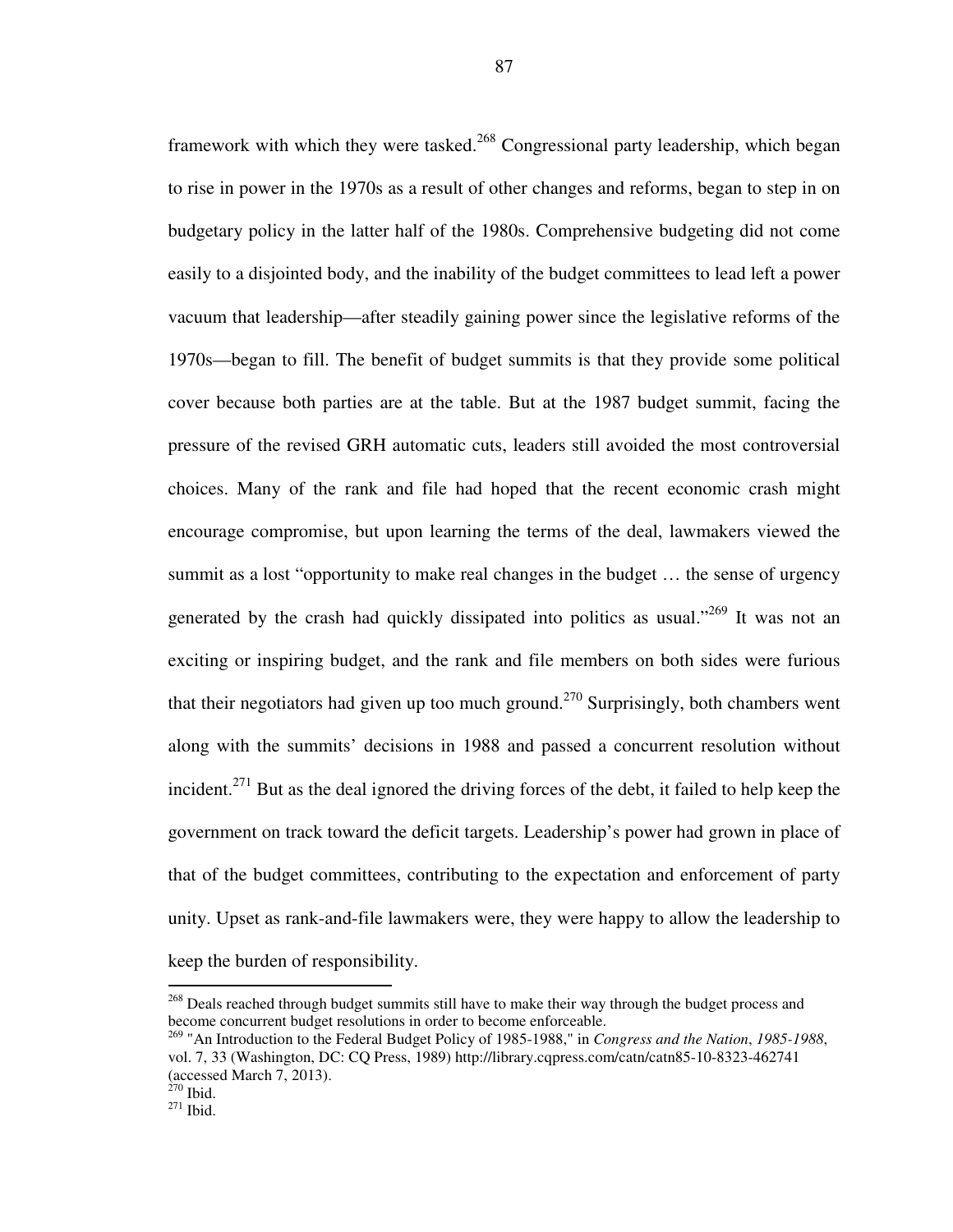Unlike the CBA, GRH raised the political stakes of budgeting by making an explicit promise regarding deficit reduction, heightening the difficulty of comprehensive budgeting. This factor largely contributed to the distancing of the parties. Placing a deficit reduction requirement—a performance gauge, as far as the public was concerned—on budget negotiations and votes made it politically difficult for either party to cede ground. The deficit caps also made it very strategically necessary for both sides to engage in criticism and finger-pointing when Congress fell short of its goals. For partisan lawmakers, missing a deficit cap deadline is not defeat, but giving up a key policy platform could mean political ruin or a major setback for the party. Ensuring the other party takes the fall in the public eye is thus much more important than complying with deficit targets. A party might then declare political victory without a single policy advance or substantive compromise. That political success trumps policy success is a core element of the American political system, and GRH was so difficult to comply with that lawmakers were constantly concerned with political success.

Many experts have observed that the shrinking of the portion of the budget that is subject to annual review each year has an amplifying effect on partisan conflict in budgeting. Recall the earlier graph that showed the rising share of outlays that go to mandatory spending. Such rigidity rarely serves the budget process well. Schick argues that entitlements impede the budget process's ability to self-correct.<sup>272</sup> Specifically, if Congress is seeking a path towards deficit reduction, the rise of mandatory spending makes that task markedly more difficult. According to Kettl, the joint effect of deficits and budget rigidity (referring to the growth of entitlements) during the 1980s "made the

<sup>272</sup> Allen Schick, *The Federal Budget: Politics*, *Policy*, *Process*, (Brookings Institution Press: 2000), 281.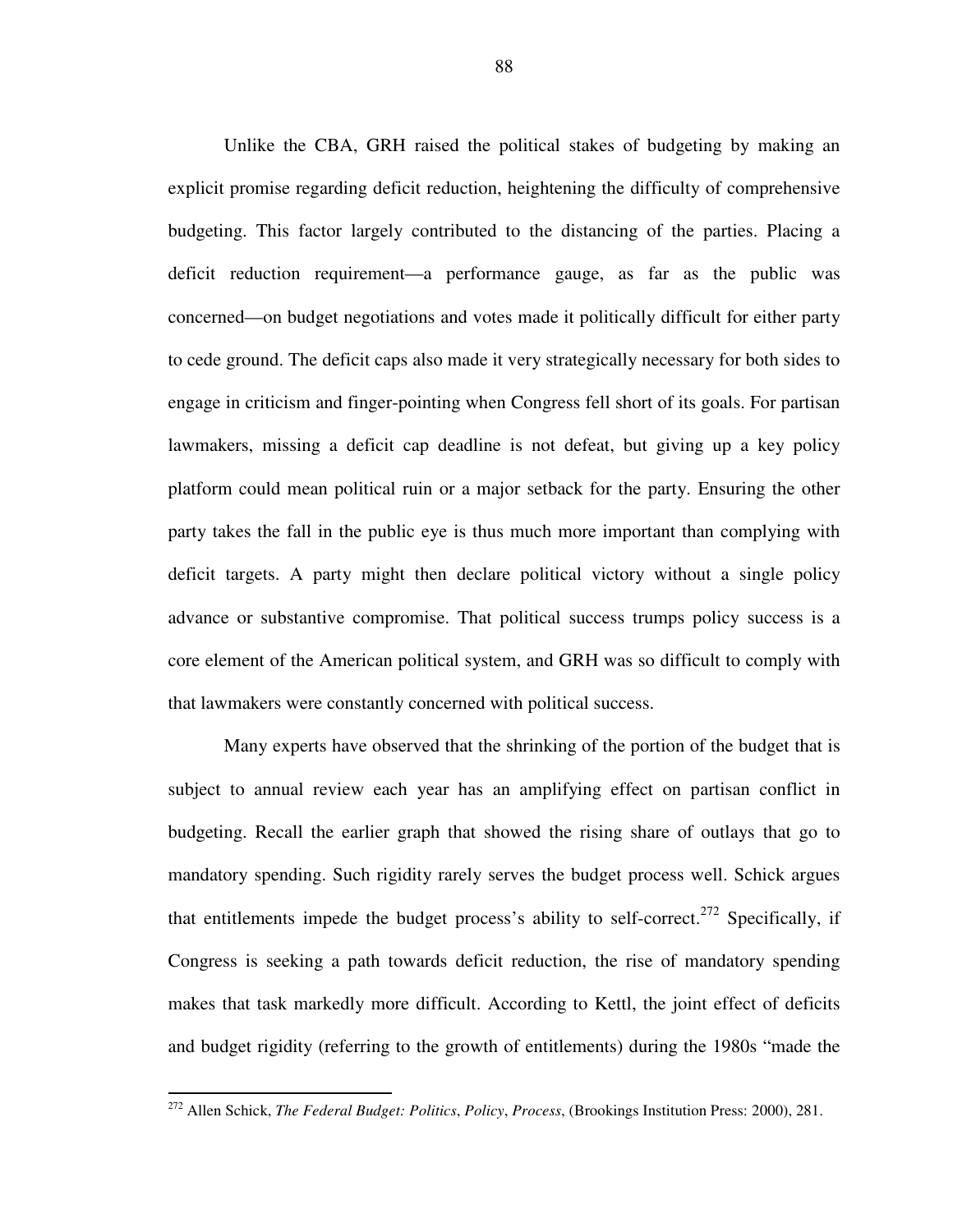game all the more dangerous. The possibilities for missteps multiplied as the room for maneuvering shrank."<sup>273</sup> GRH shrunk the room for maneuvering even further by requiring that deficit reduction occur on a specific timeframe. In doing so, GRH may have ensured the opposite. As long as entitlement reform stayed off the negotiating table and out of the path of sequestration, lawmakers had limited options from which to make the required cuts, resulting in more conflict and fewer results.

Again, all of these factors contribute to degrading rapport across the aisle, priming the 1990s for an unprecedented rise in partisanship. After all this, deficits climbed again in the early 1990s. If sequestration would have gone into effect, defense programs would have faced a 34.7 percent cut, and non-defense programs would have faced a 31.6 percent cut (\$41.7 billion from each).<sup>274</sup> Experts later argued that deficit reduction had actually *decreased* as a result of GRH.<sup>275</sup> Partisanship was also on a steep climb moving into the 1990s, with party unity growing by 6.5 percent from 1990 to 1993—3.7 times its growth in the previous six years combined, but not an unprecedented growth, as party unity grew 7 percent from 1978 to  $1981<sup>276</sup>$  But the 1980s did not experience the same party *distancing* that the 1990s experienced.<sup>277</sup> Further, perhaps as a result of increasing partisanship, multiple disappointing deficit reduction attempts, or psychological distancing from the recession of the early 1980s, the political will to reach deficit targets was softening. $278$ 

<sup>273</sup> Kettl, *Deficit Politics*, 145.

<sup>&</sup>lt;sup>274</sup> Lynch, "Statutory Budget Controls," 8.

<sup>275</sup> LeLoup, *Parties*, *Rules*, *and the Evolution of Congressional Budgeting*, 130.

<sup>276</sup> "Table 5-10 Party Unity in Congressional Voting, 1954–2010 (percent)," *Vital Statistics on American Politics* 2011-2012, ed. Harold W. Stanley and Richard G. Niemi (Washington, DC: CQ Press, 2011), http://library.cqpress.com/vsap/document.php?id=vsap11\_tab5-10 (accessed March 30, 2013), 207-8.  $277$  McCarty, Poole, and Rosenthal, "Polarized America."

<sup>278</sup> Kettl, *Deficit Politics*, 110.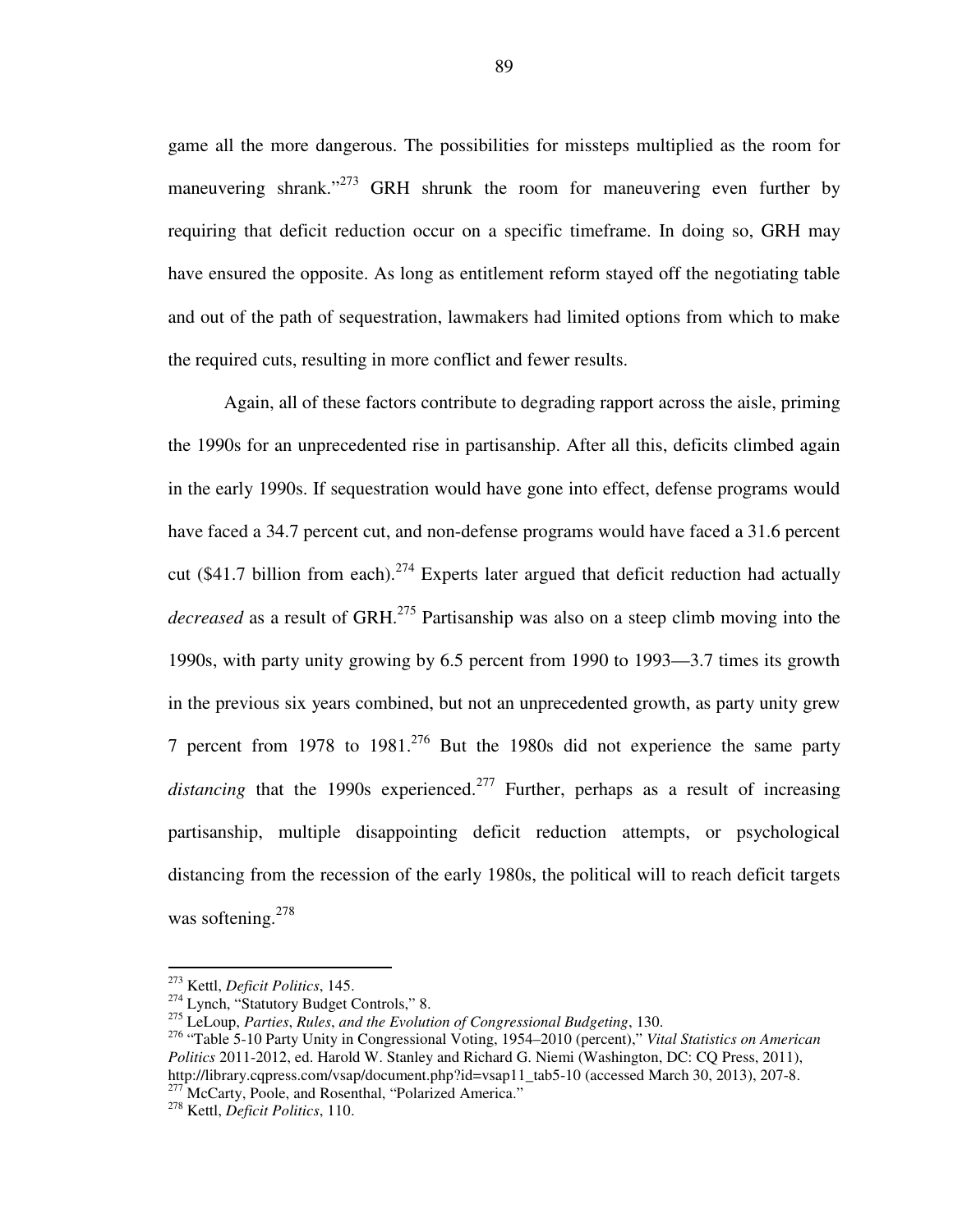### **II. THE BUDGET ENFORCEMENT ACT OF 1990**

Despite these factors, President George H. W. Bush's first budget summit concluded in the fall of 1990 with a \$500 billion deficit reduction plan. The deal met staunch and active opposition in Congress, rather than grumbling acceptance like the 1987 budget summit deal, indicating increasing pressure on leaders to please the rank and file. The BEA agreed on even lower targets than GRH II had sought, but with a new tactic: spending caps instead of deficit targets. The BEA also created a "pay-as-you-go" (PAYGO) rule, meaning tax cuts or mandatory spending increases must be offset or "paid for" by one or a group of mandatory spending cuts or tax increases, in an effort to control new legislation that would further expand mandatory spending. The BEA made budget resolution and reconciliation bill totals binding over a period of five years, subject to a "mini-sequester" within a category of spending that breached the spending caps.<sup>279</sup> According to LeLoup, the BEA created a genuine increase in enforcement capacity in congressional budgeting institutions, as opposed to the false sense of security that GRH provided. He argues that the BEA succeeded where GRH failed by applying PAYGO rules to revenue bills and entitlement spending changes, including changes in entitlement eligibility. The only protected programs under the BEA were emergency spending and Social Security, whose surpluses remained locked behind a "firewall."<sup>280</sup> Schick agrees, saying that GRH was valuable in the sense that it led to the less rigid BEA.

The BEA was less closely based than was GRH on the CBA's conflict-inducing tendencies. The main provision of the BEA, spending caps, proved far less conflictinducing than deficit targets (in general, preventing program expansion is much easier

<sup>279</sup> LeLoup, *Parties*, *Rules*, *and the Evolution of Congressional Budgeting*, 127.

<sup>280</sup> LeLoup, *Parties*, *Rules*, *and the Evolution of Congressional Budgeting*, 128.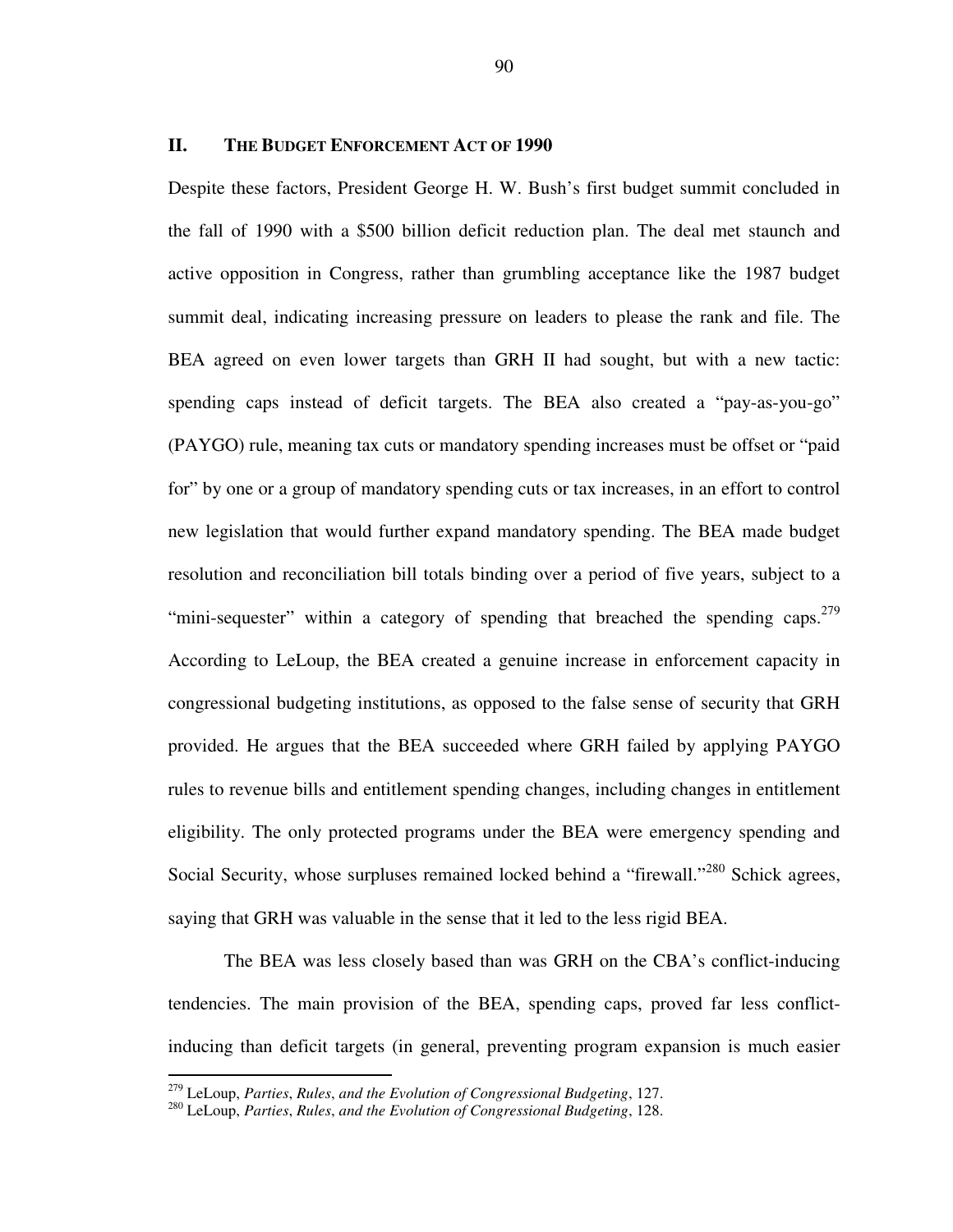politically than cutting existing funding). Instead of seeking to force future deficit reduction, the string of BEA legislation sought to protect the deficit reduction in the reconciliation instructions that accompanied the budget.<sup>281</sup> The second provision of the BEA, PAYGO, proved effective at preventing new mandatory spending growth and preventing tax cuts. The BEA also revised and extended the deficit targets and sequestration threats from GRH, but the new *spending* caps, if adhered to, would keep Congress well within the deficit targets.<sup>282</sup> The importance of the budget committees continued to decline during the 1990s; the growing frequency of budget summits rendered the committees—which were created to fulfill the primary function of the congressional budget process—largely irrelevant for many years. But the influence of the CBA and the subsequent pressure of the GRH reforms remained strong.

The solidification of a new role for party leaders in budgeting became very important in the late 1980s and moving into the 1990s. The 1993 budget summit produced the Omnibus Budget Reconciliation Act of 1993, which continued the framework of the BEA. The Budget Enforcement Act of 1997 then revised and prolonged the spending caps until 2002. The deficit actually started heading in the right direction. But in between these two events, budgetary conflict was so high that the government shut down—twice. In 1994, a Republican majority gained the House for the first time in twenty years, on the promise of implementing the deficit-cutting promises of the Contract with America. Newly elected Speaker of the House Newt Gingrich "led a strategy of GOP confrontation with Clinton" that today is often charged with the gridlock that

<sup>&</sup>lt;sup>281</sup> Lynch, "Statutory Budget Controls," 8.

<sup>282</sup> Ibid.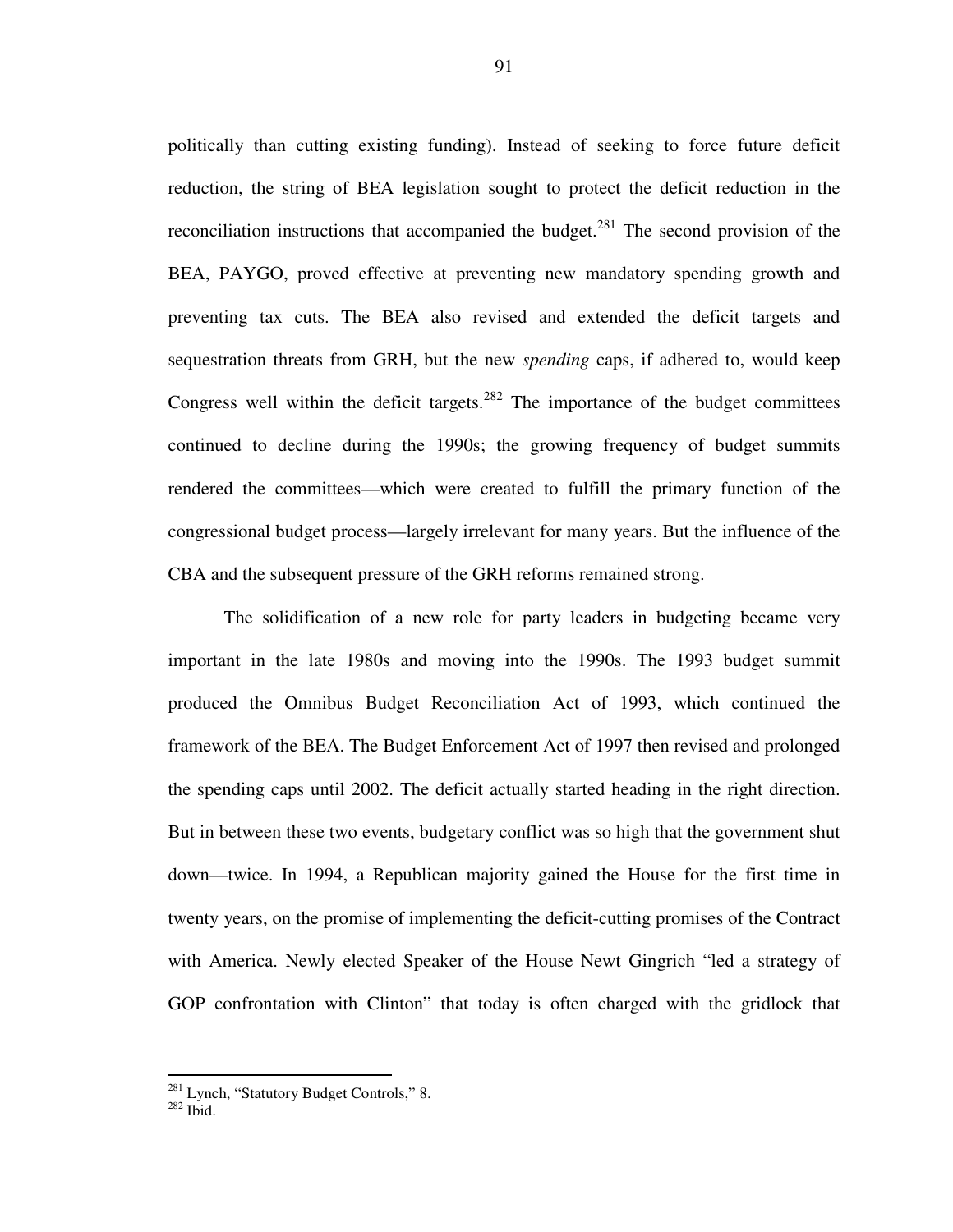characterized the 1990s to the extent that it led to a government shutdown.<sup>283</sup> But the legislation was brazen and politically infeasible, and by virtue of signing a "contract," the new lawmakers had bound themselves to stick to its terms. Partisanship feeds back into the budget process and jams up the gears. The real problem arose when the GOP demanded extensive entitlement and other non-defense cuts in the 1996 budget. The president clearly retained importance in budgeting because of his power to veto spending bills. Congress, which lacked the majority needed to override a veto, had little hope of moving forward without some presidential support. A continuing resolution kept government running for a while, but it expired without a replacement bill in November 1995, and the government shut down for five days. The Republican leadership had a zealous rank and file and many new members who were energized by the party's new majority status. The leadership could not back down on its demands. Another continuing resolution passed, but government shut down again for roughly three weeks over the New Year. The deal that resulted from talks during that shutdown has largely been deemed a Democratic win (primarily a win for Clinton) politically, as the public largely blamed Republicans for the impasse. But Republicans were a force in Congress again, and their issues were on the table.

Fiscal year 1998 experienced the first budget surplus in three decades. Despite the reputation that the decade gained for stalemate and growing partisanship, it has also gained a reputation for leading towards the deficit surpluses of 1998 to 2001. Supporters of both Speaker Gingrich and President Clinton have been quick to claim that the

<sup>283</sup> John F. Harris and Eric Pianin, "Bipartisanship Reigns at Budget Signing," *Washington Post*, August 6, 1997, http://www.washingtonpost.com/wp-srv/politics/special/budget/stories/080697.htm (accessed March 29, 2013).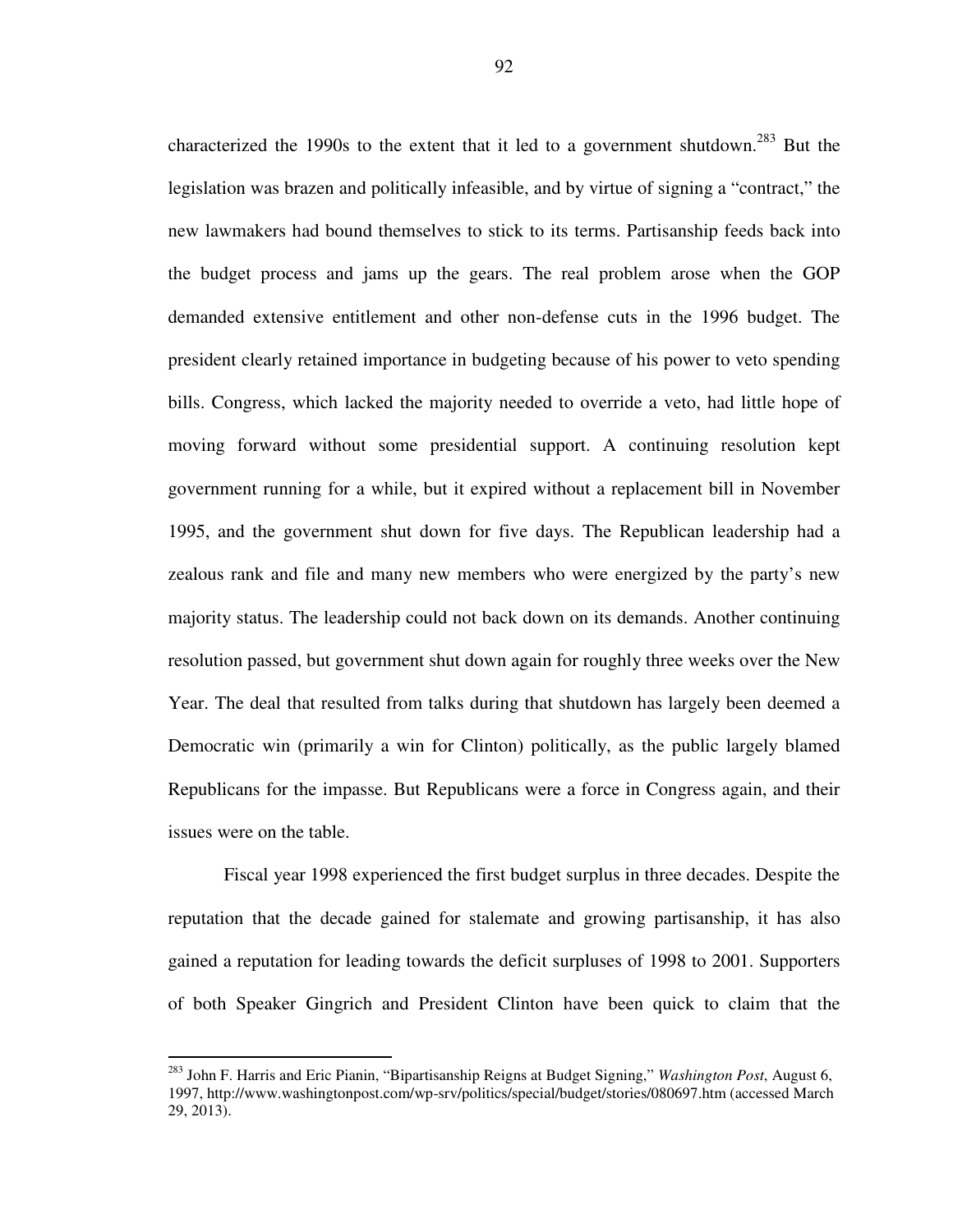Balanced Budget and Taxpayer Relief Act of 1997 deserves the credit. It was a deal that happened in a high-stress environment under divided government, yes, but it depended on discretionary reforms and a booming economy while leaving the tough issues—namely, entitlements—for another generation to solve. One of the primary goals of the architects of the CBA was to put mandatory spending in conversation with the rest of the budget and establish sustainable priorities; it had only managed to place them in conflict. Ippolito argues that the surpluses proved the effectiveness of reconciliation as a tool to grease the slides of political budgetary friction.<sup>284</sup> LeLoup credits the effectiveness of spending caps in the BEA as enforcement mechanisms—as opposed to the failure of deficit targets under GRH. But Pitney pointed out in an interview that rapid economic growth characterized the 1990s and argues that the dot com bubble and the end of the Cold War were the more likely causes of rising revenues and falling deficits.<sup>285</sup> The continued growth of party polarization during this time of deficit reduction suggests that the economy was more the cause than some grand political bargain or success. In a time of purported inter-party cooperation, from 1991 to 2001, party unity grew by 22.75 points, accounting for nearly 29.7 percent of the increase in overall party unity from 1974 to 2010.<sup>286</sup> So, roughly 29.7 percent of party unity growth occurred during 27.8 percent of the timescale, indicating that party polarization sped up, if anything, during this period.<sup>287</sup> Further, FY1999 and FY 2002—two of the four years that experienced a budget surplus—are also two of the six fiscal years from FY1999 to FY2012 that did not

<sup>284</sup> Ippolito, *Why Budgets Matter*, 242.

<sup>&</sup>lt;sup>285</sup> John J. Pitney, Roy P. Crocker Professor of American Politics at Claremont McKenna College, interview by Anna Eames, Claremont, California, March 29, 2013.

<sup>&</sup>lt;sup>286</sup> "Table 5-10 Party Unity in Congressional Voting, 1954–2010 (percent)."

<sup>287</sup> Ibid.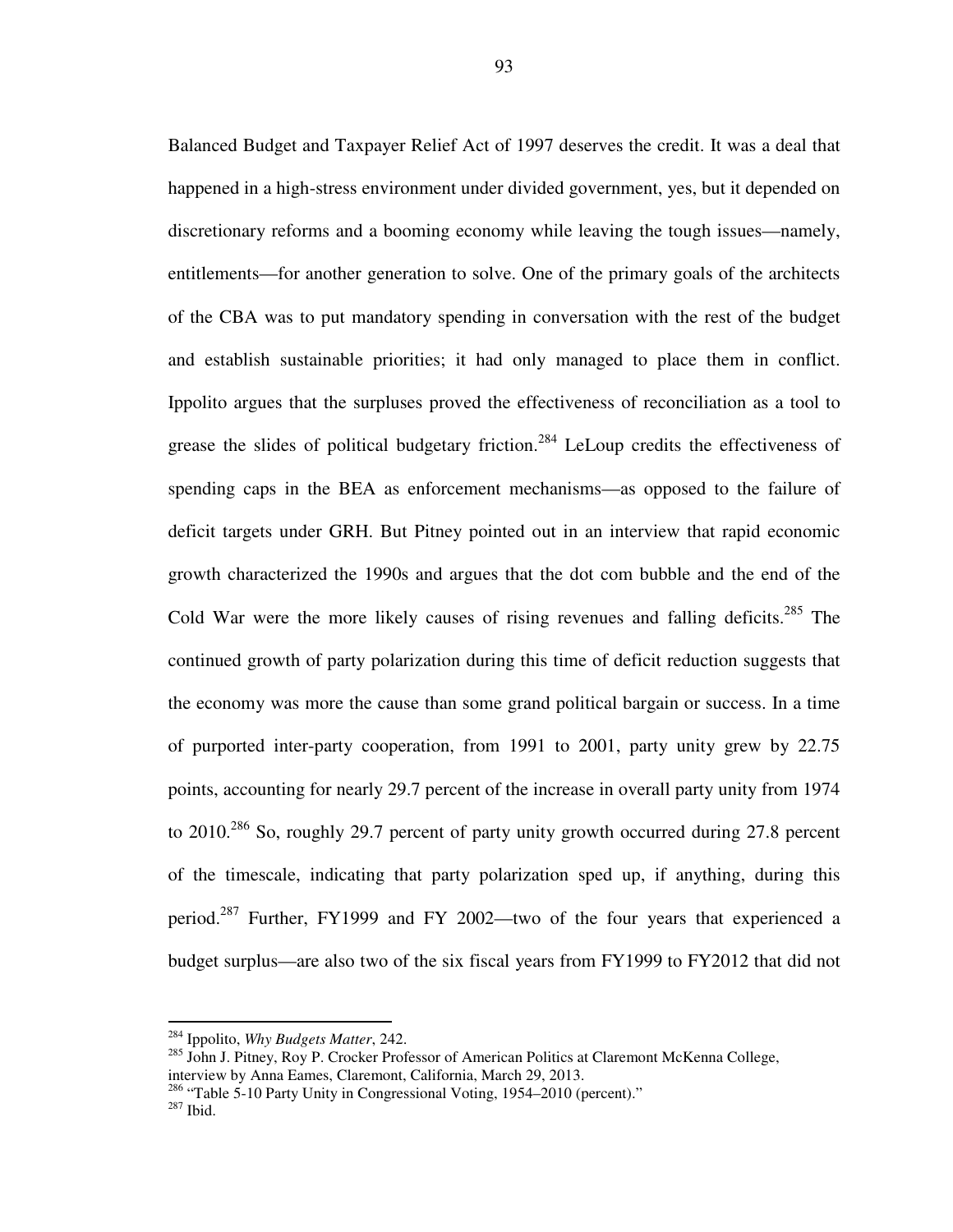see a budget resolution. In 1998, while in talks over the FY1999 budget, the chambers (both Republican-controlled) could not reconcile due to institutional differences that changed the nature of the proposed budgets in each chamber. The House was able to pass a more extreme proposal that adhered to the Contract with America because the lower chamber is built to execute the will of the majority, while the Senate had to accommodate more liberal views.<sup>288</sup> All history leading up this point has suggested that lack of resources creates conflict. That is what makes budgeting contentious; it is a fight over scarce resources. So the growth of resources, like we saw in the 1990s, should have partially alleviated that conflict, all else equal. Perhaps polarization had already taken such a hold at this point that the ideological sorting was largely complete, and contention over the deficit did not need to exist in order for two solidified political parties to have difficulty reconciling comprehensive budgeting desires.

Starting in 1999, Congress began experiencing increasing difficulty passing a budget resolution. For the FY1999, FY2003, FY2005, and FY2007 budgets, each chamber reached an agreement but could not reconcile with the other.<sup>289</sup> For FY2011 and FY2012, the budgets did not reach the conference stage.<sup>290</sup> The increasing difficulty of complying with the requirement of a comprehensive legislative budget corresponds well with increasing partisanship. It is easy to see that partisanship contributes to the breakdown of the budget process, but the relationship goes the other way as well: the harder it is for the parties to reconcile each year, the more the comprehensive budget

<sup>288</sup> U.S. Congress, House, *Concurrent Resolution on the Budget for Fiscal Year 1999 – Hon. Constance A. Morella (Extention of Remarks)*, 105th Cong., 1st Sess., *Congressional Record*, (June 4, 1998), http://thomas.loc.gov/cgi-bin/query/z?r105:E05JN8-217:/ (accessed April 27, 2013).

<sup>&</sup>lt;sup>289</sup> Heniff and Murray, "Congressional Budget Resolutions: Historical Information," 9-10. <sup>290</sup> Ibid.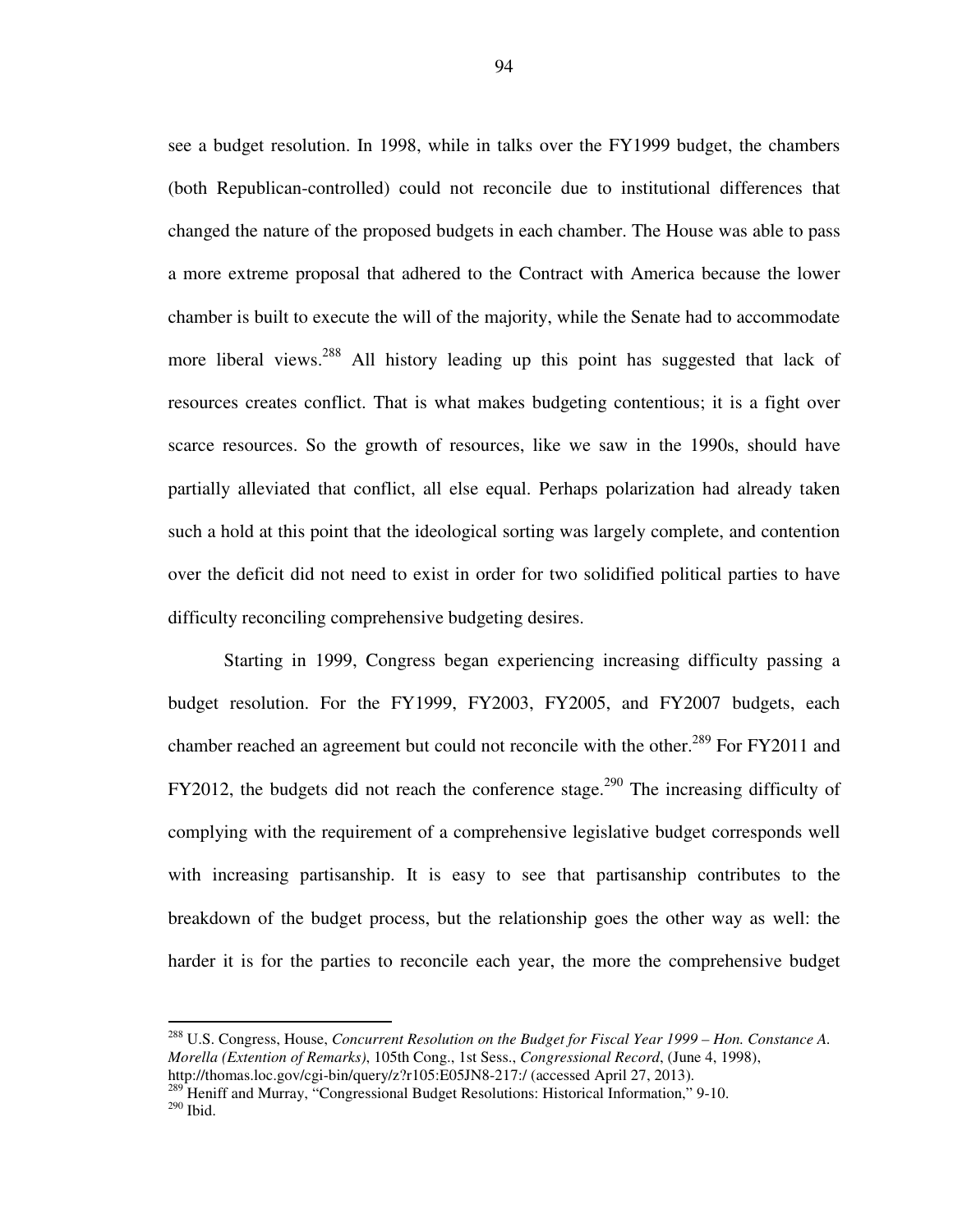becomes a procedural relic that worked temporarily in a certain set of circumstances for a specific purpose. Kettl asked: "Why can't the president produce a budget that is not declared 'dead on arrival' immediately on its release?"<sup>291</sup> In divided government, the president's budget resolution is useful only insomuch as it is a rhetorical tool for partisan competition. (Keep in mind that Kettl wrote those words in 2003, before the 2010 midterms, before the debt ceiling standoff, and before the fiscal cliff crisis; he would be even more perplexed today.)

### **III. CONTEMPORARY BUDGETING PRACTICES**

The surpluses of the late 1990s did not last long. Many factors, including defense spending in Iraq and Afghanistan, rising entitlement spending, and the Economic Growth and Tax Relief Reconciliation Act of 2001 (better known as the "Bush tax cuts") have been cited as deficit-driving forces in the early 2000s. Recession and stimulus spending were additional driving forces in the latter half of the decade. The 2010 midterm elections brought in a new, young class of reform-minded Republicans as the national discussion centered on the budget once again. In talks over the 2011 debt ceiling crisis, top congressional party leaders and the president agreed on the largely procedural BCA as a set of mechanisms to work towards deficit control. The BCA took a page out of the Congress's first attempt at comprehensive budgeting in the Legislative Reorganization Act of 1948, which created a committee with representation from both chambers and varied areas of expertise within the realm of budget-related issues. The BCA created the Joint Committee on Deficit Reduction, a higher-profile, higher-pressure version of the

j

<sup>291</sup> Kettl, *Deficit Politics*, 2-3.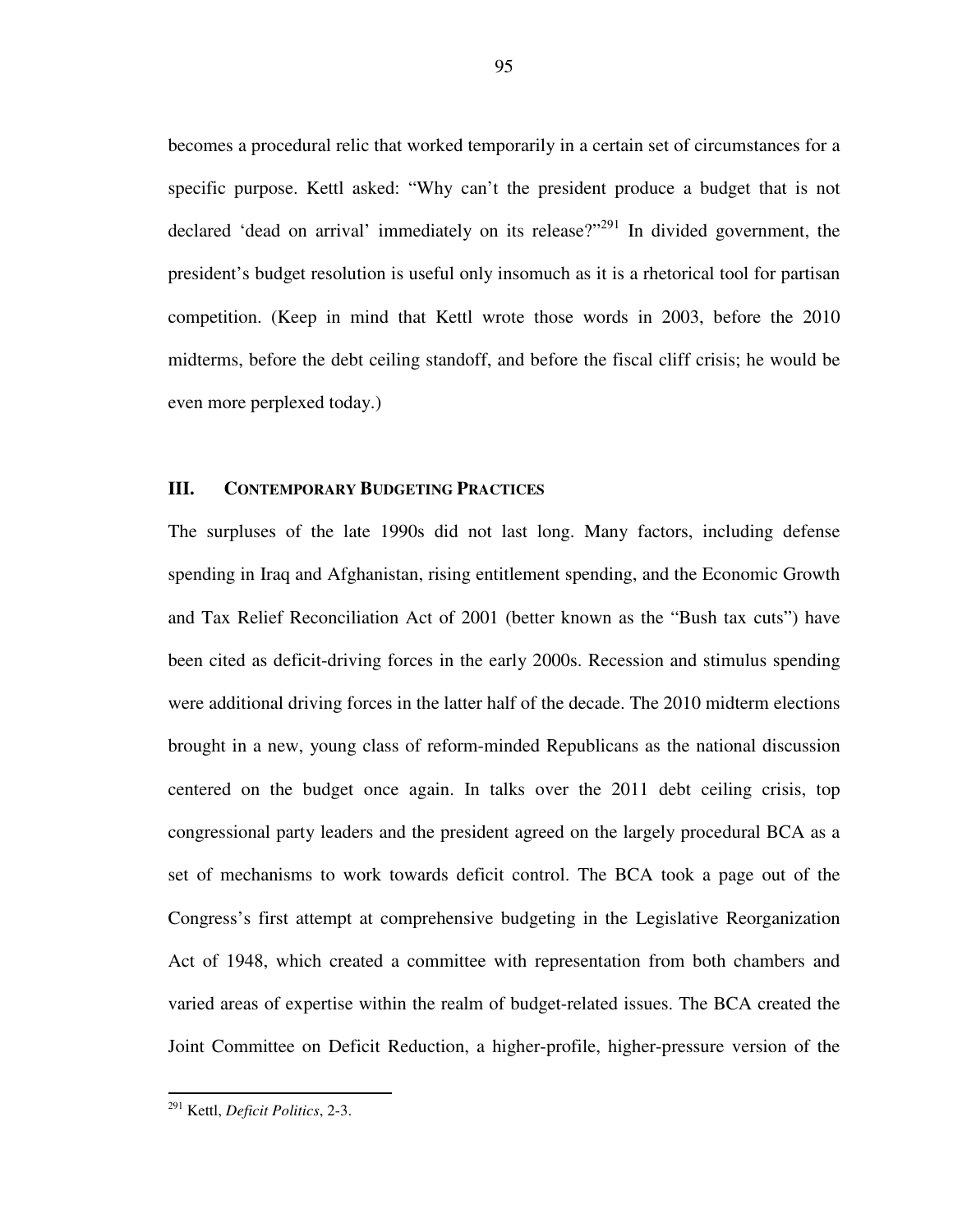budget committees, failed to reach a deal, and Congress ultimately failed to meet the deficit-reduction targets by the deadline. Congress forestalled sequestration for two months and then allowed it to go into effect. The BCA was another example of how added rigidity and controls in the budget process only add to polarization while failing to create results because the threat (sequestration) is not sufficiently motivating. Reforms such as the BCA are especially damaging because they signal a desire for control on the part of Congress and then fail to follow through, forcing both parties to avert blame and adding to public disillusionment about the institution, particularly the party with which they do not identify. The core component of the BCA, the BEA, and GRH was comprehensive budgeting—the BEA the least so. All sought comprehensive solutions with various added controls, and the more polarized Congress gets, the more divisive that concept will be.

In recent years, the Democrat-dominated Senate has chosen not to pass a budget because the Democrats deemed it politically imprudent, and the Republican-dominated House has passed budgets knowing they would be "dead on arrival" both in the Senate and on the President Obama's desk. Congress has always found meeting the annual budget schedule trying, but the past three years have seen heightened gridlock. In the earlier years of the new process, the budget committee met its requirement every year. Congress had only completely missed a budget resolution six years out of 37 as of April 2013, but all six fell in the last fourteen budgets, with increasing frequency: fiscal years 1999, 2003, 2005, 2007, 2011, and 2012. Still, Congress has passed the concurrent resolution by the deadline only six times (the deadline is April 15 now, but it was May 15 until the passage of the 1985 Balanced Budget Act), showing that producing the budget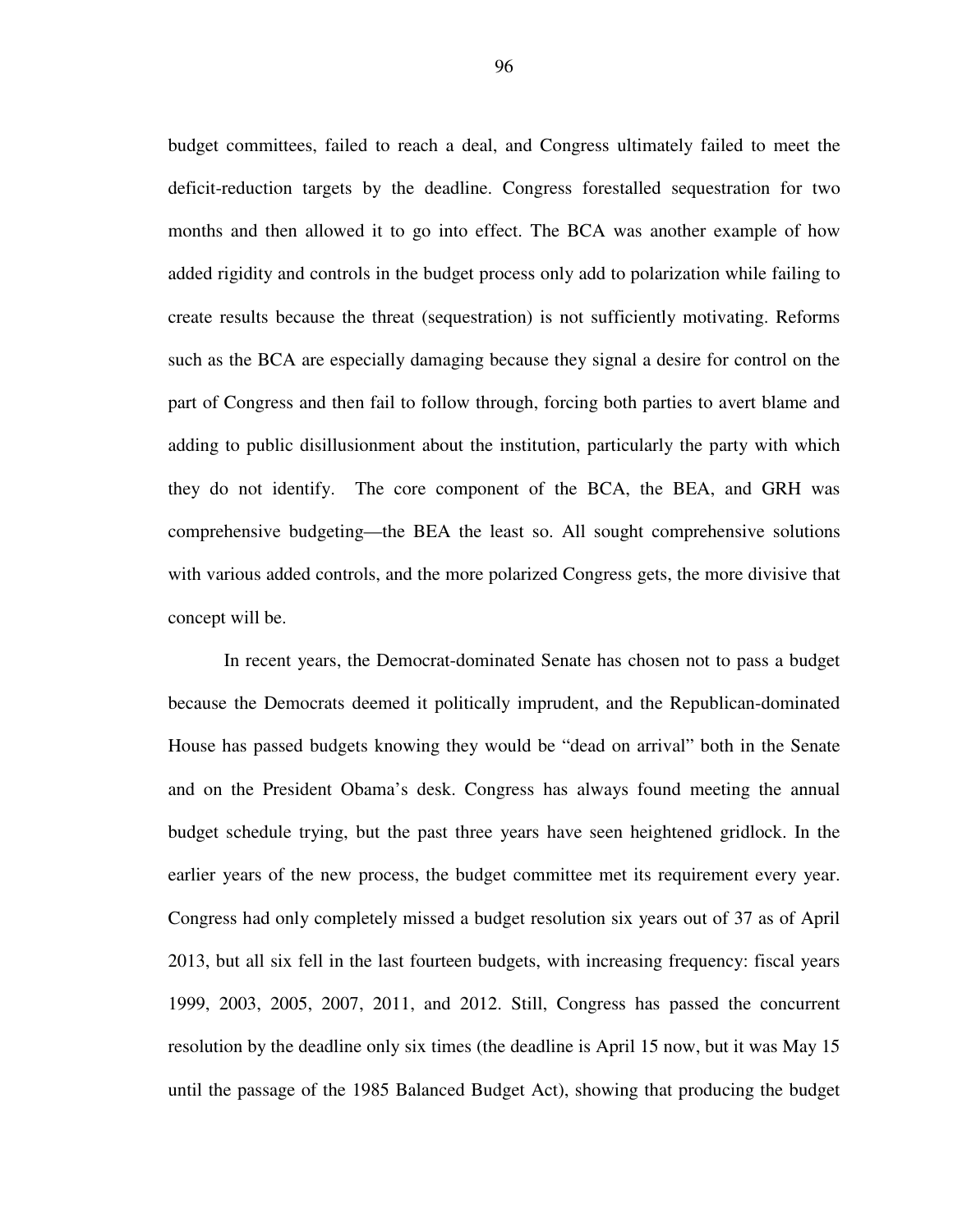proposal was never an *easy* task. In the early 2000s, right after a short period of surpluses, defense spending, mandatory spending, and the Bush tax cuts combined to make deficits a bigger problem than ever. During these years of unprecedented deficits, from 2002 to 2012, that Congress failed to pass a budget resolution every other year. As the 1990s revealed, shrinking deficits do not ease partisanship; but more recent history suggests that climbing deficits certainly increase party conflict. Deficits are higher than ever, and Congress and the president have barely escaped government shutdown a handful of times.

The breakdown of the budget process has reverted the process back to an increasingly ad hoc process, thrown together with continuing resolutions, omnibus bills, and temporary committees. When Ellwood uses the term "ad hoc budgeting," he is referring to the pre-1974 disjointed, uncoordinated decision making that characterized in congressional budgeting. His opinion is that the pre-1974 budget process was an effective way to budget, as it did not force choices on one option or another. Kettl applies the term "ad hoc" to the modern budget process, with a very different meaning. Today (and going back to the 1980s, not long after the passage of the CBA) budgeting is again happening on an unpredictable schedule. A handful of power brokers make ad hoc decisions in conjunction with the president rather than in the halls of Congress with the input of each individual member and the pressures of each individual's separate constituency. The process today is ad hoc in the sense that Congress does not follow "predictable procedures set by a regular calendar"—but the process is still comprehensive in the sense that any negotiation or deal is conducted with the whole government in mind.<sup>292</sup>

<sup>292</sup> Kettl, *Deficit Politics*, 154.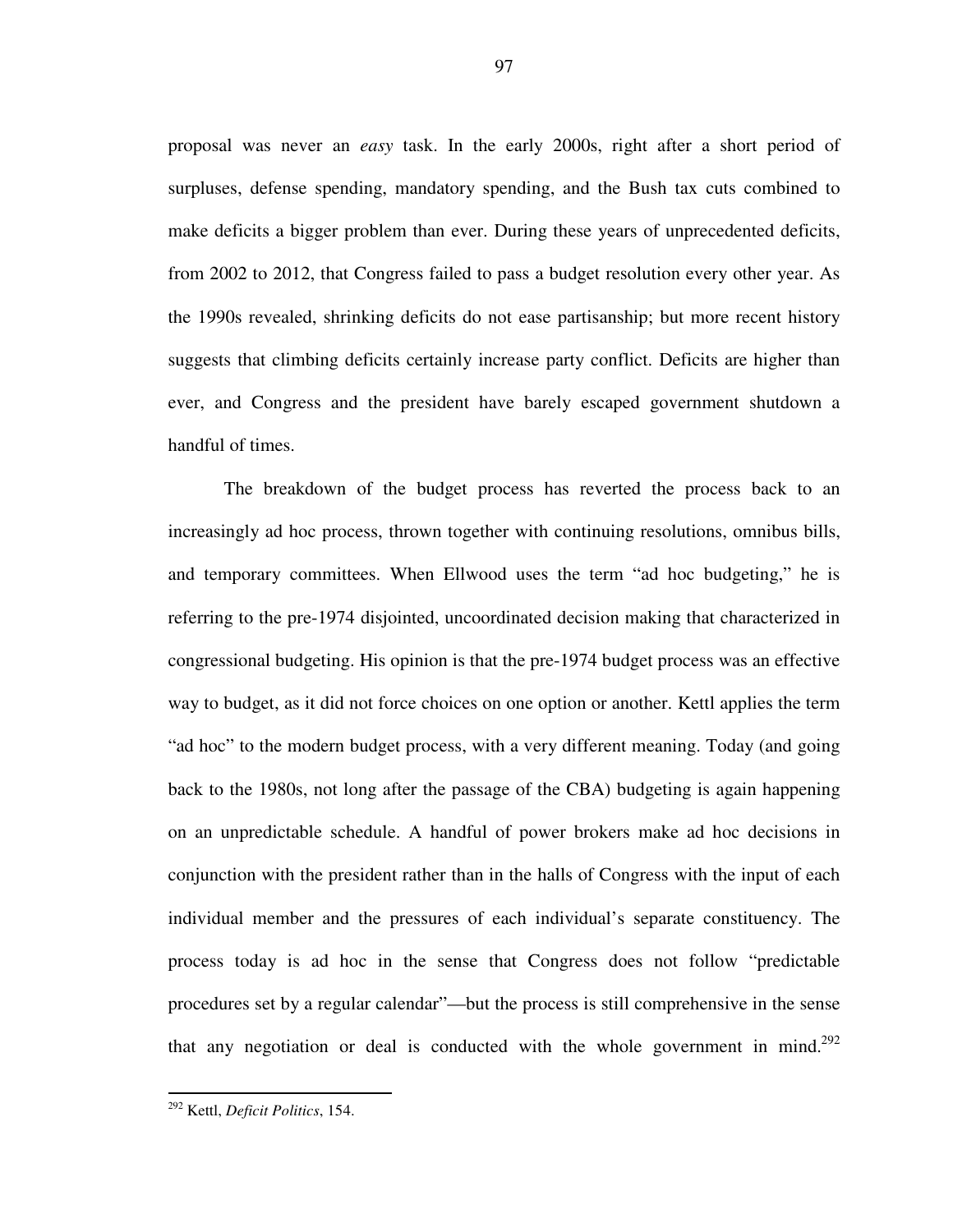Although the process is unpredictable, Congress is still dealing in comprehensive budgeting, and, what is more, it is dealing in comprehensive budgeting with powerful congressional leadership. Furthermore, Congress finds itself in a political environment that is hyper-focused on deficits, with interest groups that are hyper-aware that their programs are on the chopping block. Entitlements are consuming a larger and larger portion of the federal budget and leaving less and less for discretionary programs, and a strong countermovement against any tax increases has risen in the past three to four years. The new budget process has helped to make special interests more important.<sup>293</sup> That development, as Olson said, makes the nation ungovernable.<sup>294</sup> In a budget process that does not follow a strict timeline, powerful and well-connected lobbies are more capable of exerting influence than those without connections.<sup>295</sup> This is a form of public participation, but it is "even more dominated than usual by those with an inside access to the process" because of the rise of *comprehensive* ad hoc budgeting.<sup>296</sup>

The clearly delineated annual budget process has broken down into budget summits and closed-door sessions. Kettl describes the phenomenon: "With authorizations made for longer periods, appropriations covering less of the budget, and budget resolutions rendered meaningless by last-minute summits, congressional budgeting is scarcely a textbook example of an ordered process. The result has been growing power for congressional leaders in hammering out the agreements."<sup>297</sup> Budgeting today does not

 $^{293}$  Ibid.

<sup>294</sup> Rauch, "Demosclerosis."

<sup>295</sup> Kettl, *Deficit Politics*, 154.

<sup>296</sup> Ibid.

<sup>297</sup> Kettl, *Deficit Politics*, 147.

<sup>&</sup>quot;For Democratic leaders who have tended to control both houses of Congress, this means standing up to the White House, which has tended to be under Republican control. It also means negotiating carefully with Republican leaders, since the Democrats can rarely deliver the votes of all of their party members. For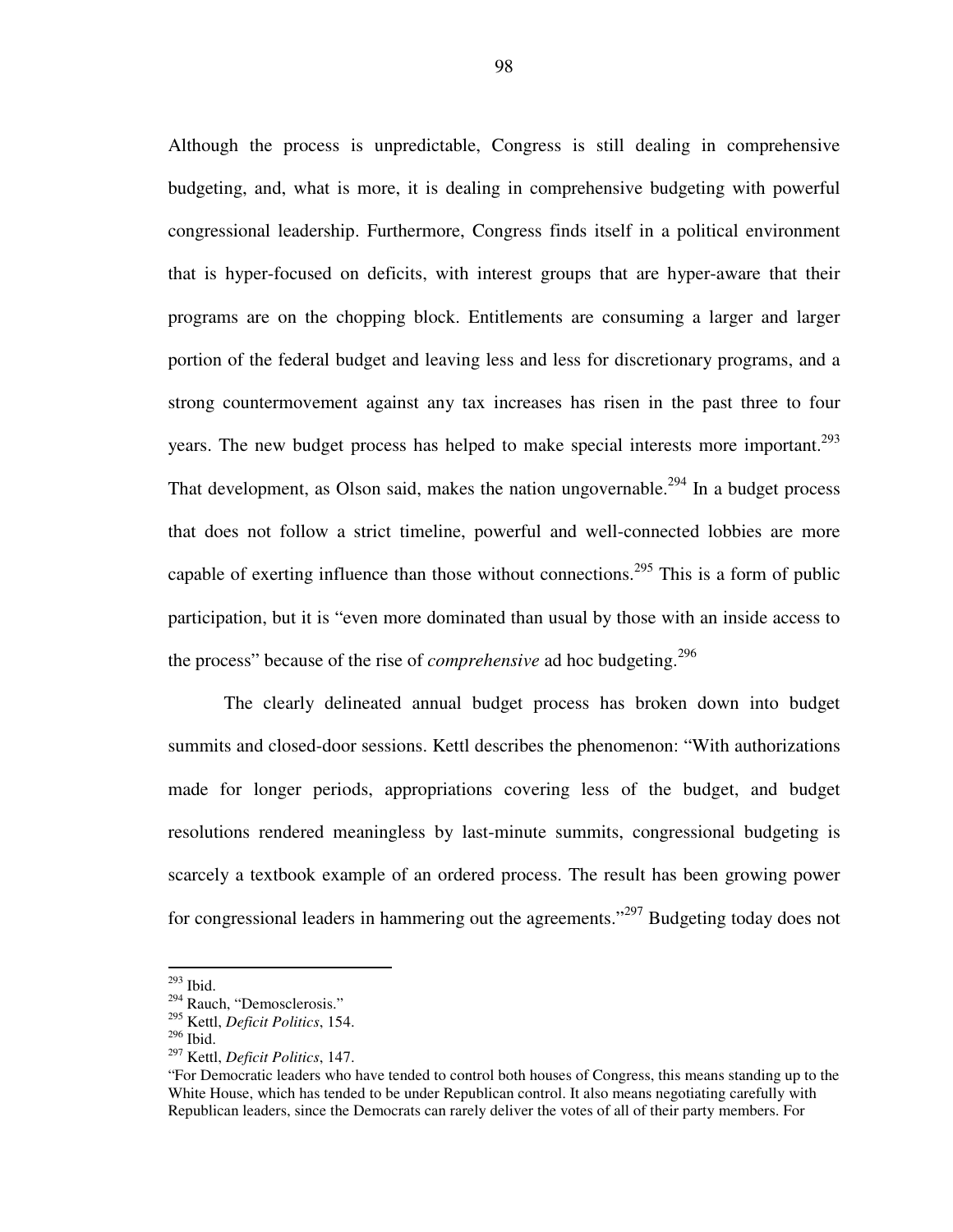sound very different from lawmaking on the rest of Capitol Hill. In *Unorthodox Lawmaking*, Barbara Sinclair argued that federal lawmaking is increasingly relying on summits and grand bargains rather than on the traditional bottom-up model of lawmaking through introduction, committee assignment, mark-up, etc.<sup>298</sup> She explains how the "Textbook Congress" was the point at which lawmaking began to transform into a new "unorthodox" style of lawmaking. The same is true for budgeting—perhaps on an even grander scale than authorization legislation. Doing anything in American politics is inherently a disjointed and multifaceted process; the Founders created three branches, two chambers of Congress, and multiple members per state within each chamber so that the interests of all Americans would be both represented and checked. Further, budgeting is an even more disjointed process, as it must address and prioritize the needs and desires of every element of government. Budgeting in American government cannot be streamlined; it cannot accommodate comprehensive review, and comprehensive budgeting cannot survive in a bottom-up fashion for long. By instituting a budget process that is wholly contingent upon internal discipline, Congress created a budget process that does not fit the institution—and then built on it.

The House Budget Committee is regaining its position as a budgetary leader, but it uses the budget resolution as a rhetorical tool for launching the majority party's agenda, producing budgets that are politically infeasible in the upper chamber. In an interview the day House Budget Committee Chairman Paul Ryan's 2014 budget came out, congressional scholar John Makin called the fundamentally opposed budgets of Ryan and

j

Republican leaders, this means working with the White House to establish a unified party position, embarrassing the Democrats when possible, yet treading carefully to avoid appearing obstructionist."

<sup>298</sup> Barbara Sinclair, *Unorthodox Lawmaking: New Legislative Processes in the U.S. Congress*, (Washington, D.C.: CQ Press, 2012).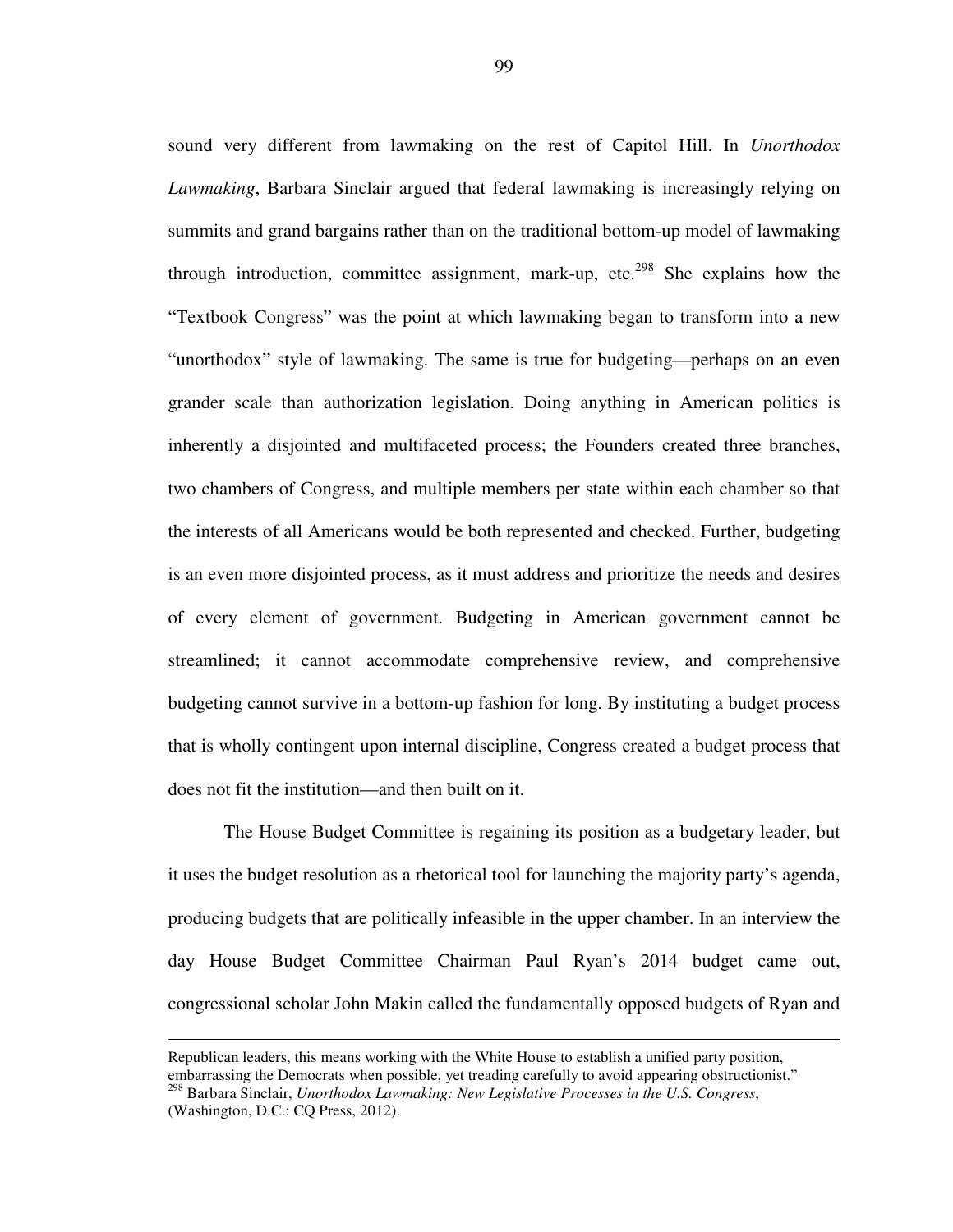the president the "opening salvos" of the next year's budget fight.<sup>299</sup> After watching budget proposals for 25 years, Makin says he only looks at them in order to gauge where each side is starting negotiations for the year.<sup>300</sup> Despite the development of the budget resolution into a party tool, the CBA has a valid place in American politics. If not for the CBA, budgetary power may never have returned to its rightful place, and if not for the many factors that caused party polarization, the U.S. might still be seeking "clarity" in its political system. Regardless of opinions on the pros and cons of these developments, the explanation of party polarization in American politics is incomplete without an understanding of comprehensive budgeting.

j

<sup>&</sup>lt;sup>299</sup> John H. Makin, "Makin: Ryan budget a starting position for negotiation," American Enterprise Institute, March 12, 2013, http://www.aei.org/media/economics/fiscal-policy/federal-budget/makin-ryan-budget-astarting-position-for-negotiation/ (accessed April 28, 2013).  $300$  Ibid.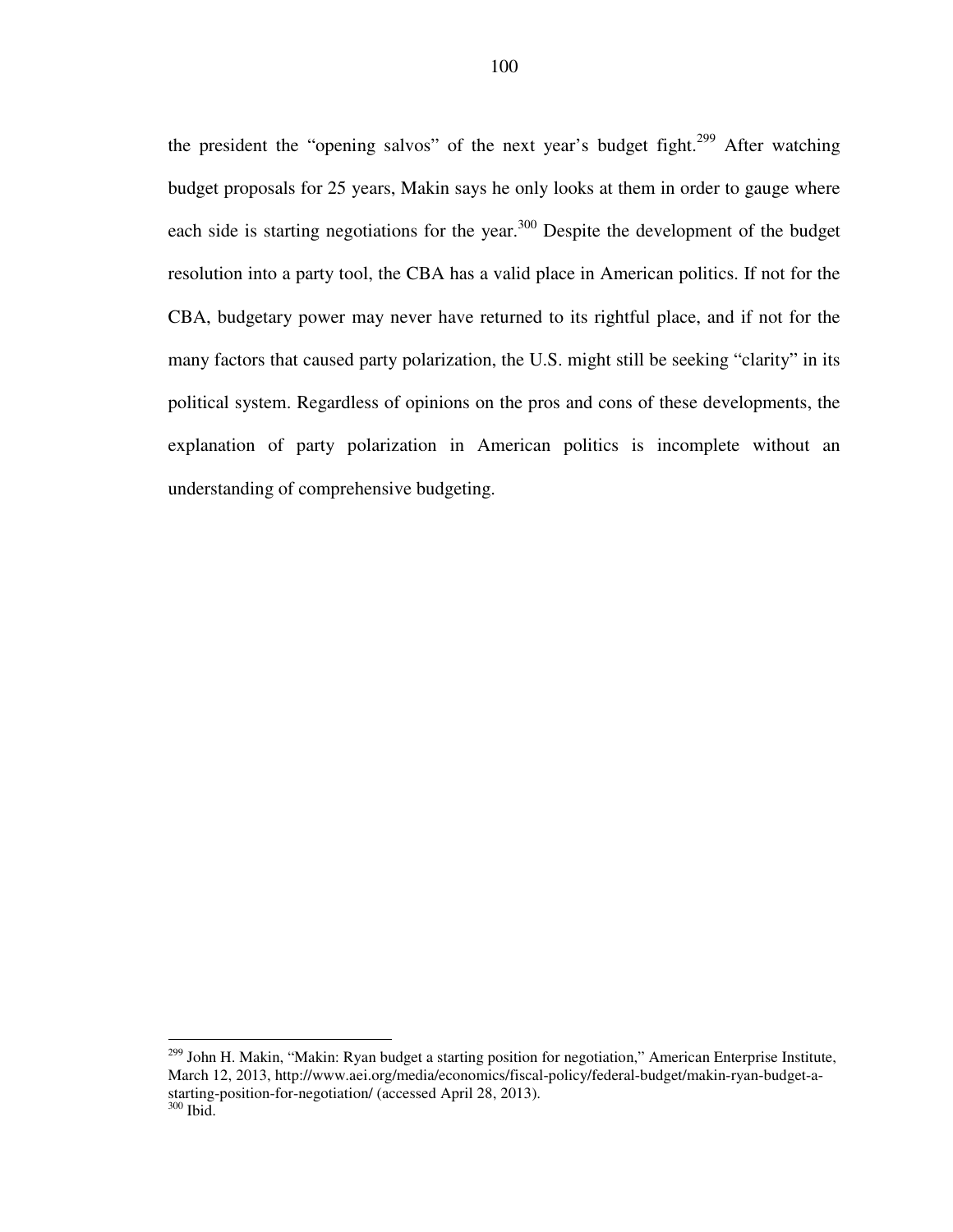## **6 CONCLUSION**

*"The budget is…more than a story of decision making. It is a unique window into the very core of American democracy." – Donald F. Kettl* 

Partisanship and deficits characterize American political life today. The federal budget process is not wholly responsible for either phenomenon, but it guides interaction between the two. The goals that it sets also establish public expectations, and the extent to which lawmakers comply with those goals has bearing over public faith in government. Partisanship is not all that matters to constructive political interaction, and deficits are not all that matter to good governance. Many budget and general political reforms focus their attention toward these two issues. But such reforms are misdirected.

 In a way, the CBA came the closest out of any of the reforms discussed in this study to shifting budgeting back to its constitutional place. But in doing so, it placed the weight of the largest budget conflicts in the nation's history on the shoulders of the branch least equipped to find solutions quickly. But that impediment to fast action is precisely why the Founders placed budgetary power in the legislature's hands. Fast action in budgeting would make for rapid changes in the size and scope of government with every change in government control. Insufficient deliberation might allow for bad policy. Deliberation on the full scope of government might have been a requisite of the congressional reclamation of budgetary power from the president in 1974. But at the same time, leadership's power rose, the incidence of divided government increased, social issues changed, mandatory spending grew, interest groups multiplied, and the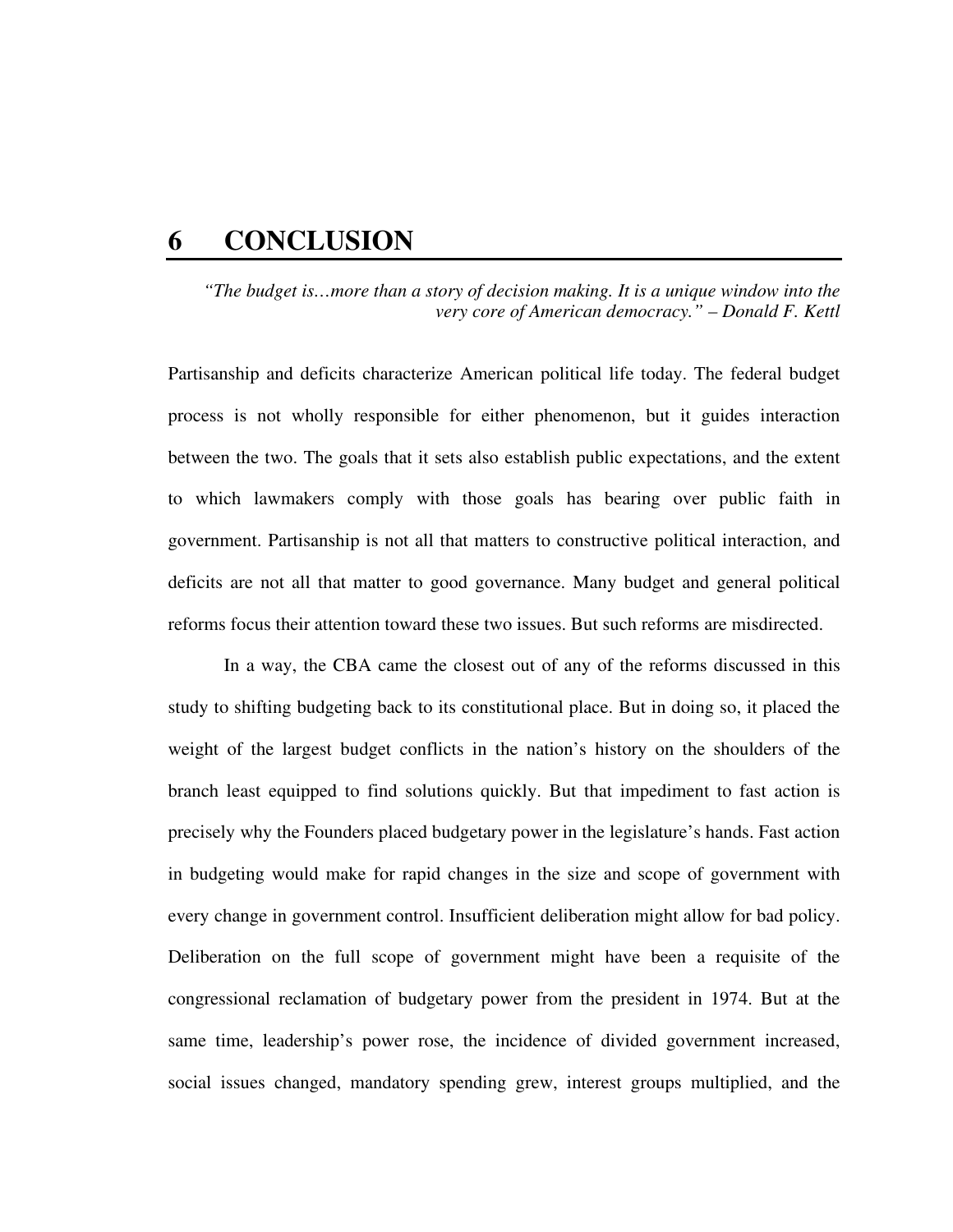availability of public information swelled. Comprehensive budgeting quickly became a divisive annual task in Congress. The dilemma is, if Congress were to relinquish budgetary power again, it is very possible that a branch built to function hierarchically and rapidly would resume precedence over budgeting at the precise moment when the nation is most in need of deep contemplation of its priorities.

 The negatives of party polarization are well documented. A certain degree of friction is arguably a positive thing because it helps ensure that lawmakers and voters continue thinking about the perennial question of the role of government. Two-party gridlock, on the other hand, presses pause on forward movement, allowing pressure to mount and leaving decisions unmade. But that very pressure can push the system past gridlock, likely producing a better, more lasting policy outcome than a swift decision would have produced. A handful of budget scholars, including Schick and LeLoup, have reached the conclusion that the rising political pressures associated with deficits and gridlock will eventually compel compromise or the triumph of one party over the other. In a strange cycle of interaction, budget concerns—the very force that has so often created conflict—will likely help the American governmental system surmount conflict.

But that analysis is unsatisfying to a broader audience—especially to a public that is understandably disillusioned with Congress. So, the discussion of future reform remains important. The three general camps of opinions on budget process reform are, 1) budget reforms are meaningless without strong leadership and political will, 2) the view that Congress had tended to follow, that process can provide results in a polarized system, and 3) Fisher's view, that "a good process may not guarantee success, but it is a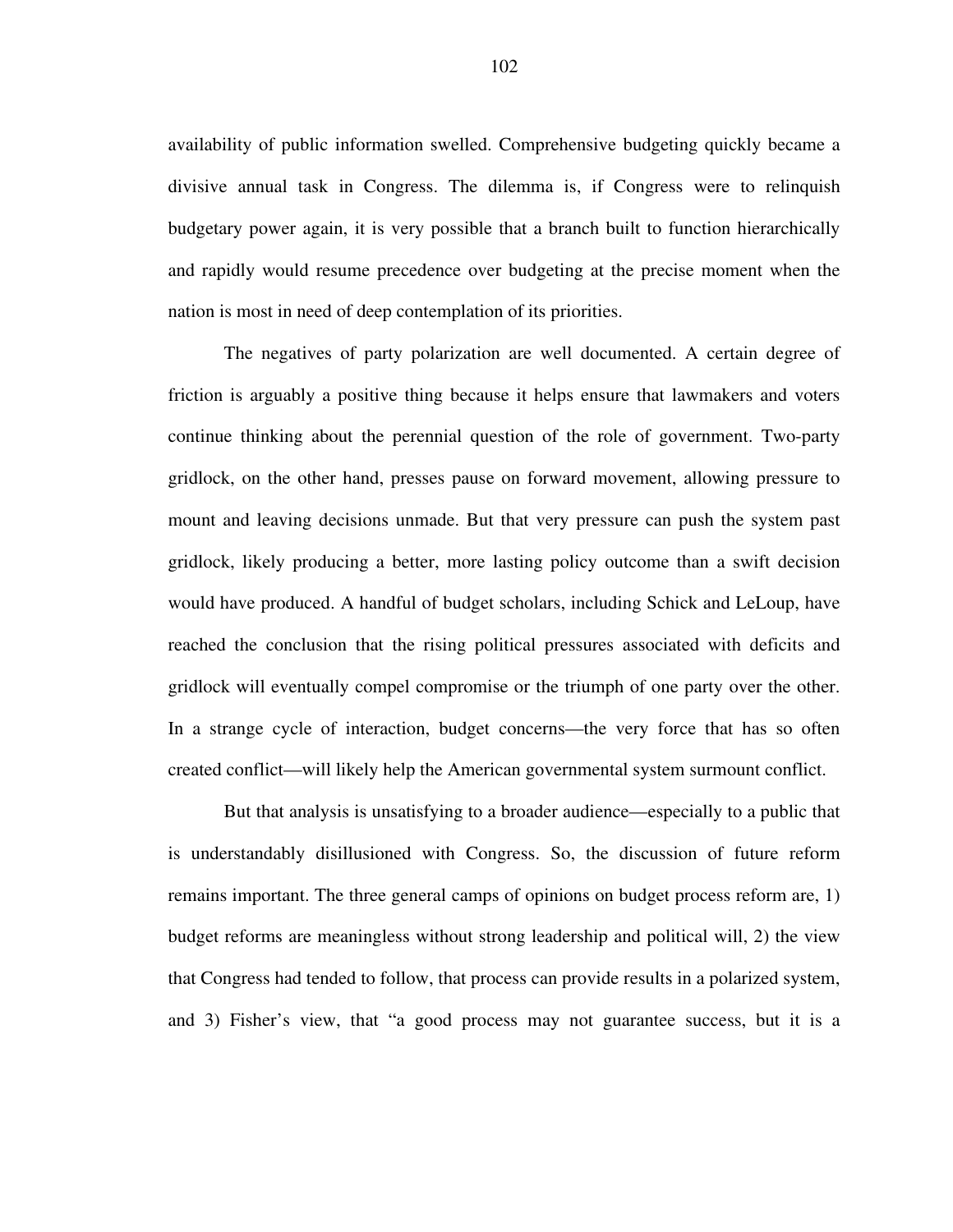prerequisite for acceptable results."<sup>301</sup> The first fits in with the conclusion that pressure will eventually force action; sufficient political will to make controversial choices cannot arise unless the consequences of *not* compromising exceed the consequences of giving up ground on the party agenda. But emphases on lawmakers' need to show leadership in the face of controversy tend to dismiss the difficult realities that members face in an electoral system. The second camp of opinions on budgetary reform represents the problem that this paper largely dealt with—the tendency of Congress to try to control itself, to no avail. The third group is the most reasonable and is largely a good guiding principle in the abstract. But Fisher's conclusion with this guiding principle is that Congress should return budgetary power to the president. Fisher argues that a budget process in which the President presents budget aggregates to Congress and Congress acts within those numbers, maintaining the ability to shuffle spending priorities, would play to the strengths of both branches and improve budgeting practice in contrast to today's environment in which Congress views the president's budget as "dead on arrival." Not only would Congress today refuse to adhere to such a process, but moving in this direction would return the process to the dilemma that the Founders gave Congress the power of the purse for a reason.

Seeking budget process reform is problematic for the same reason that budgeting is problematic for Congress: there is no clear definition of success, no stated goal. Is the goal to enact the will of the majority? Is it ensuring that the budget is balanced? Is it seeking long-term good governance? If so, what constitutes good governance? These are questions that are both unanswerable and widely disputed.

j

<sup>&</sup>lt;sup>301</sup> Fisher, "Federal Budget Doldrums," 693.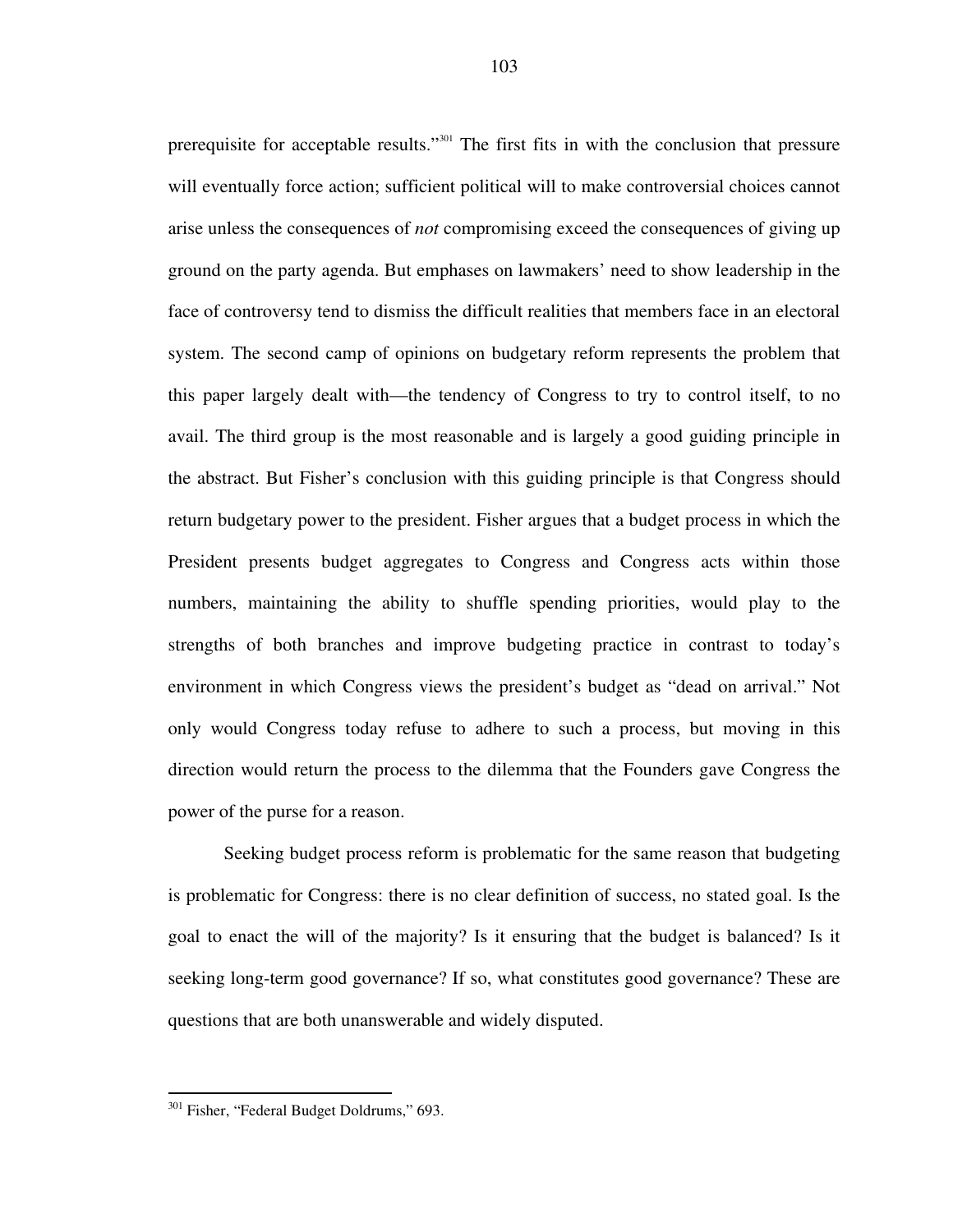But the situation is not hopeless, as we can attempt to draw on past budgeting experiences and apply them to an understanding of the current political environment. Recall political scientist Sarah Binder's commentary that "pears don't unripen." The analysis that current polarized conditions are permanent takes a somewhat insular view; the history of political parties in America has involved far more than two lines, and hyperpolarized conditions have existed before only to be broken down and reorganized. But the current system does not have time to wait for a new political realignment, as the contemporary party lines will not likely undergo a major shift for quite some time. If the current ideologically polarized environment is here to stay, at least for a while, even the best process and the best leaders would not be able to reconcile the fundamental conflict between the two veins of thought in American government. If polarization is somewhat permanent, then any attempt at budget process reform should keep that reality in mind. Such reforms should shift away from comprehensive budgeting, as counterintuitive as that seems, in order to lower the threshold at which pressure might force decision making. Congress needs more "space for maneuvering" without having to cede power to the president. Further, Congress needs to be able to address the driving forces of the deficit, most importantly Medicare and Social Security; the remainder of the budget, for the time being, is a distraction that impedes decision making on the most pressing issues. Therefore, a forum for discussing reforming entitlements to sustainable structures (focusing only on how to make entitlements sustainable, not on their relationship to the overall budget) might help Congress take a step towards a solution without the political consequences of a whole-of-government approach.

Unfortunately, the vast majority of reform proposals on the table right now are largely superficial. Lengthening the budgeting period to biennial budgeting would give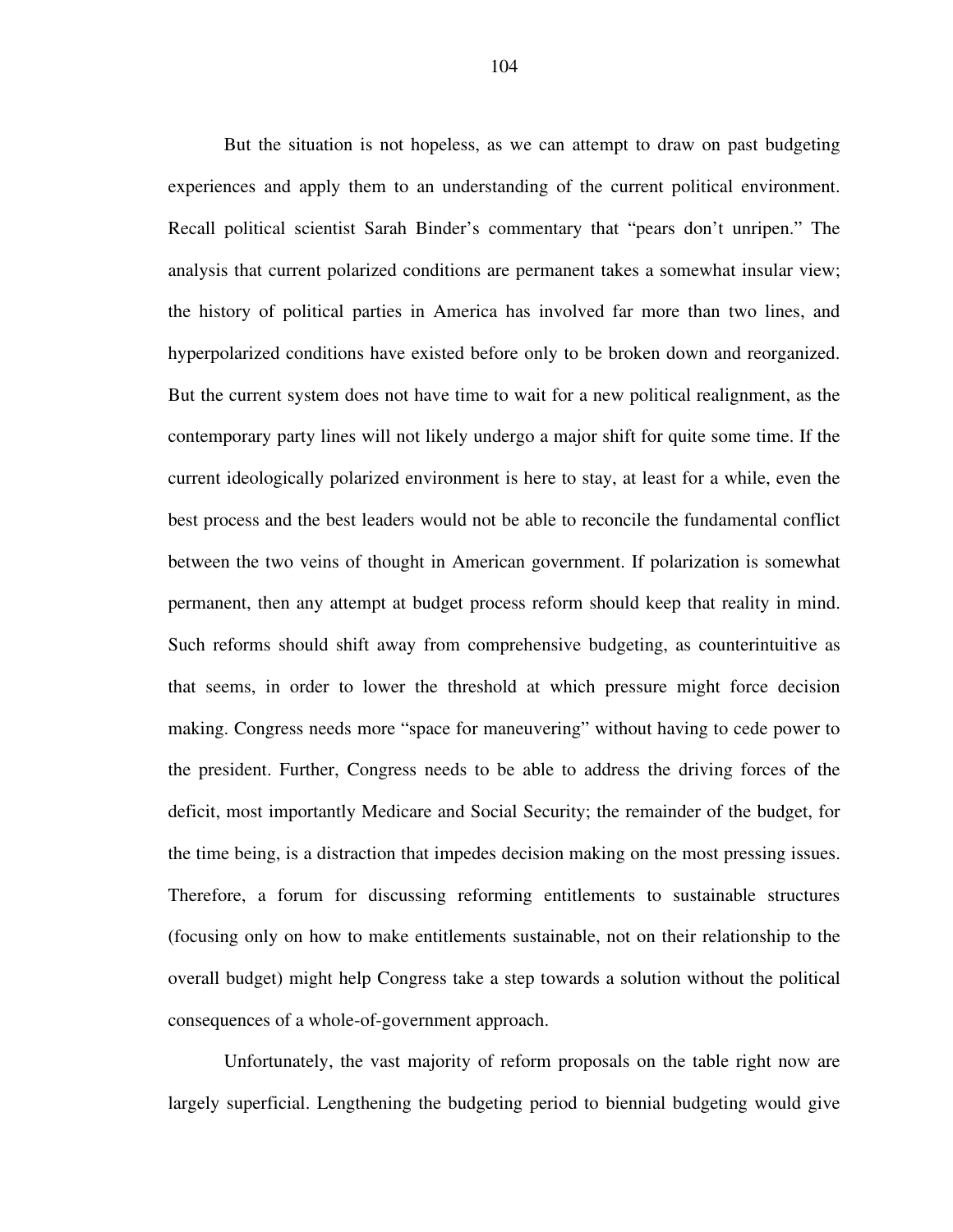Congress more time, but Congress showed with its inability to comply with the BCA in a year and a half that more time does not help solve partisan differences. A balanced budget amendment would fail to establish relative spending priorities, potentially increasing conflict. Providing the president with a line item veto, whereby he could recommend that specific budget lines be sent back to Congress for an up or down vote, would not solve the driving forces of the debt. Future research might be well served to explore reforms that provide Congress with tools—such as reconciliation—rather than restricting Congress's options. Also, future research into reconciliation itself with regard to partisanship might be useful because reconciliation is simultaneously a tool for party warfare and a mechanism for producing real policy results. But perhaps the most important area for future research is the relationship between the executive and the post-1974 comprehensive budget process. Specifically, studying the ways in which different presidents have interacted with the new budget process in relation to partisan politics would help provide a more complete understanding of how comprehensive budgeting fits into the over political system.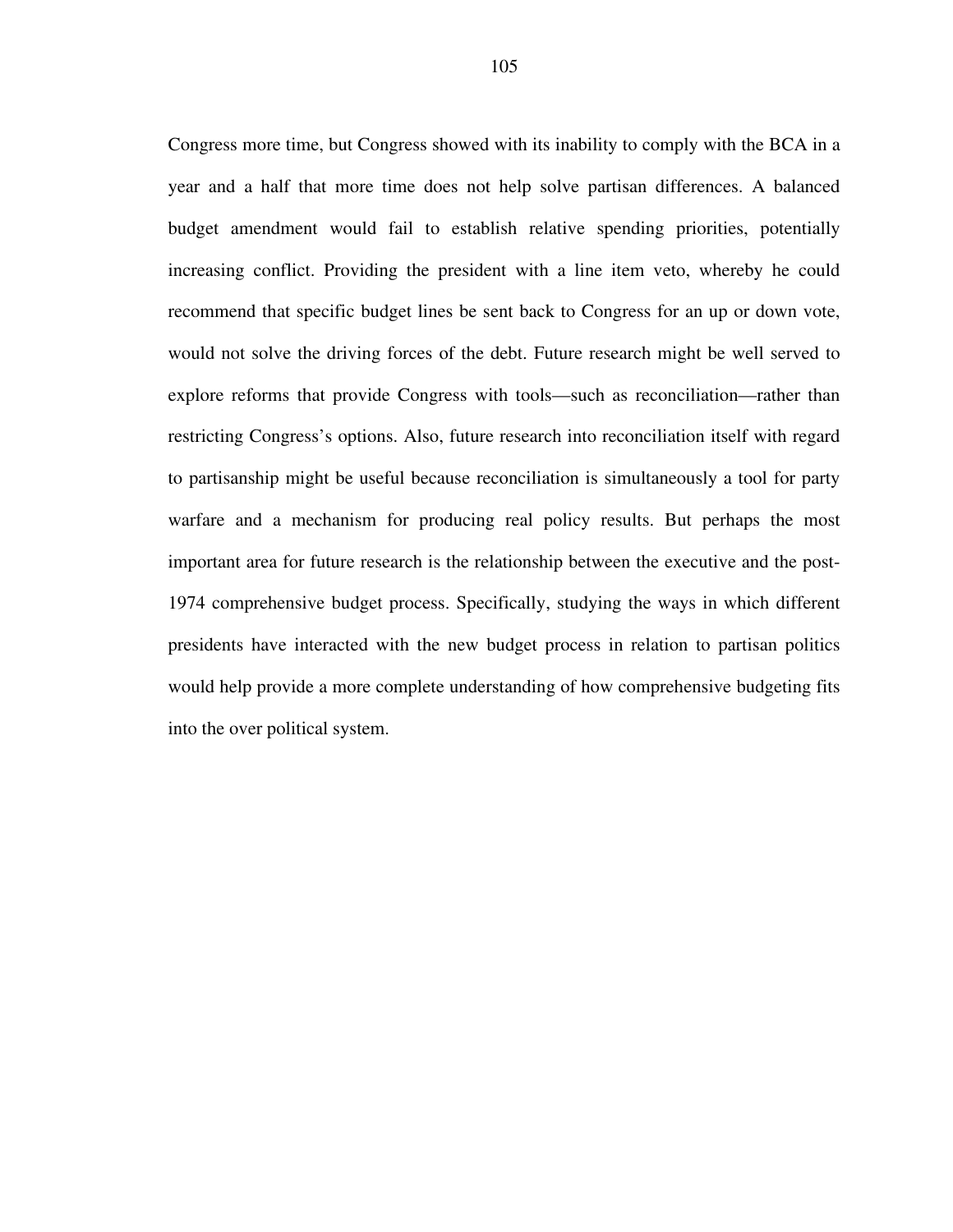## Bibliography

- "A Concise History of the House of Representatives Committee on Appropriations." 111th Cong., 2nd. Sess. (December 2010), http://democrats.appropriations.house.gov/images/stories/pdf/House\_Approps\_Co ncise History.pdf (accessed March 28, 2013).
- "About the Budget Committee." Senate Budget Committee. http://www.budget.senate.gov/democratic/index.cfm/aboutcommittee (accessed April 20, 2013).
- "An Introduction to the Federal Budget Policy of 1985-1988." In *Congress and the Nation, 1985-1988*, vol. 7, 33. Washington, DC: CQ Press, 1989. http://library.cqpress.com/catn/catn85-10-8323-462741 (accessed March 7, 2013).
- "Appendix 4: The Federal Election Campaign Laws: A Short History." Federal Elections Commission. http://www.fec.gov/info/appfour.htm (accessed April 27, 2013).
- Bafumi, Joseph, "The Senate Budget Committee: The Impact of Polarization on Institutional Design," Congressional Fellows (January 2012): 161-167.
- Barone, Michael. "Not such a hot idea: Liberal and conservative parties." *The Washington Examiner*, April 16, 2013, http://washingtonexaminer.com/michaelbarone-not-such-a-hot-idea-liberal-and-conservative-parties/article/2527221 (accessed April 17, 2013).
- Bill Summary & Status. "Balanced Budget and Emergency Deficit Control Act of 1985." Thomas, http://thomas.loc.gov/cgibin/bdquery/z?d099:HJ00372:@@@L&summ2=m& (accessed March 7, 2013).
- Burks, Jonathan. Interview by Anna Eames. Telephone Interview. February 12, 2013.
- Congressional Budget and Impoundment Control Act of 1974, Pub.L. 93–344, 93rd Cong., 2nd. Sess. (July 12, 1974) http://www.gpo.gov/fdsys/pkg/CDOC-109sdoc24/html/CDOC-109sdoc24.htm (accessed April 23, 2013).
- Davis, Patricia A. et al., "Medicare Primer." Congressional Research Service, http://www.fas.org/sgp/crs/misc/R40425.pdf (accessed April 21, 2013).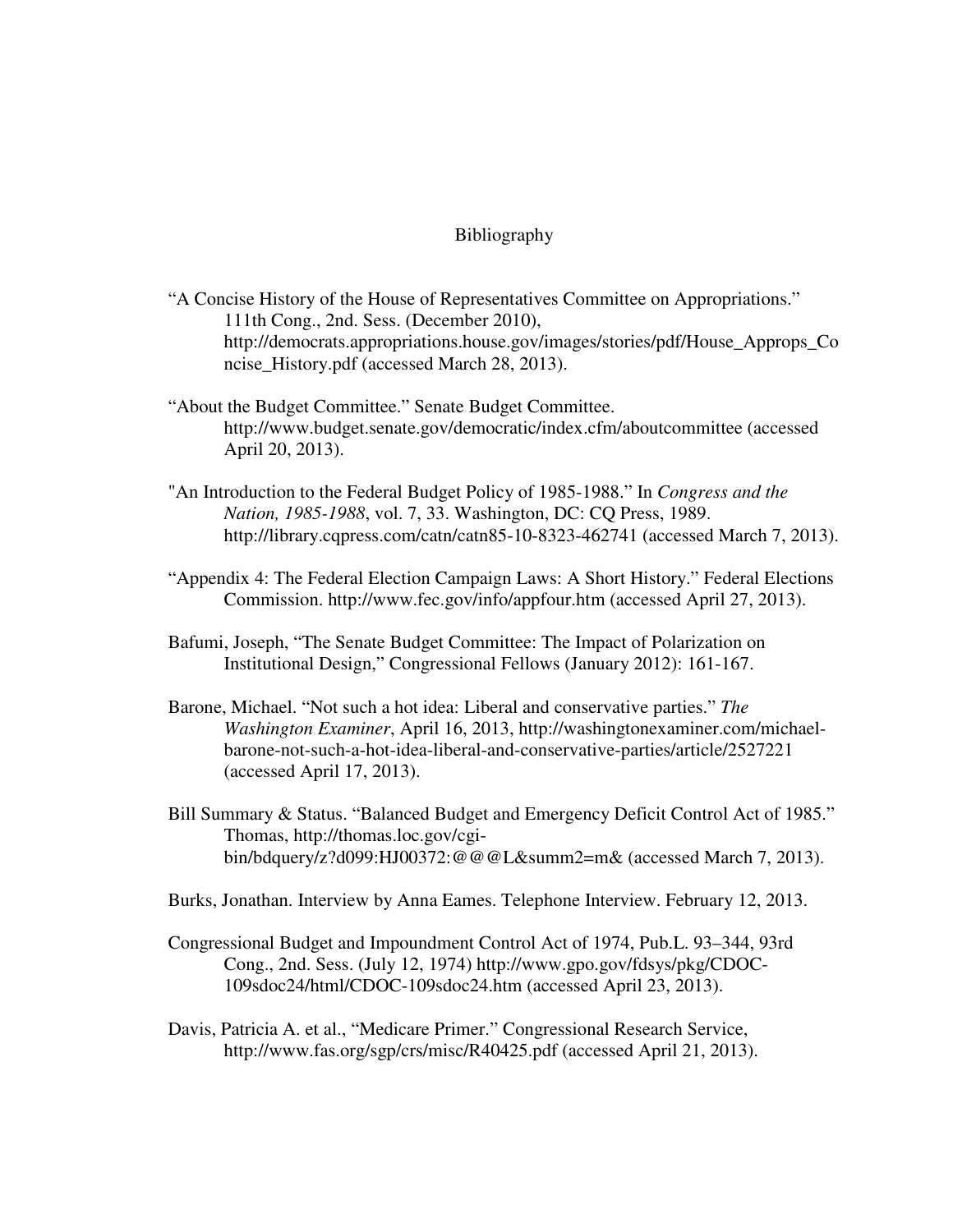- Ellwood, John W. "The Great Exception: The Congressional Budget Process in an Age of Decentralization." In *Congress Reconsidered, 3rd edition*, edited by Lawrence C. Dodd and Bruce Oppenheimer. Washington, D.C.: Congressional Quarterly, 1985.
- "Committee History." House of Representatives Committee on the Budget. http://budget.house.gov/about/committeehistory.htm (accessed April 20, 2013).
- "Congress Strives to Fill Leadership Vacuum," in *CQ Almanac 1974*, 30th ed., 3-29. Washington, DC: Congressional Quarterly, 1975. http://library.cqpress.com/cqalmanac/cqal74-1220781 (accessed February 10, 2013).
- Congress and the Nation. "The Federal Budget, 1989-1992 Legislative Overview." CQ Press Electronic Library, http://library.cqpress.com/catn/document.php?id=catn89-0000013470 (accessed March 7, 2013).
- "Congressional Budget." Government Printing Office. http://www.gpo.gov/fdsys/pkg/GPO-RIDDICK-1992/pdf/GPO-RIDDICK-1992- 34.pdf (accessed April 28, 2013).
- "Final Sequestration Report for Fiscal Year 1999." Congressional Budget Office, October 30, 1998, http://www.cbo.gov/sites/default/files/cbofiles/ftpdocs/10xx/doc1022/seq1098.pdf (accessed March 7, 2013).
- Fisher, Louis. "Federal Budget Doldrums: The Vacuum in Presidential Leadership." *Public Administration Review* 50, no. 6 (1990). http://www.jstor.org/stable/976984 (accessed April 12, 2013).
- Fix Blog, The. http://www.washingtonpost.com/blogs/the-fix/wp/2013/01/29/the-reasoncongress-wont-change-in-two-charts/ (accessed April 26, 2013).
- Forgette, Richard. "Redistricting Principles, Processes, and Incumbency Protection." Conference Papers, Midwestern Political Science Association, April 14, 2004.
- Friedman, John N. and Richard T. Holden. "The Rising Incumbent Reelection Rate: What's Gerrymandering Got to Do With It?" *Journal Of Politics* 71, no. 2 (April 2009): 593. (accessed February 25, 2013).
- "Gerald Ford." U.S. Senate. http://www.senate.gov/reference/Legislation/Vetoes/Presidents/FordG.pdf (accessed April 26, 2013).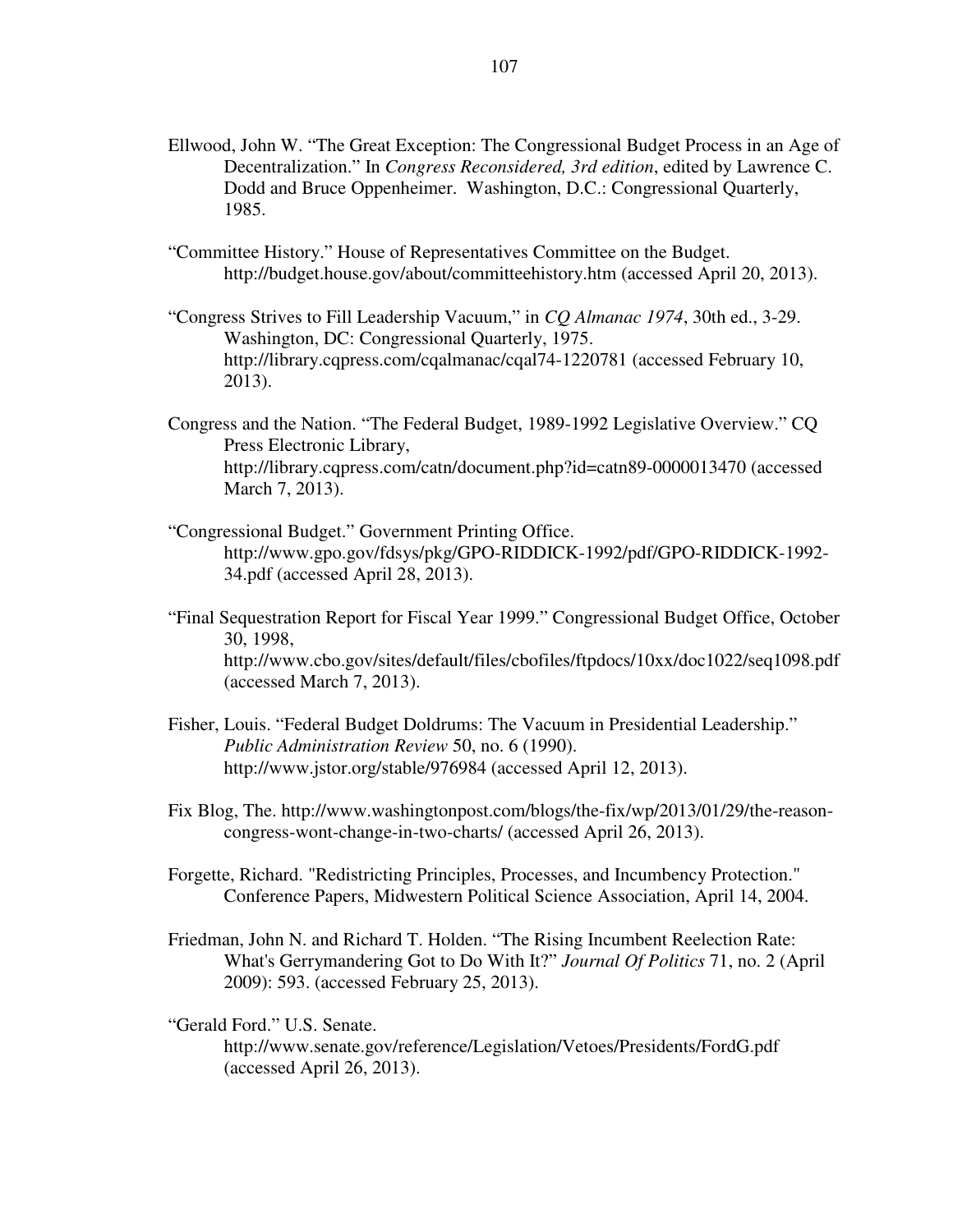- Harris, John F. and Eric Pianin. "Bipartisanship Reigns at Budget Signing." *Washington Post*, August 6, 1997, http://www.washingtonpost.com/wp srv/politics/special/budget/stories/080697.htm (accessed March 29, 2013).
- Haskell, John. *Congress in Context*. Boulder, CO: Westview Press, 2010.
- Haskell, John. Interview by Anna Eames. Phone Interview. March 1, 2013.
- Heniff Jr., Bill and Justin Murray. "Congressional Budget Resolutions: Historical Information." Congressional Research Service (2012), http://www.fas.org/sgp/crs/misc/RL30297.pdf (accessed April 26, 2013).
- Historical Tables. "Table 1.1—Summary of Receipts, Outlays, and Surpluses or Deficits (-): 1789–2018." The White House. http://www.whitehouse.gov/omb/budget/Historicals (accessed March 6, 2013).
- Historical Tables. "Table 8.1—Outlays by Budget Enforcement Category: 1962–2018." The White House, http://www.whitehouse.gov/omb/budget/Historicals (accessed March 6, 2013).
- Historical Tables. "Table 8.3—Percentage Distribution of Outlays by Budget Enforcement Act Category: 1962–2018." The White House. http://www.whitehouse.gov/omb/budget/Historicals (accessed March 6, 2013).
- "Inside Congress, 1973-1976 Overview." In Congress and the Nation, 1973-1976, vol. 4, 743. Washington, DC: CQ Press 1977. http://library.cqpress.com/congress/catn73-0000963020 (accessed February 10, 2013).
- Ippolito, Dennis S.. *Why Budgets Matter: Budget Policy and American Politics*. University Park: Pennsylvania State University Press, 2003.
- Joint Study Committee on Budget Control Interim Report. "Improving Congressional Control Over the Budgetary Outlay and Receipt Totals." In *Committee print, Improving Congressional Control Over the Budget: A Compendium of Materials 1973* (accessed April 11, 2013).
- Joyce, Philip. "Strengthening the Budget Committees: Institutional Reforms to Promote Fiscally Responsible Budgeting in Congress," The Pew Charitable Trusts (January 2011), http://www.pewtrusts.org/uploadedFiles/wwwpewtrustsorg/Reports/Economic\_M obility/Strengthening-Budget-Committees-Jan-2011.pdf (accessed April 25, 2013).Kettl, Donald F. *Deficit Politics: The Search for Balance in American Politics*. New York: Pearson Education, Inc., 2003.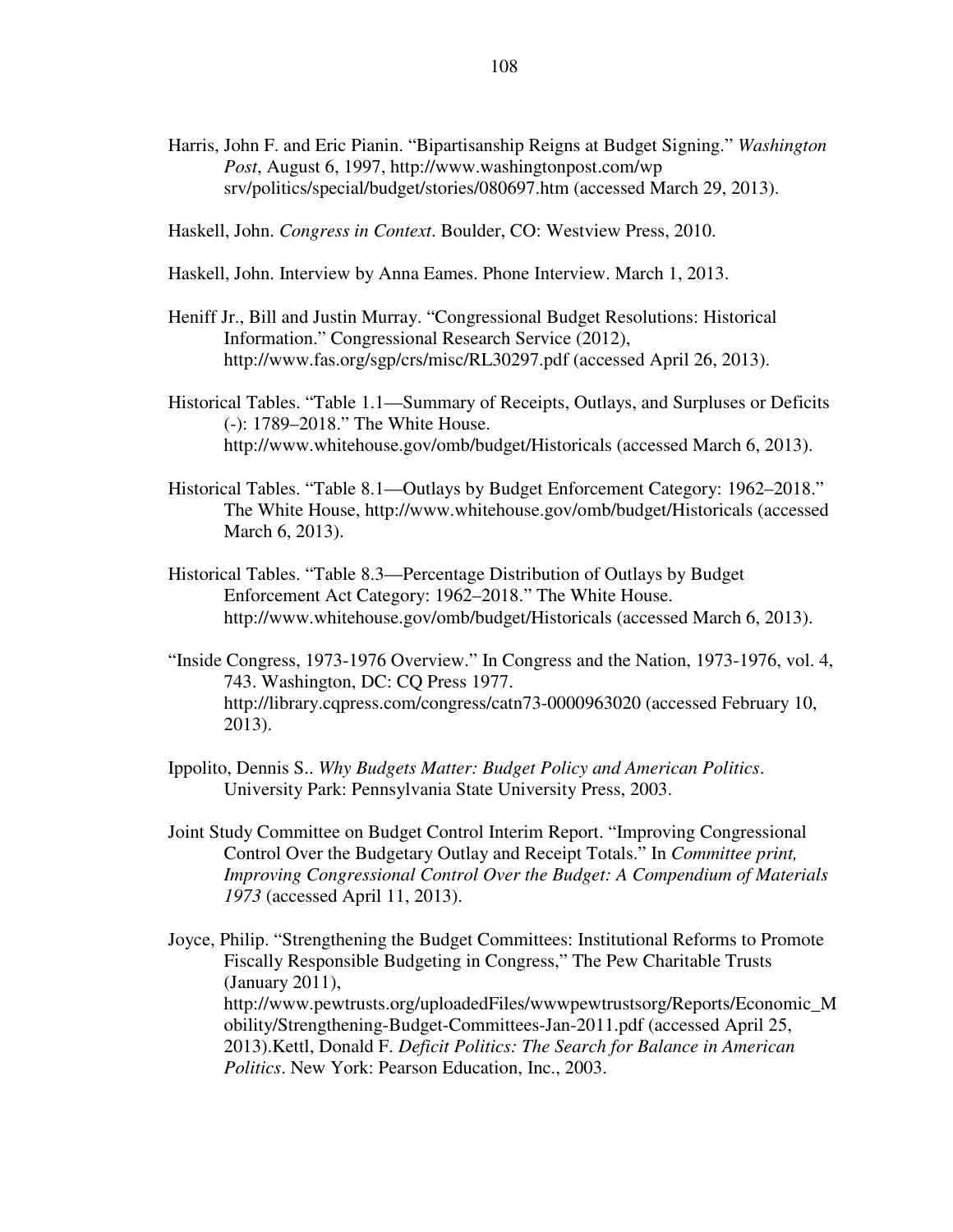- Key, V. O., and Alexander Heard. *Southern Politics in State and Nation*. New ed. Knoxville: University of Tennessee Press, 19841977.
- Klein, Ezra. "From 'Mad Men' to a Mad Congress." *Bloomberg*, April 12, 2013, http://www.bloomberg.com/news/2013-04-12/from-mad-men-to-a-madcongress.html (accessed April 17, 2013).
- Kogan, Richard. "How the Across-the-Board Cuts in the Budget Control Act Will Work." Center on Budget and Policy Priorities, April 27, 2012, http://www.cbpp.org/cms/?fa=view&id=3635 (accessed April 25, 2013).
- Ladewig, Jeffrey W. "Ideological Polarization and the Vanishing of Marginals: Retrospective Roll-Call Voting in the U.S. Congress." *Journal Of Politics* 72, no. 2 (2010): 499-512. (accessed February 25, 2013).
- LeLoup, Lance T.. *Parties, Rules, and the Evolution of Congressional Budgeting*. Columbus: Ohio State University Press, 2005.
- Levit, Mindy R. and Marc Labonte. "The Budget Control Act of 2011: The Effects on Spending and the Budget Deficit When the Automatic Spending Cuts Are Implemented." Congressional Research Service (2012), http://www.fas.org/sgp/crs/misc/R42506.pdf (accessed April 26, 2013).
- Lind, Michael. "Civil War by Other Means." *Foreign Affairs* 78, no. 5 (September 1999): 124. (accessed February 25, 2013).
- Lynch, Megan Suzanne. "Statutory Budget Controls in Effect Between 1985 and 2002." Congressional Research Service (2011), http://www.fas.org/sgp/crs/misc/R41901.pdf (accessed March 7, 2013), 1.
- Madison, James. "Federalist No. 58: Objection That The Number of Members Will Not Be Augmented as the Progress of Population Demands Considered." February 20, 1788. http://www.constitution.org/fed/federa58.htm (accessed April 28, 2013).
- Makin, John H. "Makin: Ryan budget a starting position for negotiation." American Enterprise Institute, March 12, 2013, http://www.aei.org/media/economics/fiscalpolicy/federal-budget/makin-ryan-budget-a-starting-position-for-negotiation/ (accessed April 28, 2013).
- Makin, John H., and Norman J. Ornstein. *Debt and Taxes: How America Got Into its Budget Mess and What to Do About It*. 1. ed. New York: Times Books, 1994.
- McCarty, Nolan, Keith T. Poole, and Howard Rosenthal. "Polarized America: The Dance of Ideology and Unequal Riches." MIT Press, 2006. http://voteview.com/polarizedamerica.asp (accessed March 25, 2013).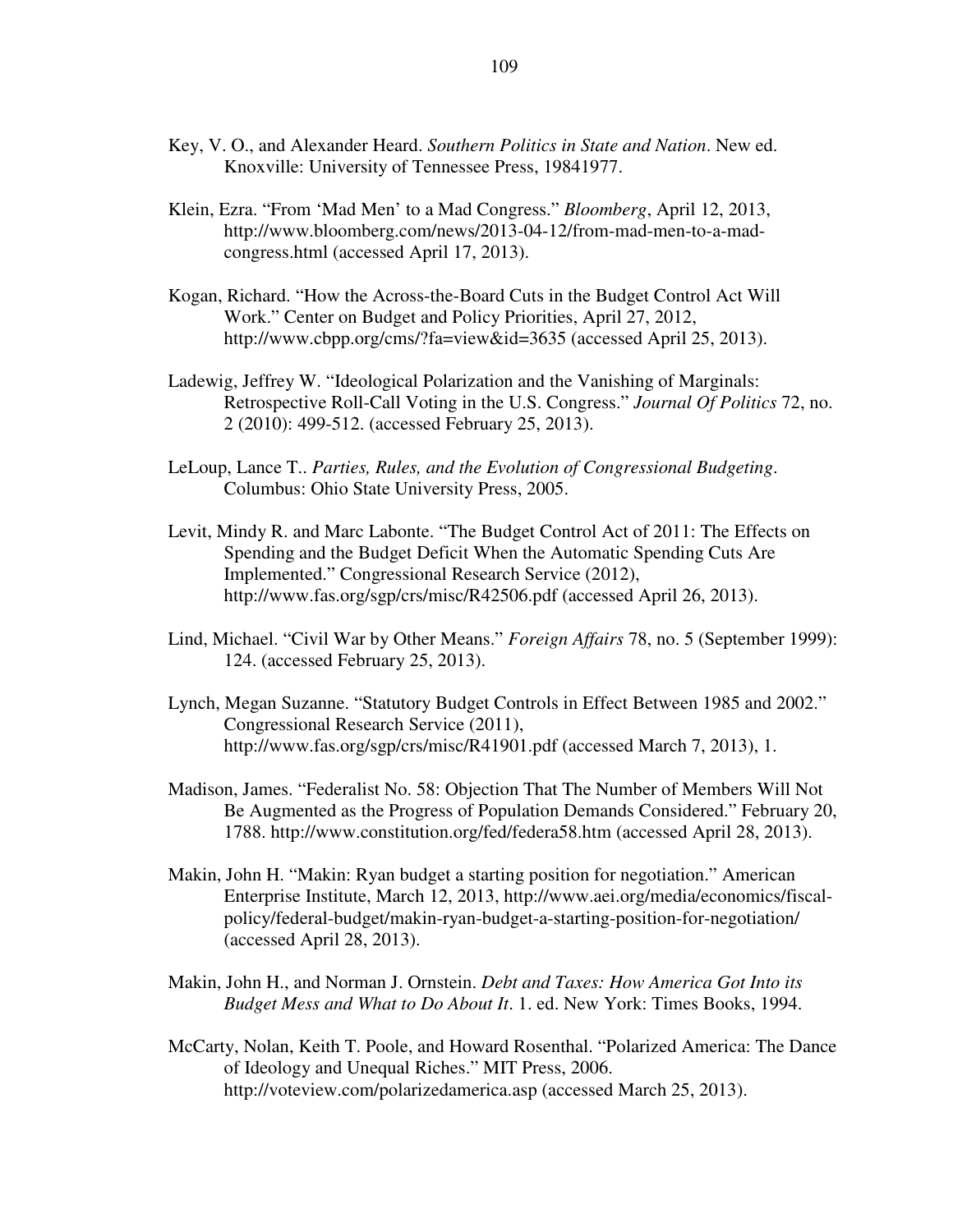- Newport, Frank. "Americans More Likely to Criticize Parties for Approach Than Substance." Gallup Politics, April 3, 2013, http://www.gallup.com/video/161621/americans-likely-criticize-parties-approachsubstance.aspx (accessed April 23, 2013).
- Newport, Frank. "Most in U.S. Say Politics in Washington Cause Serious Harm: Slight majority optimistic that things will improve over next 10 years." Gallup Politics, January 7, 2013, http://www.gallup.com/poll/159728/say-politics-washingtoncause-serious-harm.aspx (accessed April 23, 2013).
- "Party Divisions of the House of Representatives: 1789 Present," U.S. House of Representatives, http://history.house.gov/Institution/Party-Divisions/Party-Divisions/ (accessed February 10, 2013).
- "Party Division in the Senate, 1789-Present." U.S. Senate. http://www.senate.gov/pagelayout/history/one\_item\_and\_teasers/partydiv.htm (accessed February 10, 2013).
- Peacock, Marcus. Interview by Anna Eames. Telephone Interview. 28 March 2013.
- Pildes, Richard H. "Why the Center Does Not Hold: The Causes of Hyperpolarized Democracy in America." *California Law Review* 99, no. 2 (April 2011): 319. (accessed February 25, 2013).
- Pitney, John J. Interview by Anna Eames. Personal Interview. Claremont, California, March 29, 2013.
- Polsby, Nelson W. *How Congress Evolves: Social Bases of Institutional Change*. Oxford: Oxford University Press, 2004.
- Poole, Keith, Nelson McCarty, and Howard Rosenthal. "Polarized America: The Dance of Political Ideology and Economic Inequality." Conference Papers – Midwestern Political Science Association N.PAG., 2005. (accessed April 26, 2013).
- Poole, Keith and Howard Rosenthal. "The Polarization of the Congressional Parties." http://voteview.com/political\_polarization.asp (accessed April 28, 2013).

"Richard Nixon," U.S. Senate. http://www.senate.gov/reference/Legislation/Vetoes/Presidents/NixonR.pdf (accessed April 26, 2013).

Rauch, Jonathan. "Demosclerosis." *National Journal*, September 5, 1992, http://www.jonathanrauch.com/jrauch\_articles/demosclerosis\_the\_original\_article / (accessed March 29, 2013).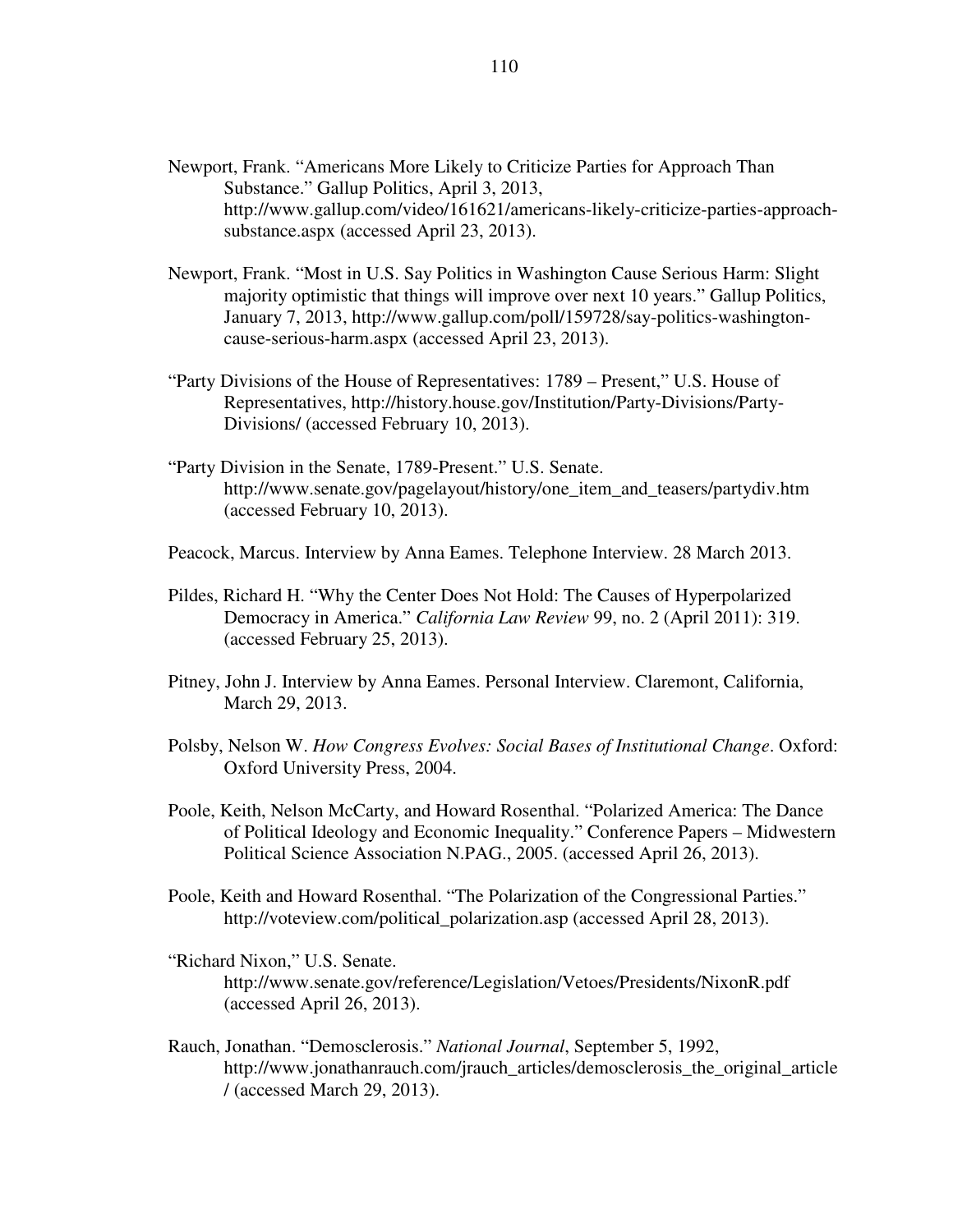- "Rayburn, Samuel Taliaferro, (1882 1961)." Biographical Directory of the United States Congress 1774 – Present. http://bioguide.congress.gov/scripts/biodisplay.pl?index=R000082 (accessed April 24, 2013).
- "Reed, Thomas Brackett, (1839 1902)." Biographical Directory of the United States Congress 1774 – Present. http://bioguide.congress.gov/scripts/biodisplay.pl?index=R000128 (accessed April 24, 2013).
- Rohde, David W.. *Parties and Leaders in the Post Reform House*. Chicago: University of Chicago Press, 1991.
- Savage, James D.. *Balanced Budgets and American Politics*. Ithaca: Cornell University Press, 1988.
- Schick, Allen. *Evolutions in Budgetary Practice: Allen Schick and the OECD Senior Budget Officials*. Paris: OECD, 2009.
- Sinclair, Barbara. *Unorthodox Lawmaking: New Legislative Processes in the U.S. Congress*. 4th ed. Washington, D.C.: CQ Press, 2012.
- Slaying the Dragon of Debt: Fiscal Politics & Policy from the 1970s to the Present. "1985 Balanced Budget and Emergency Deficit Control Act." University of California, Berkeley, http://bancroft.berkeley.edu/ROHO/projects/debt/1985grammrudmanhollings.htm l (accessed March 7, 2013).
- Spealman, Jenna. Interview by Anna Eames. Telephone Interview. October 12, 2013. (
- Stith, Kate. "Rewriting the Fiscal Constitution: The Case of Gramm-Rudman-Hollings." Faculty Scholarship Series Paper 1266 (1988), http://digitalcommons.law.yale.edu/fss\_papers/1266 (accessed April 27, 2013).
- "Table 1-13 Divided Government in the United States, by Congress, 1861–2013." In *Vital Statistics on American Politics 2011-2012*, edited by Harold W. Stanley and Richard G. Niemi. Washington, DC: CQ Press, 2011: 36-7. http://library.cqpress.com/vsap/vsap11\_tab1-13 (accessed April 25, 2013).
- "Table 5-10 Party Unity in Congressional Voting, 1954–2010 (percent)." *Vital Statistics on American Politics 2011-2012*, edited by Stanley, W. Harold and Richard G. Niemi. Washington, DC: CQ Press, 2011. http://library.cqpress.com/vsap/document.php?id=vsap11\_tab5-10 (accessed March 30, 2013).